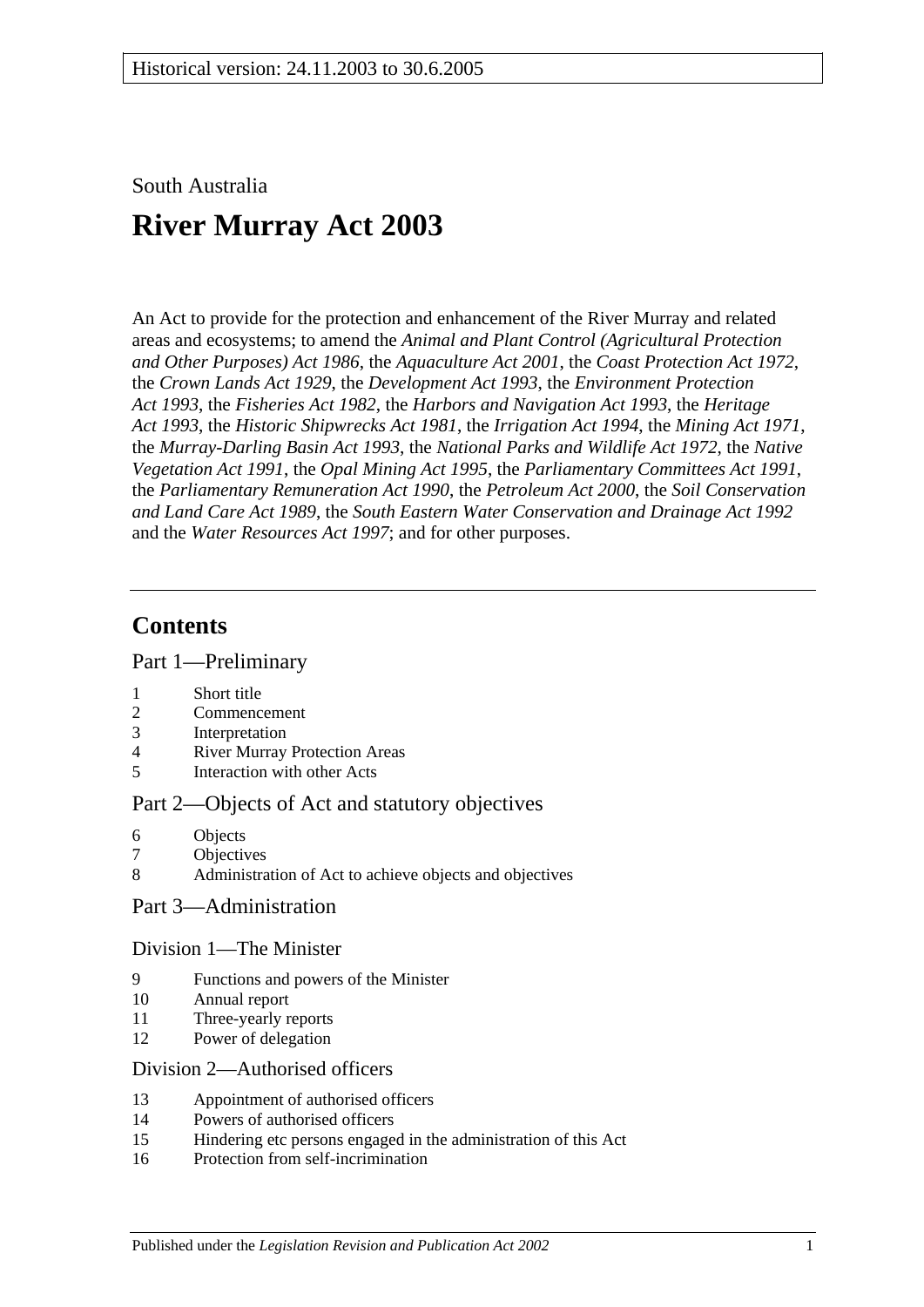[Part 4—Ministerial activities and arrangements associated with the River](#page-15-2)  [Murray](#page-15-2)

[Division 1—Minister may undertake works](#page-15-3)

[Minister may undertake works](#page-15-4)

[Division 2—Management agreements](#page-16-0)

- [Management agreements](#page-16-1)
- [Division 3—Entry onto land](#page-18-0)
- [Entry onto land](#page-18-1)

#### [Division 4—Compulsory acquisition of land](#page-18-2)

[Compulsory acquisition of land](#page-18-3)

[Part 5—Implementation Strategy](#page-19-0)

[Implementation Strategy](#page-19-1)

[Part 6—Development of related policies and consideration of activities](#page-20-0)

[Development of related policies and consideration of activities](#page-20-1)

#### [Part 7—General duty of care](#page-24-0)

[General duty of care](#page-24-1)

#### [Part 8—Protection and other orders](#page-25-0)

#### [Division 1—Orders](#page-25-1)

- [Protection orders](#page-25-2)
- [Action on non-compliance with a protection order](#page-27-0)
- [Reparation orders](#page-28-0)
- [Action on non-compliance with a reparation order](#page-29-0)
- [Reparation authorisations](#page-30-0)
- [Interim restraining orders](#page-31-0)
- [Related matters](#page-31-1)

#### [Division 2—Registration of orders and effect of charges](#page-32-0)

- [Registration](#page-32-1)
- [Effect of charge](#page-33-0)

#### [Division 3—Appeals to Court](#page-33-1)

[Appeals to Court](#page-33-2)

#### [Part 9—Miscellaneous](#page-34-0)

- [Native title](#page-34-1)
- [Immunity provision](#page-34-2)
- [False or misleading information](#page-35-0)
- [Continuing offence](#page-35-1)
- [Liability of directors](#page-35-2)
- [Criminal jurisdiction of Court](#page-35-3)
- [Service](#page-35-4)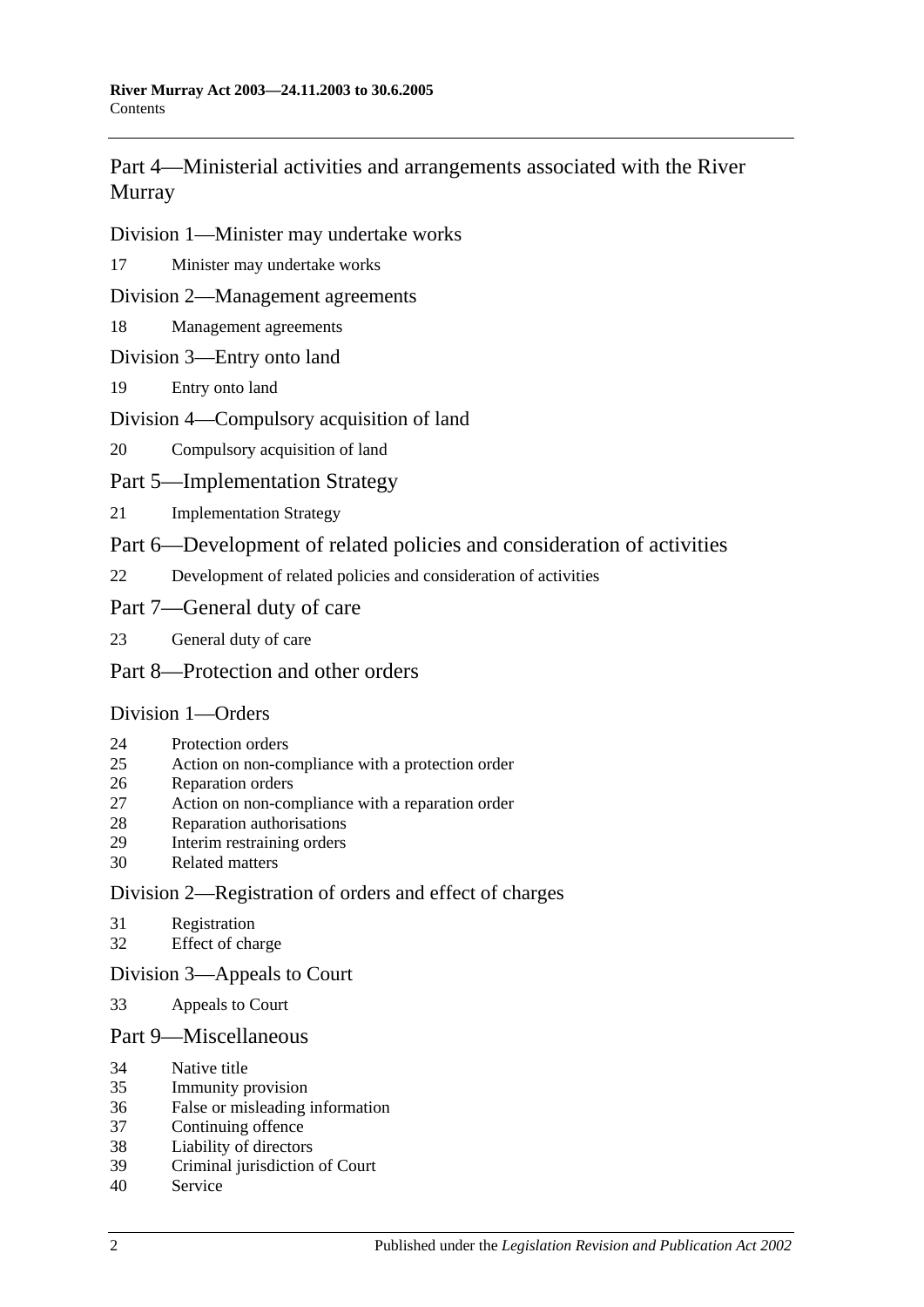- 41 [Application or adoption of codes or standards](#page-36-0)
- 42 [Regulations](#page-36-1)

#### [Schedule—Amendments and transitional provisions](#page-38-0)

- 1 Amendment of *[Animal and Plant Control \(Agricultural Protection and Other Purposes\)](#page-38-1)  Act [1986](#page-38-1)*
- 2 Amendment of *[Aquaculture Act](#page-40-0) 2001*
- 3 Amendment of *[Coast Protection Act](#page-40-1) 1972*
- 4 Amendment of *[Crown Lands Act](#page-41-0) 1929*
- 5 Amendment of *[Development Act](#page-42-0) 1993*
- 6 Amendment of *[Environment Protection Act](#page-45-0) 1993*
- 7 [Amendment of](#page-46-0) *Fisheries Act 1982*
- 8 Amendment of *[Harbors and Navigation Act](#page-47-0) 1993*
- 9 [Amendment of](#page-47-1) *Heritage Act 1993*
- 10 Amendment of *[Historic Shipwrecks Act](#page-48-0) 1981*
- 11 [Amendment of](#page-49-0) *Irrigation Act 1994*
- 12 [Amendment of](#page-50-0) *Mining Act 1971*
- 13 Amendment of *[Murray-Darling Basin Act](#page-55-0) 1993*
- 14 Amendment of *[National Parks and Wildlife Act](#page-55-1) 1972*
- 15 Amendment of *[Native Vegetation Act](#page-57-0) 1991*
- 16 Amendment of *[Opal Mining Act](#page-59-0) 1995*
- 17 Amendment of *[Parliamentary Committees Act](#page-59-1) 1991*
- 18 Amendment of *[Parliamentary Remuneration Act](#page-61-0) 1990*
- 19 [Amendment of](#page-61-1) *Petroleum Act 2000*
- 20 Amendment of *[Soil Conservation and Land Care Act](#page-62-0) 1989*
- 21 Amendment of the *[South Eastern Water Conservation and Drainage Act](#page-64-0) 1992*
- 22 Amendment of *[Water Resources Act](#page-65-0) 1997*
- 23 [Transitional provisions](#page-78-0)

[Legislative history](#page-80-0)

#### <span id="page-2-0"></span>**The Parliament of South Australia enacts as follows:**

## **Part 1—Preliminary**

#### <span id="page-2-1"></span>**1—Short title**

This Act may be cited as the *River Murray Act 2003*.

### <span id="page-2-2"></span>**2—Commencement**

This Act will come into operation on a day to be fixed by proclamation.

#### <span id="page-2-3"></span>**3—Interpretation**

(1) In this Act, unless the contrary intention appears—

*activity* includes the storage or possession of anything (including something in liquid or gaseous form);

*animal* means any live animal of any species and includes any animal organisms;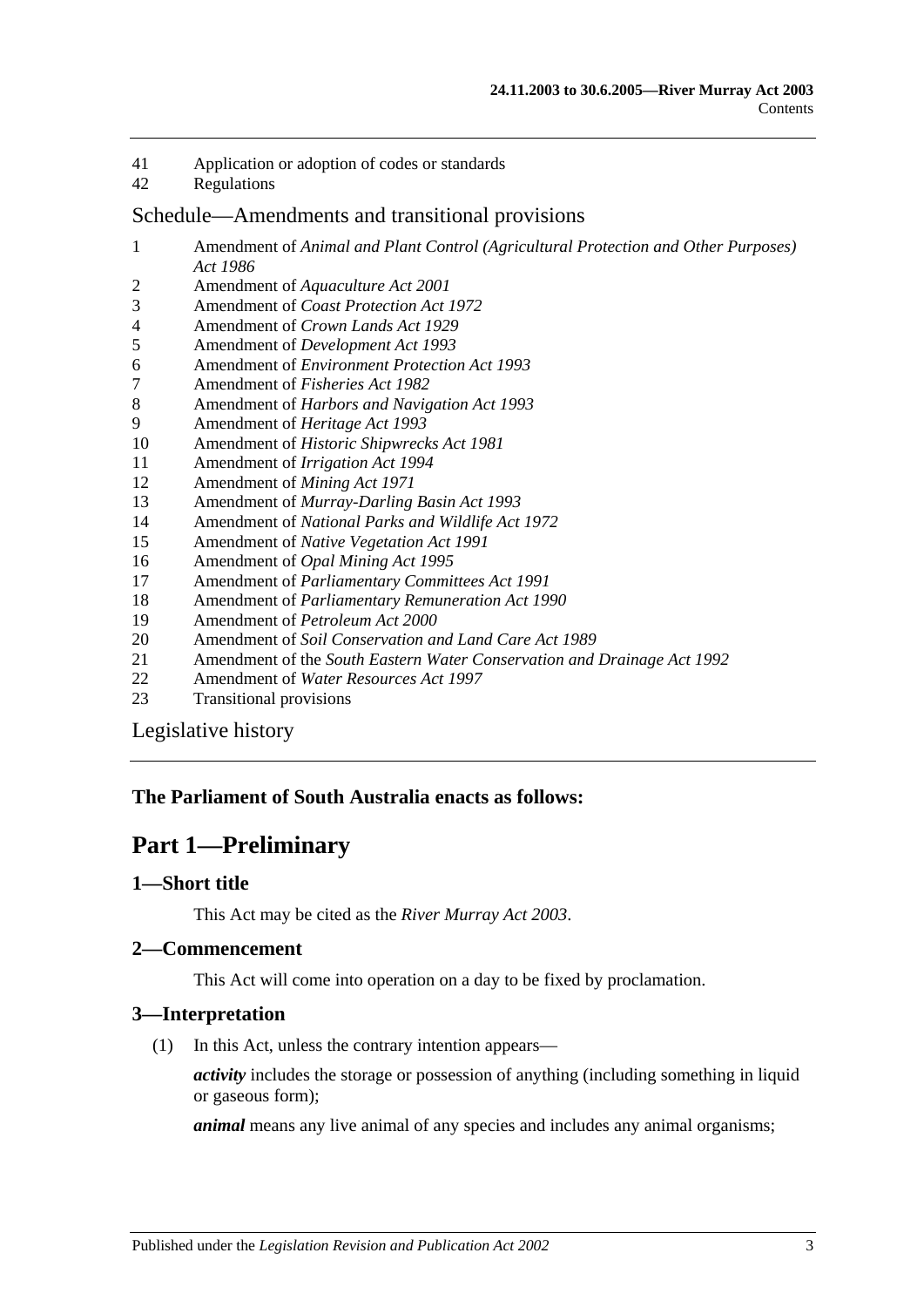#### *approved account* means—

- (a) an account designated by the Minister as an approved account for the purposes of this Act, or a specified provision of this Act; or
- (b) the Consolidated Account;

*associate*—see [subsection](#page-5-0) (2);

*authorised officer*—see [section](#page-12-3) 13;

*business* includes a business not carried on for profit or gain;

*construct*, in relation to any works, includes—

- (a) to establish, build or erect the works;
- (b) to repair the works;
- (c) to make alterations to the works;
- (d) to enlarge or extend the works;

*council* means a council within the meaning of the *[Local Government Act](http://www.legislation.sa.gov.au/index.aspx?action=legref&type=act&legtitle=Local%20Government%20Act%201999) 1999*;

*Court* means the Environment, Resources and Development Court established under the *[Environment, Resources and Development Court Act](http://www.legislation.sa.gov.au/index.aspx?action=legref&type=act&legtitle=Environment%20Resources%20and%20Development%20Court%20Act%201993) 1993*;

*domestic activity* means an activity other than an activity undertaken in the course of a business;

*general duty of care* means the duty under [section](#page-24-1) 23;

*Implementation Strategy* means the River Murray Act Implementation Strategy under [Part 5;](#page-19-0)

*infrastructure* includes—

- (a) pumps, pumping stations, pipes, tanks;
- (b) dams, reservoirs, artificial lakes and wells;
- (c) embankments, walls, channels, drains, drainage holes or other forms of works or earthworks;
- (d) any item or thing used in connection with—
	- (i) testing, monitoring, protecting, enhancing or re-establishing any aspect of the environment; or
	- (ii) any other environmental program or initiative;
- (e) bridges and culverts;
- (f) buildings, structures and facilities;
- (g) other items brought within the ambit of this definition by the regulations;

*interim restraining order* means an Interim Restraining Order issued under [Division 1](#page-25-1) of [Part 8;](#page-25-0)

*land* means, according to the context—

- (a) land as a physical entity, including land covered by water;
- (b) any legal estate or interest in, or right in respect of, land;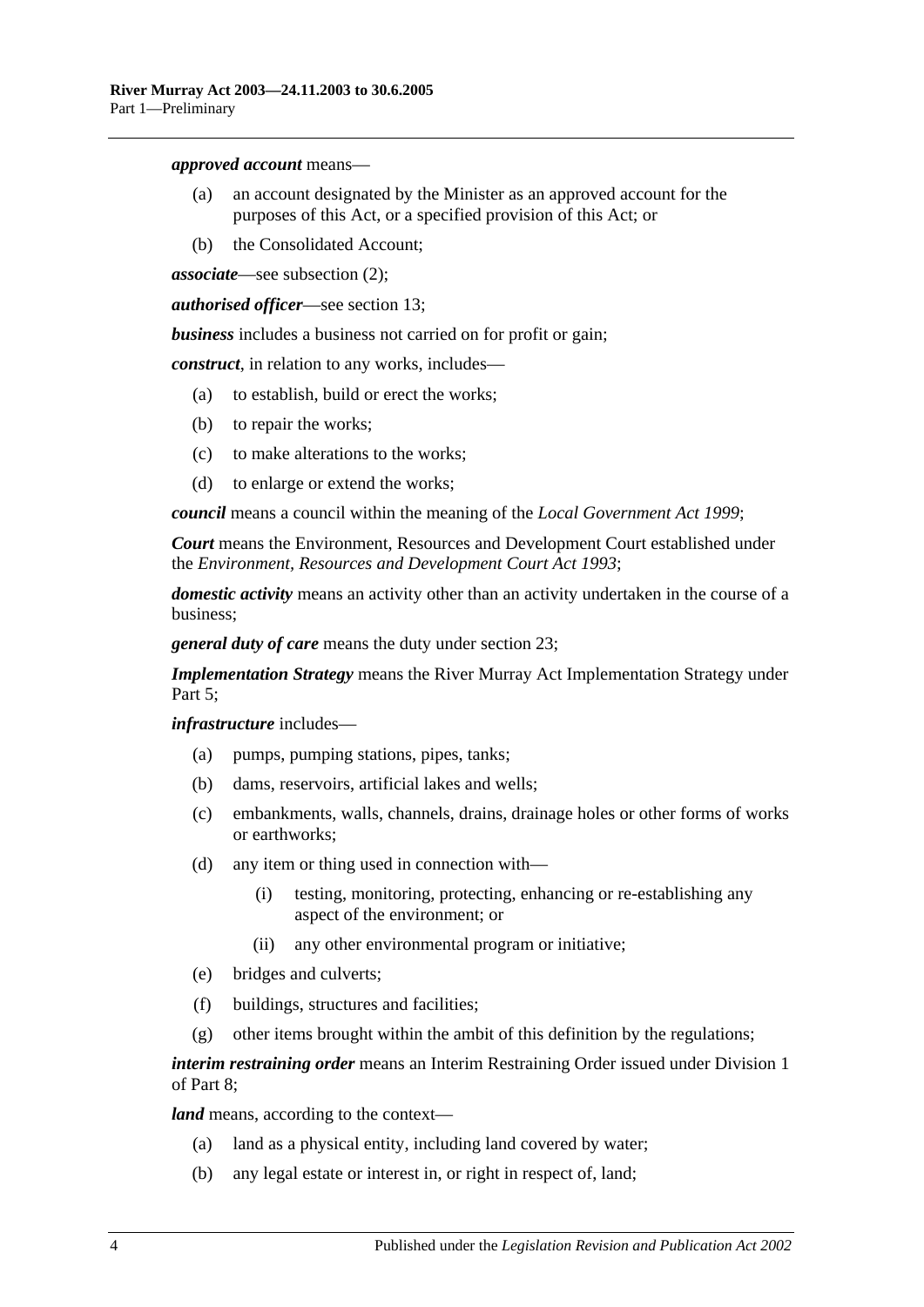*management agreement* means an agreement under [Division 2](#page-16-0) of [Part 4;](#page-15-2)

*Mining Act* means the *[Mining Act](http://www.legislation.sa.gov.au/index.aspx?action=legref&type=act&legtitle=Mining%20Act%201971) 1971*, the *[Opal Mining Act](http://www.legislation.sa.gov.au/index.aspx?action=legref&type=act&legtitle=Opal%20Mining%20Act%201995) 1995* or the *[Petroleum](http://www.legislation.sa.gov.au/index.aspx?action=legref&type=act&legtitle=Petroleum%20Act%202000)  Act [2000](http://www.legislation.sa.gov.au/index.aspx?action=legref&type=act&legtitle=Petroleum%20Act%202000)*;

*Murray-Darling Basin* has the same meaning as in the *[Murray-Darling Basin](http://www.legislation.sa.gov.au/index.aspx?action=legref&type=act&legtitle=Murray-Darling%20Basin%20Act%201993)  Act [1993](http://www.legislation.sa.gov.au/index.aspx?action=legref&type=act&legtitle=Murray-Darling%20Basin%20Act%201993)*;

*natural resources* of the River Murray means—

- (a) the River Murray system; and
- (b) soil, ground water and surface water, air, vegetation, animals and ecosystems connected or associated with the River Murray system; and
- (c) cultural heritage and natural heritage, and amenity and geological values, connected or associated with the River Murray system; and
- (d) minerals and other substances, and facilities, that are subject to the operation of a Mining Act and are such that activities undertaken in relation to them may have an impact on the River Murray;

*ORMs* means the objectives under [section](#page-8-0) 7:

*place* includes any land, water, premises or structure;

*project* includes any form of scheme, undertaking or activity;

*protection order* means a River Murray Protection Order issued under [Division 1](#page-25-1) of Part 8:

*public authority* includes a Minister, statutory authority or council;

*related operational Act*—see [section](#page-6-2) 5(2);

*reparation authorisation* means an authorisation issued under [section](#page-30-0) 28;

*reparation order* means a River Murray Reparation Order issued under [Division 1](#page-25-1) of [Part 8;](#page-25-0)

*River Murray* means—

- (a) the main stem of the River Murray; and
- (b) the natural resources of the River Murray;

*River Murray Protection Area*—see [section](#page-6-0) 4;

*River Murray system* means the River Murray itself, and all anabranches, tributaries, flood plains, wetlands and estuaries that are in any way connected or associated with the river, and related beds, banks and shores;

*spouse* includes putative spouse (whether or not a declaration of the relationship has been made under the *[Family Relationships Act](http://www.legislation.sa.gov.au/index.aspx?action=legref&type=act&legtitle=Family%20Relationships%20Act%201975) 1975*);

*statutory authorisation* means an approval, consent, licence, permit or other authorisation granted or required under a related operational Act;

*statutory instrument* means—

- (a) a plan, program or policy; or
- (b) any other instrument of a prescribed kind,

prepared pursuant to the provisions of an Act;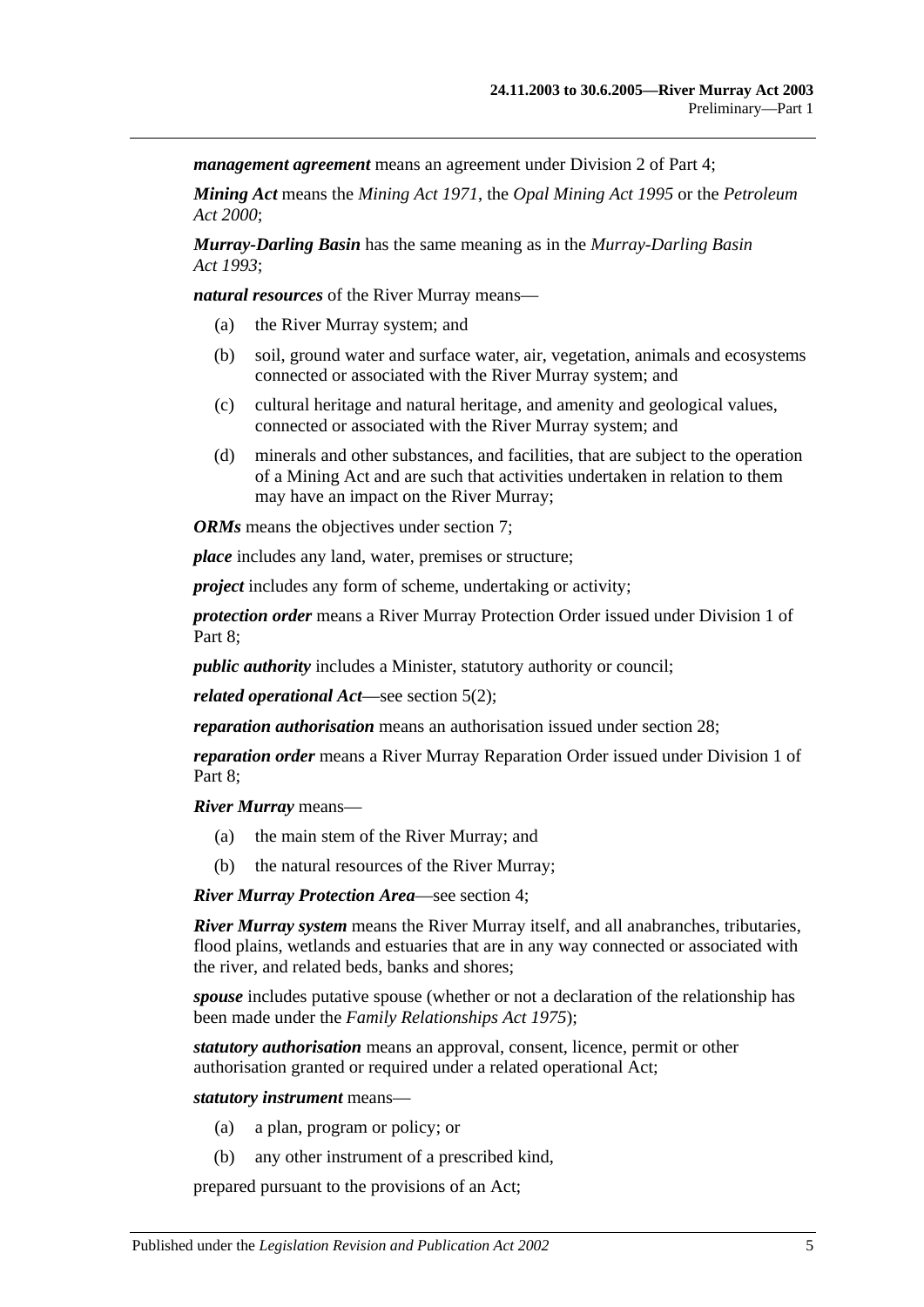*vegetation* includes any plant organisms;

*vehicle* includes any—

- (a) vessel or craft;
- (b) plant or equipment designed to be moved or operated by a driver;

*water resource* has the same meaning as in the *[Water Resources Act](http://www.legislation.sa.gov.au/index.aspx?action=legref&type=act&legtitle=Water%20Resources%20Act%201997) 1997*;

*works* includes any form of infrastructure.

- <span id="page-5-0"></span>(2) For the purposes of this Act, a person is an *associate* of another if—
	- (a) they are partners; or
	- (b) one is a spouse, parent or child of another; or
	- (c) they are both trustees or beneficiaries of the same trust, or one is a trustee and the other is a beneficiary of the same trust; or
	- (d) one is a body corporate or other entity (whether inside or outside Australia) and the other is a director or member of the governing body of the body corporate or other entity; or
	- (e) one is a body corporate or other entity (whether inside or outside Australia) and the other is a person who has a legal or equitable interest in five per cent or more of the share capital of the body corporate or other entity; or
	- (f) they are related bodies corporate within the meaning of the *Corporations Act 2001* of the Commonwealth; or
	- (g) a relationship of a prescribed kind exists between them; or
	- (h) a chain of relationships can be traced between them under any one or more of the above paragraphs.
- (3) For the purposes of [subsection](#page-5-0) (2), a *beneficiary* of a trust includes an object of a discretionary trust.
- (4) A reference in this Act to the Agreement under the *[Murray-Darling Basin Act](http://www.legislation.sa.gov.au/index.aspx?action=legref&type=act&legtitle=Murray-Darling%20Basin%20Act%201993) 1993* is a reference to the Murray-Darling Basin Agreement approved under that Act and includes—
	- (a) the Schedules to that Agreement; and
	- (b) any amendment of or addition to the Agreement or the Schedules to the Agreement,

(insofar as the Schedules, amendments or additions have effect under the *[Murray-Darling Basin Act](http://www.legislation.sa.gov.au/index.aspx?action=legref&type=act&legtitle=Murray-Darling%20Basin%20Act%201993) 1993*).

- (5) A reference in this Act to the costs of any damage to the River Murray will be taken to include a reference to any costs associated with—
	- (a) minimising, managing or containing any such damage; or
	- (b) remedying any such damage; or
	- (c) addressing any consequences resulting from any such damage; or
	- (d) compensating for any loss or adverse impacts arising from any such damage.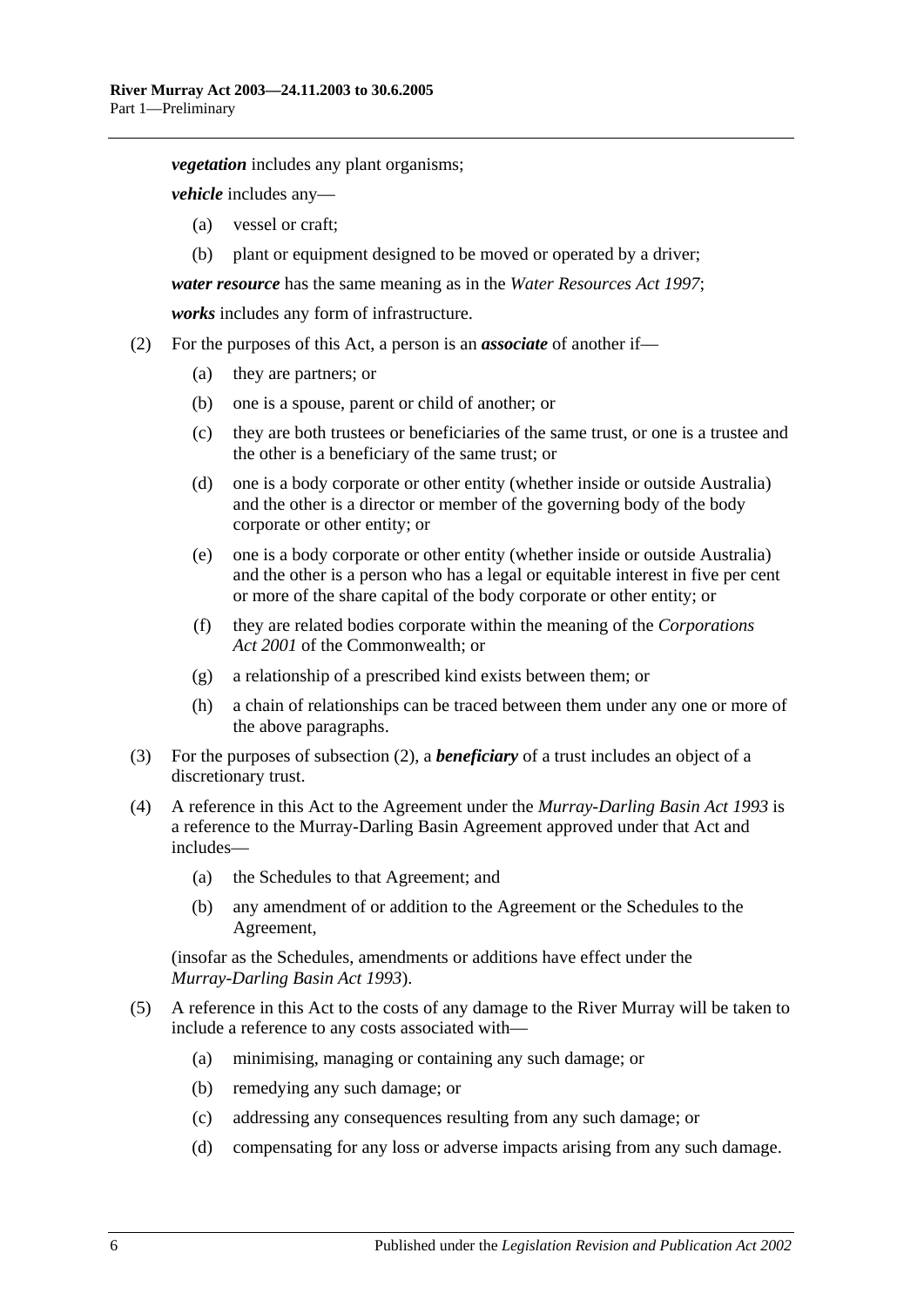(6) For the purposes of this or any other Act, the Minister may, in assessing the costs or extent of any damage to the River Murray, apply any assumptions determined by the Minister to be reasonable in the circumstances.

#### <span id="page-6-3"></span><span id="page-6-0"></span>**4—River Murray Protection Areas**

- (1) The Governor may, by regulation, designate areas as River Murray Protection Areas for the purposes of this or any other Act.
- (2) The Governor may, in designating areas under [subsection](#page-6-3) (1), designate different areas for different purposes or different Acts (and accordingly areas designated for one purpose or Act may overlap with other areas designated for another purpose or Act).

#### <span id="page-6-1"></span>**5—Interaction with other Acts**

- (1) Except where the contrary intention is expressed in this or any other Act, this Act is in addition to and does not limit or derogate from the provisions of any other Act.
- <span id="page-6-2"></span>(2) For the purposes of this Act, the following are related operational Acts:
	- (a) *[Animal and Plant Control \(Agricultural Protection and Other Purposes\)](http://www.legislation.sa.gov.au/index.aspx?action=legref&type=act&legtitle=Animal%20and%20Plant%20Control%20(Agricultural%20Protection%20and%20Other%20Purposes)%20Act%201986)  Act [1986](http://www.legislation.sa.gov.au/index.aspx?action=legref&type=act&legtitle=Animal%20and%20Plant%20Control%20(Agricultural%20Protection%20and%20Other%20Purposes)%20Act%201986)*;
	- (b) *[Aquaculture Act](http://www.legislation.sa.gov.au/index.aspx?action=legref&type=act&legtitle=Aquaculture%20Act%202001) 2001*;
	- (c) *[Coast Protection Act](http://www.legislation.sa.gov.au/index.aspx?action=legref&type=act&legtitle=Coast%20Protection%20Act%201972) 1972*;
	- (d) *[Crown Lands Act](http://www.legislation.sa.gov.au/index.aspx?action=legref&type=act&legtitle=Crown%20Lands%20Act%201929) 1929*;
	- (e) *[Development Act](http://www.legislation.sa.gov.au/index.aspx?action=legref&type=act&legtitle=Development%20Act%201993) 1993*;
	- (f) *[Environment Protection Act](http://www.legislation.sa.gov.au/index.aspx?action=legref&type=act&legtitle=Environment%20Protection%20Act%201993) 1993*;
	- (g) *[Fisheries Act](http://www.legislation.sa.gov.au/index.aspx?action=legref&type=act&legtitle=Fisheries%20Act%201982) 1982*;
	- (h) *[Harbors and Navigation Act](http://www.legislation.sa.gov.au/index.aspx?action=legref&type=act&legtitle=Harbors%20and%20Navigation%20Act%201993) 1993*;
	- (i) *[Heritage Act](http://www.legislation.sa.gov.au/index.aspx?action=legref&type=act&legtitle=Heritage%20Act%201993) 1993*;
	- (j) *[Historic Shipwrecks Act](http://www.legislation.sa.gov.au/index.aspx?action=legref&type=act&legtitle=Historic%20Shipwrecks%20Act%201981) 1981*;
	- (k) *[Irrigation Act](http://www.legislation.sa.gov.au/index.aspx?action=legref&type=act&legtitle=Irrigation%20Act%201994) 1994*;
	- (l) *[Murray-Darling Basin Act](http://www.legislation.sa.gov.au/index.aspx?action=legref&type=act&legtitle=Murray-Darling%20Basin%20Act%201993) 1993*;
	- (m) *[National Parks and Wildlife Act](http://www.legislation.sa.gov.au/index.aspx?action=legref&type=act&legtitle=National%20Parks%20and%20Wildlife%20Act%201972) 1972*;
	- (n) *[Native Vegetation Act](http://www.legislation.sa.gov.au/index.aspx?action=legref&type=act&legtitle=Native%20Vegetation%20Act%201991) 1991*;
	- (o) *[Soil Conservation and Land Care Act](http://www.legislation.sa.gov.au/index.aspx?action=legref&type=act&legtitle=Soil%20Conservation%20and%20Land%20Care%20Act%201989) 1989*;
	- (p) *[South Eastern Water Conservation and Drainage Act](http://www.legislation.sa.gov.au/index.aspx?action=legref&type=act&legtitle=South%20Eastern%20Water%20Conservation%20and%20Drainage%20Act%201992) 1992*;
	- (q) *[Water Resources Act](http://www.legislation.sa.gov.au/index.aspx?action=legref&type=act&legtitle=Water%20Resources%20Act%201997) 1997*;
	- (r) any Mining Act;
	- (s) any other Act prescribed as a related operational Act by the regulations.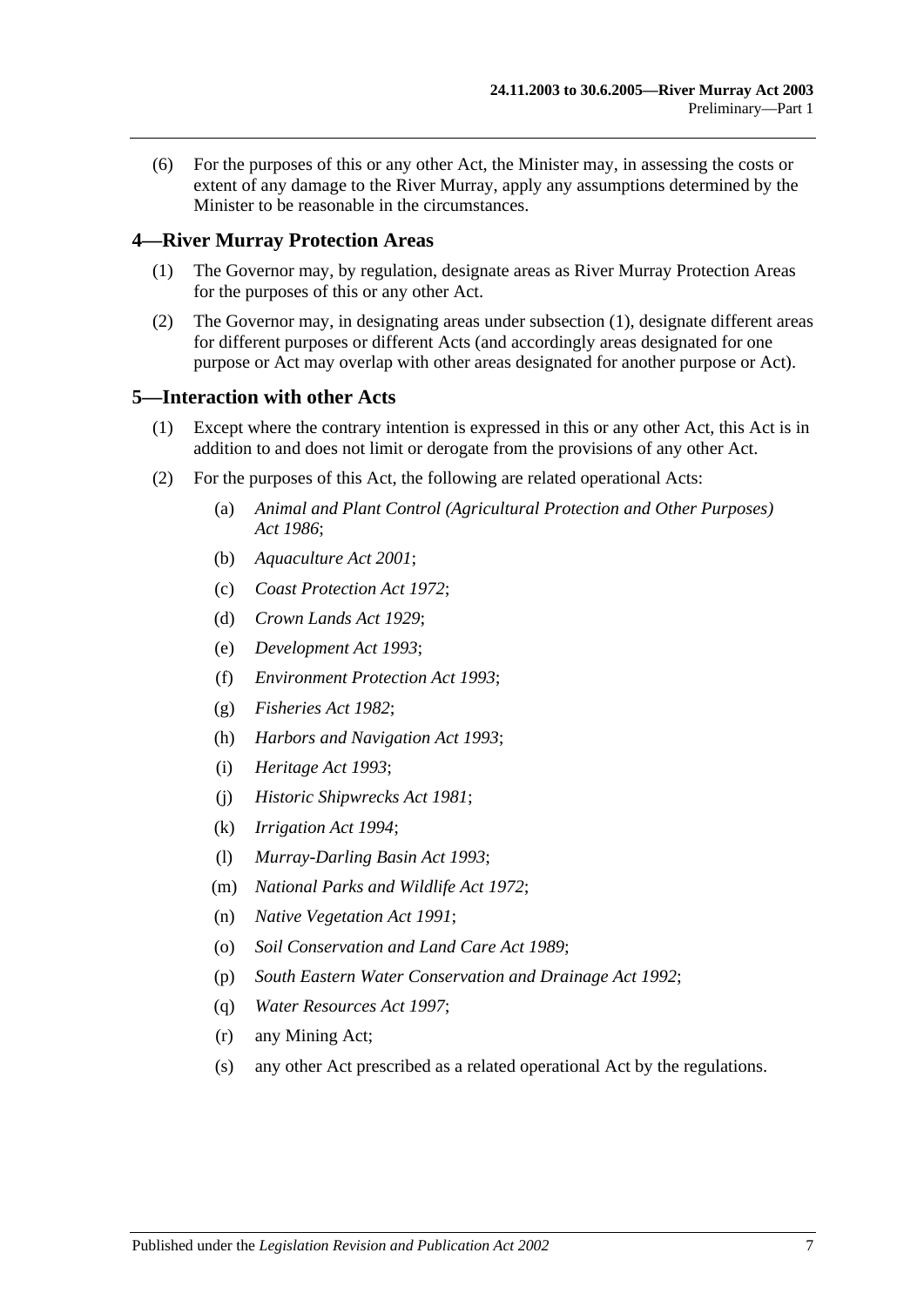## <span id="page-7-0"></span>**Part 2—Objects of Act and statutory objectives**

### <span id="page-7-1"></span>**6—Objects**

- (1) The objects of this Act are—
	- (a) to ensure that all reasonable and practicable measures are taken to protect, restore and enhance the River Murray in recognition of its critical importance to the South Australian community and its unique value from environmental, economic and social perspectives and to give special acknowledgement to the need to ensure that the use and management of the River Murray sustains the physical, economic and social well being of the people of the State and facilitates the economic development of the State; and
	- (b) to provide mechanisms to ensure that any development or activities that may affect the River Murray are undertaken in a way that provides the greatest benefit to, or protection of, the River Murray while at the same time providing for the economic, social and physical well being of the community; and
	- (c) to provide mechanisms so that development and activities that are unacceptable in view of their adverse effects on the River Murray are prevented from proceeding, regulated or brought to an end; and
	- (d) to promote the principles of ecologically sustainable development in relation to the use and management of the River Murray; and
	- (e) to ensure that proper weight is given to the significance and well being of the River Murray when legislative plans and strategies are being developed or implemented; and
	- (f) to respect the interests and aspirations of indigenous peoples with an association with the River Murray and to give due recognition to the ability of those indigenous people to make a significant contribution to the promotion of the principles of ecologically sustainable development in relation to the use and management of the River Murray; and
	- (g) to respect the interests and views of other people within the community with an association with the River Murray and to give due recognition to the ability of those people to make a significant contribution to the promotion of the principles of ecologically sustainable development in relation to the use and management of the River Murray; and
	- (h) otherwise to ensure the future health, and to recognise the importance, of the River Murray.
- (2) For the purposes of this section, the following are declared to be the principles of ecologically sustainable development:
	- (a) that the use, development and protection of the environment should be managed in a way, and at a rate, that will enable people and communities to provide for their economic, social and physical well-being and for their health and safety while—
		- (i) sustaining the potential of natural and physical resources to meet the reasonably forseeable needs of future generations; and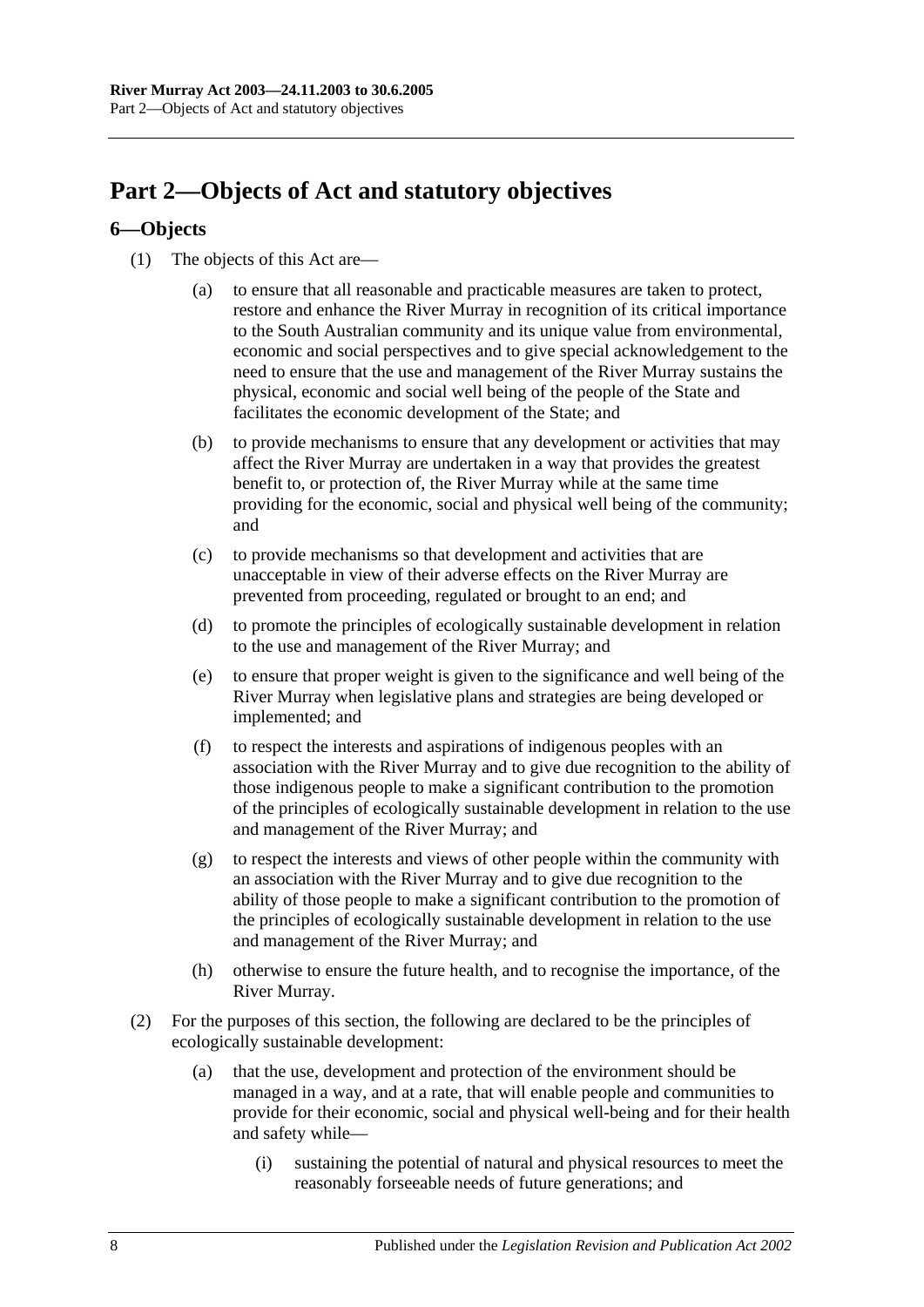- (ii) safeguarding the life-supporting capacity of air, water, land and ecosystems; and
- (iii) avoiding, remedying or mitigating any adverse effects of activities on the environment;
- (b) that proper weight should be given to both long and short term economic, environmental, social and equity considerations in deciding all matters relating to environmental protection, restoration and enhancement and to the facilitation of sustainable economic development.

#### <span id="page-8-0"></span>**7—Objectives**

- (1) The following objectives will apply in connection with the operation of this Act:
	- (a) the river health objectives; and
	- (b) the environmental flow objectives; and
	- (c) the water quality objectives; and
	- (d) the human dimension objectives.
- (2) The river health objectives are as follows:
	- (a) the key habitat features in the River Murray system are to be maintained, protected and restored in order to enhance ecological processes;
	- (b) the environments constituted by the River Murray system, with particular reference to high-value floodplains and wetlands of national and international importance, are to be protected and restored;
	- (c) the extinction of native species of animal and vegetation associated with the River Murray system is to be prevented;
	- (d) barriers to the migration of native species of animal within the River Murray system are to be avoided or overcome.
- (3) The environmental flow objectives are as follows:
	- (a) ecologically significant elements of the natural flow regime of the River Murray system are to be reinstated and maintained;
	- (b) the Murray mouth should be kept open in order to maintain navigation and the passage of fish in the area, and to enhance the health of the River Murray system and estuarine conditions in the Coorong;
	- (c) significant improvements are to be made in the connectivity between and within the environments constituted by the River Murray system.
- (4) The water quality objectives are as follows:
	- (a) water quality within the River Murray system should be improved to a level that sustains the ecological processes, environmental values and productive capacity of the system;
	- (b) the impact of salinity on the ecological processes and productive capacity of the River Murray system is to be minimised;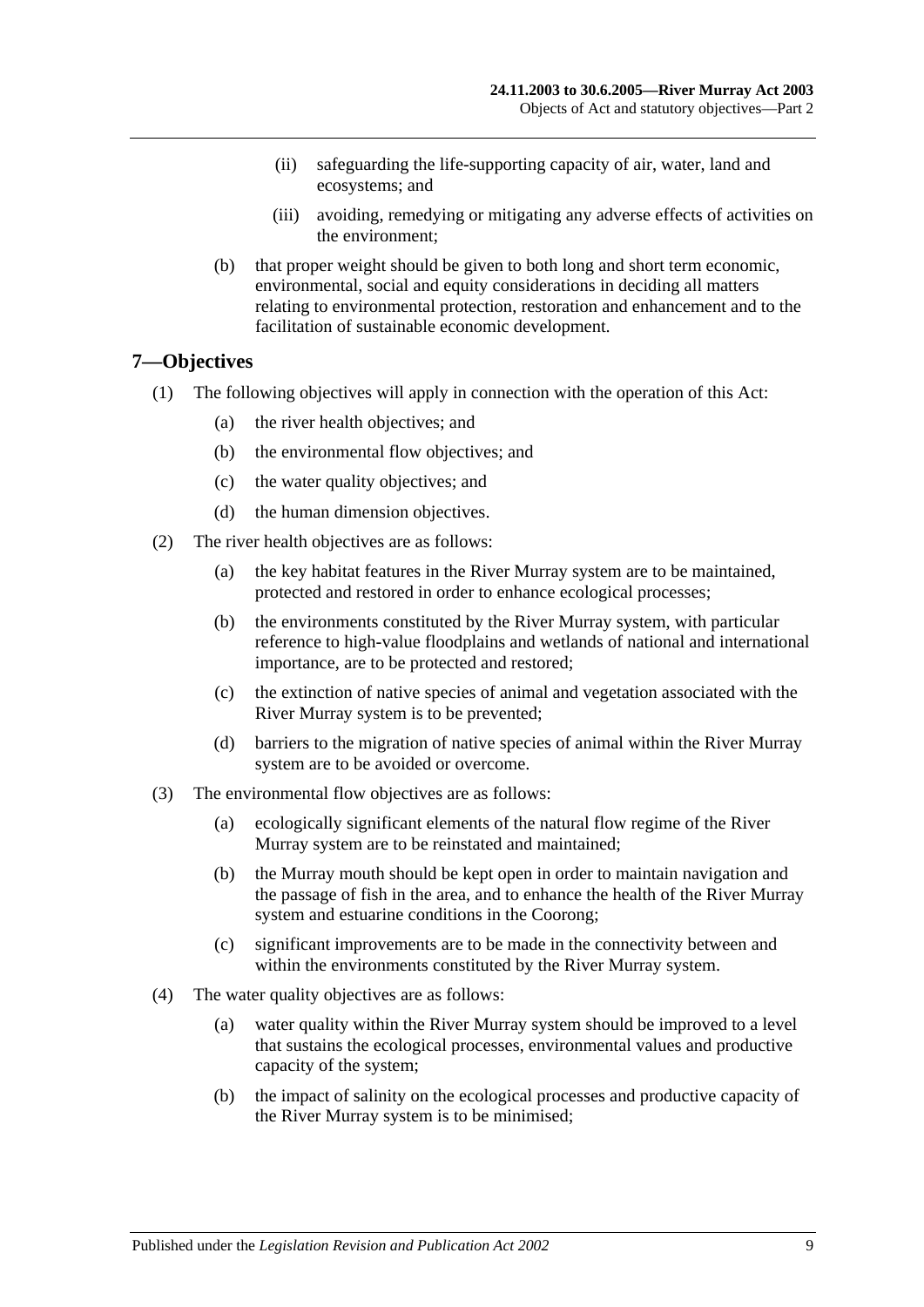- (c) nutrient levels within the River Murray system are to be managed so as to prevent or reduce the occurrence of algal blooms, and to minimise other impacts from nutrients on the ecological processes, environmental values and productive capacity of the system;
- (d) the impact of potential pollutants, such as sediment and pesticides, on the environments constituted by the River Murray system is to be minimised.
- (5) The human dimension objectives are as follows:
	- (a) a responsive and adaptable approach to the management of the River Murray system is to be implemented taking into account ecological outcomes, community interests and new information that may become available from time to time;
	- (b) the community's knowledge and understanding of the River Murray system is to be gathered, considered and disseminated in order to promote the health and proper management of the system;
	- (c) the interests of the community are to be taken into account by recognising indigenous and other cultural, and historical, relationships with the River Murray and its surrounding areas, and by ensuring appropriate participation in processes associated with the management of the River Murray system;
	- (d) the importance of a healthy river to the economic, social and cultural prosperity of communities along the length of the river, and the community more generally, is to be recognised.
- (6) The objectives will be collectively known as the *Objectives for a Healthy River Murray* (or *ORMs*).

#### <span id="page-9-0"></span>**8—Administration of Act to achieve objects and objectives**

The Minister, the Court and other persons or bodies involved in the administration of this Act, and any other person or body required to consider the operation or application of this Act (whether acting under this Act or another Act), must act consistently with, and seek to further—

- (a) the objects of this Act; and
- (b) the ORMs.

## <span id="page-9-2"></span><span id="page-9-1"></span>**Part 3—Administration**

#### **Division 1—The Minister**

#### <span id="page-9-3"></span>**9—Functions and powers of the Minister**

- (1) The functions of the Minister under this Act are—
	- (a) to prepare the Implementation Strategy; and
	- (b) to undertake a role in the development of statutory instruments that are to have application within the Murray-Darling Basin; and
	- (c) to provide advice with respect to the approval of activities proposed to be undertaken within the Murray-Darling Basin that may have an impact on the River Murray; and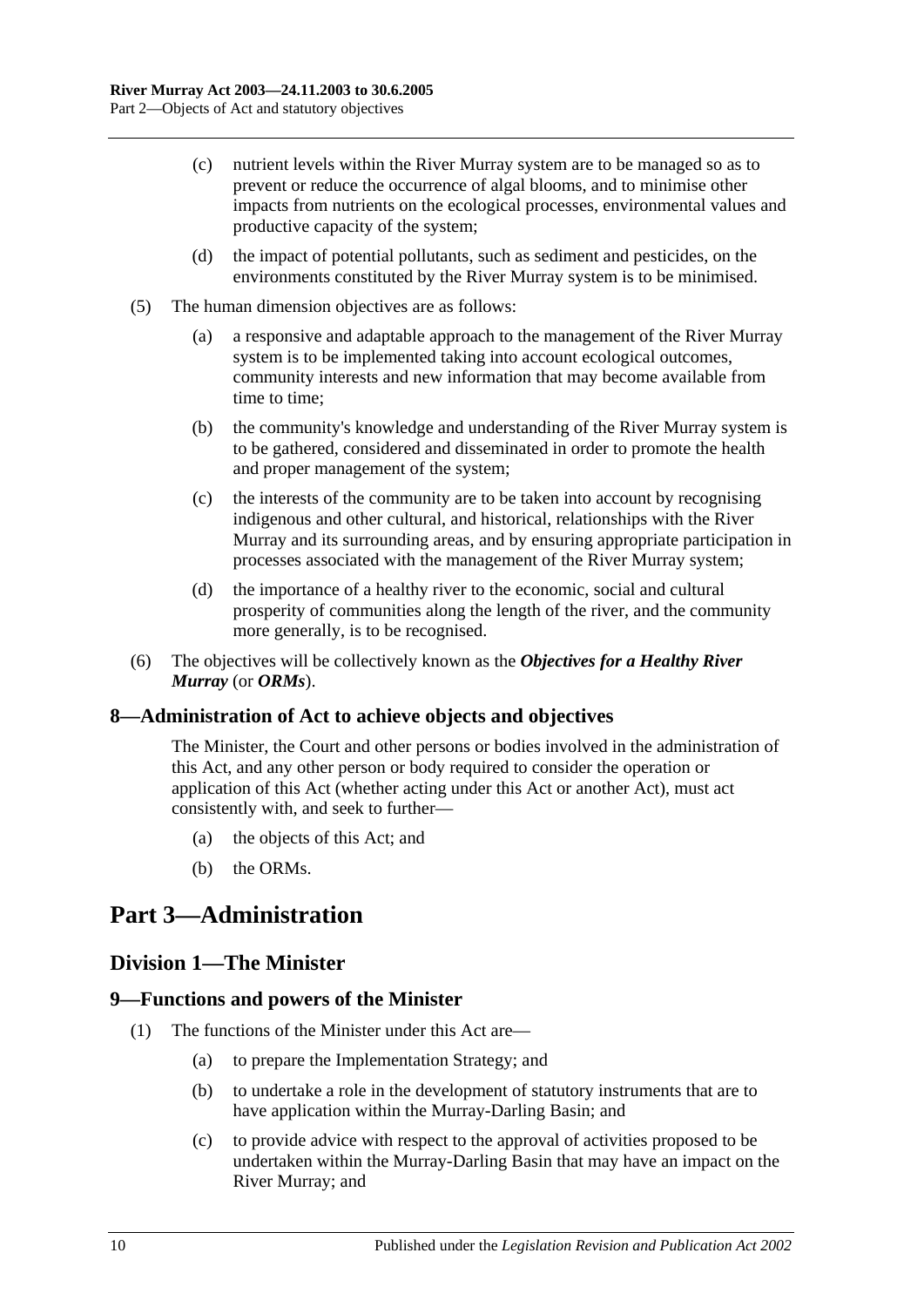- <span id="page-10-0"></span>(d) to consult with relevant persons, bodies or authorities, including indigenous peoples with an association with the River Murray, and with the wider community, about the goals or outcomes that should be adopted or pursued in order to achieve or advance the objects of this Act and the ORMs; and
- (e) as far as reasonably practicable and appropriate—
	- (i) to act to integrate the administration of this Act with the administration of other legislation that may affect the River Murray; and
	- (ii) to promote the integration or co-ordination of policies, programs, plans and projects developed, administered or undertaken by other persons, bodies or authorities insofar as they are relevant to the protection, improvement or enhancement of the River Murray; and
- (f) to institute, supervise or promote programs to protect, maintain or improve the River Murray; and
- (g) to undertake monitoring programs to collect data on the state of the River Murray and other relevant information, and to assess and apply other information relevant to the River Murray obtained from other programs or sources; and
- (h) to conduct or promote research and public education in relation to the protection, improvement or enhancement of the River Murray; and
- (i) to keep the state of the River Murray under review; and
- (j) to keep—
	- (i) the operation of this Act under review; and
	- (ii) the operation of any related operational Act under review, insofar as may be relevant to the River Murray or to securing the objects of this Act; and
- (k) to consider, as the Minister thinks fit—
	- (i) whether it is necessary or desirable to amend any Act (including this Act), or to modify any legislative policies or administrative practices (whether under this or any other Act) in order to advance the objects of this Act and the ORMs; or
	- (ii) whether additional Acts should be prescribed as related operational Acts for the purposes of this Act,

and to make recommendations in relation to these matters; and

- (l) to assess the extent to which the objects of this Act are being considered in the administration of other relevant Acts; and
- (m) to undertake the enforcement of this Act, especially in relation to the general duty of care; and
- (n) such other functions assigned to the Minister by or under this or any other Act.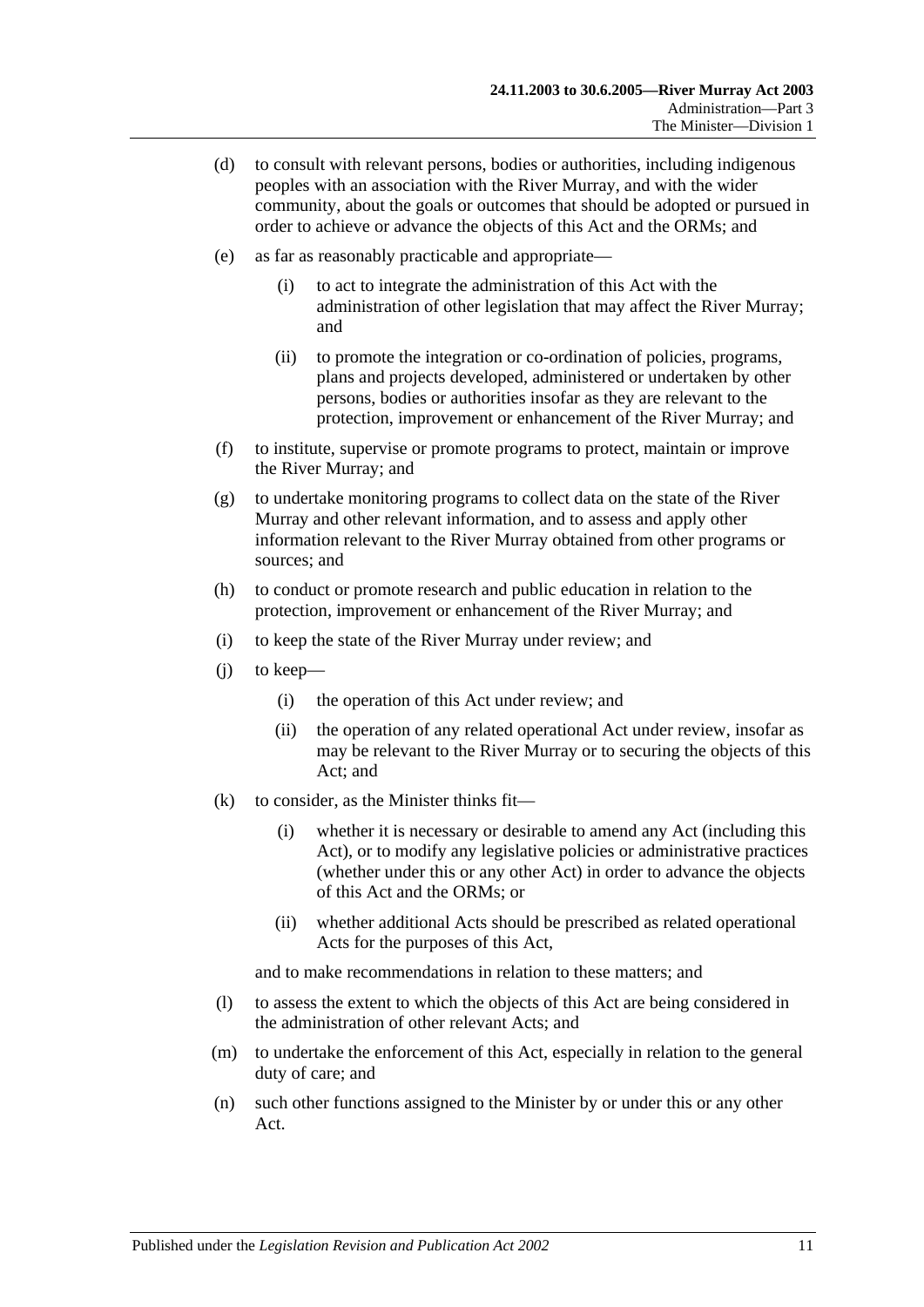#### (2) The Minister—

- (a) must consult with prescribed persons, bodies or authorities when acting in prescribed circumstances; and
- (b) should, when consulting with indigenous peoples under [subsection](#page-10-0)  $(1)(d)$ , give special consideration to their particular needs; and
- (c) should, when consulting with other people, give consideration to any special needs that they may have in the circumstances.
- (3) The administration of—
	- (a) this Act; and
	- (b) the *[Murray-Darling Basin Act](http://www.legislation.sa.gov.au/index.aspx?action=legref&type=act&legtitle=Murray-Darling%20Basin%20Act%201993) 1993*,

must be committed to the same Minister.

- (4) The Minister should adopt a leadership role in relation to the management of the Murray-Darling Basin.
- <span id="page-11-1"></span>(5) The Minister has the power to do anything necessary, expedient or incidental to—
	- (a) performing the functions of the Minister under this Act; or
	- (b) administering this Act or the *[Murray-Darling Basin Act](http://www.legislation.sa.gov.au/index.aspx?action=legref&type=act&legtitle=Murray-Darling%20Basin%20Act%201993) 1993*; or
	- (c) furthering the objects of this Act or the ORMs.
- (6) Without limiting the operation of [subsection](#page-11-1) (5), the Minister may—
	- (a) enter into any form of contract, agreement or arrangement; and
	- (b) acquire, hold, deal with and dispose of real and personal property or any interest in real or personal property; and
	- (c) carry out projects in relation to the River Murray (including projects that are relevant to the implementation of the *[Murray-Darling Basin Act](http://www.legislation.sa.gov.au/index.aspx?action=legref&type=act&legtitle=Murray-Darling%20Basin%20Act%201993) 1993*, the Agreement under that Act, or any resolution of the Ministerial Council under the Agreement under that Act); and
	- (d) provide for the care, control, management, conservation or preservation of any land within the Murray-Darling Basin; and
	- (e) act in conjunction with any other person or authority.

#### <span id="page-11-0"></span>**10—Annual report**

- (1) The Minister must on or before 30 September in each year prepare a report on the operation of this Act for the financial year ending on the preceding 30 June.
- (2) The report must include—
	- (a) information on the implementation of this Act (taking into account the provisions of the Implementation Strategy); and
	- (b) information on the extent to which the objects of this Act and the ORMs are being achieved; and
	- (c) reports on the following matters for the relevant financial year:
		- (i) the referral of matters to the Minister under any related operational Act; and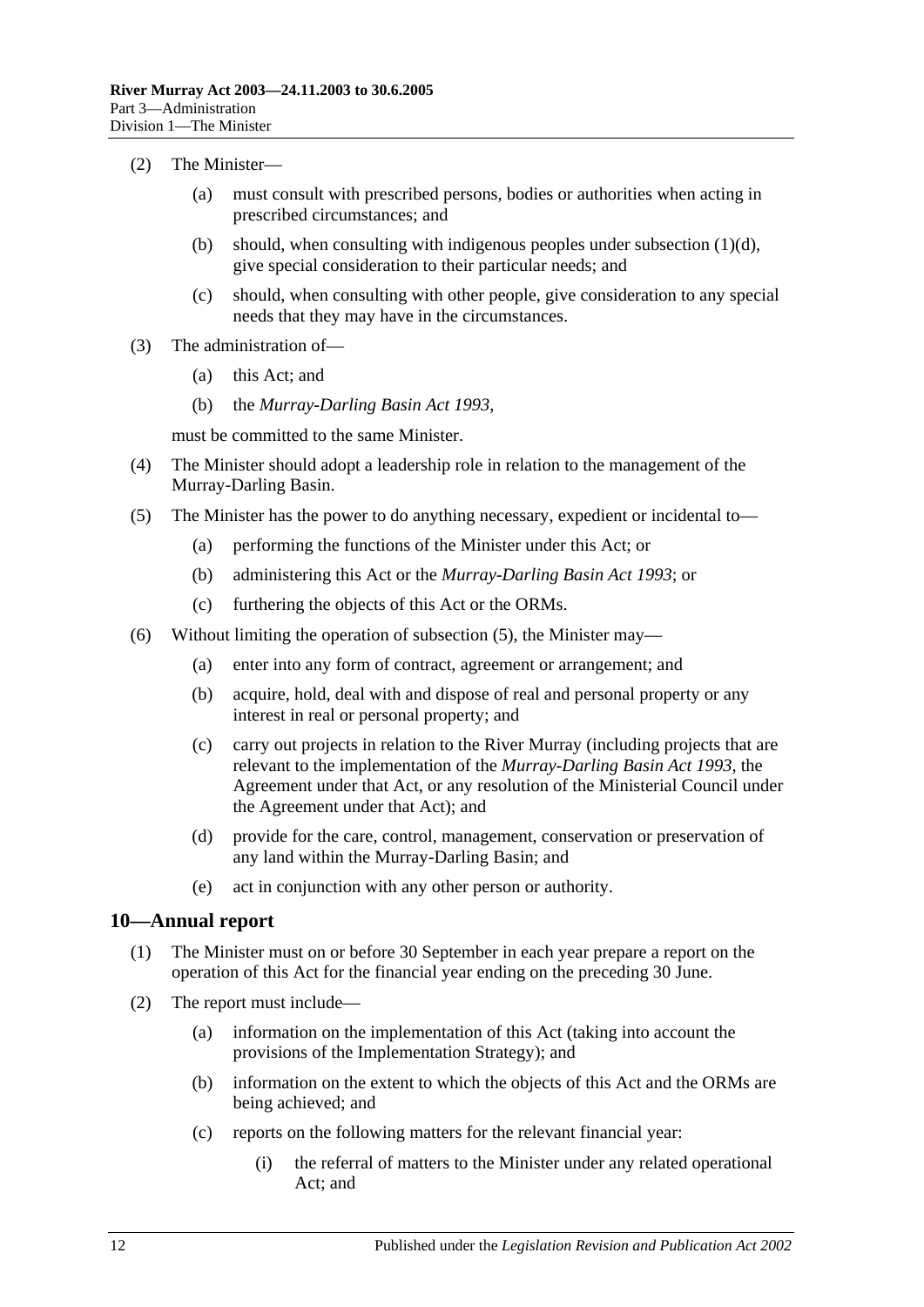- (ii) the enforcement of the general duty of care; and
- (iii) action taken by the Minister or an authorised officer under [Part 8.](#page-25-0)
- (3) The Minister must cause a copy of the report to be laid before both Houses of Parliament within 6 sitting days after the report is prepared.

#### <span id="page-12-0"></span>**11—Three-yearly reports**

- (1) The Minister must, on a three-yearly basis, undertake a review of this Act.
- (2) The review must include—
	- (a) an assessment of the interaction between this Act, the related operational Acts, and any other Act considered relevant by the Minister; and
	- (b) an assessment of the state of the River Murray, especially taking into account the ORMs,

and may include other matters determined by the Minister to be relevant to a review of this Act.

(3) The review must be undertaken so as to coincide with the end of a financial year and the outcome of the review must be reported on as part of the Minister's annual report to Parliament for that financial year.

#### <span id="page-12-1"></span>**12—Power of delegation**

- (1) The Minister may delegate to a body or person (including a person for the time being holding or acting in a specified office or position) a function or power of the Minister under this Act or any related operational Act.
- (2) A delegation under this section—
	- (a) must be by instrument in writing; and
	- (b) may be absolute or conditional; and
	- (c) does not derogate from the power of the Minister to act in any matter; and
	- (d) is revocable at will.
- (3) A function or power delegated under this section may, if the instrument of delegation so provides, be further delegated.

### <span id="page-12-2"></span>**Division 2—Authorised officers**

#### <span id="page-12-4"></span><span id="page-12-3"></span>**13—Appointment of authorised officers**

- (1) The Minister may appoint persons to be authorised officers for the purposes of this Act.
- (2) An appointment under [subsection](#page-12-4) (1) may be made subject to conditions or limitations specified in the instrument of appointment.
- (3) An authorised officer appointed under [subsection](#page-12-4) (1) must be issued with an identity card—
	- (a) containing the person's name and a photograph of the person; and
	- (b) stating that the person is an authorised officer for the purposes of this Act; and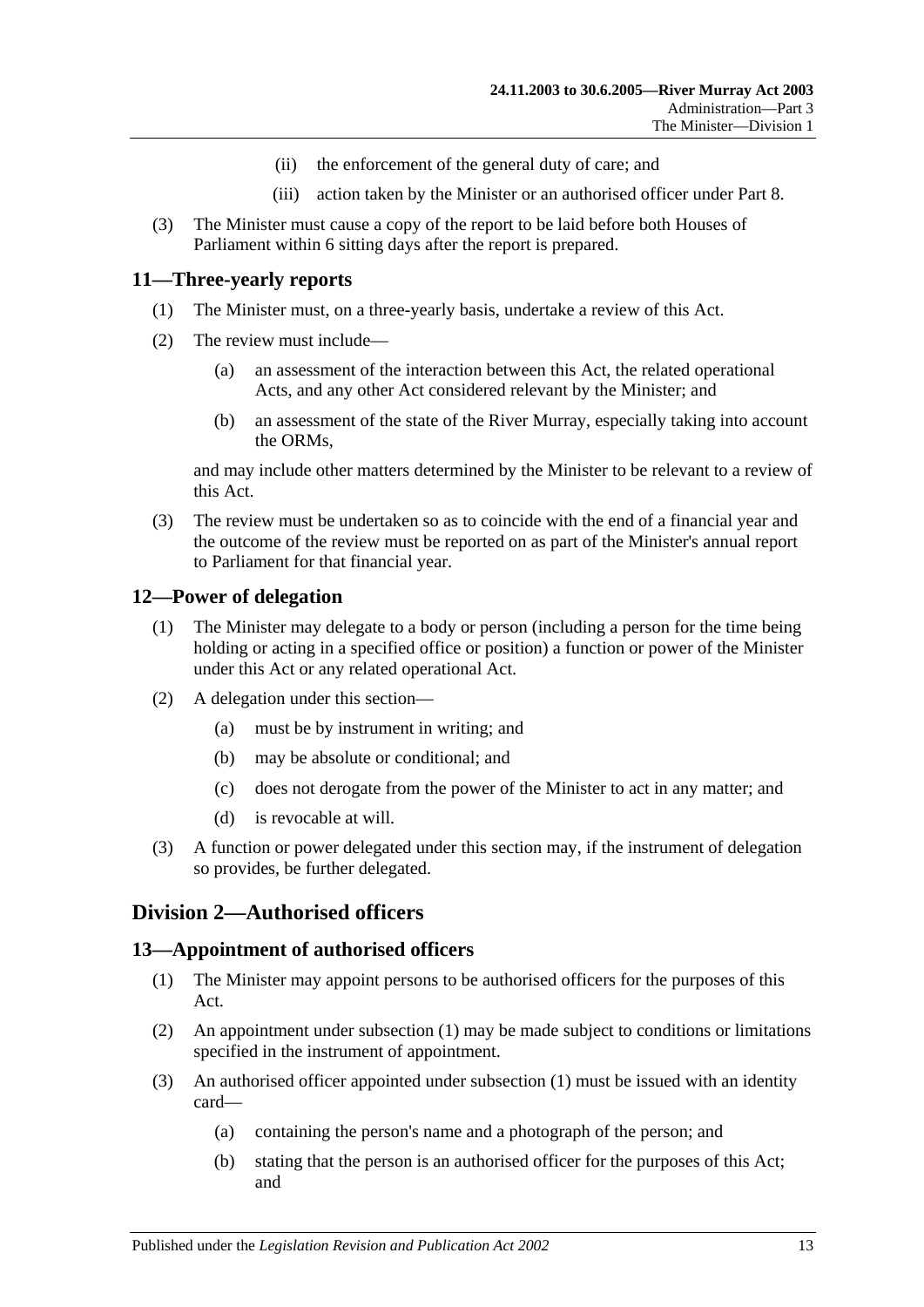- (c) stating any limitations on the authorised officer's authority.
- (4) An authorised officer must, at the request of a person in relation to whom the authorised officer intends to exercise any powers under this Act, produce for the inspection of the person his or her identity card.

#### <span id="page-13-1"></span><span id="page-13-0"></span>**14—Powers of authorised officers**

- <span id="page-13-2"></span>(1) An authorised officer may, as may reasonably be required in connection with the administration, operation or enforcement of this Act, at any reasonable time—
	- (a) enter any place;
	- (b) inspect any place, including the stratum lying below the surface of any land, and water on or under any land, and inspect any works, plant or equipment;
	- (c) enter and inspect any vehicle and for that purpose require a vehicle to stop, or to be presented for inspection at a place and time specified by the authorised officer, and board any vessel or craft;
	- (d) give directions with respect to the stopping, securing or movement of a vehicle, plant, equipment or other thing;
	- (e) require a person apparently in charge of a vessel or craft to facilitate any boarding;
	- (f) take measurements, including measurements of the flow of any water on or under any land or relating to any change in any aspect of the environment;
	- (g) place any markers, pegs or other items or equipment in order to assist in environmental testing or monitoring;
	- (h) take samples of any substance or thing from any place (including under any land), or vehicle, for analysis;
	- (i) with the authority of a warrant issued by a magistrate, require any person to produce specified documents or documents of a specified kind, including a written record that reproduces in an understandable form information stored by computer, microfilm or other process;
	- (j) examine, copy or take extracts from a document or information so produced or require a person to provide a copy of any such document or information;
	- (k) take photographs, films, audio, video or other recordings;
	- (l) examine or test any vehicle, plant, equipment, fitting or other thing, or cause or require it to be so examined or tested, or seize it or require its production for such examination or testing;
	- (m) seize and retain anything that the authorised officer reasonably suspects has been used in, or may constitute evidence of, a contravention of this Act;
	- (n) require a person who the authorised officer reasonably suspects has committed, is committing or is about to commit, a contravention of this Act to state the person's full name and usual place of residence and to produce evidence of the person's identity;
	- (o) require a person to answer questions;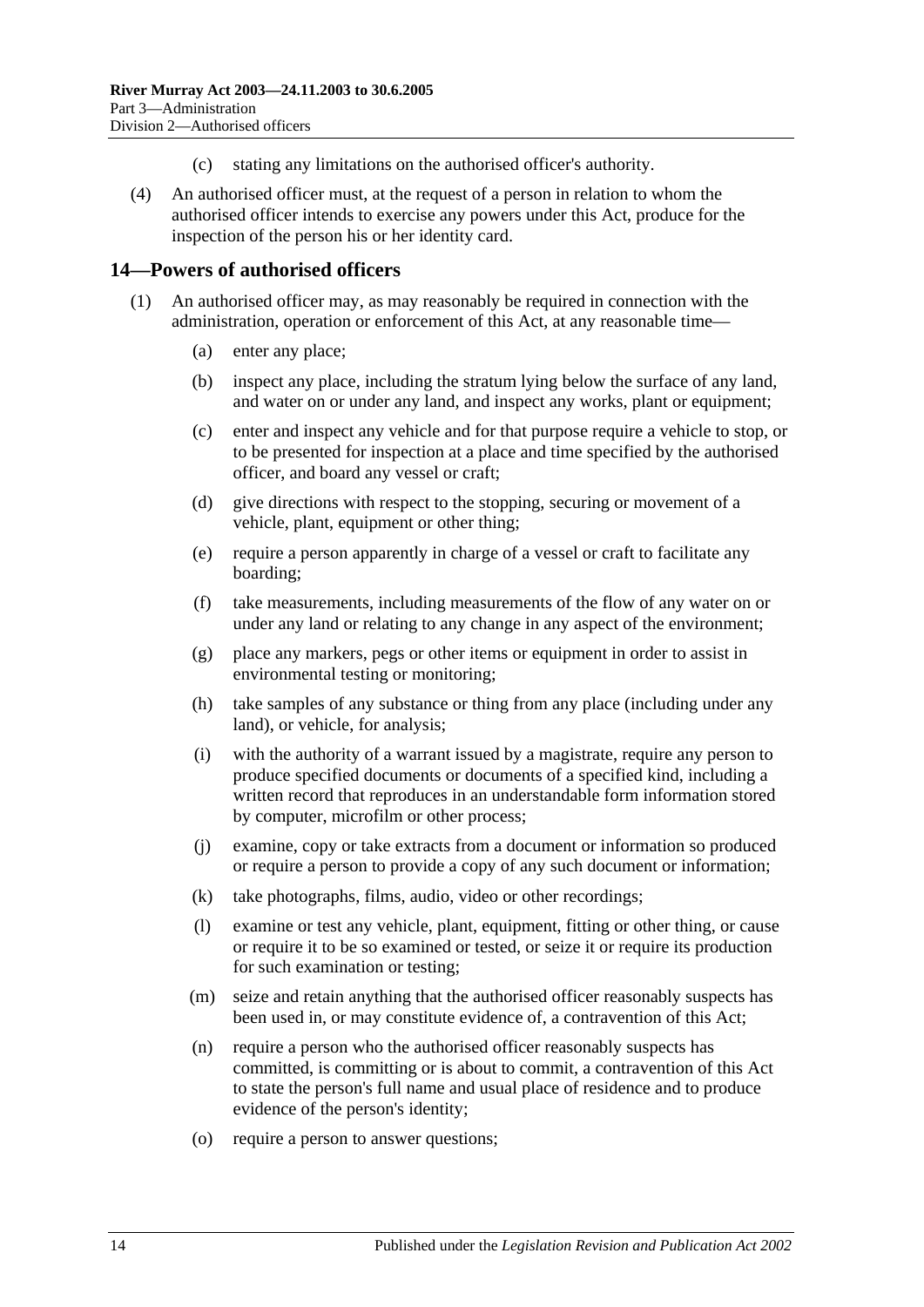- (p) give directions reasonably required in connection with the exercise of a power conferred by any of the above paragraphs or otherwise in connection with the administration, operation or enforcement of this Act;
- (q) exercise other prescribed powers.
- <span id="page-14-0"></span>(2) Without limiting [subsection](#page-13-1) (1), an authorised officer may exercise a power under this section for the purpose of determining whether a management agreement is being, or has been, complied with.
- (3) An authorised officer must not exercise a power conferred by [subsection](#page-13-1) (1) or [\(2\)](#page-14-0) in respect of residential premises (but may be exercised in respect of any vessel or craft).
- (4) An authorised officer in exercising powers under this section may be accompanied by such assistants as are reasonably required in the circumstances.
- <span id="page-14-1"></span>(5) An authorised officer may use force to enter any place or vehicle—
	- (a) on the authority of a warrant issued by a magistrate; or
	- (b) if the authorised officer believes, on reasonable grounds, that the circumstances require immediate action to be taken.
- (6) A magistrate must not issue a warrant under [subsection](#page-14-1) (5) unless satisfied that there are reasonable grounds to believe—
	- (a) that a contravention of this Act has been, is being, or is about to be, committed in or on a place or vehicle; or
	- (b) that something may be found in or on a place or vehicle that has been used in, or constitutes evidence of, a contravention of this Act; or
	- (c) that the circumstances require immediate action.
- (7) An application for the issue of a warrant under this section—
	- (a) may be made either personally or by telephone; and
	- (b) must be made in accordance with any procedures prescribed by the regulations.
- (8) If an authorised officer digs up any land under [subsection](#page-13-1) (1), the authorised officer must, after taking such steps as the authorised officer thinks fit in the exercise of powers under that subsection, insofar as is reasonably practicable, take steps to ensure that the land is restored to such state as is reasonable in the circumstances.
- (9) An authorised officer must, in taking any action under this section, have regard to any request made by any indigenous peoples with an association with the River Murray that the authorised officer (or authorised officers more generally) not enter a specified area.
- <span id="page-14-2"></span>(10) An authorised officer must, before exercising powers under this section in relation to a person, insofar as is reasonably practicable, provide to the person a copy of an information sheet that sets out information about the source and extent of the authorised officer's powers under this section, and about the action that may be taken against the person if he or she fails to comply with a requirement or direction of an authorised officer under this section.
- (11) For the purposes of [subsection](#page-14-2) (10), an *information sheet* is a document approved by the Minister for the purposes of that subsection.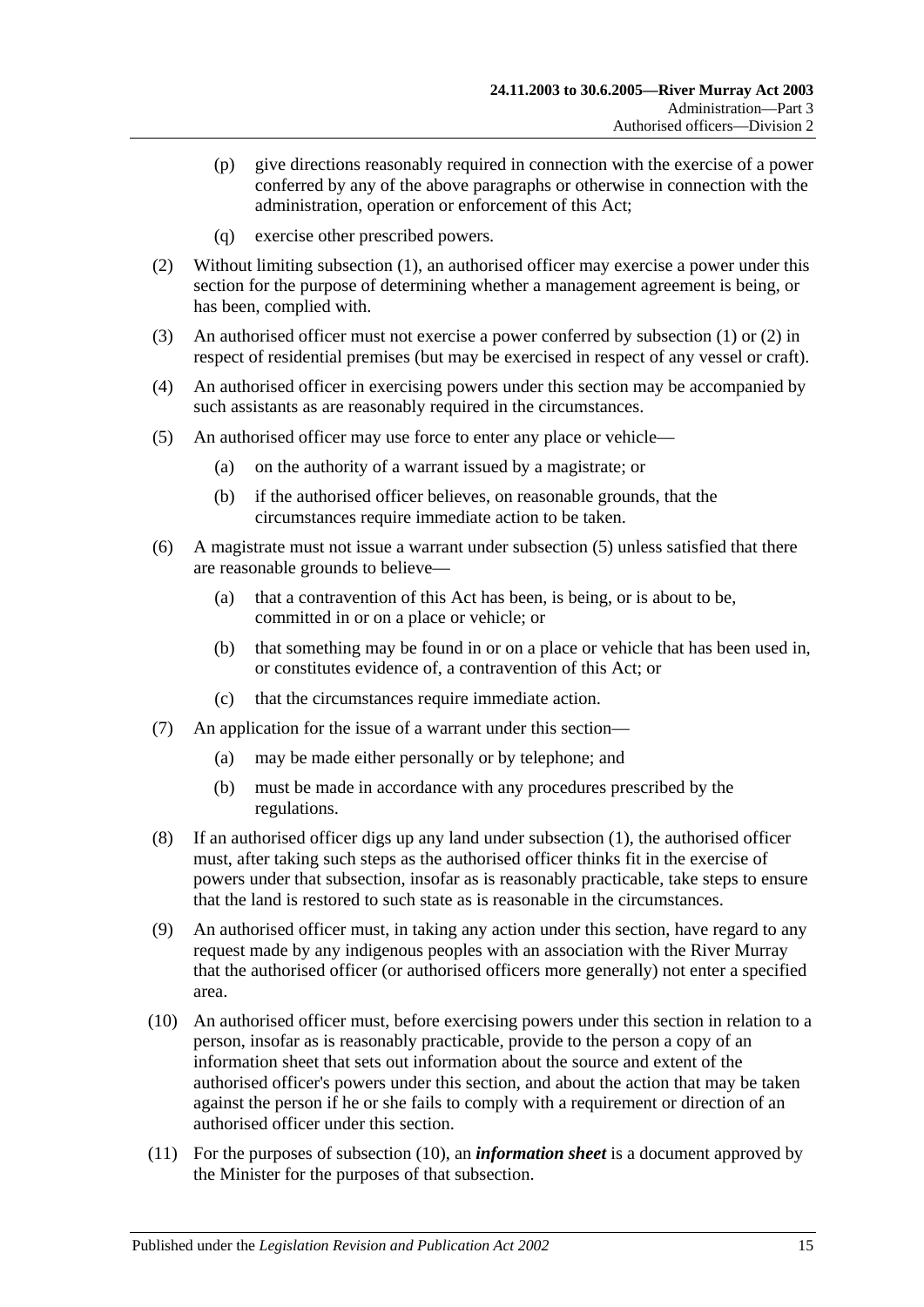#### <span id="page-15-0"></span>**15—Hindering etc persons engaged in the administration of this Act**

- (1) A person who—
	- (a) without reasonable excuse hinders or obstructs an authorised officer or other person engaged in the administration of this Act; or
	- (b) fails to answer a question put by an authorised officer to the best of his or her knowledge, information or belief; or
	- (c) produces a document or record that he or she knows, or ought to know, is false or misleading in a material particular; or
	- (d) fails without reasonable excuse to comply with a requirement or direction of an authorised officer under this Act; or
	- (e) uses abusive, threatening or insulting language to an authorised officer, or a person assisting an authorised officer; or
	- (f) falsely represents, by words or conduct, that he or she is an authorised officer,

is guilty of an offence.

Maximum penalty: \$20 000.

(2) A person (other than an authorised officer) who, without the permission of the Minister, removes, destroys or interferes with any marker, peg or other item or equipment placed under section  $14(1)(g)$  is guilty of an offence.

Maximum penalty: \$10 000.

- (3) An authorised officer, or a person assisting an authorised officer, who—
	- (a) addresses offensive language to any person; or
	- (b) without lawful authority hinders or obstructs or uses or threatens to use force in relation to any other person,

is guilty of an offence.

Maximum penalty: \$10 000.

#### <span id="page-15-1"></span>**16—Protection from self-incrimination**

A person is not obliged to answer a question or to produce a document or record as required under this Division if to do so might tend to incriminate the person or make the person liable to a penalty.

## <span id="page-15-2"></span>**Part 4—Ministerial activities and arrangements associated with the River Murray**

#### <span id="page-15-3"></span>**Division 1—Minister may undertake works**

#### <span id="page-15-5"></span><span id="page-15-4"></span>**17—Minister may undertake works**

- (1) For the purposes of—
	- (a) furthering the objects of this Act or the ORMs; or
	- (b) carrying out any project in relation to the River Murray; or
	- (c) performing any function of the Minister under this Act,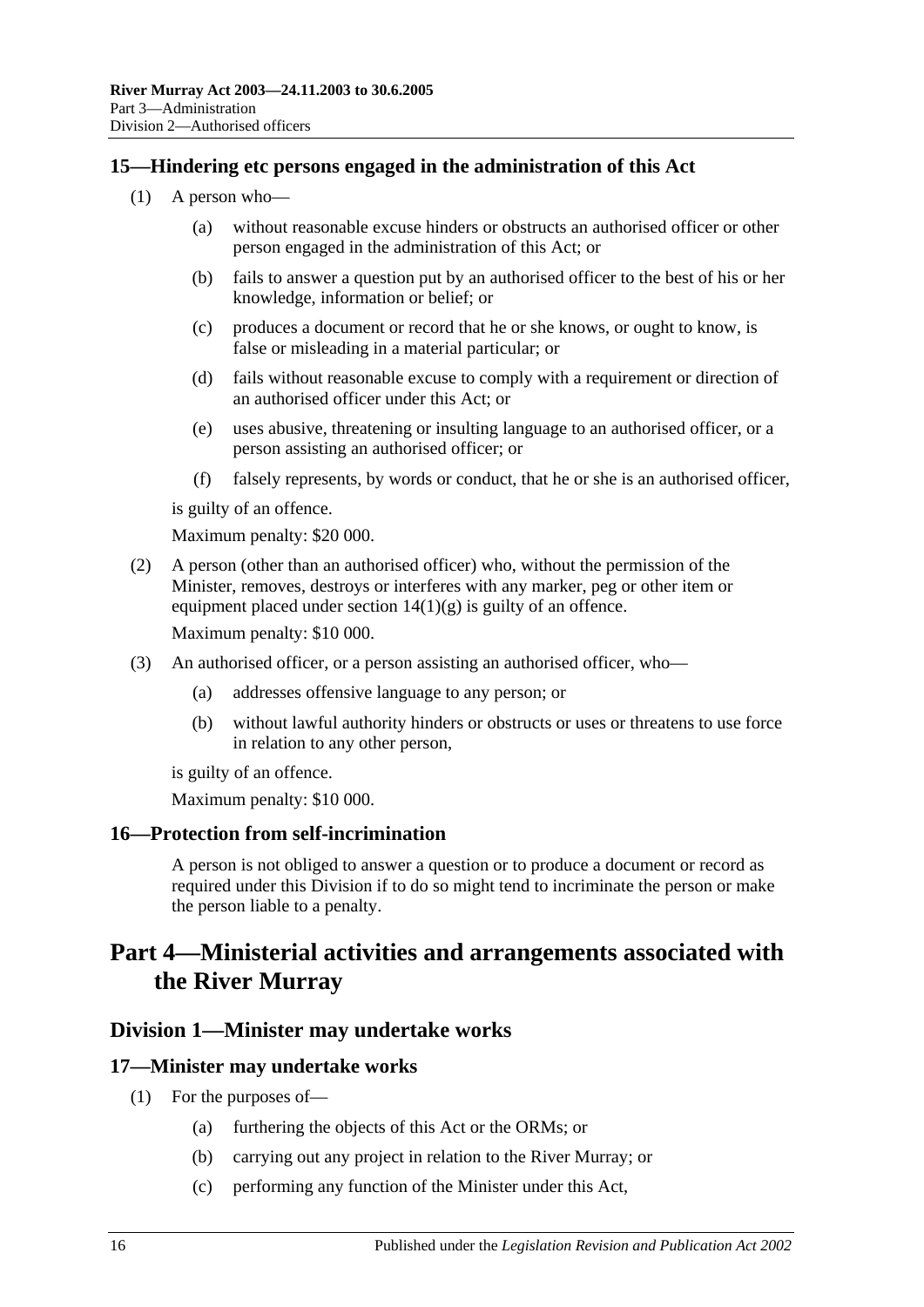the Minister may construct, maintain or remove such works, and undertake any work, as the Minister thinks fit.

- <span id="page-16-2"></span>(2) Without limiting the operation of [subsection](#page-15-5) (1), the works may include—
	- (a) infrastructure and other devices constructed, established or used for the purposes of—
		- (i) altering or managing the flow of water; or
		- (ii) altering or managing water levels, including altering or managing the level of any ground water, surface water or water within soils, or altering or managing water-quality factors, including salinity, nutrients, turbidity and algae;
	- (b) infrastructure and other devices constructed, established or used for the purposes of—
		- (i) protecting or monitoring any aspect of the natural resources of the River Murray; or
		- (ii) improving, enhancing or re-establishing any aspect of the natural resources of the River Murray; or
		- (iii) implementing any other form of environmental improvement program;
	- (c) works constituting channels, drains, culverts or bridges;
	- (d) works constituting storage or workshop facilities, camps or service facilities.
- (3) Without limiting the operation of [subsection](#page-15-5) (1) or [\(2\),](#page-16-2) the work undertaken by the Minister may include—
	- (a) establishing, altering or removing any bank or levee;
	- (b) activities associated with environmental testing or evaluation.

#### <span id="page-16-0"></span>**Division 2—Management agreements**

#### <span id="page-16-3"></span><span id="page-16-1"></span>**18—Management agreements**

- (1) The Minister may enter into an agreement (a *management agreement*) relating to—
	- (a) the conservation or management of water;
	- (b) the preservation, conservation, management, enhancement or re-establishment of any aspect of the natural resources of the River Murray;
	- (c) any other matter associated with furthering the objects of this Act or the ORMs,

with the owner of any land within the Murray-Darling Basin.

- (2) Without limiting the operation of [subsection](#page-16-3) (1), a management agreement may, with respect to the land to which it relates—
	- (a) require specified work or work of a specified kind be carried out on the land, or authorise the performance of work on the land;
	- (b) restrict the nature of any work that may be carried out on the land;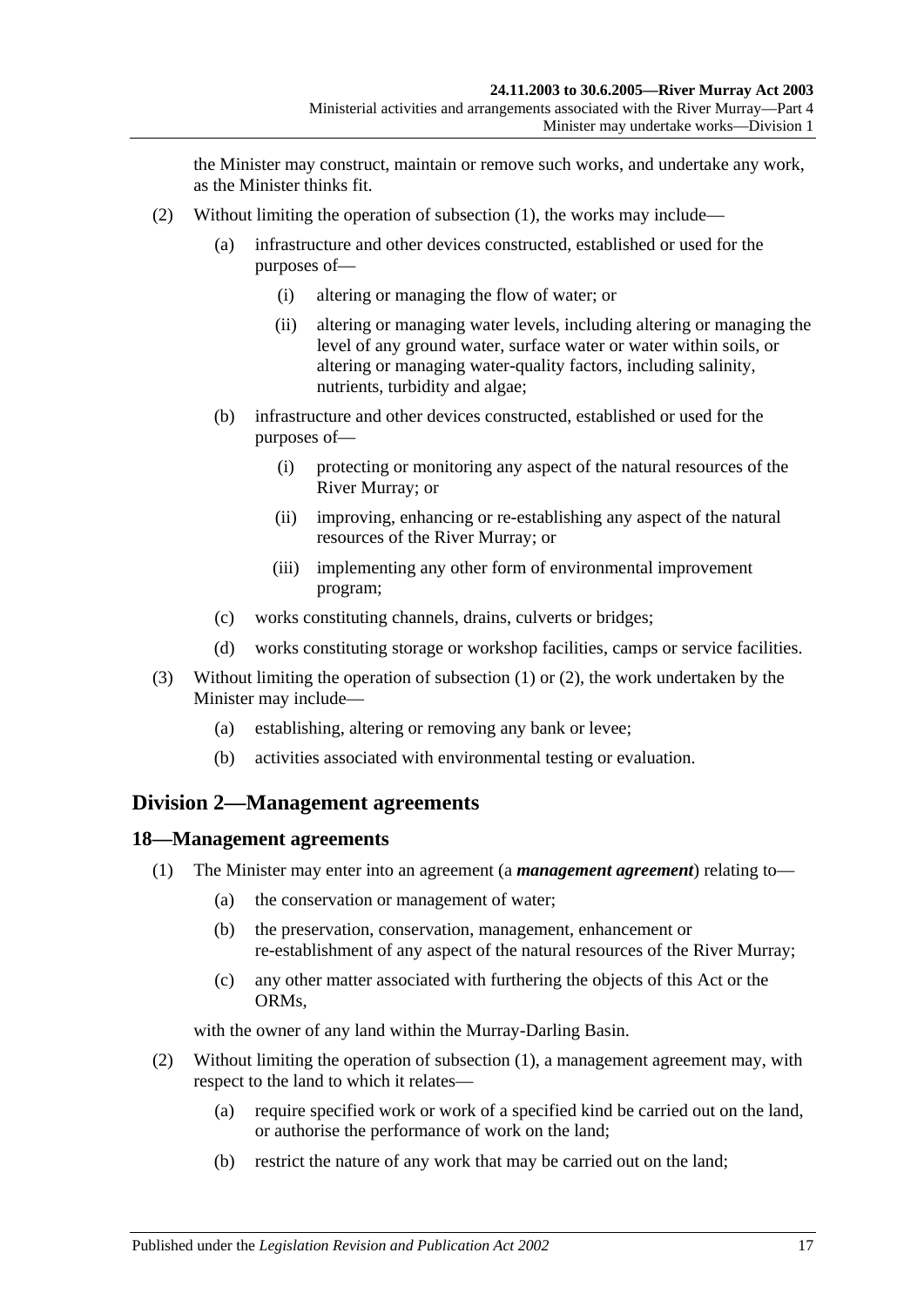- (c) prohibit or restrict specified activities or activities of a specified kind on the land;
- (d) provide for the care, control, management or operation of any infrastructure, plant or equipment;
- (e) provide for the management of any matter in accordance with a particular management plan (which may then be varied from time to time by agreement between the Minister and the owner of the land);
- (f) provide for the adoption or implementation of environment protection measures or environment improvement programs;
- (g) provide for the testing or monitoring of any aspect of the natural resources of the River Murray;
- (h) provide for financial, technical or other professional advice or assistance to the owner of land with respect to any relevant matter;
- <span id="page-17-1"></span>(i) provide for a remission or exemption in respect of a levy under Division 1 of Part 8 of the *[Water Resources Act](http://www.legislation.sa.gov.au/index.aspx?action=legref&type=act&legtitle=Water%20Resources%20Act%201997) 1997*;
- <span id="page-17-0"></span>(j) provide for remission of rates or taxes in respect of the land;
- (k) provide for the Minister to pay to the owner of the land an amount as an incentive to enter into the agreement.
- (3) The Minister should take reasonable steps to consult with the relevant council before entering into a management agreement that provides for the remission of any council rates under [subsection](#page-17-0) (2)(j).
- (4) A term of management agreement under [subsection](#page-17-1)  $(2)(i)$  or [\(j\)](#page-17-0) has effect despite any other Act or law to the contrary.
- <span id="page-17-2"></span>(5) The Registrar-General must, on an application of the parties to a management agreement, note the agreement against the relevant instrument of title or, in the case of land not under the provisions of the *[Real Property Act](http://www.legislation.sa.gov.au/index.aspx?action=legref&type=act&legtitle=Real%20Property%20Act%201886) 1886*, against the land.
- (6) A management agreement has no force or effect under this Act until a note is made under [subsection](#page-17-2) (5).
- (7) Where a note has been entered under [subsection](#page-17-2) (5), the agreement is binding on each owner of the land from time to time whether or not the owner was the person with whom the agreement was made and despite the provisions of the *[Real Property](http://www.legislation.sa.gov.au/index.aspx?action=legref&type=act&legtitle=Real%20Property%20Act%201886)  Act [1886](http://www.legislation.sa.gov.au/index.aspx?action=legref&type=act&legtitle=Real%20Property%20Act%201886)*, and on any occupier of the land.
- (8) The Registrar-General must, if satisfied on the application of the Minister or the owner of the land that an agreement in relation to which a note has been made under this section has been rescinded or amended, enter a note of the rescission or amendment against the instrument of title, or against the land (but must otherwise ensure that the note is not removed once made).
- (9) Except to the extent that the agreement provides for a remission or exemption under [subsection](#page-17-1) (2)(i) or [\(j\),](#page-17-0) a management agreement does not affect the obligations of an owner or occupier of land under any other Act.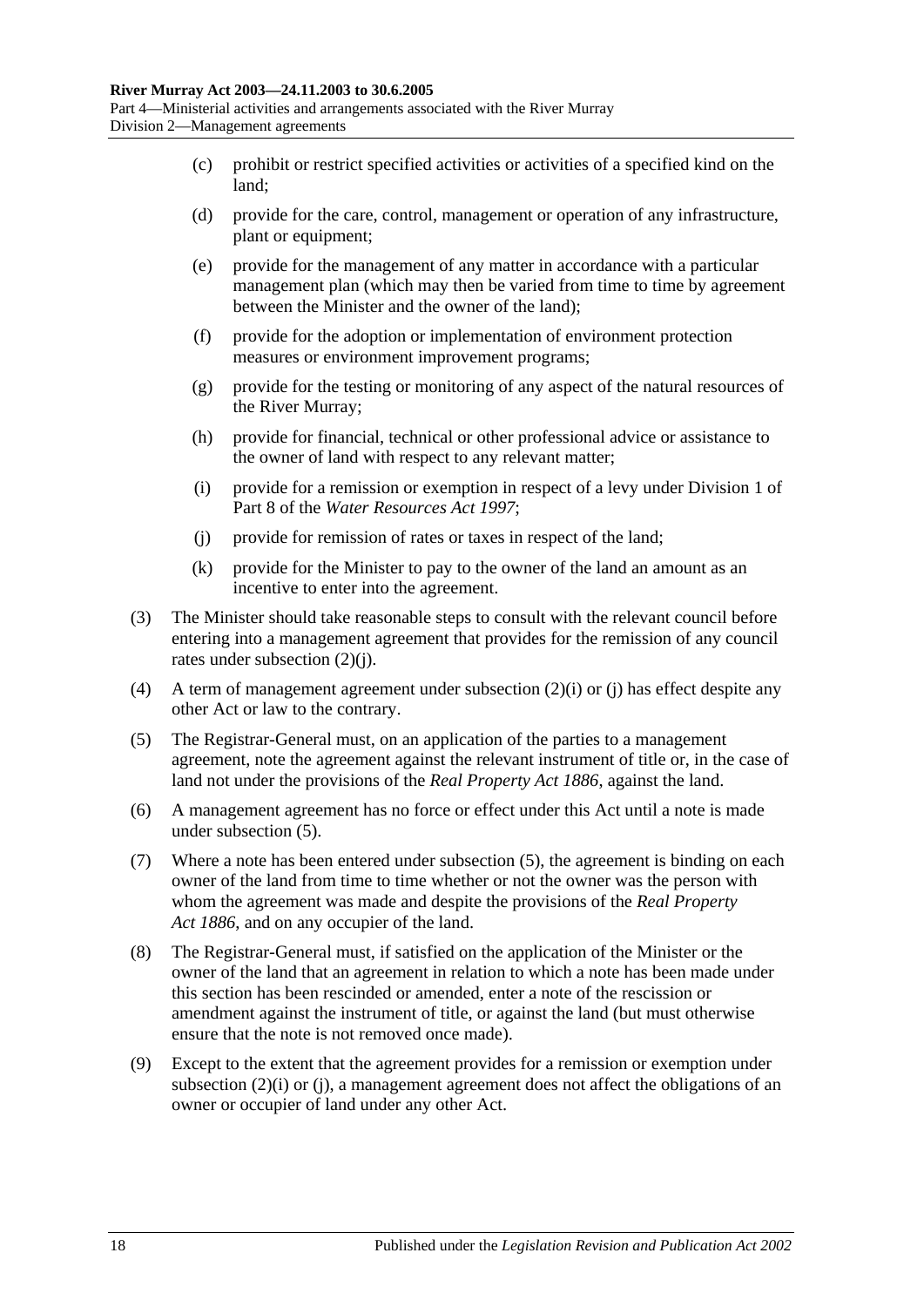### <span id="page-18-0"></span>**Division 3—Entry onto land**

### <span id="page-18-4"></span><span id="page-18-1"></span>**19—Entry onto land**

#### (1) For the purposes of—

- (a) undertaking any work or other activity in connection with—
	- (i) furthering the objects of this Act or the ORMs; or
	- (ii) carrying out any project in relation to the River Murray; or
	- (iii) exercising any power or performing any function of the Minister under this Act; or
- (b) undertaking an activity in connection with a management agreement,

a person authorised by the Minister may—

- (c) enter or pass over any land that is not vested in the Minister;
- (d) bring onto any land that is not vested in the Minister any vehicles, plant or equipment;
- (e) temporarily occupy any land that is not vested in the Minister and carry out work on that land.
- (2) A person must, in exercising a power under [subsection](#page-18-4) (1), insofar as is reasonably practicable—
	- (a) minimise disturbance to any land; and
	- (b) ensure that any land disturbed by the exercise of the power is restored to its previous condition after the completion of any work or activity (unless the Minister and the owner of the relevant land come to some other arrangement); and
	- (c) co-operate with any owner or occupier of the land.
- (3) No compensation is payable with respect to the exercise of a power under this section.
- (4) A person must not, without reasonable excuse, hinder or obstruct a person exercising a power under this section.

Maximum penalty: \$20 000.

(5) This section does not limit or derogate from the powers of the Minister or an authorised officer under another provision of this Act.

## <span id="page-18-2"></span>**Division 4—Compulsory acquisition of land**

#### <span id="page-18-3"></span>**20—Compulsory acquisition of land**

- (1) The Minister may acquire land under this section where the Minister considers that the acquisition of the land is reasonably necessary to further the objects of this Act or the implementation of the ORMs.
- (2) The *[Land Acquisition Act](http://www.legislation.sa.gov.au/index.aspx?action=legref&type=act&legtitle=Land%20Acquisition%20Act%201969) 1969* applies to the acquisition of land in pursuance of this section.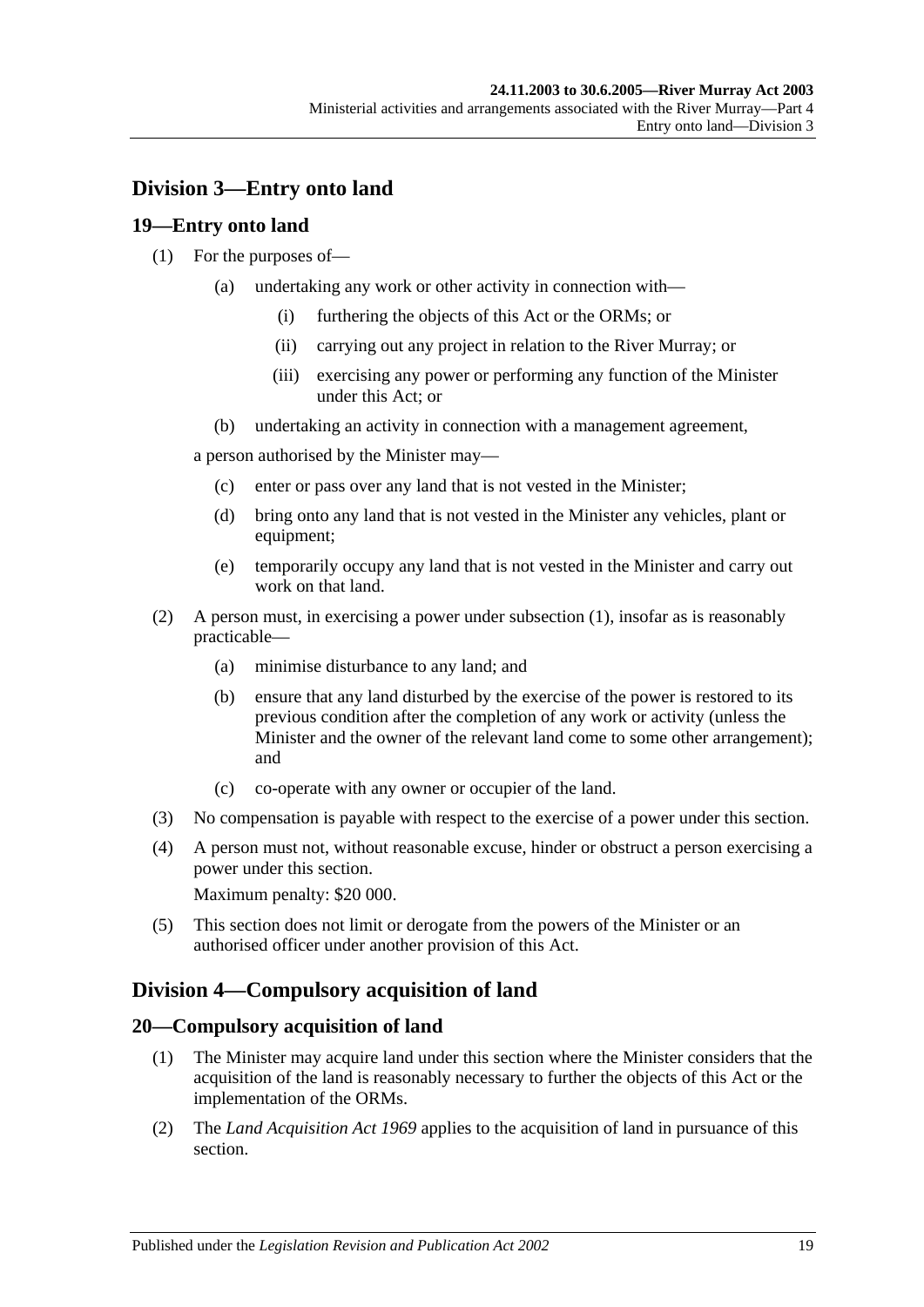- (3) Nothing in this section affects—
	- (a) the ability of the Minister to acquire land by agreement;
	- (b) the operation of any other section of this Act.

## <span id="page-19-0"></span>**Part 5—Implementation Strategy**

#### <span id="page-19-1"></span>**21—Implementation Strategy**

- (1) The Minister must prepare and maintain a plan to be called the *River Murray Act Implementation Strategy*.
- (2) The Implementation Strategy must—
	- (a) set out the priorities that the Minister will pursue in order to achieve the objects of this Act and to further the implementation of the ORMs; and
	- (b) set out strategies that the Minister intends to adopt to meet those priorities; and
	- (c) be consistent with the State Water Plan, and take into account the Planning Strategy,

and may include other matters as the Minister thinks fit.

- (3) The Minister must review the Implementation Strategy at least once in every five years.
- (4) The Minister may amend the Implementation Strategy from time to time.
- (5) The Minister should, in preparing the Implementation Strategy or undertaking a review of the Implementation Strategy, take into account any statutory instrument under a related operational Act that has application within the Murray-Darling Basin and that may be relevant to the operation of this Act, and may take into account such other strategies and policies as the Minister thinks fit.
- (6) The Implementation Strategy may incorporate such documents, policy statements, proposals and other matters as the Minister thinks fit.
- (7) The Minister must—
	- (a) make appropriate provision for the publication of the Implementation Strategy (including by publication in the Gazette); and
	- (b) ensure that copies of the Implementation Strategy are reasonably available for inspection (without charge) and purchase by the public at a place or places determined by the Minister; and
	- (c) ensure that notice of any amendment to the Implementation Strategy is published in the Gazette within a reasonable time after the amendment is made.
- (8) The Implementation Strategy is an expression of policy and does not affect rights or liabilities (whether of a substantive, procedural or other nature).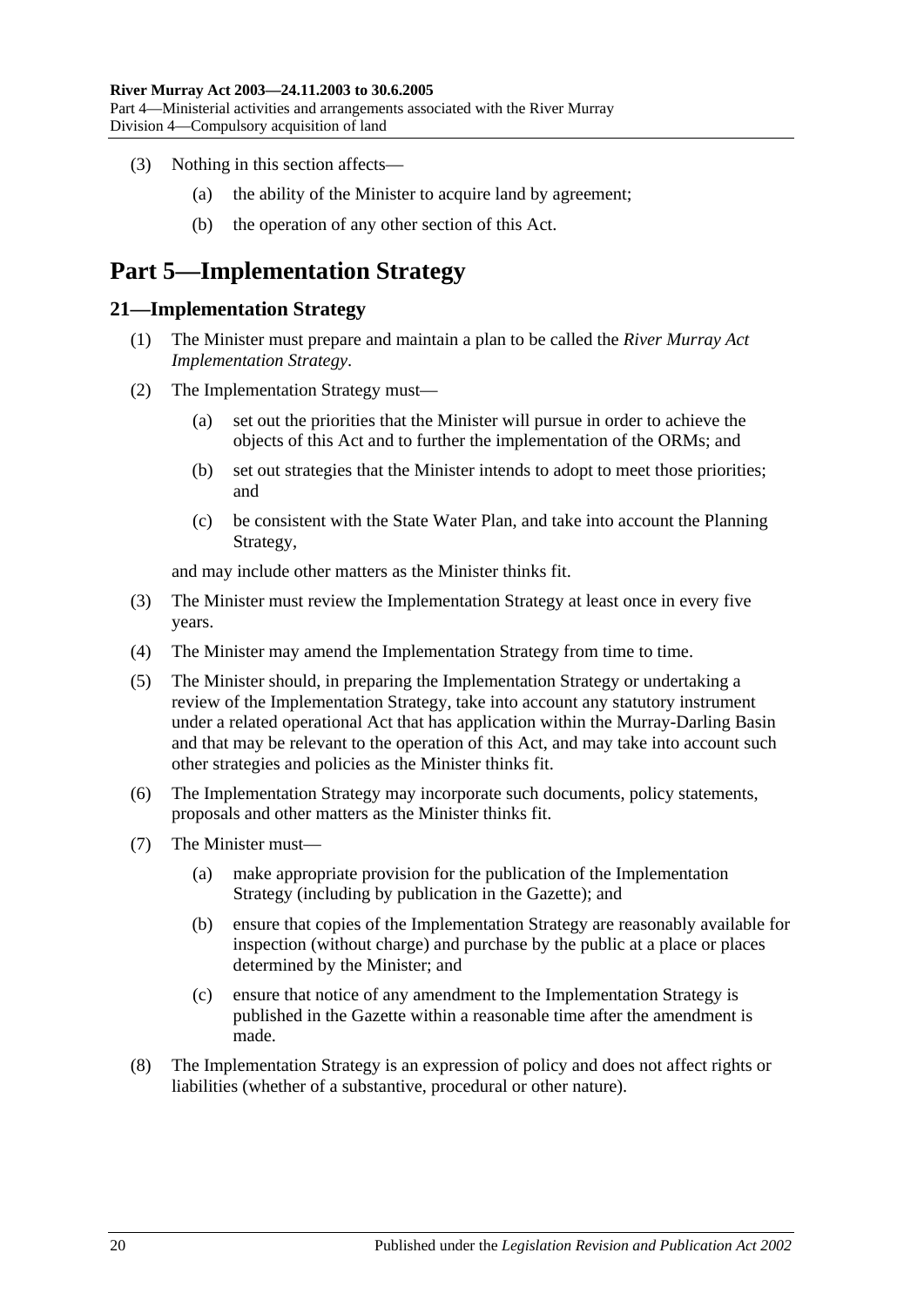## <span id="page-20-0"></span>**Part 6—Development of related policies and consideration of activities**

#### <span id="page-20-1"></span>**22—Development of related policies and consideration of activities**

- <span id="page-20-3"></span>(1) This section applies to—
	- (a) a statutory instrument that is to have application within the Murray-Darling Basin referred to the Minister (whether for approval, endorsement, concurrence, consultation, comment or other form of consideration or assessment) under or pursuant to—
		- (i) a related operational Act; or
		- (ii) [subsection](#page-20-2) (2); or
	- (b) an application for a statutory authorisation referred to the Minister (whether for approval (or refusal), endorsement, concurrence, consultation, comment or other form of consideration or assessment) under or pursuant to a related operational Act or under or pursuant to a condition imposed by the Minister under this section.
- <span id="page-20-2"></span>(2) For the purposes of [subsection](#page-20-3)  $(1)(a)(ii)$ , the Governor may, by regulation, require that statutory instruments of a prescribed class under an Act, when being considered, prepared, reviewed, amended or varied, be referred to the Minister under this Act at a time, or in a manner, specified by the regulation (and any such regulation will have effect despite any other Act or law).
- (3) A regulation under [subsection](#page-20-2) (2) cannot apply with respect to a Plan Amendment Report under the *[Development Act](http://www.legislation.sa.gov.au/index.aspx?action=legref&type=act&legtitle=Development%20Act%201993) 1993*.
- (4) The Minister must, in acting with respect to a statutory instrument or an application for a statutory authorisation to which this section applies—
	- (a) take into account, and seek to further—
		- (i) the objects of this Act; and
		- (ii) the ORMs; and
	- (b) in the case of a statutory instrument—take into account—
		- (i) the terms or requirements of the Agreement under the *[Murray-Darling Basin Act](http://www.legislation.sa.gov.au/index.aspx?action=legref&type=act&legtitle=Murray-Darling%20Basin%20Act%201993) 1993*; and
		- (ii) any relevant resolution of the Ministerial Council under the Agreement under the *[Murray-Darling Basin Act](http://www.legislation.sa.gov.au/index.aspx?action=legref&type=act&legtitle=Murray-Darling%20Basin%20Act%201993) 1993*; and
	- (c) in the case of an application for a statutory authorisation—take into account—
		- (i) the extent to which an activity proposed to be undertaken pursuant to the statutory authorisation may affect the River Murray; and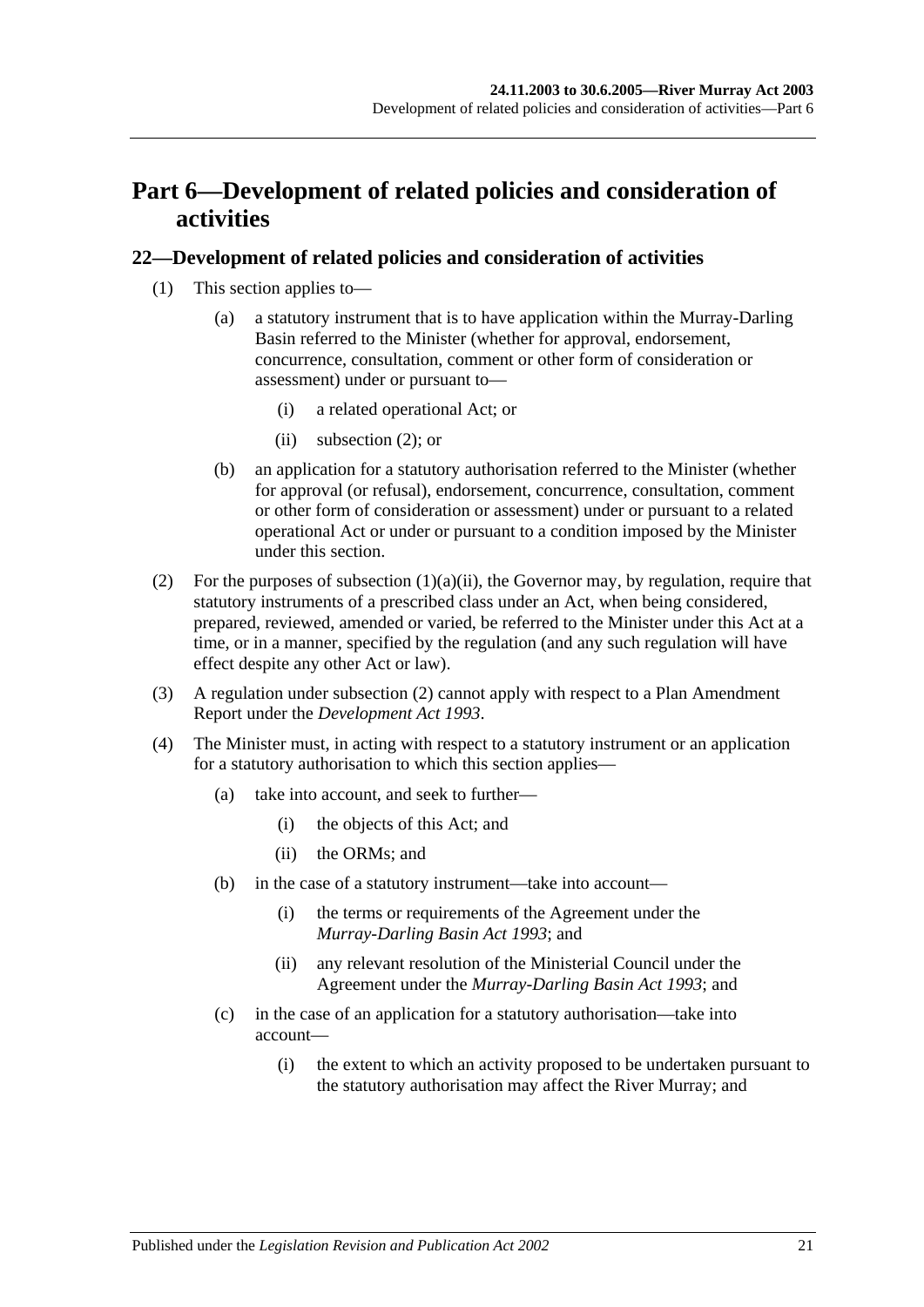- (ii) the extent to which any similar activity is being undertaken, or is likely to be undertaken in the foreseeable future, in any other part of the Murray-Darling Basin and, insofar as it is or it may be, the accumulative effects, or anticipated accumulative effects, (if any) of the activity or activities on the River Murray; and
- (iii) the views, responses or requirements of any other person or body that, in the opinion of the Minister, are relevant to an assessment by the Minister of the statutory authorisation; and
- (iv) the terms or requirements of the Agreement under the *[Murray-Darling Basin Act](http://www.legislation.sa.gov.au/index.aspx?action=legref&type=act&legtitle=Murray-Darling%20Basin%20Act%201993) 1993*; and
- (v) any policy published by the Minister under [subsection](#page-23-0) (11) (if relevant), or such other policy as the Minister thinks fit,

and may take into account such other matters as the Minister thinks fit.

- (5) If the Minister considers that he or she cannot endorse or otherwise agree with a statutory instrument referred to the Minister (on any basis) under or pursuant to this or any other Act, or the Minister considers that an amendment should be made to such a statutory instrument, and the authority responsible for the preparation of the instrument or the Minister responsible for the administration of the Act under which the statutory instrument has been prepared (the *relevant Minister*) does not agree with the position taken by the Minister, the Minister responsible for the administration of this Act or the relevant Minister may take steps to refer the matter to the Governor and the Governor will determine the matter (and any decision taken by the Governor will be taken to be a decision of both Ministers (and of any other relevant authority) and will have effect despite any other Act or law).
- (6) If the Minister is of the opinion—
	- (a) that an activity proposed to be undertaken pursuant to a statutory authorisation would or could cause harm to the River Murray; but
	- (b) that there is insufficient information available to the Minister to enable the Minister to assess the likelihood of harm, or the extent or impact of harm, to the River Murray; and
	- (c) that it is necessary to carry out further investigations, or to obtain further information, before an application for the statutory authorisation can be dealt with by the Minister,

the Minister may, by notice issued in accordance with the regulations, extend any period specified by or under a related operational Act as the period within which the Minister must (or should) deal with the application or that otherwise relates to the period within which the Minister may (or should) respond (and any such notice will have effect despite the provisions of the related operational Act).

<span id="page-21-0"></span>(7) If the Minister considers that conditions should be imposed with respect to any statutory authorisation granted on an application referred to the Minister, the Minister may direct that the statutory authorisation should not be granted without the imposition of conditions specified by the Minister (and any such direction will have effect despite any other Act or law (but not so as to affect a determination or decision of the Governor under this or any other Act)).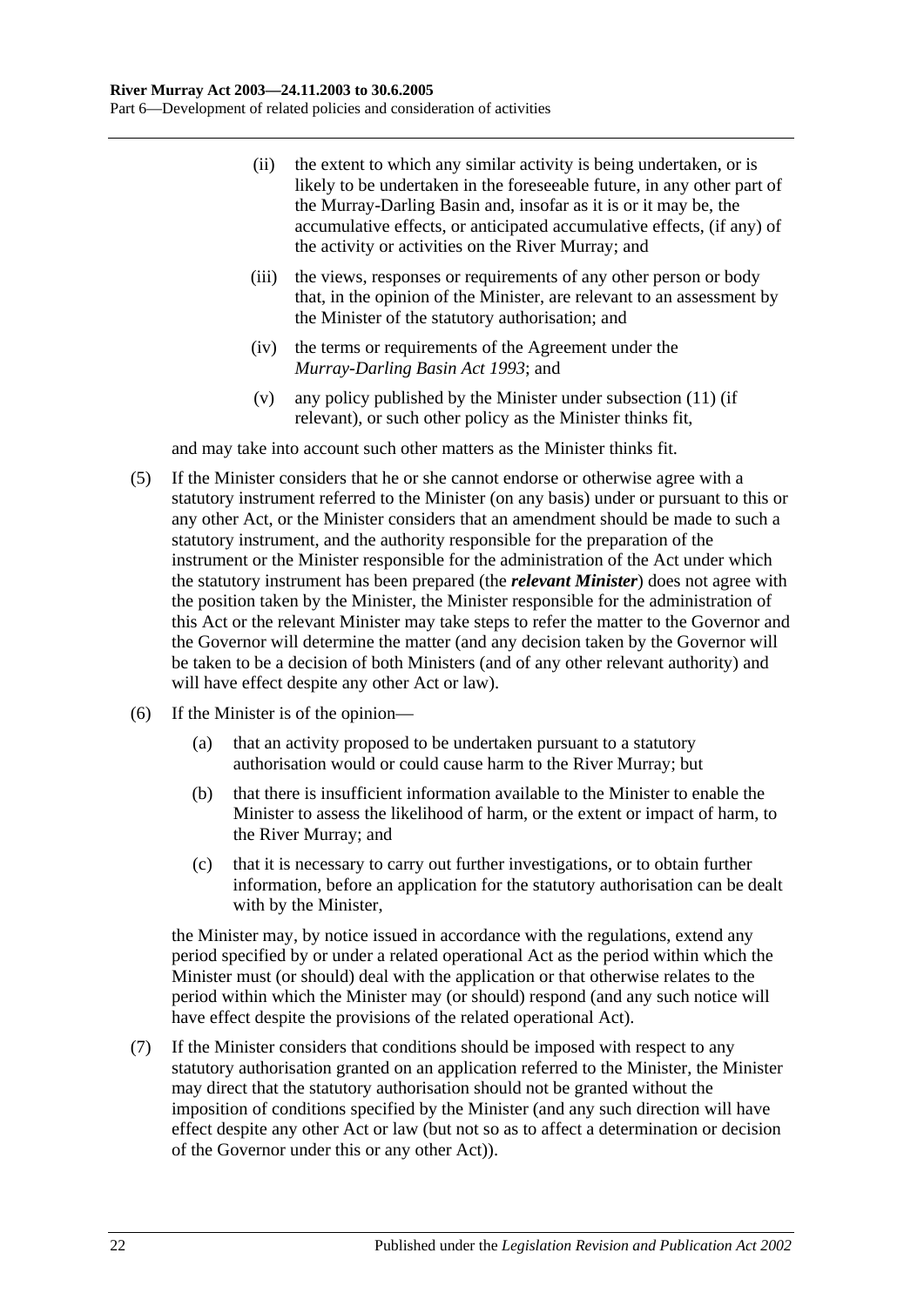- (8) Without limiting the operation of [subsection](#page-21-0) (7), a condition may include—
	- (a) a requirement that the person to whom the statutory authorisation is granted, or who otherwise has the benefit of the statutory authorisation, enter into a bond in such sum and subject to such terms and conditions specified by the Minister, or enter into some other arrangement specified by the Minister (which may include payment of a sum or sums of money into an approved account), to ensure that money is available to address the costs of any damage to the River Murray in the event of a breach of any term or condition of the statutory authorisation;
	- (b) a requirement that a person to whom the statutory authorisation is granted, or who otherwise has the benefit of the statutory authorisation, undertake any steps necessary to off-set or protect against any adverse impact on the River Murray on account of any activity undertaken pursuant to the authorisation, including by the payment of a sum or sums of money into an approved account in accordance with a scheme specified by the Minister;
	- (c) a requirement that the person to whom the statutory authorisation is granted, or who otherwise has the benefit of the statutory authorisation—
		- (i) develop to the satisfaction of the Minister an environment improvement program containing requirements specified by the Minister, and then comply with the requirements of that program to the satisfaction of the Minister; or
		- (ii) participate in a specified environment improvement program (including a program that applies with respect to another part of the River Murray) to the satisfaction of the Minister;
	- (d) a requirement that a person to whom the statutory authorisation is granted, or who otherwise has the benefit of the statutory authorisation, participate in any other form of scheme to protect, restore or otherwise benefit the River Murray specified by the Minister (including a scheme established by the Minister or any other person or body that has effect in relation to another part of the River Murray and including by the payment of a sum or sums of money into an approved account for the purposes of the scheme);
	- (e) a requirement that a person to whom the statutory authorisation is granted, or who otherwise has the benefit of the statutory authorisation, comply with any specified code or standard prepared or published by the Minister or by another person or body specified by the Minister;
	- (f) a requirement that if application is made in due course for the renewal or extension of the statutory authorisation, then that application must also be referred to the Minister.
- (9) If an application for the renewal or extension of a statutory authorisation is referred to the Minister, then this section will apply in relation to the application as if it were an application for a new statutory authorisation.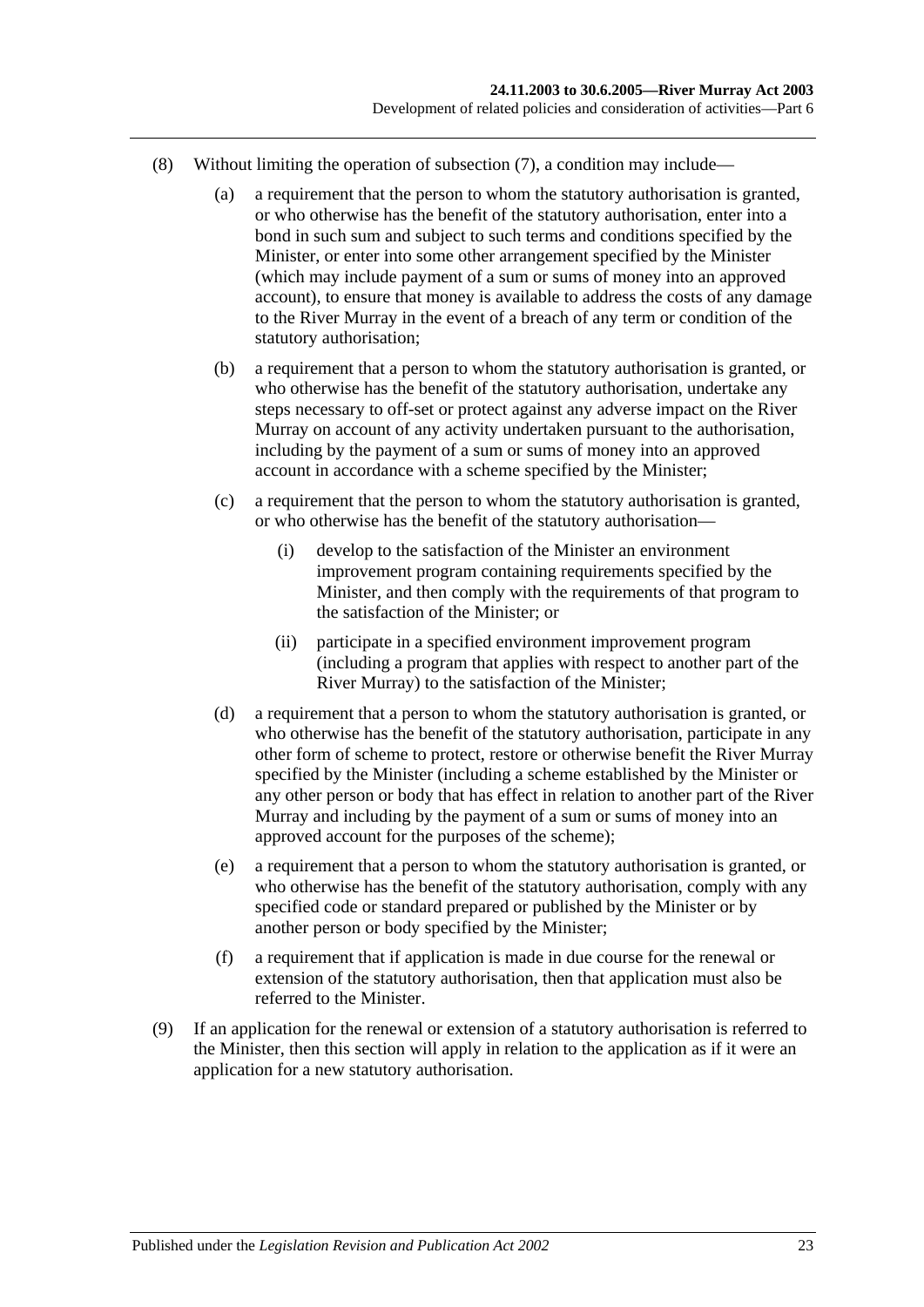- (10) The Minister may, by notice in writing to another authority or any other person, request that specified information be provided to the Minister to enable the Minister to consider any matter relevant to the Minister's consideration or assessment of a matter referred to the Minister in a case where this section applies (and the other authority or person must not, without reasonable excuse, fail to comply with a request of the Minister under this subsection).
- <span id="page-23-0"></span>(11) The Minister may, by notice in the Gazette and in such other manner as the Minister thinks fit, publish policies in connection with the Minister's function in assessing applications for statutory authorisations to which this section applies.
- <span id="page-23-2"></span>(12) A policy published by the Minister under [subsection](#page-23-0) (11) may—
	- (a) specify matters that the Minister may take into account in assessing applications for specified classes of statutory authorisations;
	- (b) specify conditions that the Minister may impose with respect to specified classes of statutory authorisations;
	- (c) specify cases or circumstances where the Minister may oppose the granting of specified classes of statutory authorisations;
	- (d) specify such other matters as the Minister thinks fit.
- <span id="page-23-1"></span>(13) A policy published by the Minister under [subsection](#page-23-0)  $(11)$ —
	- (a) may make different provision according to circumstances specified by the policy; and
	- (b) may be varied by the Minister, by notice published in the Gazette.
- (14) The publication of a policy under [subsection](#page-23-0)  $(11)$  does not limit or affect—
	- (a) the development, adoption or application of other policies (which may or may not be published) by the Minister; or
	- (b) the consideration of any other matter by the Minister.
- (15) If the Minister is of the opinion that a particular application for a statutory authorisation falls within a case or circumstance under [subsection](#page-23-1) (12)(c), the Minister may determine to oppose the granting of the statutory authorisation without further consideration of the application and without taking any other step in relation to the application.
- (16) If the Minister—
	- (a) requires the imposition of a condition or conditions specified in a policy under [subsection](#page-23-2) (12)(b); or
	- (b) determines to oppose an application for a statutory authorisation under the terms of a policy under [subsection](#page-23-1) (12)(c),

no appeal will lie against the condition or conditions, or the determination (as the case may be), if the regulations so provide (and this provision will have effect despite any other Act or law).

(17) If a decision of the Minister, or a condition specified by the Minister, with respect to an application for a statutory authorisation to which this section applies is (either directly or indirectly) the subject of an appeal under a related operational Act, the Minister will be a party to the appeal.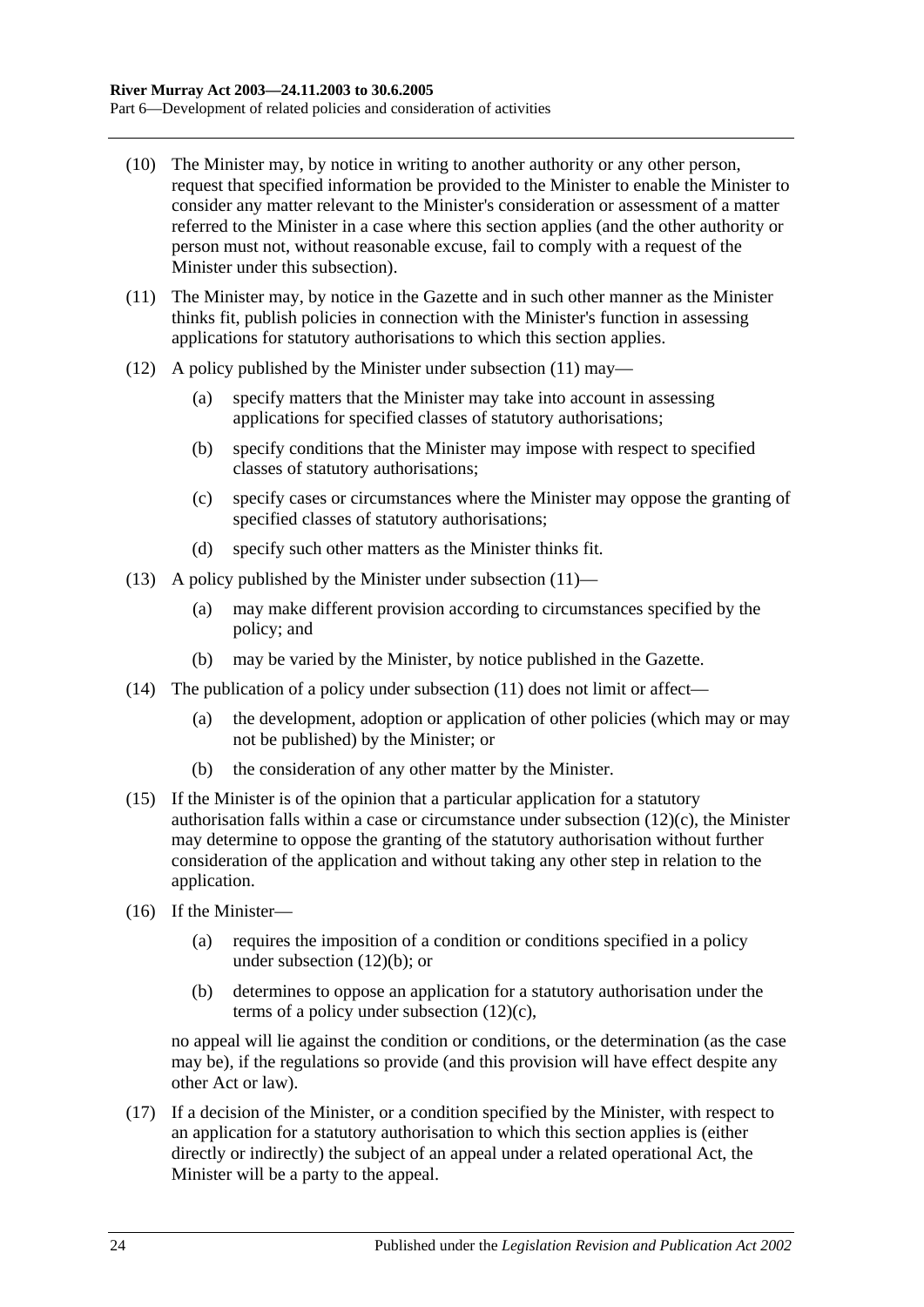- <span id="page-24-2"></span>(18) Despite a preceding subsection, the Minister may, by notice in the Gazette, exempt an application for a statutory authorisation, or applications for a statutory authorisation of a specified class, from the requirement to be referred to the Minister.
- (19) An exemption under [subsection](#page-24-2) (18)—
	- (a) will have effect despite the provisions of any related operational Act; and
	- (b) may have effect subject to such conditions as the Minister thinks fit and specifies by notice in the Gazette.
- (20) The Minister may, at any time, by further notice in the Gazette—
	- (a) vary or revoke an exemption;
	- (b) vary or revoke a condition of an exemption.
- (21) A person must not contravene or fail to comply with a condition of an exemption. Maximum penalty: \$20 000.

## <span id="page-24-0"></span>**Part 7—General duty of care**

### <span id="page-24-3"></span><span id="page-24-1"></span>**23—General duty of care**

- (1) A person must take all reasonable measures to prevent or minimise any harm to the River Murray through his or her actions or activities.
- (2) For the purposes of [subsection](#page-24-3) (1)—
	- (a) harm includes—
		- (i) a risk of harm, and future harm; and
		- (ii) anything declared by regulation to be harm to the River Murray; and
	- (b) harm need not be permanent but must be more than transient or tenuous in nature; and
	- (c) in determining what measures are required to be taken, regard must be had, amongst other things, to—
		- (i) the nature of the harm; and
		- (ii) the sensitivity of the environment that may be affected and the potential impact of the harm environmentally, socially and economically; and
		- (iii) the practicality and financial implications of any alternative action, and the current state of technical and scientific knowledge; and
		- (iv) any degrees of risk that may be involved; and
		- (v) the significance of the River Murray to the State and to the environment and economy of the State; and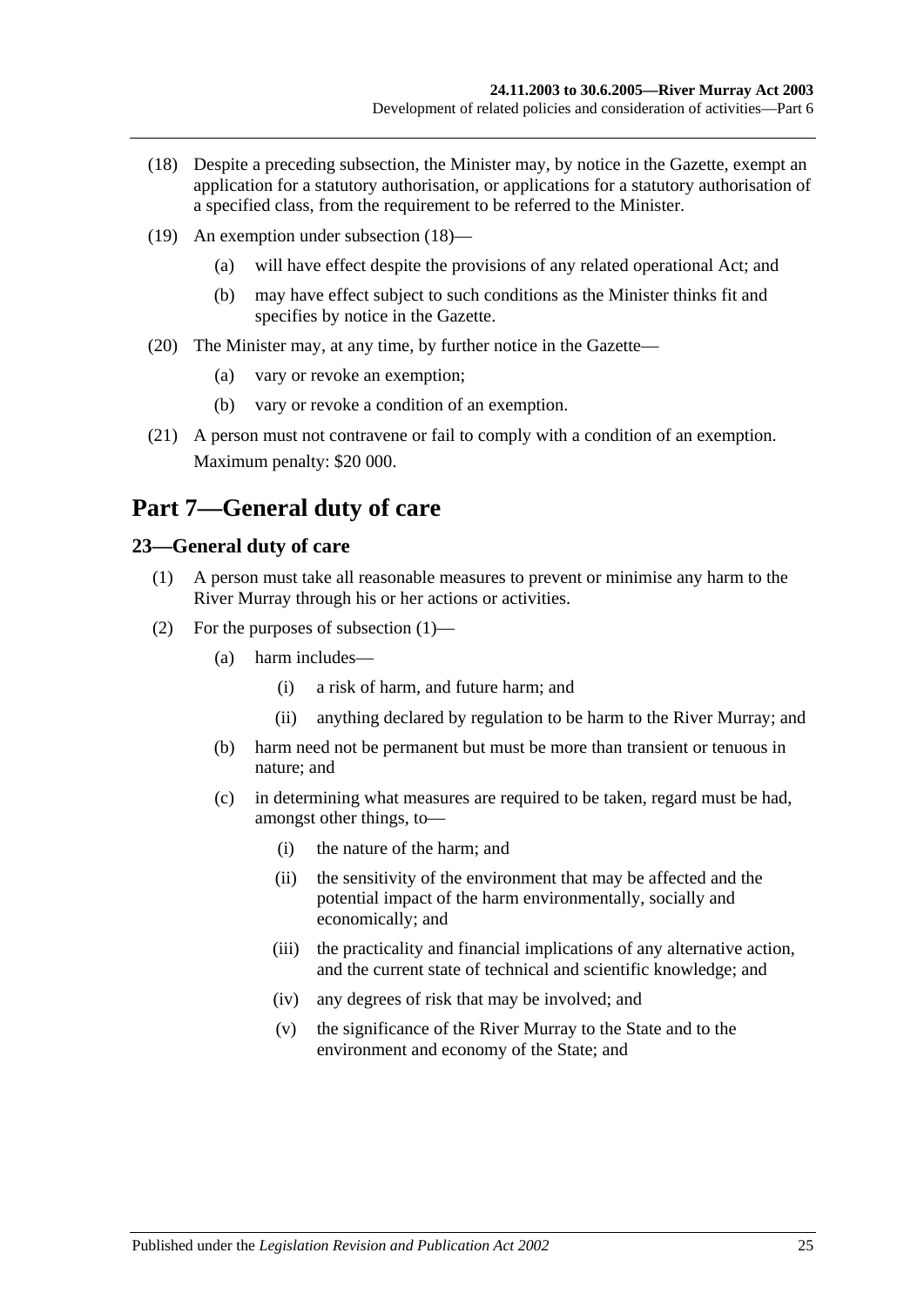- (vi) insofar as is reasonably practicable and relevant, any assessment of potential harm to the River Murray as a result of the relevant action or activity undertaken before a statutory authorisation (if any) was granted under a related operational Act, and the extent to which any such harm was intended to be prevented or minimised through the attachment of conditions to a statutory authorisation (if any) under a related operational Act.
- (3) A person will be taken not to be in breach of [subsection](#page-24-3) (1) if the person is acting in circumstances prescribed by the regulations.
- (4) A person who breaches the duty created by [subsection](#page-24-3) (1) is not, on account of the breach alone, guilty of an offence but—
	- (a) compliance with the duty may be enforced by the issuing of a protection order under [Part 8;](#page-25-0) and
	- (b) a reparation order or reparation authorisation may be issued under [Part 8](#page-25-0) in respect of the breach of the duty.

## <span id="page-25-0"></span>**Part 8—Protection and other orders**

## <span id="page-25-1"></span>**Division 1—Orders**

### <span id="page-25-2"></span>**24—Protection orders**

- (1) The Minister may issue a River Murray Protection Order under this Division for the purpose of securing compliance with—
	- (a) the general duty of care; or
	- (b) a condition of—
		- (i) a statutory authorisation that relates to an activity carried out, or to be carried out, within the Murray-Darling Basin, insofar as this is relevant to the River Murray; or
		- (ii) an exemption that operates under this Act; or
	- (c) a management agreement; or
	- (d) any other requirement imposed by or under this Act.
- <span id="page-25-3"></span>(2) A protection order—
	- (a) must be in the form of a written notice served on the person to whom the notice is issued;
	- (b) must specify the person to whom it is issued (whether by name or a description sufficient to identify the person);
	- (c) must state the grounds on which it is made with reasonable particularity;
	- (d) may impose any requirement reasonably required for the purpose for which the order is issued including one or more of the following:
		- (i) a requirement that the person discontinue, or not commence, a specified activity indefinitely or for a specified period or until further notice from the Minister;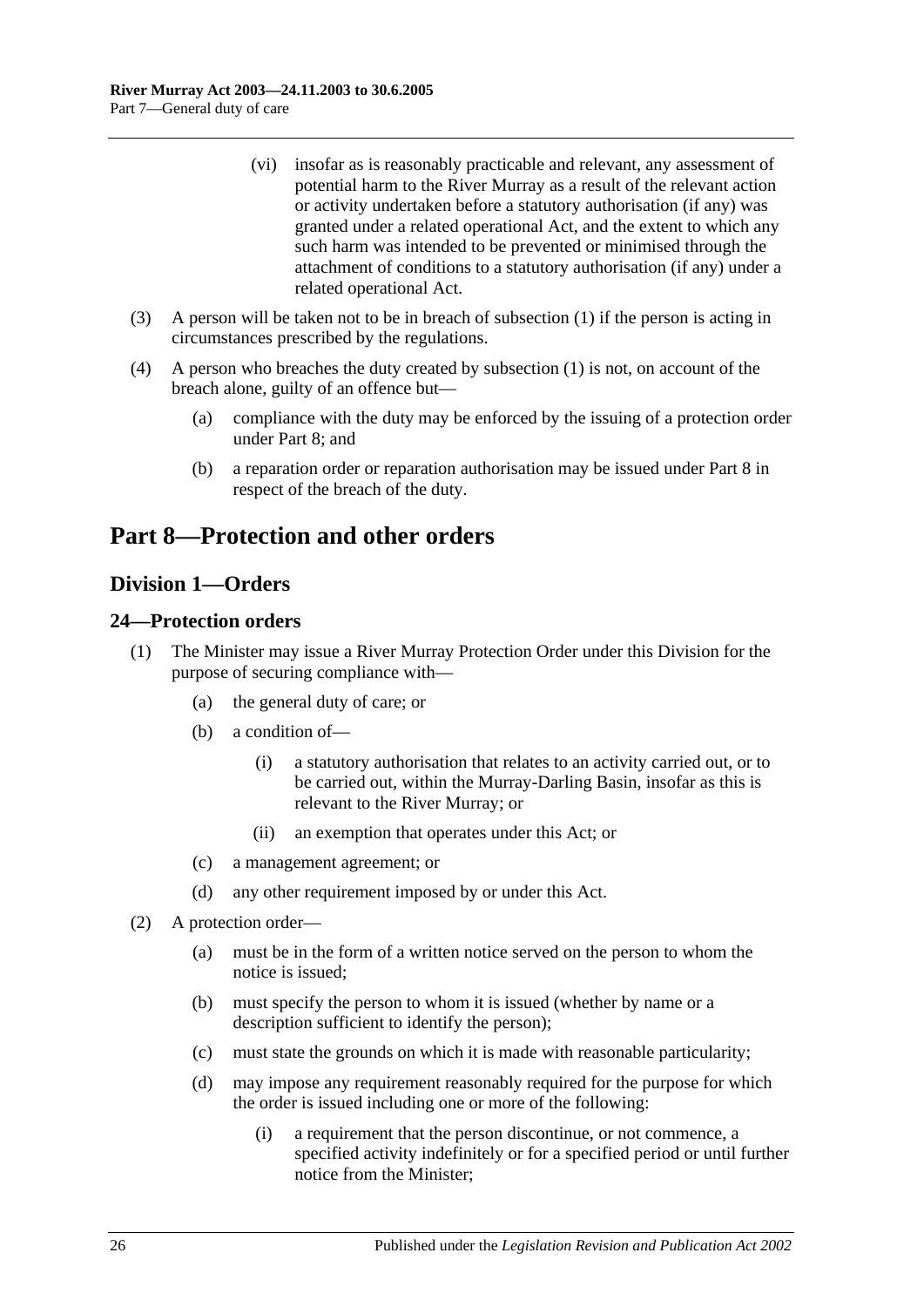- (ii) a requirement that the person not carry on a specified activity except at specified times or subject to specified conditions;
- (iii) a requirement that the person take specified action in a specified way, and within a specified period;
- (iv) a requirement that the person prepare, in accordance with specified requirements and to the satisfaction of the Minister, a plan of action to prevent, minimise or control harm to the River Murray;
- (v) a requirement that the person comply with such a plan of action to the satisfaction of the Minister;
- (vi) a requirement that the person enter into a bond in such sum and subject to such terms and conditions specified in the order, or enter into some other arrangement specified in the order (which may include payment of a sum of money into an approved account), to ensure that money is available to address the costs of any damage, or threatened damage, to the River Murray;
- (vii) a requirement that the person comply with any specified code or standard prepared or published by the Minister or by another specified body;
- (viii) a requirement that the person undertake specified tests or monitoring;
- (ix) a requirement that the person furnish to the Minister specified results or reports;
- (x) a requirement that the person appoint or engage a person with specified qualifications to prepare a plan or report or to undertake tests or monitoring required by the order;
- (e) must state that the person may, within 14 days, appeal to the Court against the order.
- (3) An authorised officer may, if of the opinion that urgent action is required for the protection of the River Murray, issue an emergency protection order imposing requirements of a kind referred to in [subsection](#page-25-3) (2)(d) as reasonably required for the protection of the River Murray.
- (4) An emergency protection order may be issued orally but, in that event, the person to whom the order is issued must be advised forthwith of the person's right to appeal to the Court against the order.
- (5) If an emergency protection order is issued orally, the authorised officer who issued it must confirm it in writing at the earliest opportunity by written notice given to the person to whom it applies.
- (6) If an emergency protection order is issued, the order will cease to have effect on the expiration of 72 hours from the time of its issuing unless confirmed by a written protection order issued by the Minister and served on the relevant person.
- (7) The Minister or an authorised officer may, if of the opinion that it is reasonably necessary to do so in the circumstances, include in an emergency or other protection order a requirement for an act or omission that might otherwise constitute a contravention of this Act and, in that event, a person incurs no criminal liability under this Act for compliance with the requirement.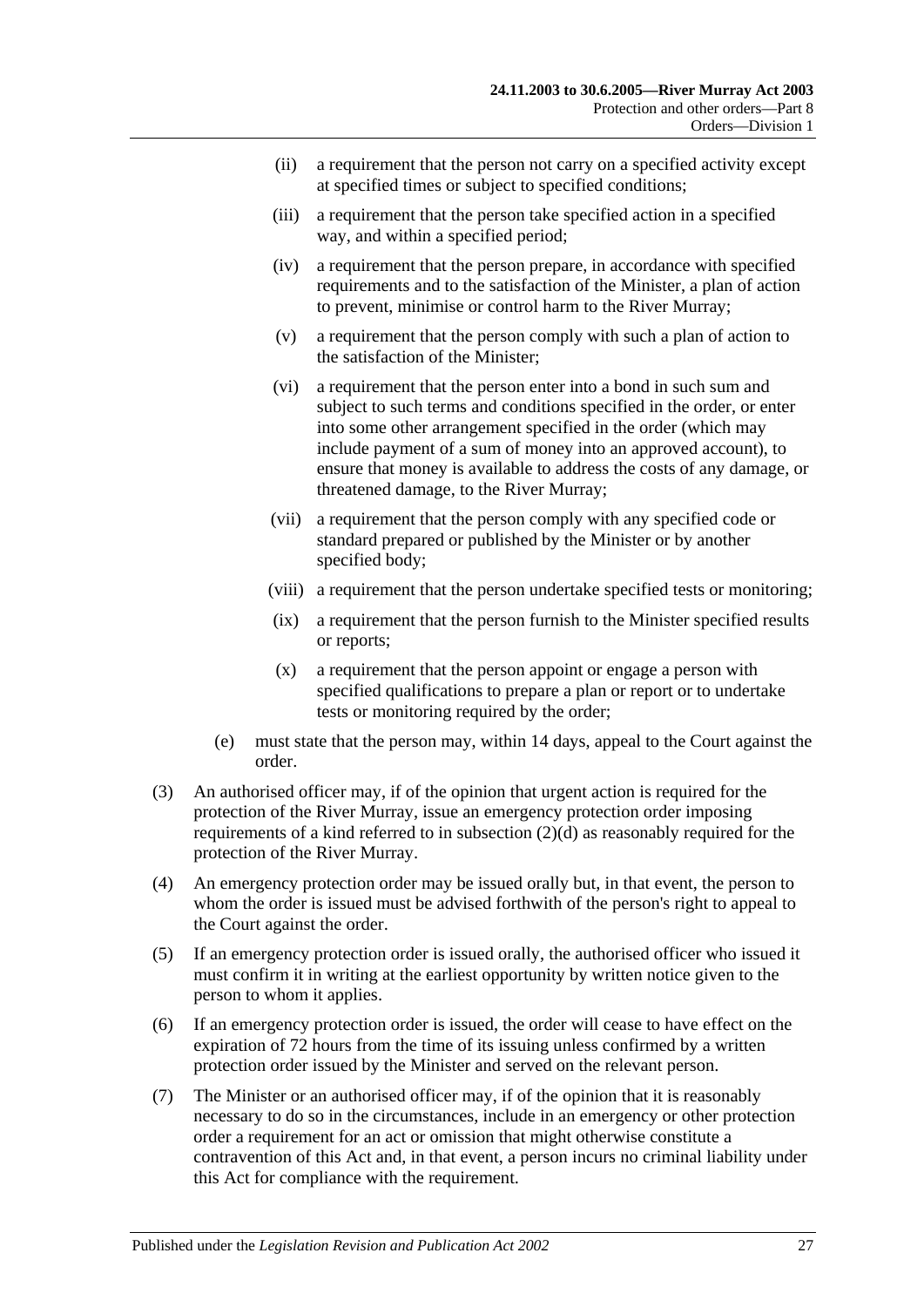- (8) The Minister may, by written notice served on a person to whom a protection order has been issued, vary or revoke the order.
- (9) A person to whom a protection order is issued must comply with the order.

Maximum penalty:

- (a) if the order was issued for the purpose of securing compliance with a requirement imposed by or under this Act or a related operational Act and a penalty is fixed by this Act or the related operational Act for contravention of that requirement—that penalty;
- (b) if the order was issued in relation to a domestic activity for the purpose of securing compliance with the general duty of care—\$ 2 500;
- (c) in any other case—\$120 000.

Expiation fee:

- (a) if the order was issued in relation to a domestic activity for the purpose of securing compliance with the general duty of care in relation to a domestic activity—\$250;
- (b) in any other case—\$500.
- (10) A person must not hinder or obstruct a person complying with a protection order. Maximum penalty: \$10 000.

#### <span id="page-27-1"></span><span id="page-27-0"></span>**25—Action on non-compliance with a protection order**

- (1) If the requirements of a protection order are not complied with, the Minister may take any action required by the order.
- (2) Action to be taken by the Minister under [subsection](#page-27-1) (1) may be taken on the Minister's behalf by an authorised officer, a member of the Minister's department, or another person authorised by the Minister for the purpose.
- (3) A person taking action under this section may enter any relevant land at any reasonable time.
- (4) The reasonable costs and expenses incurred by the Minister in taking action under this section may be recovered by the Minister as a debt from the person who failed to comply with the requirements of the protection order.
- (5) If an amount is recoverable from a person by the Minister under this section—
	- (a) the Minister may, by notice in writing to the person, fix a period, being not less than 28 days from the date of the notice, within which the amount must be paid by the person, and, if the amount is not paid by the person within that period, the person is liable to pay interest charged at the prescribed rate per annum on the amount unpaid; and
	- (b) the amount together with any interest charge so payable is until paid a charge in favour of the Minister on any land owned by the person in relation to which the protection order is registered under [Division 2.](#page-32-0)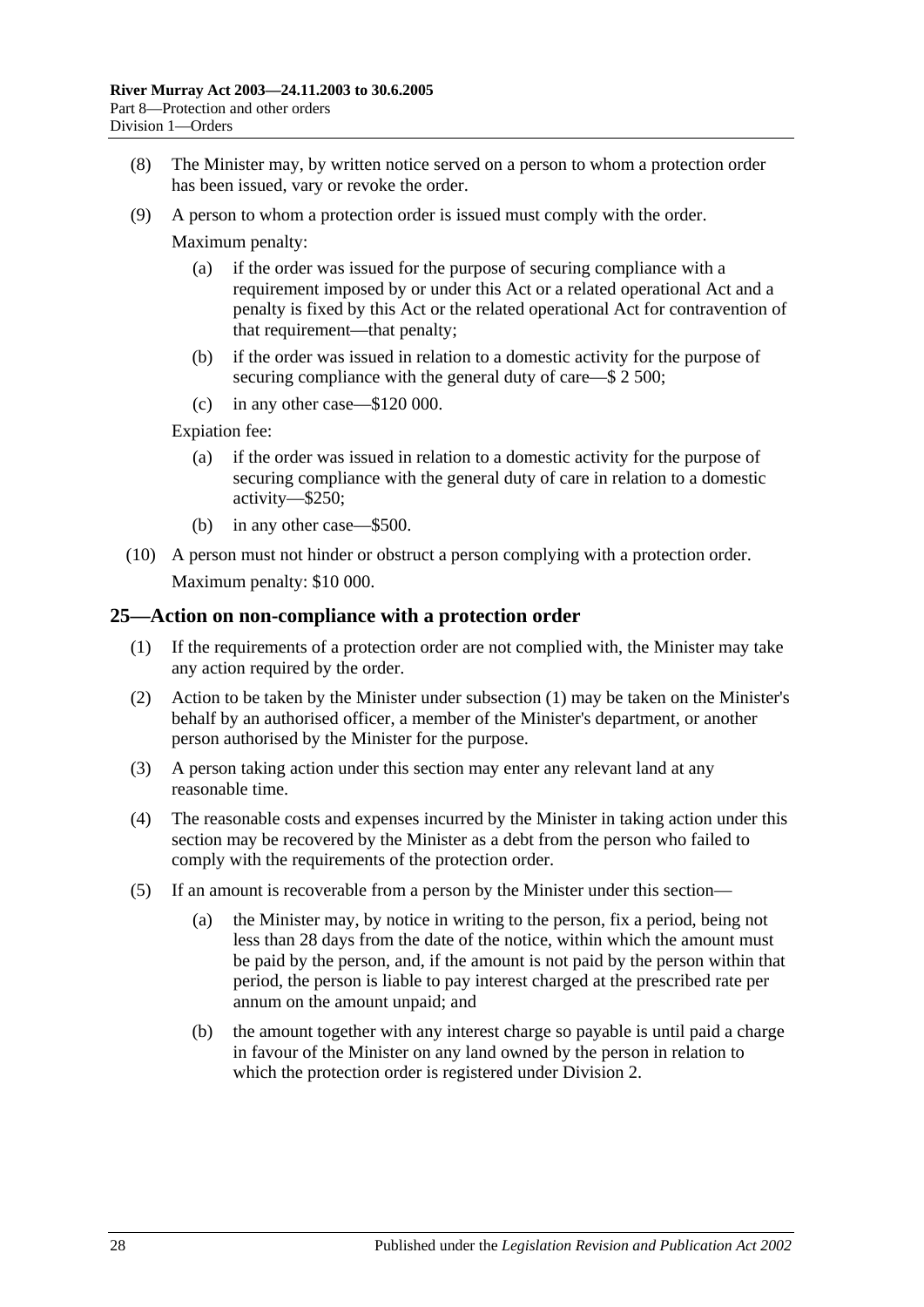#### <span id="page-28-0"></span>**26—Reparation orders**

- (1) If the Minister is satisfied that a person has caused harm to the River Murray by contravention of—
	- (a) the general duty of care; or
	- (b) a condition of—
		- (i) a statutory authorisation that relates to an activity carried out within the Murray-Darling Basin; or
		- (ii) an exemption that operates under this Act; or
	- (c) a management agreement; or
	- (d) any other requirement imposed by or under this Act,

the Minister may issue a River Murray Reparation Order requiring the person—

- (e) to take specified action within a specified period to make good any resulting damage to the River Murray; or
- (f) to make a payment or payments into an approved account to enable action to be taken to address any resulting damage to the River Murray,

or both.

- <span id="page-28-1"></span>(2) A reparation order—
	- (a) must be in the form of a written notice served on the person to whom it is issued;
	- (b) must specify the person to whom it is issued (whether by name or a description sufficient to identify the person);
	- (c) must state the grounds on which it is made with reasonable particularity;
	- (d) may include requirements for action to be taken to prevent or mitigate further harm to the River Murray, or for a plan of action to be prepared to the satisfaction of the Minister;
	- (e) may include requirements for specified tests or monitoring;
	- (f) may include requirements for furnishing to the Minister specified results or reports;
	- (g) may include requirements that the person to whom it is issued appoint or engage a person with specified qualifications to prepare a plan or report or to undertake tests or monitoring required by the order;
	- (h) in the case of an order requiring payment into an approved account, may provide that payments must occur in accordance with a scheme specified by the Minister (either at the time of the making of the order or at a later time when the extent or impact of any action has been assessed or finally determined);
	- (i) must state that the person may, within 14 days, appeal to the Court against the order.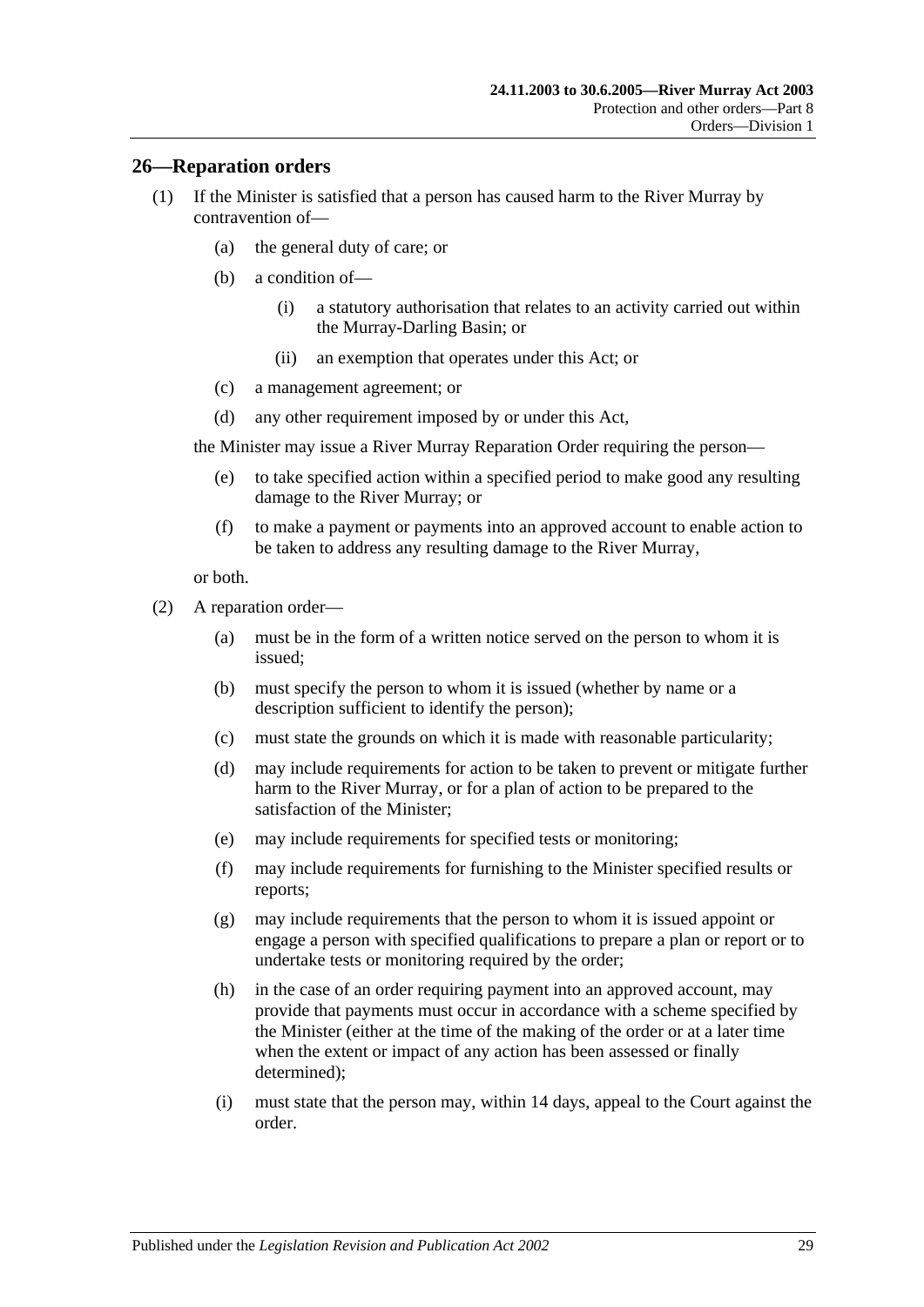- (3) An authorised officer may, if of the opinion that urgent action is required to prevent or mitigate further harm, issue an emergency reparation order containing requirements of a kind referred to in [subsection](#page-28-1) (2), other than a requirement for payment into an approved account.
- (4) An emergency reparation order may be issued orally, but, in that event, the person to whom it is issued must be advised forthwith of the person's right to appeal to the Court against the order.
- (5) If an emergency protection order is issued orally, the authorised officer who issued it must confirm it in writing at the earliest opportunity by written notice given to the person to whom it applies.
- (6) If an emergency reparation order is issued, the order will cease to have effect on the expiration of 72 hours from the time of its issuing unless confirmed by a written reparation order issued by the Minister and served on the relevant person.
- (7) The Minister or an authorised officer may, if of the opinion that it is reasonably necessary to do so in the circumstances, include in an emergency or other reparation order a requirement for an act or omission that might otherwise constitute a contravention of this Act and, in that event, a person incurs no criminal liability under this Act for compliance with the requirement.
- (8) The Minister may, by written notice served on a person to whom a reparation order has been issued, vary or revoke the order.
- (9) A person to whom a reparation order is issued must comply with the order. Maximum penalty: \$120 000.

#### <span id="page-29-1"></span><span id="page-29-0"></span>**27—Action on non-compliance with a reparation order**

- (1) If the requirements of a reparation order are not complied with, the Minister may take any action required by the order.
- (2) Action taken by the Minister under [subsection](#page-29-1) (1) may be taken on the Minister's behalf by an authorised officer, a member of the Minister's department, or another person authorised by the Minister for the purpose.
- (3) A person taking action under this section may enter any relevant land at any reasonable time.
- (4) The reasonable costs and expenses incurred by the Minister in taking action under this section may be recovered by the Minister as a debt from the person who failed to comply with the requirements of the reparation order.
- (5) If an amount is recoverable from a person by the Minister under this section—
	- (a) the Minister may, by notice in writing to the person, fix a period, being not less than 28 days from the date of the notice, within which the amount must be paid by the person, and, if the amount is not paid by the person within that period, the person is liable to pay interest charged at the prescribed rate per annum on the amount unpaid; and
	- (b) the amount together with any interest charge so payable is until paid a charge in favour of the Minister on any land owned by the person in relation to which the reparation order is registered under [Division 2.](#page-32-0)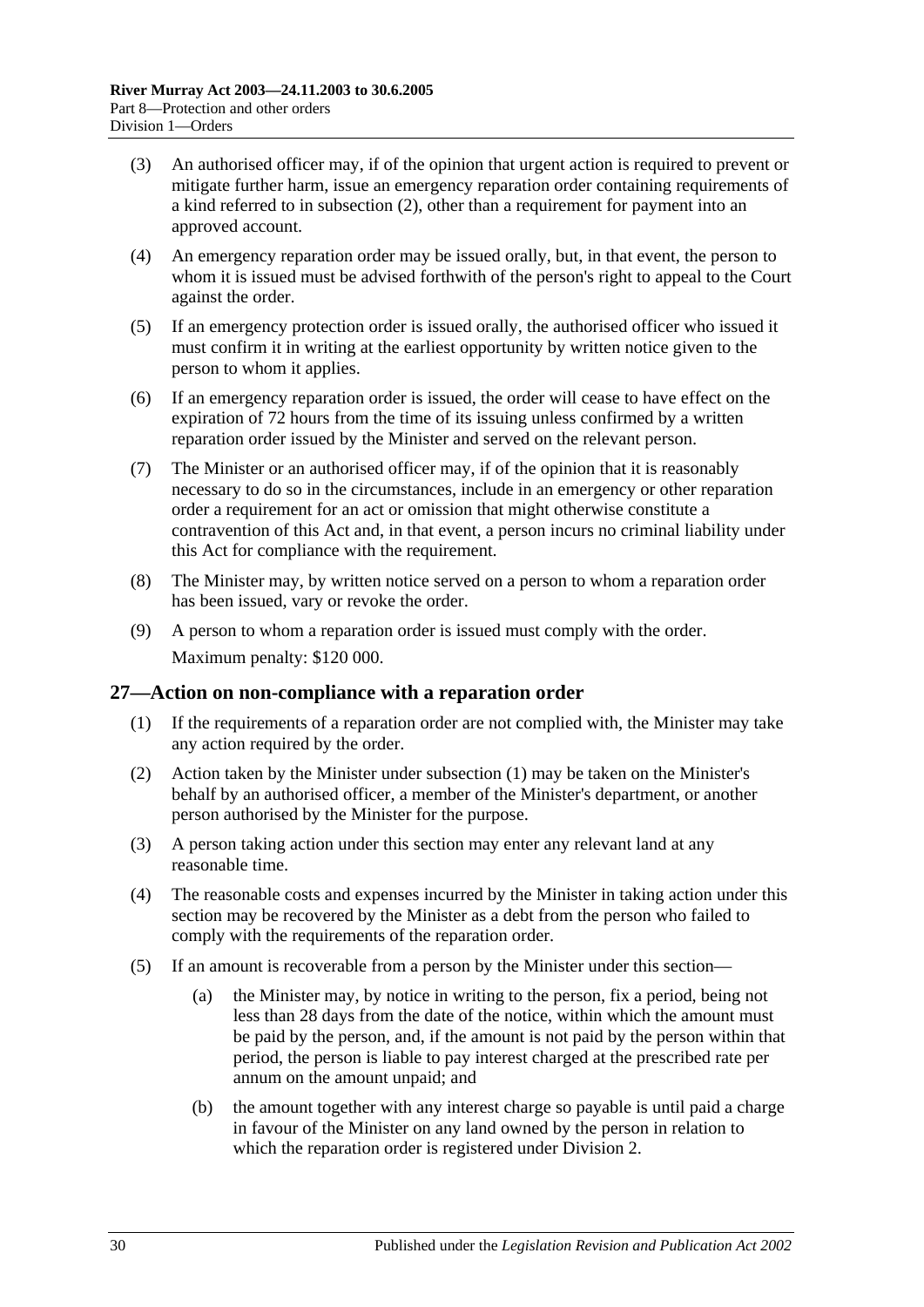#### <span id="page-30-1"></span><span id="page-30-0"></span>**28—Reparation authorisations**

- (1) If the Minister is satisfied that a person has caused harm to the River Murray by contravention of—
	- (a) the general duty of care; or
	- (b) a condition of—
		- (i) a statutory authorisation that relates to an activity carried out within the Murray-Darling Basin; or
		- (ii) an exemption that operates under this Act; or
	- (c) a management agreement; or
	- (d) any other requirement imposed by or under this Act,

the Minister may (whether or not a reparation order has been issued to the person) issue a reparation authorisation under which authorised officers or other persons authorised by the Minister for the purpose may take specified action on the Minister's behalf to make good any resulting damage to the River Murray.

- (2) A reparation authorisation—
	- (a) must be in the form of a written notice;
	- (b) must specify the person alleged to have caused the harm (whether by name or a description sufficient to identify the person);
	- (c) must state the grounds on which it is made with reasonable particularity;
	- (d) may include authorisation for action to be taken to prevent or mitigate further harm to the River Murray.
- (3) The Minister must, as soon as practicable after issuing a reparation authorisation, serve a copy of the authorisation on the person alleged to have caused the harm.
- (4) The Minister may, by notice in writing, vary or revoke a reparation authorisation and must, as soon as practicable after doing so, serve a copy of the notice on the person alleged to have caused the harm.
- (5) If a person other than an authorised officer is authorised to take action under [subsection](#page-30-1) (1), the following provisions apply:
	- (a) the Minister must issue the person with an instrument of authority;
	- (b) the person may exercise such powers of an authorised officer as are reasonably required for the purpose of taking action under that subsection;
	- (c) the provisions of this Act apply in relation to the exercise of such powers by the person in the same way as in relation to an authorised officer;
	- (d) the person must produce the instrument of authority for the inspection of any person in relation to whom the person intends to exercise powers of an authorised officer.
- (6) A person taking action under a reparation authorisation may enter any relevant land at any reasonable time.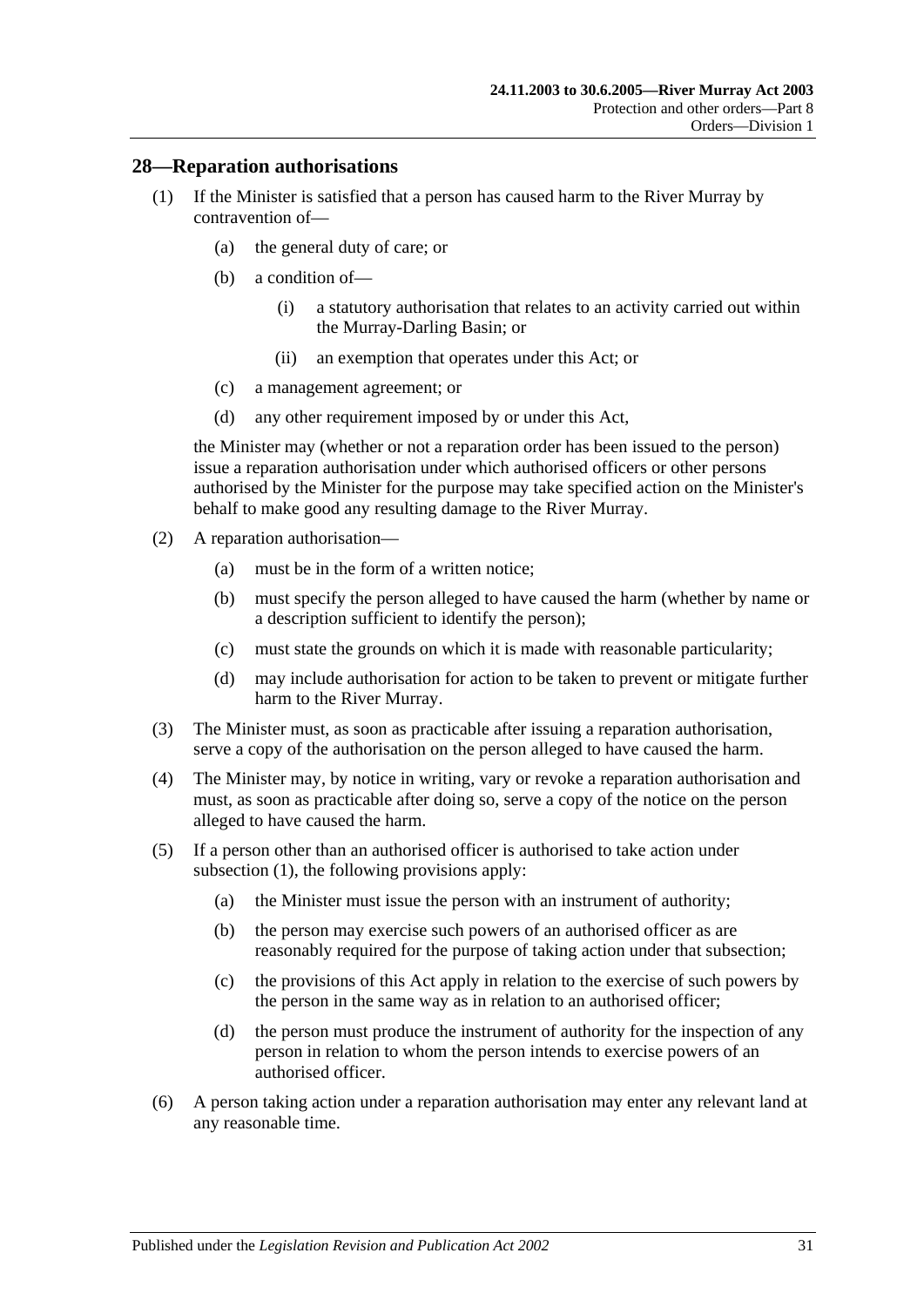- (7) The reasonable costs and expenses incurred by the Minister in taking action under a reparation authorisation may be recovered by the Minister as a debt from the person who caused the relevant harm.
- (8) If an amount is recoverable from a person by the Minister under this section
	- the Minister may, by notice in writing to the person, fix a period, being not less than 28 days from the date of the notice, within which the amount must be paid by the person, and, if the amount is not paid by the person within that period, the person is liable to pay interest charged at the prescribed rate per annum on the amount unpaid; and
	- (b) the amount together with any interest charge so payable is until paid a charge in favour of the Minister on any land owned by the person in relation to which the reparation authorisation is registered under [Division 2.](#page-32-0)

#### <span id="page-31-0"></span>**29—Interim restraining orders**

- (1) If the Minister is of the opinion—
	- (a) that an activity may cause, or may be causing, harm to the River Murray; but
	- (b) that there is insufficient information available to the Minister to enable the Minister to assess the likelihood of harm, or the extent or impact of harm, to the River Murray; and
	- (c) that an order under this section is necessary to ensure the protection of the River Murray pending the acquisition and assessment of information by the Minister,

the Minister may issue an Interim Restraining Order under this section requiring a person to discontinue, or not commence, a specified activity.

- <span id="page-31-2"></span>(2) An order under this section takes effect on service of notice of the order on the person to whom it is directed and ceases to have effect after a period, not exceeding 28 days, specified in the order unless extended by the Court under [Division 3.](#page-33-1)
- (3) If the Minister specifies a period under [subsection](#page-31-2) (2) that is less than 28 days, the Minister may, by subsequent notice in writing to the person to whom the order was directed, extend the period of order (and may subsequently again extend that period), provided that the total period does not exceed 28 days.
- (4) A notice of an order under [subsection](#page-31-3) (5) must set out the relevant person's right to appeal to the Court against the order.
- <span id="page-31-3"></span>(5) The Minister may, by written notice served on the person to whom an order is directed under this section, vary or revoke the order.
- (6) A person must comply with the terms of an order under this section. Maximum penalty: \$50 000.

#### <span id="page-31-4"></span><span id="page-31-1"></span>**30—Related matters**

(1) The Minister should, so far as is reasonably practicable, consult with any other public authority that may also have power to act with respect to the particular matter before the Minister issues a River Murray Protection Order, River Murray Reparation Order or reparation authorisation under this Division.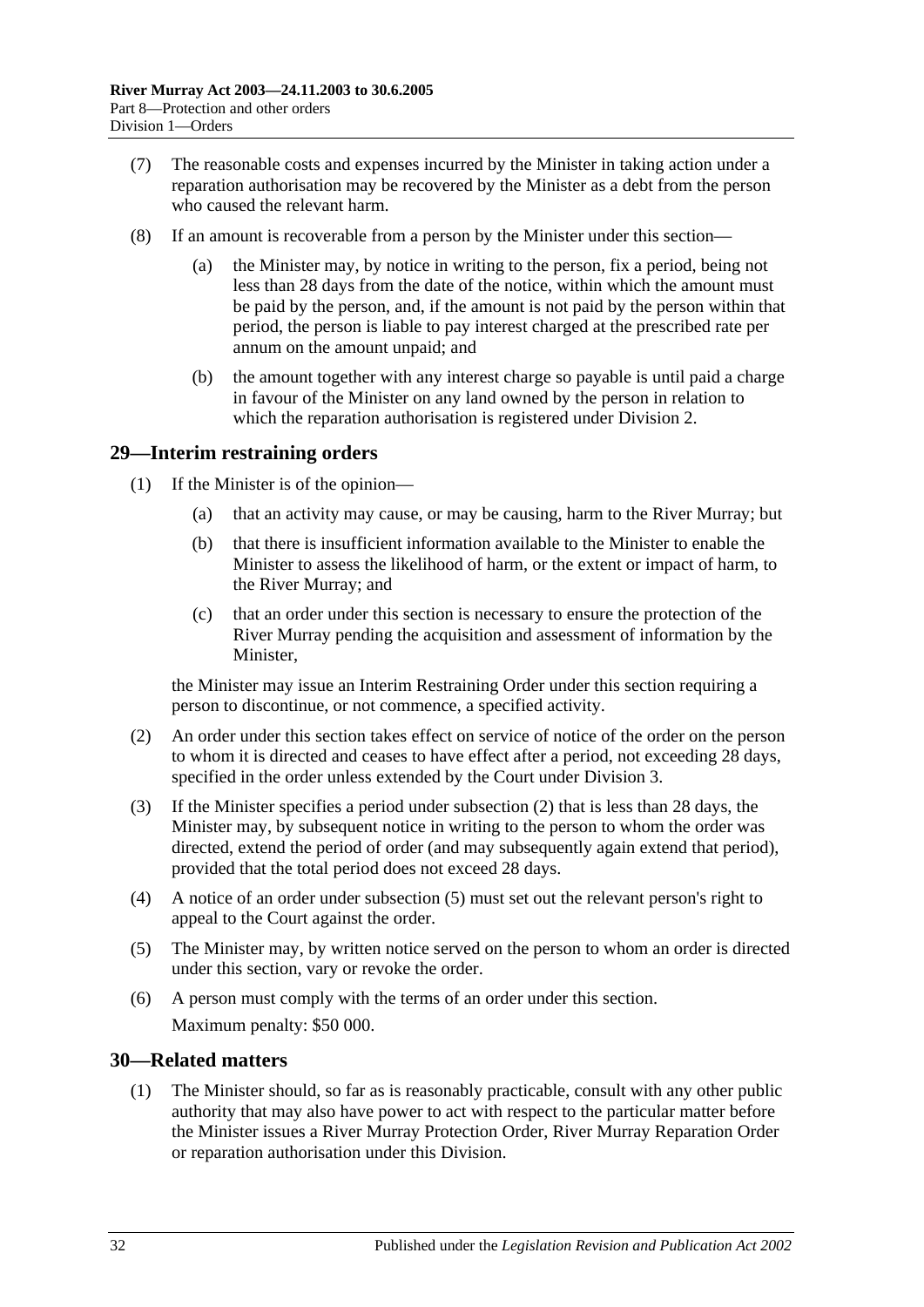- (2) [Subsection](#page-31-4) (1) does not apply—
	- (a) where action is being taken under this Act as a matter of urgency; or
	- (b) in any other circumstance of a prescribed kind.
- (3) A person cannot claim compensation from—
	- (a) the Minister or the Crown; or
	- (b) an authorised officer; or
	- (c) a person acting under the authority of the Minister or an authorised officer,

in respect of a requirement imposed by or under this Division, or on account of any act or omission undertaken or made in the exercise of a power under this Division.

## <span id="page-32-0"></span>**Division 2—Registration of orders and effect of charges**

#### <span id="page-32-1"></span>**31—Registration**

- $(1)$  If—
	- (a) the Minister issues an order or authorisation under [Division 1;](#page-25-1) and
	- (b) the order or authorisation is issued in relation to an activity carried out on land, or requires a person to take action on or in relation to land,

the Minister may apply to the Registrar-General for the registration of the order or authorisation in relation to that land.

- <span id="page-32-2"></span>(2) An application under this section must—
	- (a) define the land to which it relates; and
	- (b) comply with any requirement imposed by the Registrar-General for the purposes of this section.
- (3) The Registrar-General must on—
	- (a) due application under [subsection](#page-32-2) (2); and
	- (b) lodgement of a copy of the relevant order or authorisation,

register the order or authorisation in relation to the land by making such entries in any register book, memorial or other book or record in the Lands Titles Registration Office or in the General Registry Office as the Registrar-General thinks fit.

- (4) An order or authorisation registered under this section is binding on each owner and occupier from time to time of the land.
- (5) The Registrar-General must, on application by the Minister, cancel the registration of an order or authorisation in relation to land and make such endorsements to that effect in the appropriate register book, memorial or other book or record in respect of the land as the Registrar-General thinks fit.
- (6) The Minister may, if the Minister thinks fit, apply to the Registrar-General for cancellation of the registration of an order or authorisation under this section in relation to land, and must do so—
	- (a) on revocation of the order or authorisation; or
	- (b) in relation to—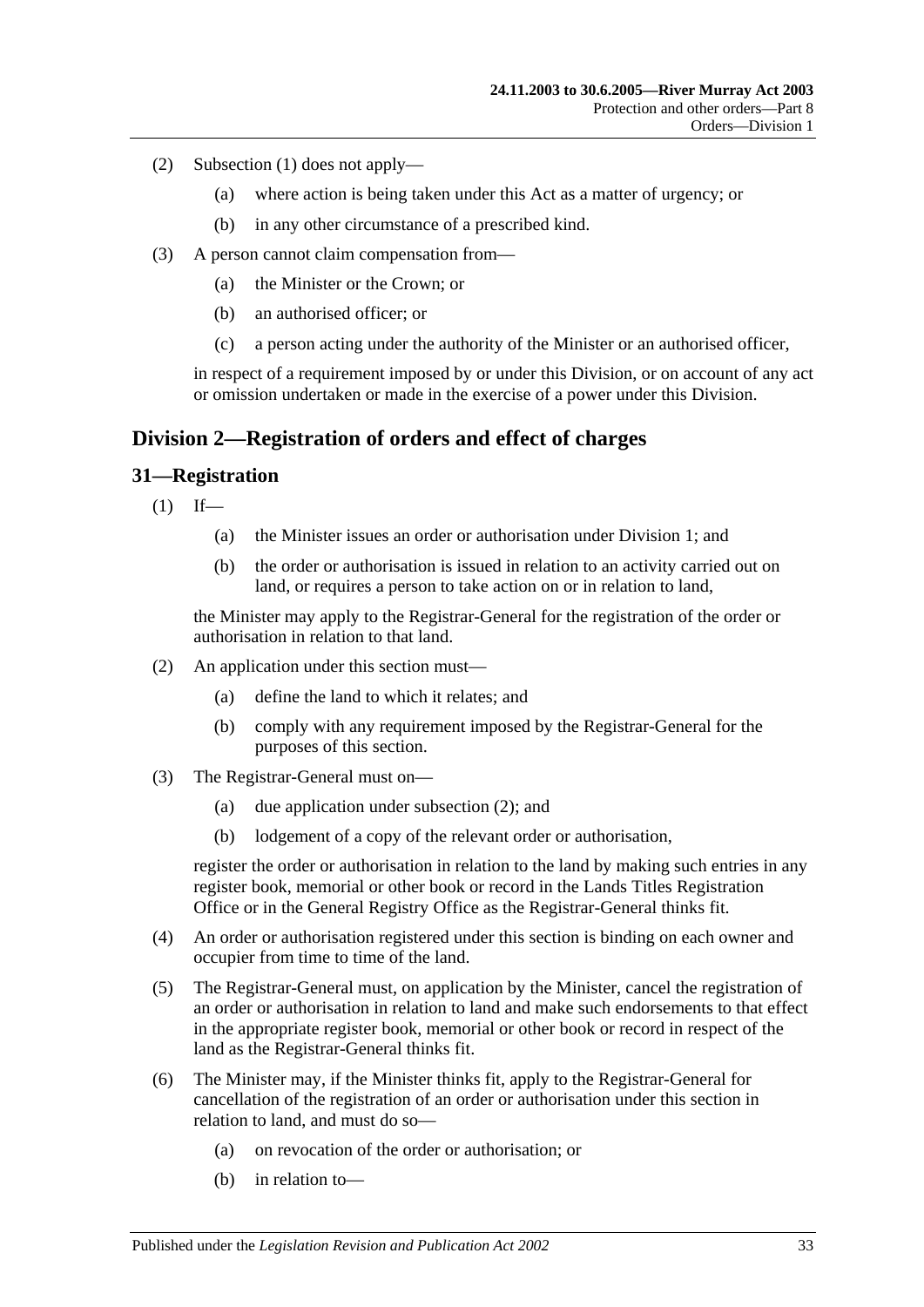- (i) an order—
	- (A) on full compliance with the requirements of the order;
	- (B) if the Minister has taken action under [Division 1](#page-25-1) to carry out the requirements of the order—on payment to the Minister of any amount recoverable by the Minister under [Division 1](#page-25-1) in relation to the action so taken; or
- (ii) an authorisation—on payment to the Minister of any amount recoverable by the Minister under [Division 1](#page-25-1) in relation to the action taken in pursuance of the authorisation.

#### <span id="page-33-0"></span>**32—Effect of charge**

A charge imposed on land under [Division 1](#page-25-1) has priority over—

- (a) any prior charge on the land (whether or not registered) that operates in favour of a person who is an associate of the owner of the land; and
- (b) any other charge on the land other than a charge registered prior to registration under this Division of the relevant order or authorisation in relation to the land.

## <span id="page-33-1"></span>**Division 3—Appeals to Court**

#### <span id="page-33-2"></span>**33—Appeals to Court**

- (1) A person to whom a protection order, reparation order or interim restraining order has been issued under [Division 1](#page-25-1) may appeal to the Court against the order or any variation of the order.
- (2) An appeal must be made in a manner and form determined by the Court, setting out the grounds of the appeal.
- <span id="page-33-3"></span>(3) Subject to this section, an appeal must be made within 14 days after the order is issued or the variation is made.
- (4) The Court may, if it is satisfied that it is just and reasonable in the circumstances to do so, dispense with the requirement that an appeal be made within the period fixed by [subsection](#page-33-3) (3).
- (5) Unless otherwise determined by the Court, an appeal must be referred in the first instance to a conference under section 16 of the *[Environment, Resources and](http://www.legislation.sa.gov.au/index.aspx?action=legref&type=act&legtitle=Environment%20Resources%20and%20Development%20Court%20Act%201993)  [Development Court Act](http://www.legislation.sa.gov.au/index.aspx?action=legref&type=act&legtitle=Environment%20Resources%20and%20Development%20Court%20Act%201993) 1993* (and the provisions of that Act will then apply in relation to that appeal).
- (6) Subject to [subsection](#page-33-4) (7), the institution of an appeal does not affect the operation of the order to which the appeal relates or prevent the taking of action to implement the order.
- <span id="page-33-4"></span>(7) The Court may, on application by a party to an appeal, make an order staying or otherwise affecting the operation or implementation of the whole or a part of an order if the Court is satisfied that it is appropriate to do so having regard to—
	- (a) the possible consequences to the River Murray and the interests of any persons who may be affected by the appeal; and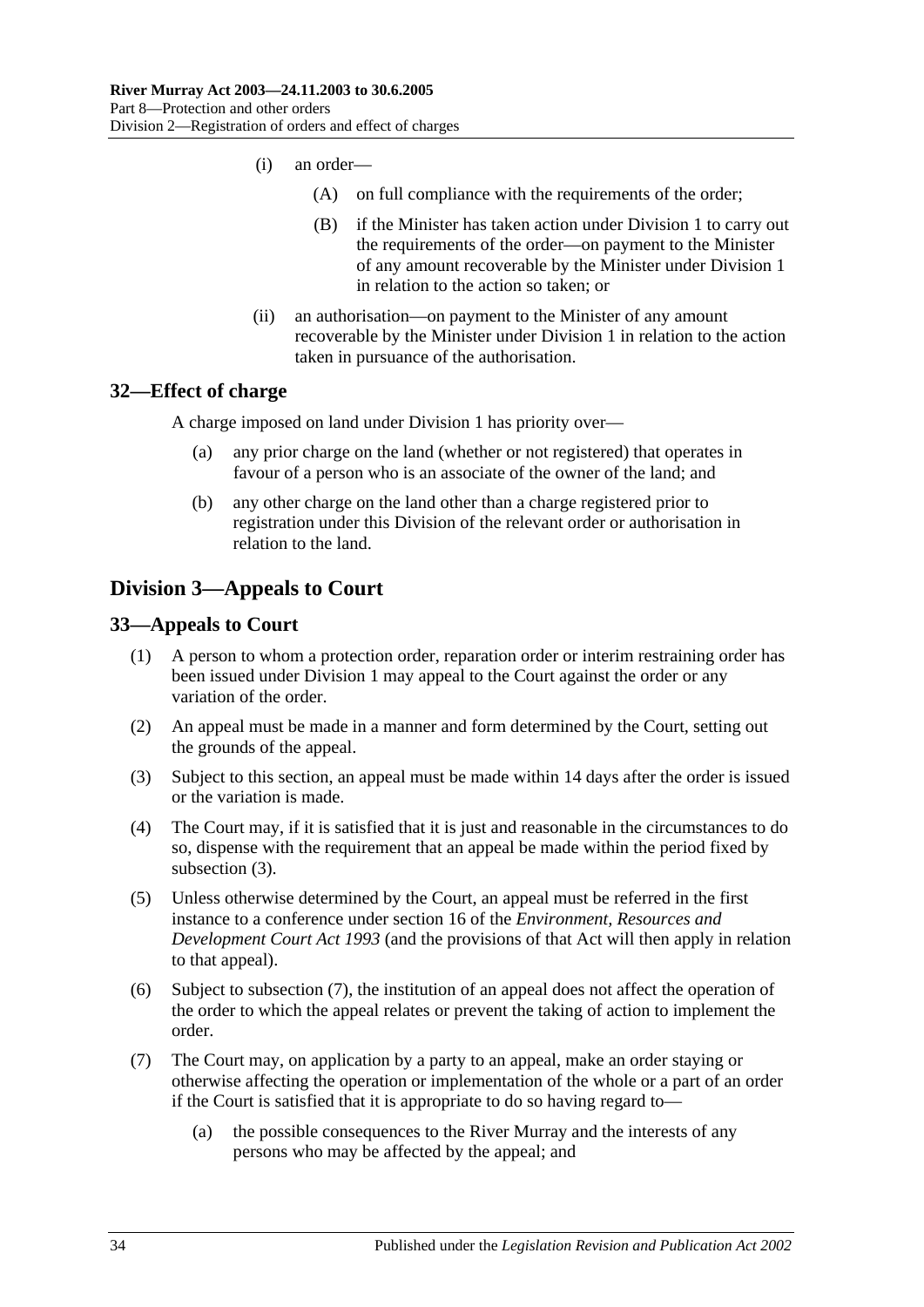- (b) the need to secure the effectiveness of the hearing and determination of the appeal.
- (8) An order under [subsection](#page-33-4) (7)—
	- (a) may be varied or revoked by the Court by further order;
	- (b) is subject to such conditions as are specified in the order;
	- (c) has effect until—
		- (i) the end of the period of operation (if any) specified in the order; or
		- (ii) the decision of the Court on the appeal comes into operation,

whichever is the earlier.

- (9) The Court must not make an order under [subsection](#page-33-4) (7) unless each party to the appeal has been given a reasonable opportunity to make submissions in relation to the matter.
- (10) The Court may, on hearing an appeal under this section—
	- (a) confirm, vary or revoke the order appealed against;
	- (b) order or direct a person or body to take such action as the Court thinks fit, or to refrain (either temporarily or permanently) from such action or activity as the Court thinks fit;
	- (c) make any consequential or ancillary order or direction, or impose any condition, that it considers necessary or expedient.

## <span id="page-34-0"></span>**Part 9—Miscellaneous**

#### <span id="page-34-3"></span><span id="page-34-1"></span>**34—Native title**

- (1) Nothing done under this Act will be taken to affect native title in any land or water.
- (2) However, [subsection](#page-34-3) (1) does not apply if the effect is valid under a law of the State or the *Native Title Act 1993* (Commonwealth).

#### <span id="page-34-2"></span>**35—Immunity provision**

No act or omission undertaken or made by the Minister or any other person engaged in the administration of this Act, or by another person or body acting under the authority of the Minister, with a view to—

- (a) exercising or performing a power or function under this Act; or
- (b) protecting, restoring or enhancing the River Murray, or any aspect of the River Murray (including by exercising or performing any power or function under another Act); or
- (c) furthering the ORMs (including by exercising or performing any power or function under another Act),

(including by changing the flow of the River Murray, causing the level of any water resource to rise or fall, inundating any place, causing or allowing any water to escape or to be redirected, taking action that may damage any land or property, or adversely affecting the use or enjoyment of any land or property), gives rise to any liability (whether based on a statutory or common law duty to take care or otherwise) against the Minister, person or body, or the Crown.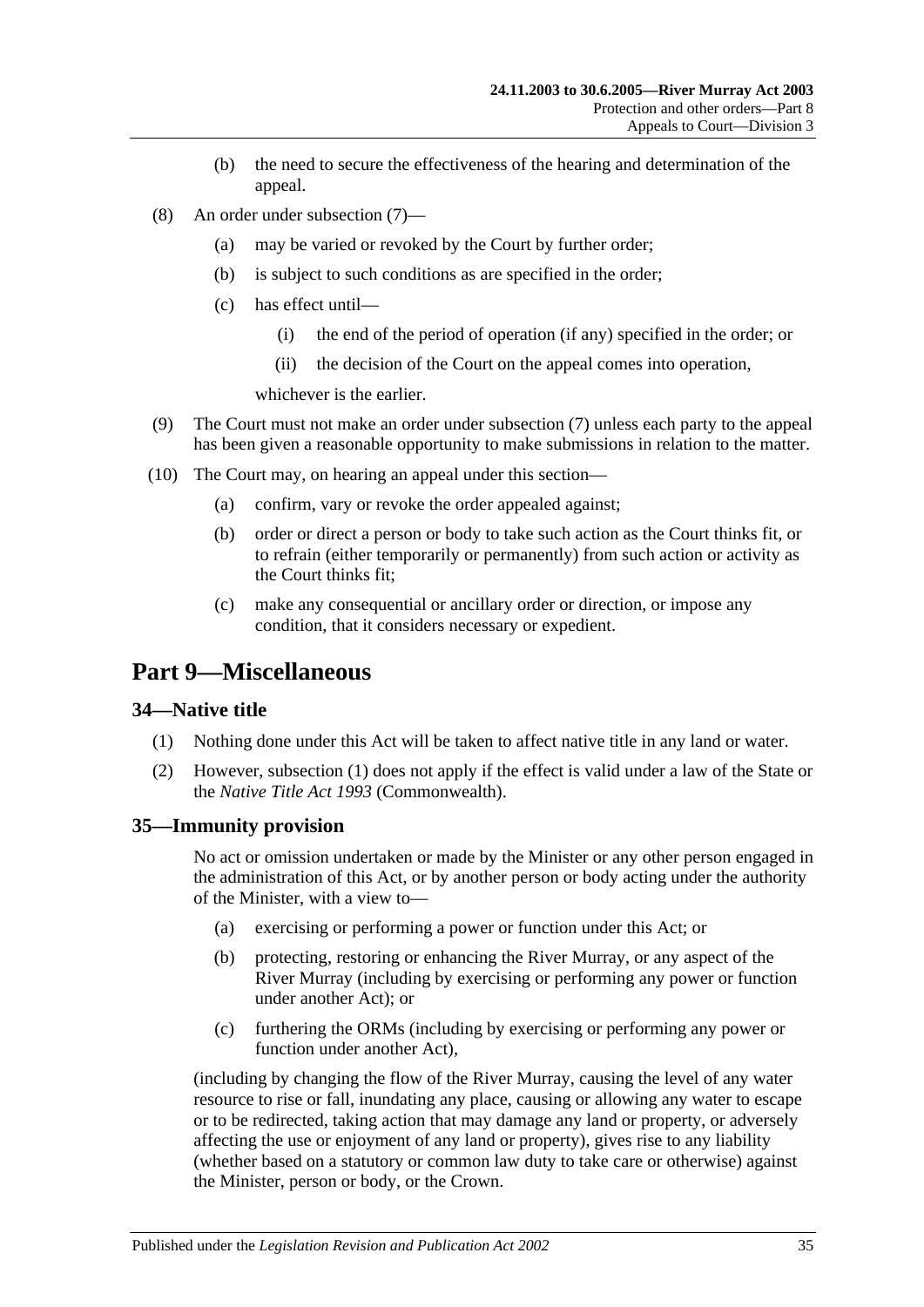#### <span id="page-35-0"></span>**36—False or misleading information**

A person must not make a statement that is false or misleading in a material particular (whether by reason of the inclusion or omission of any particular) in any information provided under this Act.

Maximum penalty: \$10 000.

#### <span id="page-35-1"></span>**37—Continuing offence**

- (1) A person convicted of an offence against a provision of this Act in respect of a continuing act or omission—
	- (a) is liable, in addition to the penalty otherwise applicable to the offence, to a penalty for each day during which the act or omission continued of not more than one-tenth of the maximum penalty prescribed for that offence; and
	- (b) is, if the act or omission continues after the conviction, guilty of a further offence against the provision and liable, in addition to the penalty otherwise applicable to the further offence, to a penalty for each day during which the act or omission continued after the conviction of not more than one-tenth of the maximum penalty prescribed for the offence.
- (2) If an offence consists of an omission to do something that is required to be done, the omission will be taken to continue for as long as the thing required to be done remains undone after the end of the period for compliance with the requirement.

#### <span id="page-35-2"></span>**38—Liability of directors**

- (1) If a corporation commits an offence against this Act, each director of the corporation is guilty of an offence and liable to the same penalty as is fixed for the principal offence unless it is proved that the principal offence did not result from failure on the director's part to take reasonable care to prevent the commission of the offence.
- (2) A director of a corporation may be prosecuted and convicted of an offence under this section whether or not the corporation has been prosecuted or convicted of the offence committed by the corporation.

#### <span id="page-35-3"></span>**39—Criminal jurisdiction of Court**

Offences constituted by this Act lie within the criminal jurisdiction of the Environment, Resources and Development Court.

#### <span id="page-35-4"></span>**40—Service**

- (1) A notice, order or other document required or authorised by this Act to be given to or served on a person by the Minister or an authorised officer may—
	- (a) be served on the person or an agent of the person personally; or
	- (b) be left for the person at his or her place of residence or business with someone apparently over the age of 16 years; or
	- (c) be posted to the person at his or her last known address; or
	- (d) be transmitted by facsimile transmission or electronic mail to the person's facsimile number or electronic mail address (in which case the document will be taken to have been given or served at the time of transmission); or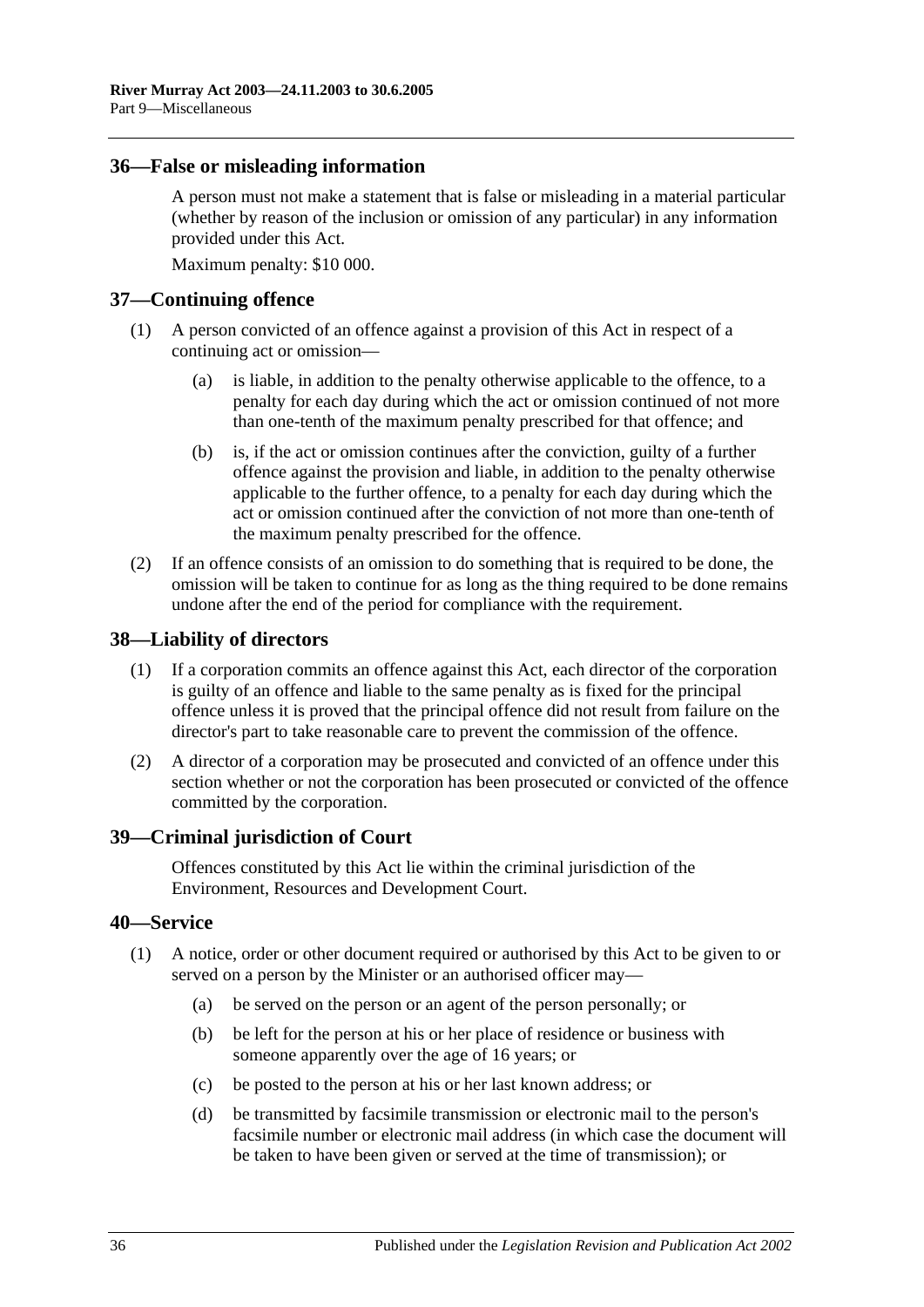- (e) be served on the person by fixing it to, or leaving it on, a vessel or craft that the person is apparently in charge of, or expected to board at some stage, if the person giving or serving the document has reasonable grounds to believe that service in this manner will bring the document to the attention of the person to be served.
- (2) Without limiting the effect of [subsection](#page-35-0) (1), a notice, order or other document required or authorised to be given to or served on a person may, if the person is a company or registered body within the meaning of the *Corporations Act 2001* of the Commonwealth, be given to or served on the person in accordance with that Act.

## **41—Application or adoption of codes or standards**

- (1) A provision of this Act that allows for the application or incorporation of a code, standard, policy or other document (whether by or under a condition, order, regulation or otherwise) will be taken to allow the application or incorporation of the code, standard, policy or document as in force at the time of the application or incorporation of the code, standard, policy or other document or as in force from time to time.
- (2) If a code, standard, policy or other document is expressly applied or incorporated by or under the terms or provisions of a condition, order or regulation under this Act, then—
	- (a) the Minister should take steps to ensure that a copy of the code, standard, policy or other document is available for inspection by members of the public, without charge and during normal office hours, at an office or offices specified in the regulations (but the fact that a copy of a code, standard, policy or other document is not available in the manner envisaged by this paragraph does not render any relevant condition, order or regulation ineffectual or unenforceable); and
	- (b) in any legal proceedings, evidence of the code, standard, policy or other document may be given by production of a document purporting to be certified by or on behalf of the Minister as a true copy of the code, standard, policy or other document.

## <span id="page-36-0"></span>**42—Regulations**

- (1) The Governor may make such regulations as are contemplated by, or as are necessary or expedient for the purposes of, this Act.
- <span id="page-36-4"></span><span id="page-36-3"></span><span id="page-36-2"></span><span id="page-36-1"></span>(2) Without limiting the generality of [subsection](#page-36-0) (1), the regulations may—
	- (a) prohibit or restrict the undertaking of a specified activity, or an activity of a specified class, within a River Murray Protection Area, or a specified part of a River Murray Protection Area, specified by the regulations;
	- (b) provide that a person undertaking a specified activity, or an activity of a specified class, or proposing to undertake a specified activity, or an activity of a specified class, within a River Murray Protection Area, or a specified part of a River Murray Protection Area, comply with any prescribed requirement or condition;
	- (c) prohibit, restrict or regulate access to a River Murray Protection Area, or a specified part of a River Murray Protection Area;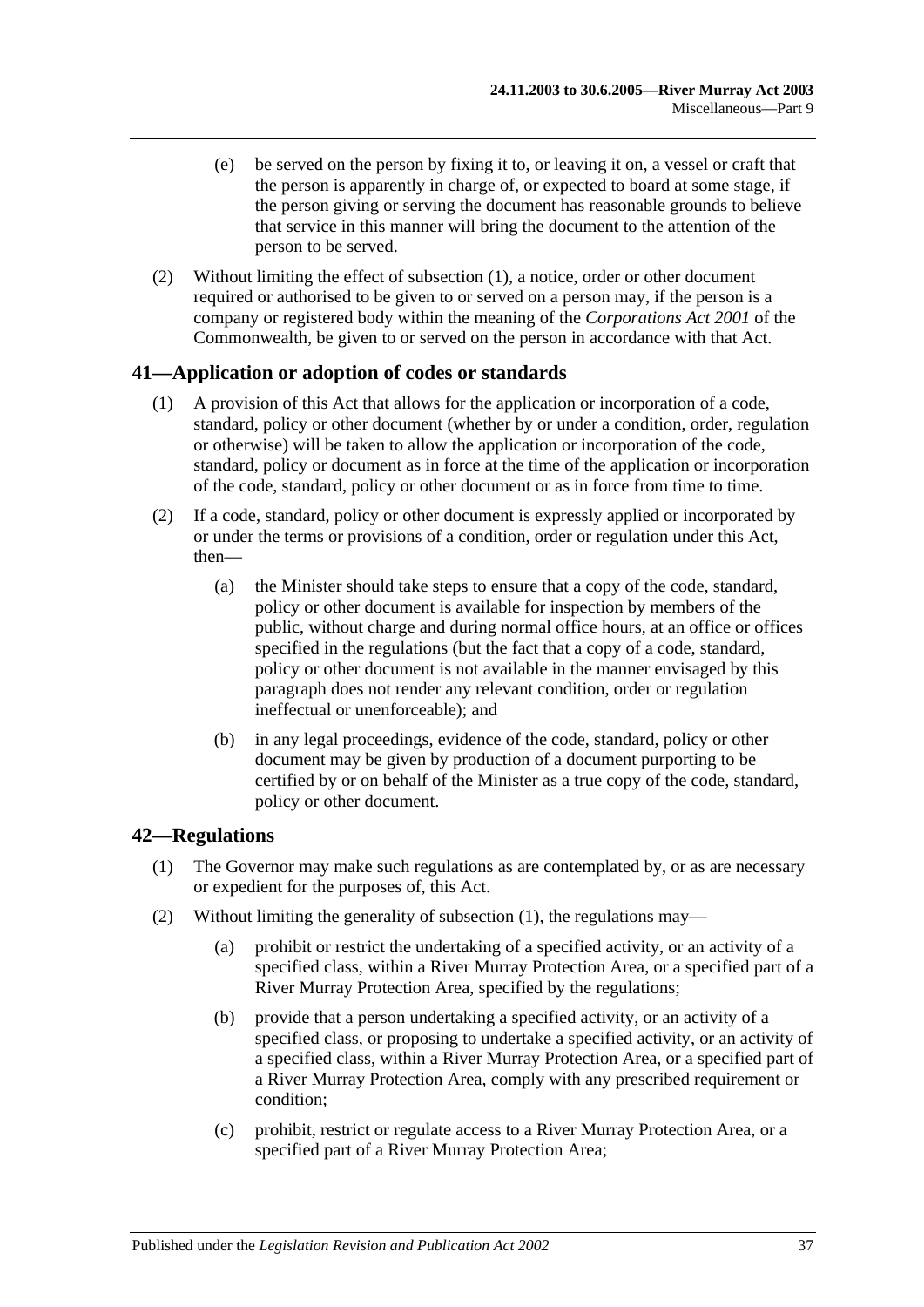- (d) provide for the registration of any infrastructure, plant or equipment in a River Murray Protection Area;
- (e) require the provision of any report, statement, document, specification or other form of information to the Minister or to any other prescribed person or body;
- (f) exempt classes of persons or activities from the application of this Act or specified provisions of this Act, either unconditionally or subject to conditions;
- (g) prescribe fees, or provide for the Minister to determine fees, to be paid with respect to a matter under this Act and provide for the recovery of those fees;
- (h) authorise the release or publication of information of a specified kind obtained in the administration of this Act;
- (i) prescribe fines not exceeding \$20 000 for contravention of a regulation.
- (3) Without limiting the generality of [paragraph](#page-36-1) (b) of [subsection](#page-36-2) (2), a requirement under that paragraph may include a requirement that a person undertaking an activity—
	- (a) enter into a bond in such sum and subject to such terms and conditions required or determined by or under the regulations, or enter into some other prescribed arrangement, to ensure that money is available to address the costs of any damage to the River Murray on account of the activity; or
	- (b) take steps to offset or protect against any adverse impact on the River Murray on account of the activity, including by the payment of a sum or sums of money into an account in accordance with a scheme established by or under the regulations; or
	- (c) develop or comply with environment improvement programs.
- (4) A regulation under [subsection](#page-36-2) (2) cannot apply so as to prevent—
	- (a) any operation conducted under a statutory authorisation granted under a Mining Act; or
	- (b) any activity undertaken under an approval granted under the *[Development](http://www.legislation.sa.gov.au/index.aspx?action=legref&type=act&legtitle=Development%20Act%201993)  Act [1993](http://www.legislation.sa.gov.au/index.aspx?action=legref&type=act&legtitle=Development%20Act%201993)* if—
		- (i) the approval is a development approval granted under the *[Development Act](http://www.legislation.sa.gov.au/index.aspx?action=legref&type=act&legtitle=Development%20Act%201993) 1993* after the commencement of this Act; and
		- (ii) the application for the approval of the relevant development was referred to the Minister responsible for the administration of this Act under section 37 of the *[Development Act](http://www.legislation.sa.gov.au/index.aspx?action=legref&type=act&legtitle=Development%20Act%201993) 1993* before the approval was granted.
- (5) Regulations under this Act—
	- (a) may be of general application or limited application;
	- (b) may make different provision according to the matters or circumstances to which they are expressed to apply;
	- (c) may provide that a matter or thing in respect of which regulations may be made is to be determined according to the discretion of the Minister or any other person or body prescribed by the regulations;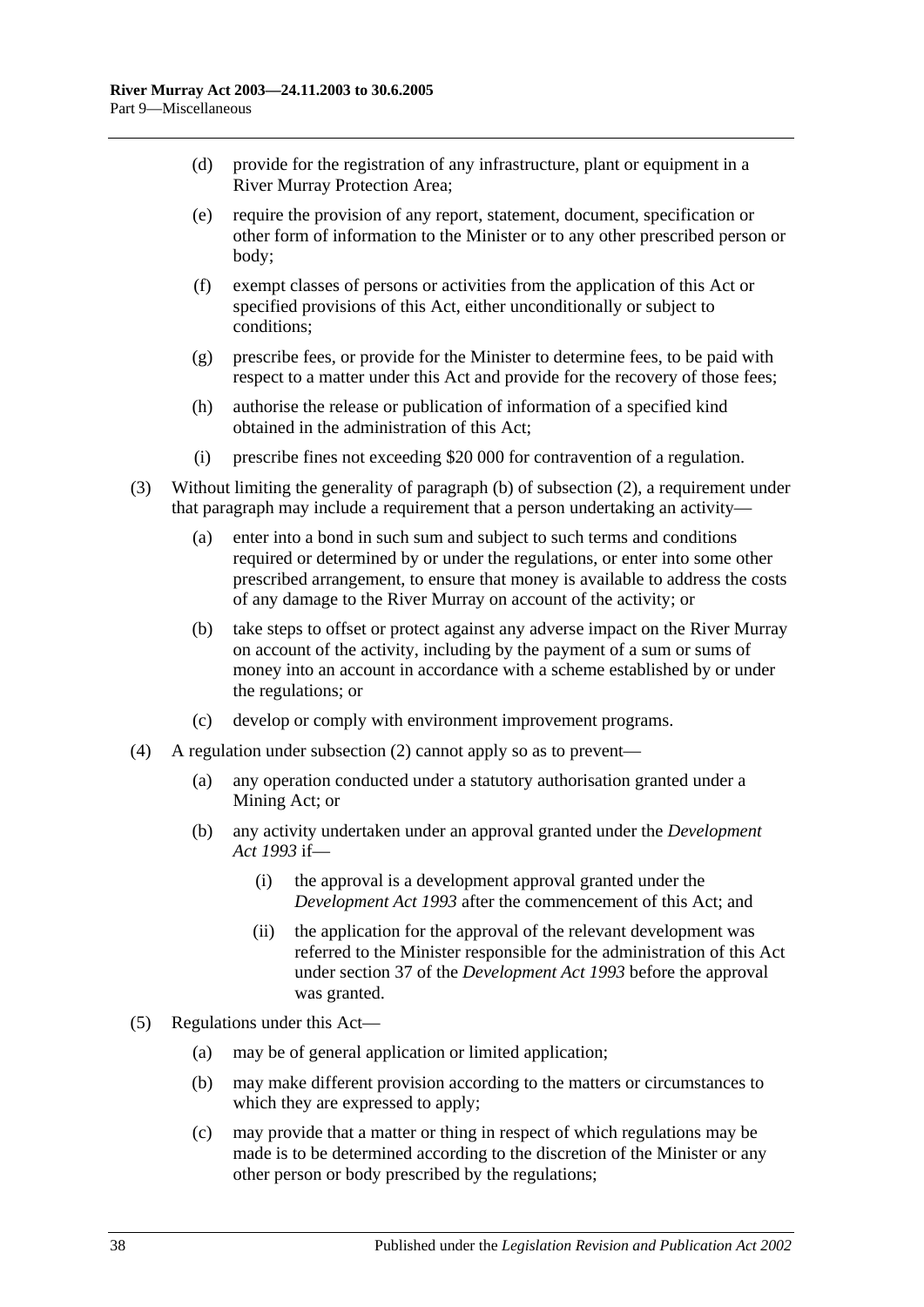- (d) may apply or incorporate, wholly or partially and with or without modification, a code, standard, policy or other document prepared or published by the Minister or another prescribed body.
- <span id="page-38-0"></span>(6) A regulation under this Act may make provisions of a saving or transitional nature consequent on the enactment of this Act or the commencement of specified provisions of this Act or specified regulations (including regulations made under [subsection](#page-36-3)  $(2)(a)$ ,  $(b)$  or  $(c)$  at any time after the commencement of this Act).
- (7) A provision referred to in [subsection](#page-38-0) (6) may, if the regulations so provide, take effect from a day that is earlier than the day on which the regulation is made but, in such a case, the provision does not operate so as—
	- (a) to affect, in a manner prejudicial to any person (other than the Crown), the rights of that person existing before the date of publication of the regulation; or
	- (b) to impose liabilities on any person (other than the Crown) in respect of anything done or omitted to be done before the date of publication of the regulation.

# **Schedule—Amendments and transitional provisions**

## **1—Amendment of** *Animal and Plant Control (Agricultural Protection and Other Purposes) Act 1986*

The *[Animal and Plant Control \(Agricultural Protection and Other Purposes Act](http://www.legislation.sa.gov.au/index.aspx?action=legref&type=act&legtitle=Animal%20and%20Plant%20Control%20(Agricultural%20Protection%20and%20Other%20Purposes%20Act%201986) 1986* is amended—

(a) by inserting after the definition of *Minister for Environment and Planning* in section 3 the following definition:

> *Murray-Darling Basin* has the same meaning as in the *[Murray-Darling Basin Act](http://www.legislation.sa.gov.au/index.aspx?action=legref&type=act&legtitle=Murray-Darling%20Basin%20Act%201993) 1993*;;

(b) by inserting after the definition of *prescribed control body* in section 3 the following definition:

- (c) by inserting after subsection (1) of section 13 the following subsection:
	- (1a) Insofar as a program referred to in subsection (1) applies to any part of the Murray-Darling Basin, the program must seek to further the objects of the *[River Murray Act](http://www.legislation.sa.gov.au/index.aspx?action=legref&type=act&legtitle=River%20Murray%20Act%202003) 2003* and the *Objectives for a Healthy River Murray* under that Act (insofar as they may be relevant).;
- (d) by inserting after the present contents of section 24 (now to be designated as subsection (1)) the following subsection:
	- (2) Insofar as a program referred to in subsection (1) applies to any part of the Murray-Darling Basin, the program must seek to further the objects of the *[River Murray Act](http://www.legislation.sa.gov.au/index.aspx?action=legref&type=act&legtitle=River%20Murray%20Act%202003) 2003* and the *Objectives for a Healthy River Murray* under that Act (insofar as they may be relevant).;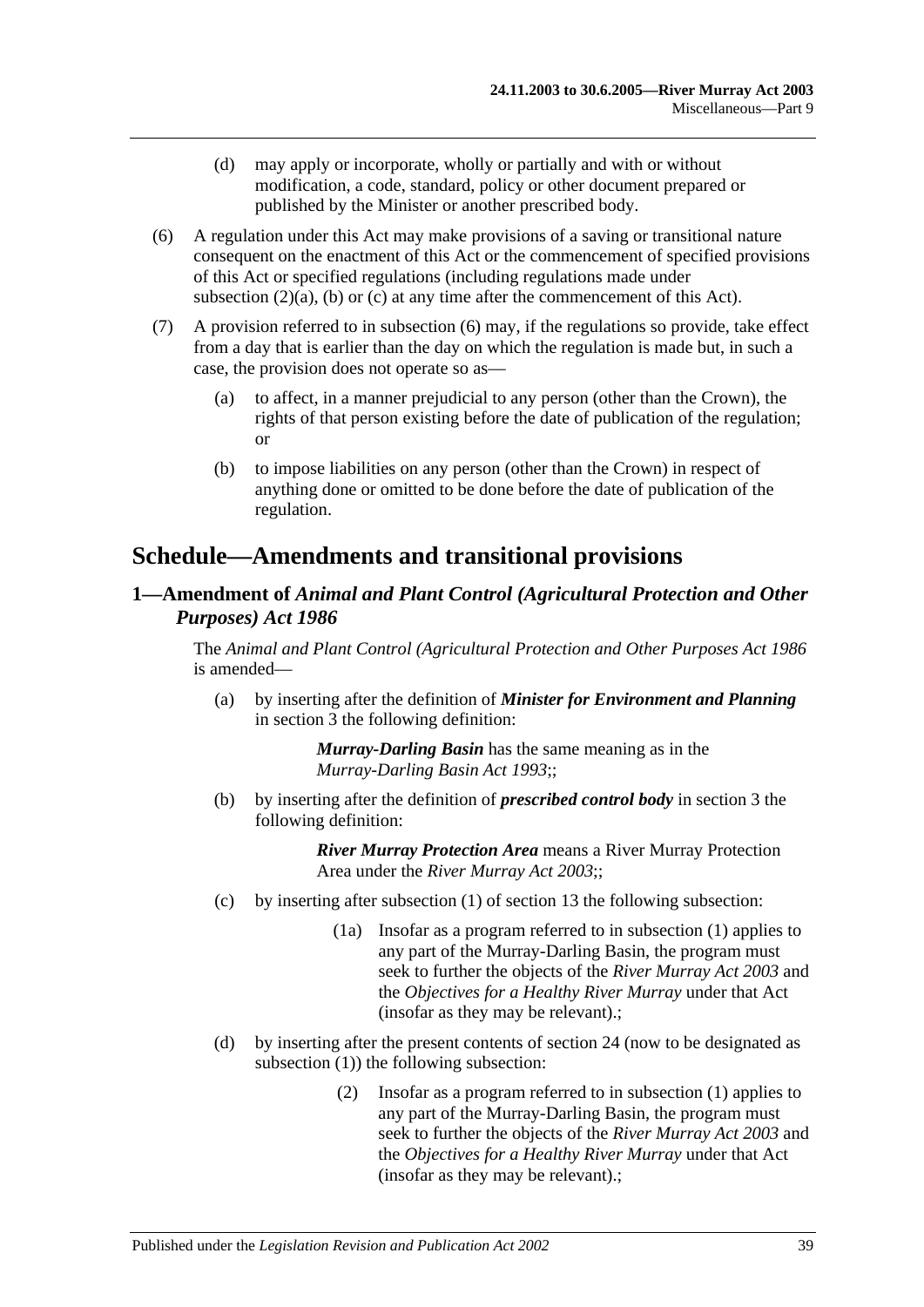- (e) by inserting after subsection (2) of section 45 the following subsections:
	- (2a) The Commission must, in issuing a permit under this section that applies to an activity that is to be, or may be, undertaken within the Murray-Darling Basin, take into account, and seek to further, the objects of the *[River Murray Act](http://www.legislation.sa.gov.au/index.aspx?action=legref&type=act&legtitle=River%20Murray%20Act%202003) 2003* and the *Objectives for a Healthy River Murray* under that Act (insofar as they may be relevant).
	- (2b) If an application for a permit under this section relates to an activity that is to be, or may be, undertaken within a River Murray Protection Area and is within a class of applications prescribed by the regulations for the purposes of this provision (which class may be prescribed so as to consist of applications for all such permits), the Commission must, before making its decision on the application—
		- (a) consult the Minister to whom the administration of the *[River Murray Act](http://www.legislation.sa.gov.au/index.aspx?action=legref&type=act&legtitle=River%20Murray%20Act%202003) 2003* is committed; and
		- (b) comply with the Minister's directions (if any) in relation to the application (including a direction that the application not be granted, or that if it is to be granted, then the permit be subject to conditions specified by the Minister).;
- (f) by inserting after subsection (3) of section 48 the following subsection:
	- (3a) A State authorised officer must, in issuing a notice that applies to an area within the Murray-Darling Basin, take into account, and seek to further, the objects of the *[River Murray](http://www.legislation.sa.gov.au/index.aspx?action=legref&type=act&legtitle=River%20Murray%20Act%202003)  Act [2003](http://www.legislation.sa.gov.au/index.aspx?action=legref&type=act&legtitle=River%20Murray%20Act%202003)* and the *Objectives for a Healthy River Murray* under that Act (insofar as may be relevant).;
- (g) by inserting after subsection (2) of section 55 the following subsections:
	- (2a) The Commission must, in issuing a permit under this section that applies to an activity that is to be, or may be, undertaken within the Murray-Darling Basin, take into account, and seek to further, the objects of the *[River Murray Act](http://www.legislation.sa.gov.au/index.aspx?action=legref&type=act&legtitle=River%20Murray%20Act%202003) 2003* and the *Objectives for a Healthy River Murray* under that Act (insofar as they may be relevant).
	- (2b) If an application for a permit under this section relates to an activity that is to be, or may be, undertaken within a River Murray Protection Area and is within a class of applications prescribed by the regulations for the purposes of this provision (which class may be prescribed so as to consist of applications for all such permits), the Commission must, before finalising its decision on the application—
		- (a) consult the Minister to whom the administration of the *[River Murray Act](http://www.legislation.sa.gov.au/index.aspx?action=legref&type=act&legtitle=River%20Murray%20Act%202003) 2003* is committed; and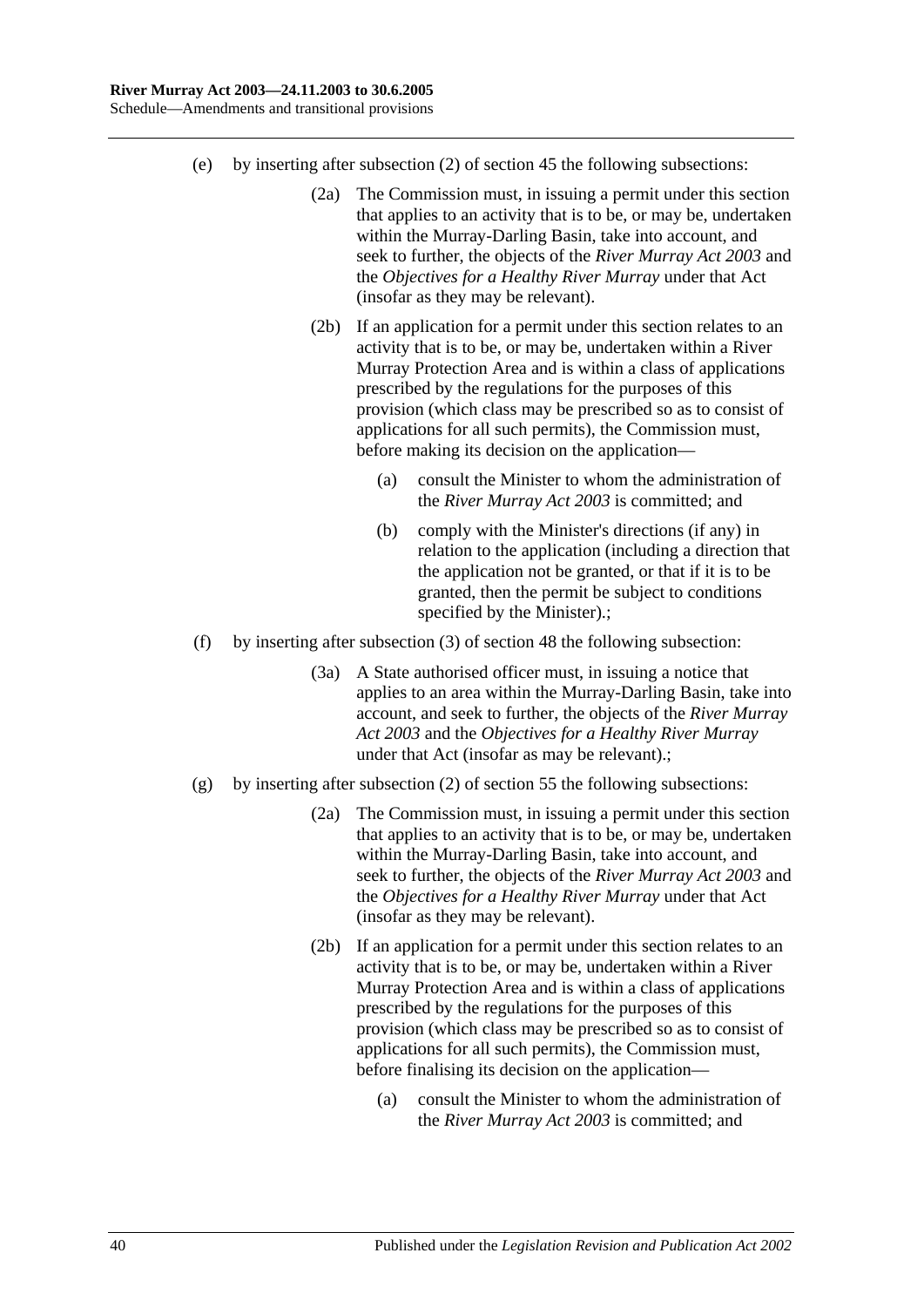- (b) comply with the Minister's directions (if any) in relation to the application (including a direction that the application not be granted, or that if it is to be granted, then the permit be subject to conditions specified by the Minister).;
- (h) by inserting after subsection (1) of section 58 the following subsection:
	- (1a) An authorised officer must, in issuing a notice that applies to land within the Murray-Darling Basin, take into account, and seek to further, the objects of the *[River Murray Act](http://www.legislation.sa.gov.au/index.aspx?action=legref&type=act&legtitle=River%20Murray%20Act%202003) 2003* and the *Objectives for a Healthy River Murray* under that Act (insofar as may be relevant).

#### **2—Amendment of** *Aquaculture Act 2001*

The *[Aquaculture Act](http://www.legislation.sa.gov.au/index.aspx?action=legref&type=act&legtitle=Aquaculture%20Act%202001) 2001* is amended—

(a) by inserting in section 3 after the definition of *marked-off area* the following definition:

> *Murray-Darling Basin* has the same meaning as in the *[Murray-Darling Basin Act](http://www.legislation.sa.gov.au/index.aspx?action=legref&type=act&legtitle=Murray-Darling%20Basin%20Act%201993) 1993*;;

(b) by inserting in section 3 after the definition of *public authority* the following definition:

> *River Murray Protection Area* means a River Murray Protection Area under the *[River Murray Act](http://www.legislation.sa.gov.au/index.aspx?action=legref&type=act&legtitle=River%20Murray%20Act%202003) 2003*;;

- (c) by inserting after subsection (3) of section 11 the following subsection:
	- (3a) Insofar as an aquaculture policy applies within the Murray-Darling Basin, the policy must seek to further the objects of the *[River Murray Act](http://www.legislation.sa.gov.au/index.aspx?action=legref&type=act&legtitle=River%20Murray%20Act%202003) 2003* and the *Objectives for a Healthy River Murray* under that Act and, in particular, should contain prescribed criteria to this effect.;
- (d) by inserting after subsection (7) of section 12 the following subsection:
	- (7a) The Minister must not approve a draft policy that will apply within a River Murray Protection Area without the concurrence of the Minister to whom the administration of the *[River Murray Act](http://www.legislation.sa.gov.au/index.aspx?action=legref&type=act&legtitle=River%20Murray%20Act%202003) 2003* is committed.

#### **3—Amendment of** *Coast Protection Act 1972*

The *[Coast Protection Act](http://www.legislation.sa.gov.au/index.aspx?action=legref&type=act&legtitle=Coast%20Protection%20Act%201972) 1972* is amended—

- (a) by striking out from section 14(1) "The duties" and substituting "The functions";
- (b) by striking out paragraph (f) of section 14(1) and substituting the following paragraph:
	- (f) to perform such other functions assigned to the Board by or under this or any other Act.;
- (c) by inserting after subsection (2) of section 14 the following subsection: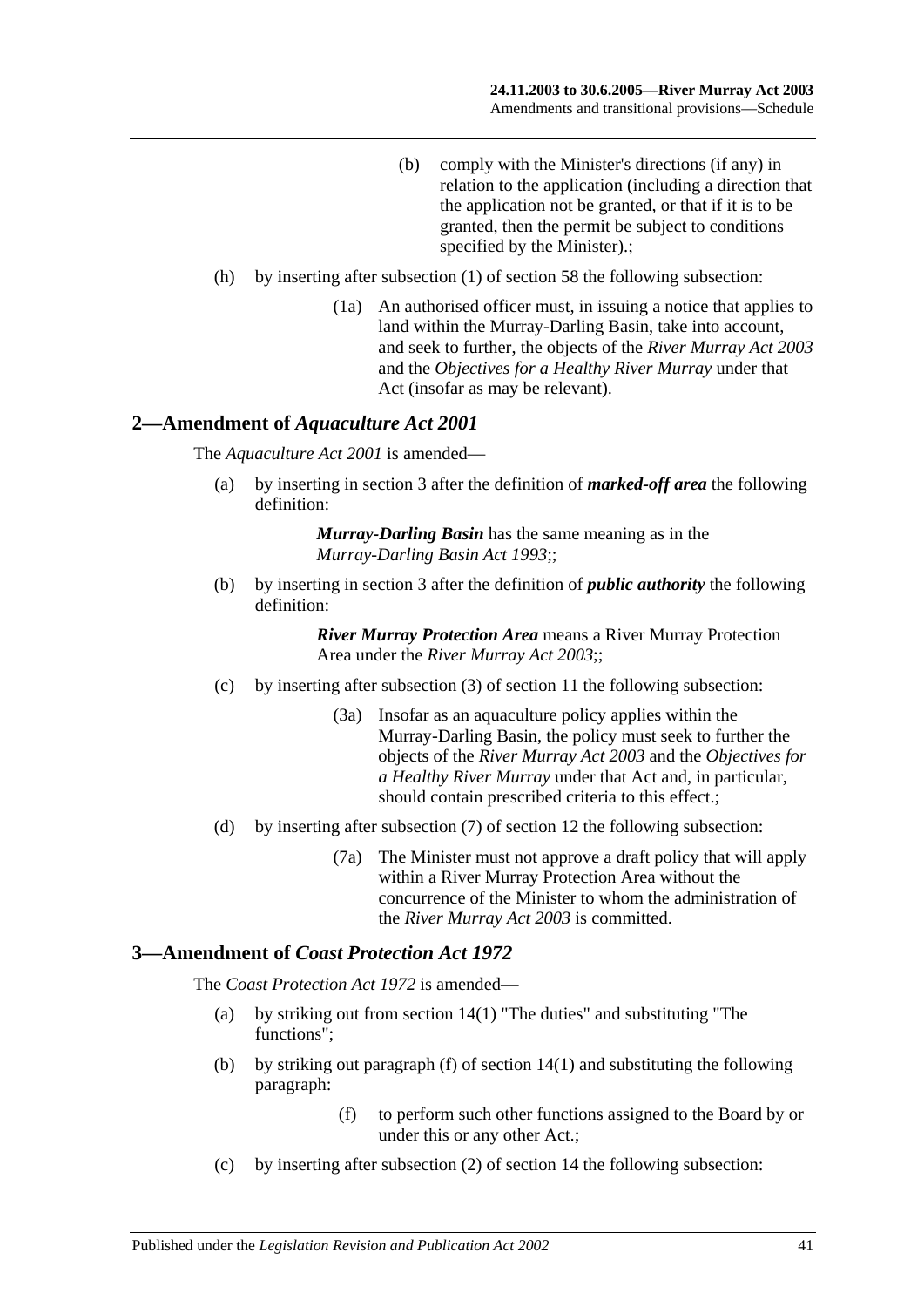- (3) The Board must, if or when taking any action under this or any other Act within, or in relation to, any part of the Murray-Darling Basin within the meaning of the *[Murray-Darling Basin Act](http://www.legislation.sa.gov.au/index.aspx?action=legref&type=act&legtitle=Murray-Darling%20Basin%20Act%201993) 1993*, take into account, and seek to further—
	- (a) the objects of the *[River Murray Act](http://www.legislation.sa.gov.au/index.aspx?action=legref&type=act&legtitle=River%20Murray%20Act%202003) 2003*; and
	- (b) the *Objectives for a Healthy River Murray* under that Act,

(insofar as they may be relevant).;

- (d) by inserting after subsection (11) of section 20 the following subsection:
	- (12) In preparing or reviewing a management plan that could affect the River Murray within the meaning of the *[River](http://www.legislation.sa.gov.au/index.aspx?action=legref&type=act&legtitle=River%20Murray%20Act%202003)  [Murray Act](http://www.legislation.sa.gov.au/index.aspx?action=legref&type=act&legtitle=River%20Murray%20Act%202003) 2003*, the Board must consult with the Minister to whom the administration of that Act is committed.

#### **4—Amendment of** *Crown Lands Act 1929*

The *[Crown Lands Act](http://www.legislation.sa.gov.au/index.aspx?action=legref&type=act&legtitle=Crown%20Lands%20Act%201929) 1929* is amended—

(a) by inserting after the definition of *the Minister* in section 4 the following definition:

> *Murray-Darling Basin* has the same meaning as in the *[Murray-Darling Basin Act](http://www.legislation.sa.gov.au/index.aspx?action=legref&type=act&legtitle=Murray-Darling%20Basin%20Act%201993) 1993*;;

(b) by inserting after section 146 the following section:

#### **146A—Part to cease to apply to closer settlements within Murray-Darling Basin**

Despite any other provision of this Part, the Minister must not, after the commencement of this section, acquire under this Part land within the Murray-Darling Basin solely or predominantly for the purposes of closer settlement.;

- (c) by inserting after the present contents of section 244 (now to be designated as subsection (1)) the following subsections:
	- (2) If a proposed licence relates to an area within the Murray-Darling Basin, the Minister or person authorised by the Minister to grant the licence must, in considering whether to grant the licence, take into account the objects of the *[River Murray Act](http://www.legislation.sa.gov.au/index.aspx?action=legref&type=act&legtitle=River%20Murray%20Act%202003) 2003* and the *Objectives for a Healthy River Murray* under that Act.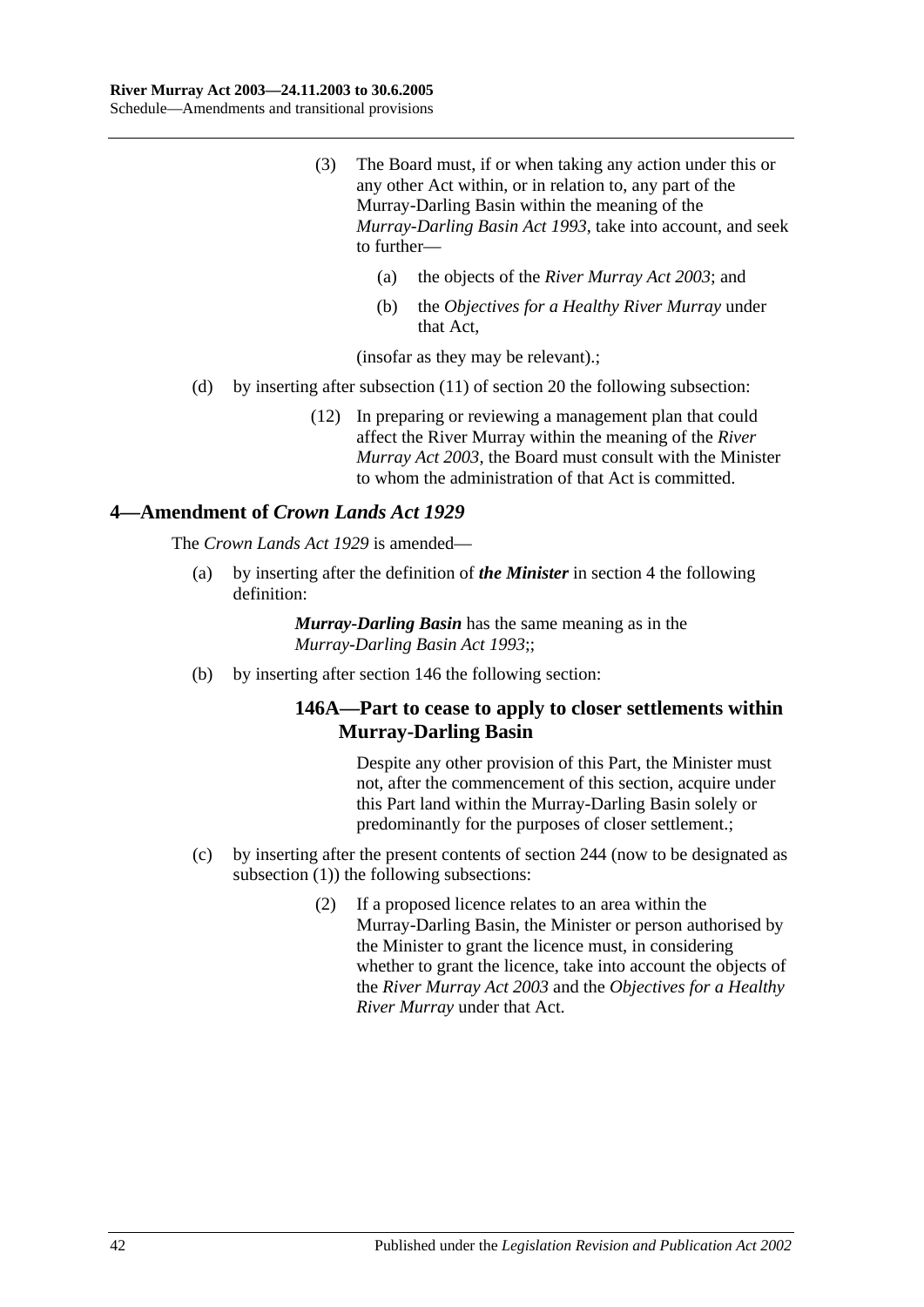- (3) If a proposed licence relates to a River Murray Protection Area under the *[River Murray Act](http://www.legislation.sa.gov.au/index.aspx?action=legref&type=act&legtitle=River%20Murray%20Act%202003) 2003* and is within a class of licences prescribed by the regulations for the purposes of this provision (which class may be prescribed so as to consist of all such licences), the Minister or person authorised by the Minister to grant the licence must, before deciding whether to grant the licence—
	- (a) consult with the Minister to whom the administration of that Act is committed; and
	- (b) comply with the Minister's directions (if any) in relation to the licence (including a direction that the licence not be granted, or that if it is granted, then the licence be subject to conditions specified by the Minister).;
- (d) by inserting after subsection (2) of section 246 the following subsections:
	- (3) If a licence relates to an area within the Murray-Darling Basin, the Minister must, in considering whether to grant the renewal, take into account the objects of the *[River Murray](http://www.legislation.sa.gov.au/index.aspx?action=legref&type=act&legtitle=River%20Murray%20Act%202003)  Act [2003](http://www.legislation.sa.gov.au/index.aspx?action=legref&type=act&legtitle=River%20Murray%20Act%202003)* and the *Objectives for a Healthy River Murray* under that Act.
	- (4) If a licence relates to a River Murray Protection Area under the *[River Murray Act](http://www.legislation.sa.gov.au/index.aspx?action=legref&type=act&legtitle=River%20Murray%20Act%202003) 2003* and is within a class of licences prescribed by the regulations for the purposes of this provision (which class may be prescribed so as to consist of all such licences), the Minister must, before deciding whether to grant the renewal—
		- (a) consult with the Minister to whom the administration of that Act is committed; and
		- (b) comply with the Minister's directions (if any) in relation to the renewal (including a direction that the licence not be renewed, or that if it is renewed, then the licence be subject to conditions specified by the Minister).

#### **5—Amendment of** *Development Act 1993*

The *[Development Act](http://www.legislation.sa.gov.au/index.aspx?action=legref&type=act&legtitle=Development%20Act%201993) 1993* is amended—

(a) by inserting after the definition of *mining production tenement* in section 4(1) the following definitions:

> *Minister for the River Murray* means the Minister to whom the administration of the *[River Murray Act](http://www.legislation.sa.gov.au/index.aspx?action=legref&type=act&legtitle=River%20Murray%20Act%202003) 2003* is committed;

*Murray-Darling Basin* has the same meaning as in the *[Murray-Darling Basin Act](http://www.legislation.sa.gov.au/index.aspx?action=legref&type=act&legtitle=Murray-Darling%20Basin%20Act%201993) 1993*;;

(b) by inserting after subsection (3) of section 22 the following subsection: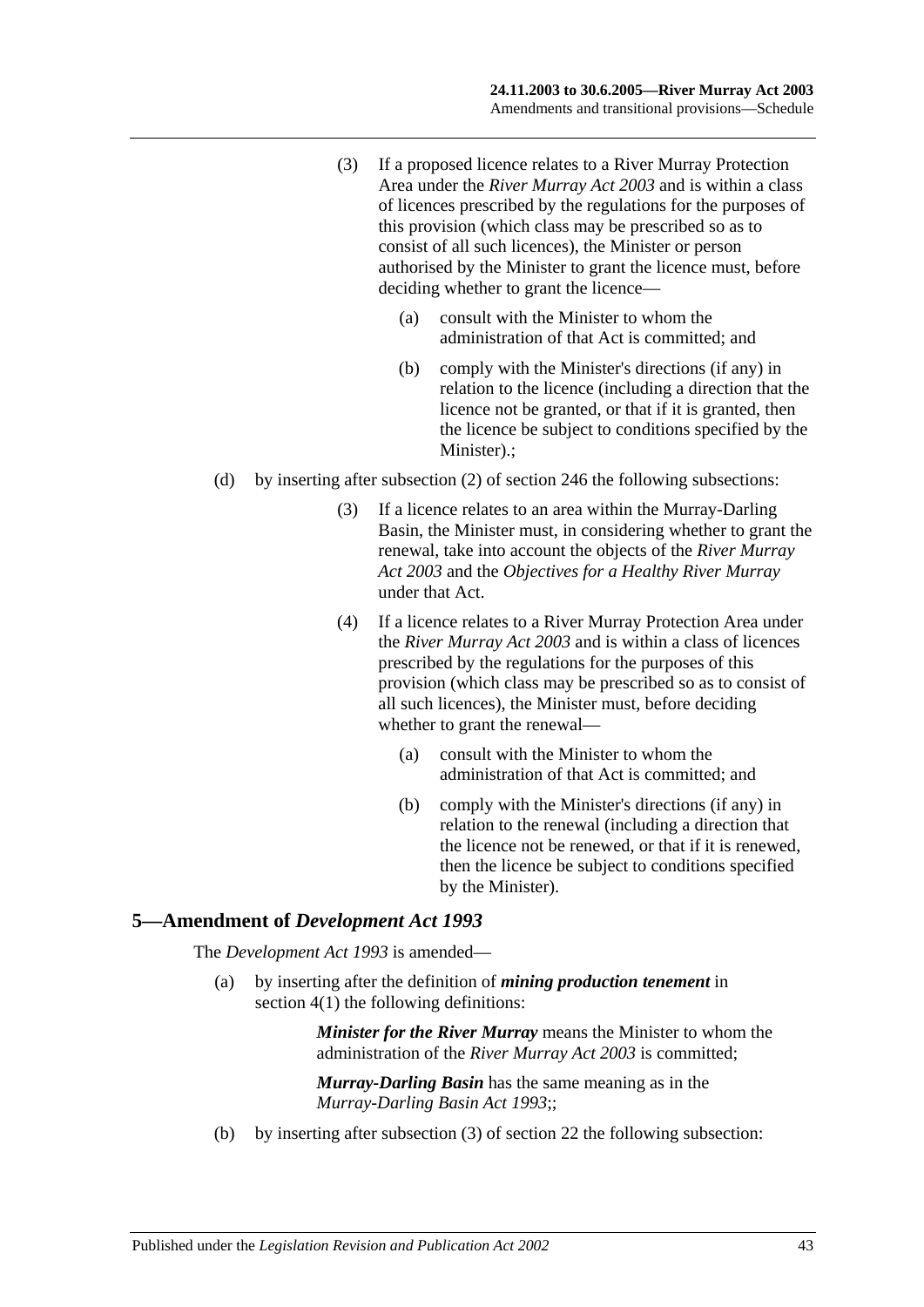- (3a) The Planning Strategy will be taken to include the *Objectives for a Healthy River Murray* under the *[River](http://www.legislation.sa.gov.au/index.aspx?action=legref&type=act&legtitle=River%20Murray%20Act%202003)  [Murray Act](http://www.legislation.sa.gov.au/index.aspx?action=legref&type=act&legtitle=River%20Murray%20Act%202003) 2003* (as in force from time to time), and the appropriate Minister may, as the appropriate Minister thinks fit, make textual alterations to the Planning Strategy to incorporate those objectives into the Planning Strategy.;
- (c) by inserting after subsection (4) of section 22 the following subsection:
	- (4a) Subsection (4) does not apply with respect to an alteration of the Planning Strategy pursuant to subsection (3a).;
- (d) by inserting after paragraph (f) of section 24(1) the following paragraph:
	- (fa) where the purpose of the amendment is to promote the objects of the *[River Murray Act](http://www.legislation.sa.gov.au/index.aspx?action=legref&type=act&legtitle=River%20Murray%20Act%202003) 2003* or the *Objectives for a Healthy River Murray* under that Act within the Murray-Darling Basin—by the Minister; or;
- (e) by inserting after subsection (2) of section 24 the following subsection:
	- (3) The Minister must, in relation to the preparation of an amendment by a council or the Minister under subsection (1) that relates to a Development Plan or Development Plans that relate (wholly or in part) to any part of the Murray-Darling Basin, consult with the Minister for the River Murray.;
- (f) by inserting after subparagraph (vi) of section  $34(1)(b)$  the following word and subparagraph:

or

- (vii) the Minister, acting at the request of the Minister for the River Murray, declares, by notice in writing served personally or by post on the proponent, that the Development Assessment Commission should act as the relevant authority in relation to the proposed development in substitution for the council or the regional development assessment panel (as the case may be) because, in the opinion of the Minister making the request, the proposed development may have a significant impact on an aspect of the River Murray within the meaning of the *[River Murray](http://www.legislation.sa.gov.au/index.aspx?action=legref&type=act&legtitle=River%20Murray%20Act%202003)  Act [2003](http://www.legislation.sa.gov.au/index.aspx?action=legref&type=act&legtitle=River%20Murray%20Act%202003)*,;
- (g) by inserting after subsection (7) of section 46A the following subsection:
	- (8) If it appears that a major development or project may have a significant impact on any aspect of the River Murray within the meaning of the *[River Murray Act](http://www.legislation.sa.gov.au/index.aspx?action=legref&type=act&legtitle=River%20Murray%20Act%202003) 2003*, one of the members of the panel appointed under subsection (1)(d) or (1)(f) must be a person approved by the Minister for the River Murray.;
- (h) by inserting after paragraph (c) of section 46B(4) the following paragraph: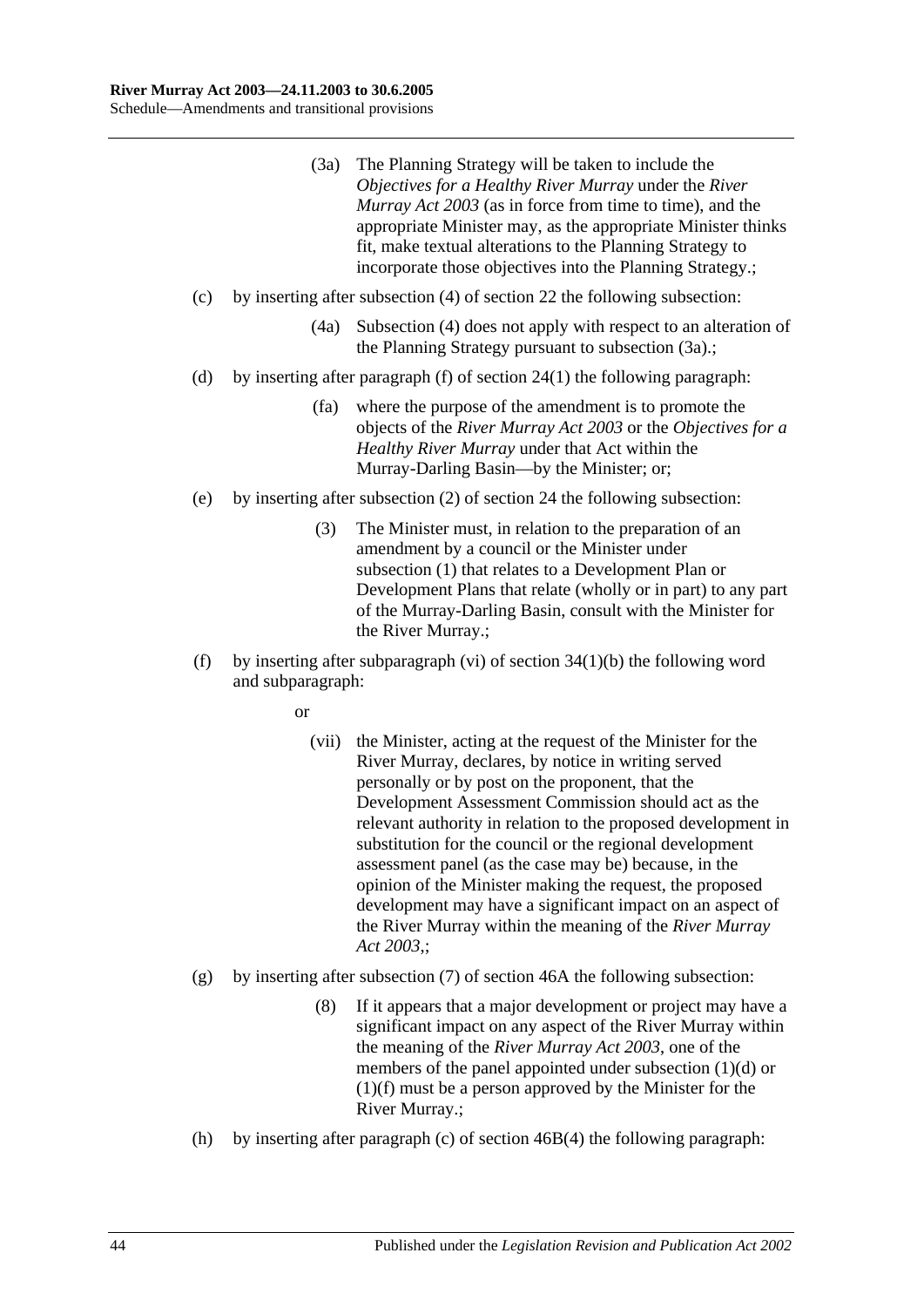- (ca) if the development or project is to be undertaken within the Murray-Darling Basin, the extent to which the expected effects of the development or project are consistent with—
	- (i) the objects of the *[River Murray Act](http://www.legislation.sa.gov.au/index.aspx?action=legref&type=act&legtitle=River%20Murray%20Act%202003) 2003*; and
	- (ii) the *Objectives for a Healthy River Murray* under that Act; and
	- (iii) the general duty of care under that Act::
- (i) by inserting after subparagraph (i) of section  $46B(5)(a)$  the following subparagraph and word:
	- (ia) must, if the EIS relates to a development or project that is to be undertaken within the Murray-Darling Basin, refer the EIS to the Minister for the River Murray; and;
- (j) by striking out from paragraph (a) of section 46B(8) "the Minister" and substituting "a Minister";
- (k) by inserting after paragraph (c) of section  $46C(4)$  the following paragraph:
	- (ca) if the development or project is to be undertaken within the Murray-Darling Basin, the extent to which the expected effects of the development or protect are consistent with—
		- (i) the objects of the *[River Murray Act](http://www.legislation.sa.gov.au/index.aspx?action=legref&type=act&legtitle=River%20Murray%20Act%202003) 2003*; and
		- (ii) the *Objectives for a Healthy River Murray* under that Act; and
		- (iii) the general duty of care under that Act;;
- (1) by inserting after subparagraph (i) of section  $46C(5)(a)$  the following subparagraph and word:
	- (ia) must, if the PER relates to a development or project that is to be undertaken within the Murray-Darling Basin, refer the PER to the Minister for the River Murray; and;
- (m) by striking out from paragraph (a) of section 46B(8) "the Minister" and substituting "a Minister";
- (n) by inserting after paragraph (c) of section 46D(4) the following paragraph:
	- (ca) if the development is to be undertaken within the Murray-Darling Basin, the extent to which the expected effects of the development are consistent with—
		- (i) the objects of the *[River Murray Act](http://www.legislation.sa.gov.au/index.aspx?action=legref&type=act&legtitle=River%20Murray%20Act%202003) 2003*; and
		- (ii) the *Objectives for a Healthy River Murray* under that Act; and
		- (iii) the general duty of care under that Act;;
- (o) by inserting after subparagraph (i) of section  $46D(5)(a)$  the following subparagraph and word: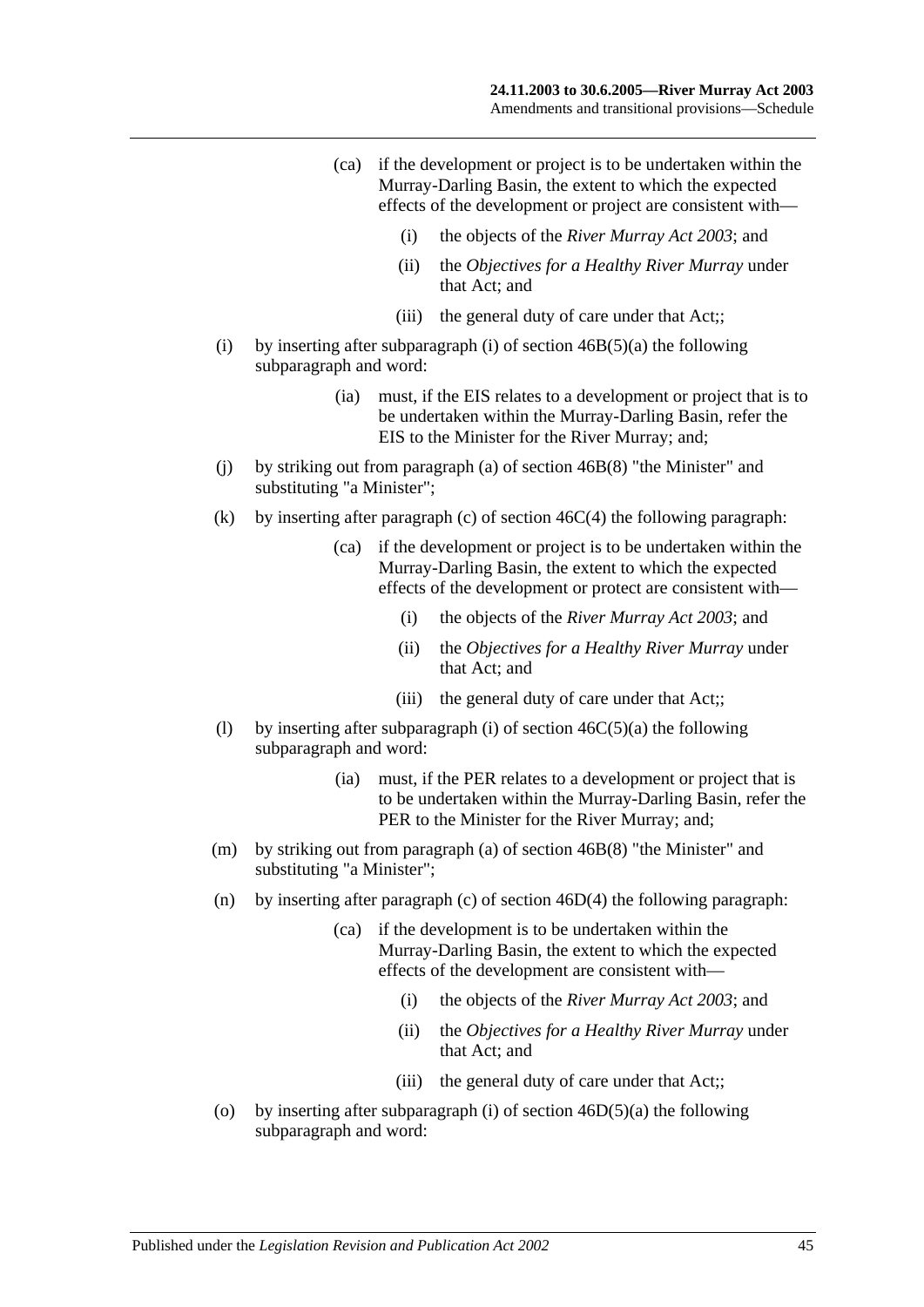- (ia) must, if the DR relates to a development that is to be undertaken within the Murray-Darling Basin, refer the DR to the Minister for the River Murray; and;
- (p) by striking out from paragraph (a) of section 46D(7) "the Minister" and substituting "a Minister";
- (q) by inserting after paragraph (d) of section 48(5) the following paragraph and word:
	- (da) if it appears to the Governor that the development may have an impact on any aspect of the River Murray within the meaning of the *[River Murray Act](http://www.legislation.sa.gov.au/index.aspx?action=legref&type=act&legtitle=River%20Murray%20Act%202003) 2003*—
		- (i) the objects of that Act; and
		- (ii) the *Objectives for a Healthy River Murray* under that Act; and
		- (iii) the general duty of care under that Act; and
		- (iv) any obligations or requirements under the Agreement approved under the *[Murray-Darling](http://www.legislation.sa.gov.au/index.aspx?action=legref&type=act&legtitle=Murray-Darling%20Basin%20Act%201993)  [Basin Act](http://www.legislation.sa.gov.au/index.aspx?action=legref&type=act&legtitle=Murray-Darling%20Basin%20Act%201993) 1993*, or under any resolution of the Ministerial Council under that Agreement; and.

#### **6—Amendment of** *Environment Protection Act 1993*

The *[Environment Protection Act](http://www.legislation.sa.gov.au/index.aspx?action=legref&type=act&legtitle=Environment%20Protection%20Act%201993) 1993* is amended—

(a) by inserting in Part 2 after section 10 the following section:

## **10A—Objects of** *River Murray Act 2003*

The Minister, the Authority and all other bodies and persons involved in the administration of this Act must, if or when taking any action under this Act within, or in relation to, any part of the Murray-Darling Basin within the meaning of the *[Murray-Darling Basin](http://www.legislation.sa.gov.au/index.aspx?action=legref&type=act&legtitle=Murray-Darling%20Basin%20Act%201993) Act 1993*, take into account, and seek to further—

- (a) the objects of the *[River Murray Act](http://www.legislation.sa.gov.au/index.aspx?action=legref&type=act&legtitle=River%20Murray%20Act%202003) 2003*; and
- (b) the *Objectives for a Healthy River Murray* under that Act,

(insofar as they may be relevant).;

- (b) by inserting after paragraph (a) of section 112(3) the following paragraph:
	- (ab) include a specific assessment of the state of the River Murray, especially taking into account the *Objectives for a Healthy River Murray* under the *[River Murray Act](http://www.legislation.sa.gov.au/index.aspx?action=legref&type=act&legtitle=River%20Murray%20Act%202003) 2003*; and.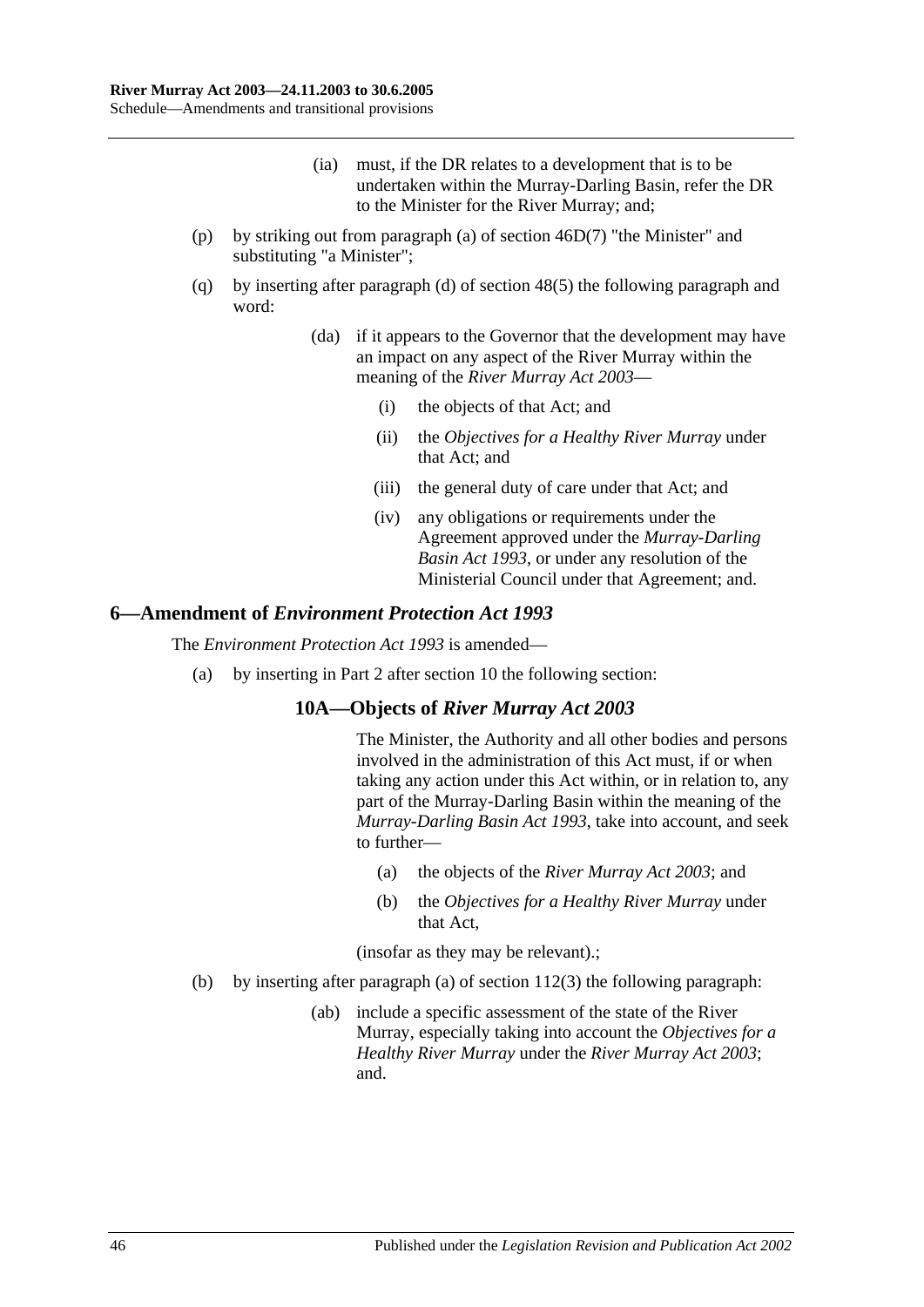#### **7—Amendment of** *Fisheries Act 1982*

The *[Fisheries Act](http://www.legislation.sa.gov.au/index.aspx?action=legref&type=act&legtitle=Fisheries%20Act%201982) 1982* is amended—

(a) by inserting after the definition of *the repealed Act* in section 5(1) the following definition:

> *River Murray* has the same meaning as in the *[River Murray](http://www.legislation.sa.gov.au/index.aspx?action=legref&type=act&legtitle=River%20Murray%20Act%202003)  Act [2003](http://www.legislation.sa.gov.au/index.aspx?action=legref&type=act&legtitle=River%20Murray%20Act%202003)*;;

(b) by inserting after paragraph (b) of section 20 the following word and paragraph:

and

- (c) insofar as this Act applies to the River Murray, seeking to further the objects of the *[River Murray Act](http://www.legislation.sa.gov.au/index.aspx?action=legref&type=act&legtitle=River%20Murray%20Act%202003) 2003* and the *Objectives for a Healthy River Murray* under that Act.;
- (c) by inserting after the present contents of section 31 (now to be designated as subsection (1)) the following subsection:
	- (2) Insofar as any proposed research, exploration, experiments, works or operations under subsection (1) relate to the River Murray, the Minister must consult with the Minister to whom the administration of the *[River Murray Act](http://www.legislation.sa.gov.au/index.aspx?action=legref&type=act&legtitle=River%20Murray%20Act%202003) 2003* is committed.;
- (d) by inserting after subsection (2) of section 36 the following subsection:
	- (2a) If an application for a licence is within a class prescribed by the regulations for the purposes of this provision (which class may be prescribed so as to consist of applications for all licences), the Director must, before making his or her decision on the application, consult the Minister to whom the administration of the *[River Murray Act](http://www.legislation.sa.gov.au/index.aspx?action=legref&type=act&legtitle=River%20Murray%20Act%202003) 2003* is committed.;
- (e) by inserting after subsection (1) of section 43 the following subsection:
	- (1a) The Minister must, on the request of the Minister to whom the administration of the *[River Murray Act](http://www.legislation.sa.gov.au/index.aspx?action=legref&type=act&legtitle=River%20Murray%20Act%202003) 2003* has been committed, make a declaration under subsection (1), or vary or revoke such a declaration, in relation to a fishing activity undertaken in respect of the River Murray.;
- (f) by inserting after subsection (2) of section 50 the following subsection:
	- (2a) If an application for a permit under this section relates to the River Murray, the Director must, before making his or her decision on the application, consult the Minister to whom the administration of the *[River Murray Act](http://www.legislation.sa.gov.au/index.aspx?action=legref&type=act&legtitle=River%20Murray%20Act%202003) 2003* has been committed.;
- (g) by striking out from subsection (2) of section 59 "An exemption" and substituting "Subject to this section, an exemption";
- (h) by inserting after subsection (3) of section 59 the following subsections: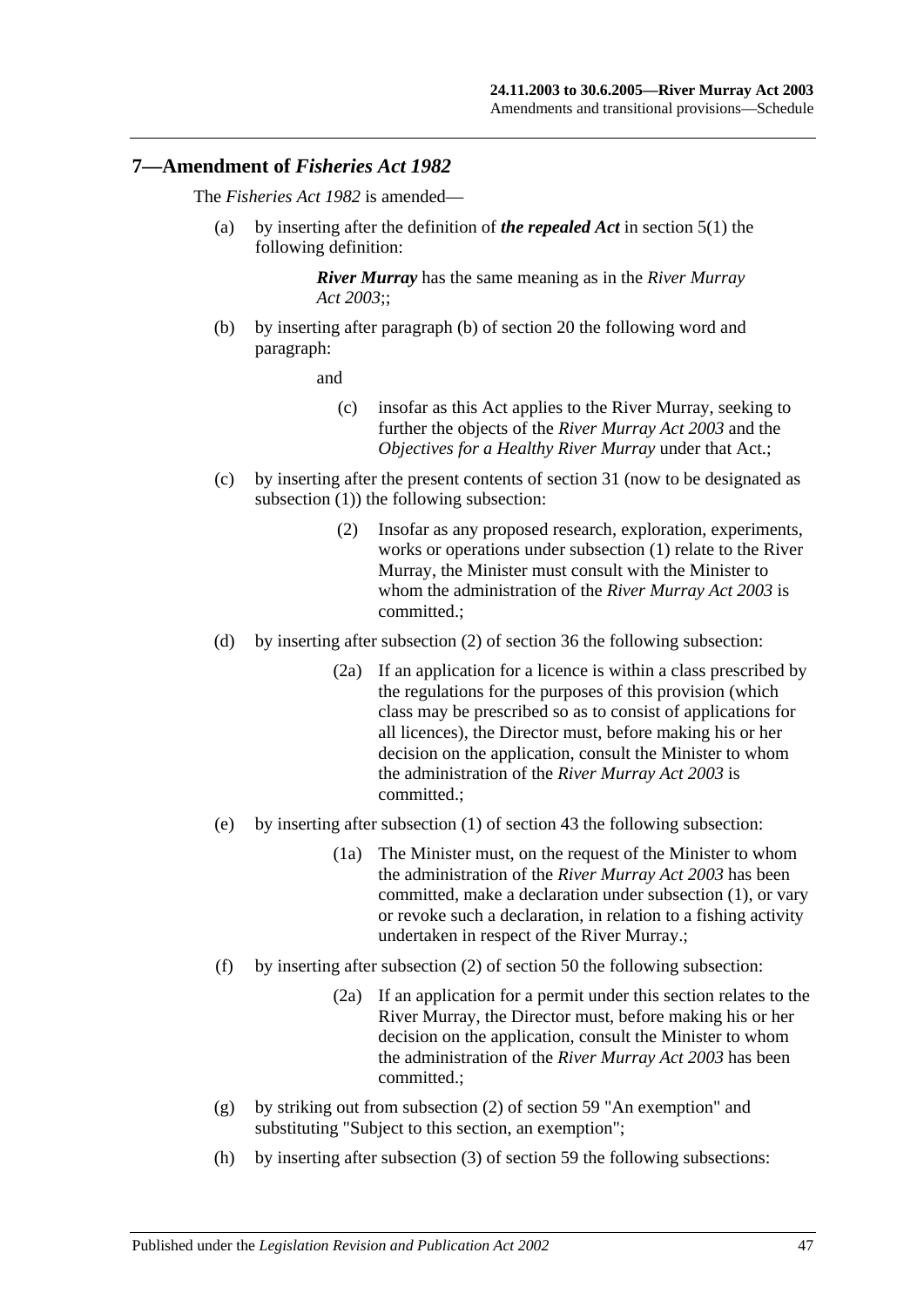(3a) If a proposed exemption, or variation of an exemption or condition of an exemption, under this section is to apply in respect of the River Murray, the Minister must, before making his or her decision on whether to grant or vary an exemption or condition of an exemption, consult the Minister to whom the administration of the *[River Murray](http://www.legislation.sa.gov.au/index.aspx?action=legref&type=act&legtitle=River%20Murray%20Act%202003)  Act [2003](http://www.legislation.sa.gov.au/index.aspx?action=legref&type=act&legtitle=River%20Murray%20Act%202003)* is committed.

# **8—Amendment of** *Harbors and Navigation Act 1993*

The *[Harbors and Navigation Act](http://www.legislation.sa.gov.au/index.aspx?action=legref&type=act&legtitle=Harbors%20and%20Navigation%20Act%201993) 1993* is amended—

- (a) by inserting after subsection (2) of section 26 the following subsections:
	- (2a) If the licence is to be granted in relation to waters that form part of the River Murray, the CEO must—
		- (a) consult with the Minister to whom the administration of the *[River Murray Act](http://www.legislation.sa.gov.au/index.aspx?action=legref&type=act&legtitle=River%20Murray%20Act%202003) 2003* is committed; and
		- (b) comply with the Minister's directions (if any) in relation to the issuing of the licence (including a direction that the licence not be granted, or that if it is to be granted, then the licence be subject to conditions specified by the Minister).
	- (2b) The regulations may exclude specified categories of licence from the operation of subsection (2a).;
- (b) by inserting after subsection (5) of section 26 the following subsection:
	- (6) In this section—

*River Murray* has the same meaning as in the *[River Murray](http://www.legislation.sa.gov.au/index.aspx?action=legref&type=act&legtitle=River%20Murray%20Act%202003)  Act [2003](http://www.legislation.sa.gov.au/index.aspx?action=legref&type=act&legtitle=River%20Murray%20Act%202003)*.

## **9—Amendment of** *Heritage Act 1993*

The *[Heritage Act](http://www.legislation.sa.gov.au/index.aspx?action=legref&type=act&legtitle=Heritage%20Act%201993) 1993* is amended—

(a) by inserting after the definition of *registered place* in section 3 the following definition:

- (b) by inserting after the present contents of section 29 (now to be designated as subsection (1)) the following subsections:
	- (2) If an application for a permit under this Act relates to an area within a River Murray Protection Area, the Authority must, in considering the application, take into account, and seek to further, the objects of the *[River Murray Act](http://www.legislation.sa.gov.au/index.aspx?action=legref&type=act&legtitle=River%20Murray%20Act%202003) 2003* and the *Objectives for a Healthy River Murray* under that Act.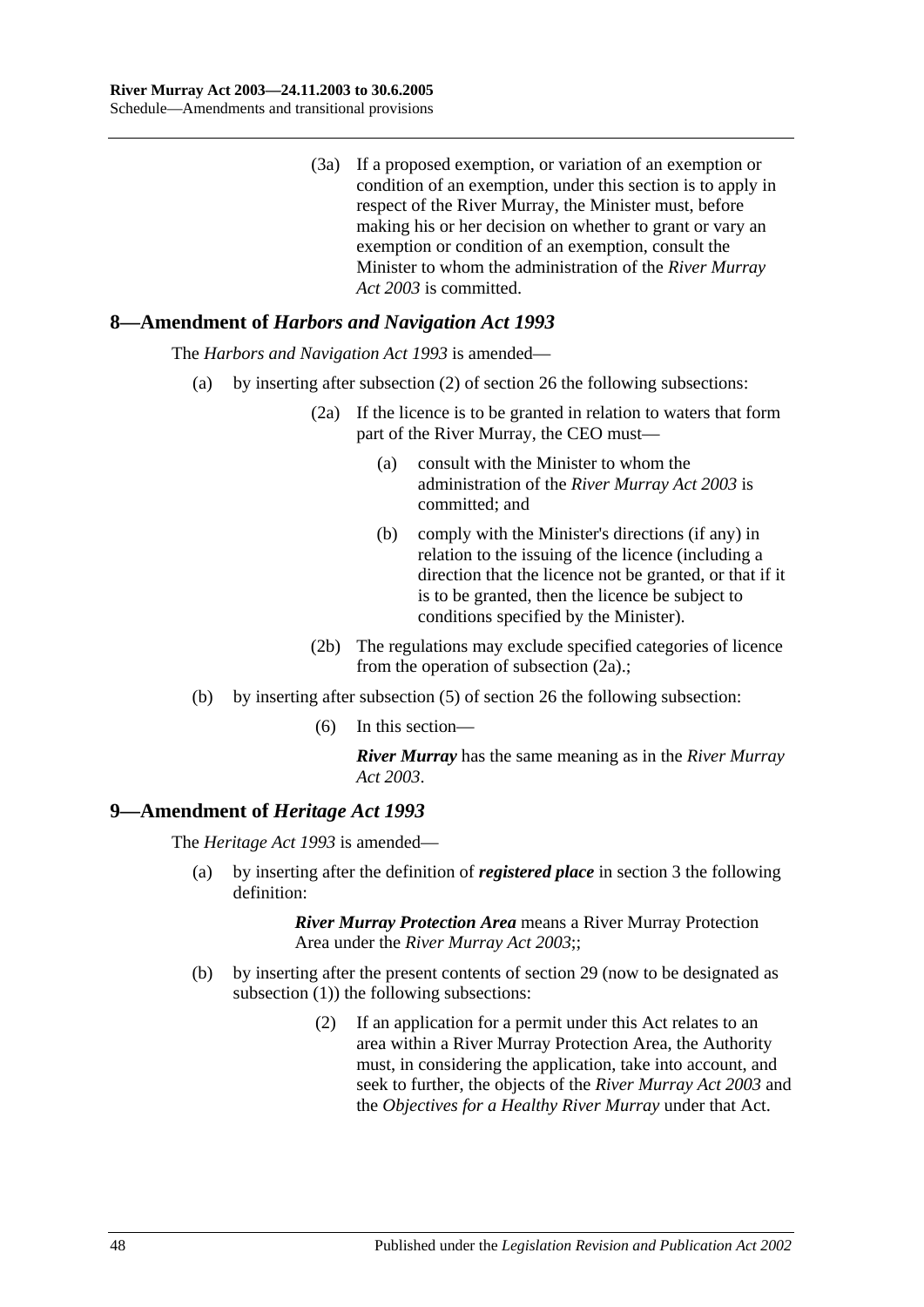- (3) If an application for a permit under this Act relates to an area within a River Murray Protection Area and is within a class of applications prescribed by the regulations for the purposes of this provision (which class may be prescribed so as to consist of applications for all such permits), the Authority must, before making its decision on the application—
	- (a) consult the Minister to whom the administration of the *[River Murray Act](http://www.legislation.sa.gov.au/index.aspx?action=legref&type=act&legtitle=River%20Murray%20Act%202003) 2003* is committed; and
	- (b) comply with the Minister's directions (if any) in relation to the application (including a direction that the application not be granted, or that if it is to be granted, then the permit be subject to conditions specified by the Minister).

#### **10—Amendment of** *Historic Shipwrecks Act 1981*

The *[Historic Shipwrecks Act](http://www.legislation.sa.gov.au/index.aspx?action=legref&type=act&legtitle=Historic%20Shipwrecks%20Act%201981) 1981* is amended—

(a) by inserting after the definition of *Register* in section 3(1) the following definitions:

> *River Murray* has the same meaning as in the *[River Murray](http://www.legislation.sa.gov.au/index.aspx?action=legref&type=act&legtitle=River%20Murray%20Act%202003)  Act [2003](http://www.legislation.sa.gov.au/index.aspx?action=legref&type=act&legtitle=River%20Murray%20Act%202003)*;

- (b) by inserting after subsection (3) of section 15 the following subsections:
	- (3a) If an application for a permit relates to an historic shipwreck or historic relic located within the River Murray, the Minister must, in considering the application, seek to further the objects of the *[River Murray Act](http://www.legislation.sa.gov.au/index.aspx?action=legref&type=act&legtitle=River%20Murray%20Act%202003) 2003* and the *Objectives for a Healthy River Murray* under that Act.
	- (3b) If an application for a permit relates to an historic shipwreck or historic relic located, or an activity to be undertaken, within a River Murray Protection Area and is within a class of applications prescribed by the regulations for the purposes of this provision (which class may be prescribed so as to consist of applications for all such permits), the Minister must, before making his or her decision on the application—
		- (a) consult the Minister to whom the administration of the *[River Murray Act](http://www.legislation.sa.gov.au/index.aspx?action=legref&type=act&legtitle=River%20Murray%20Act%202003) 2003* is committed; and
		- (b) comply with the Minister's directions (if any) in relation to the application (including a direction that the application not be granted, or that if it is to be granted, then the permit be subject to conditions specified by the Minister).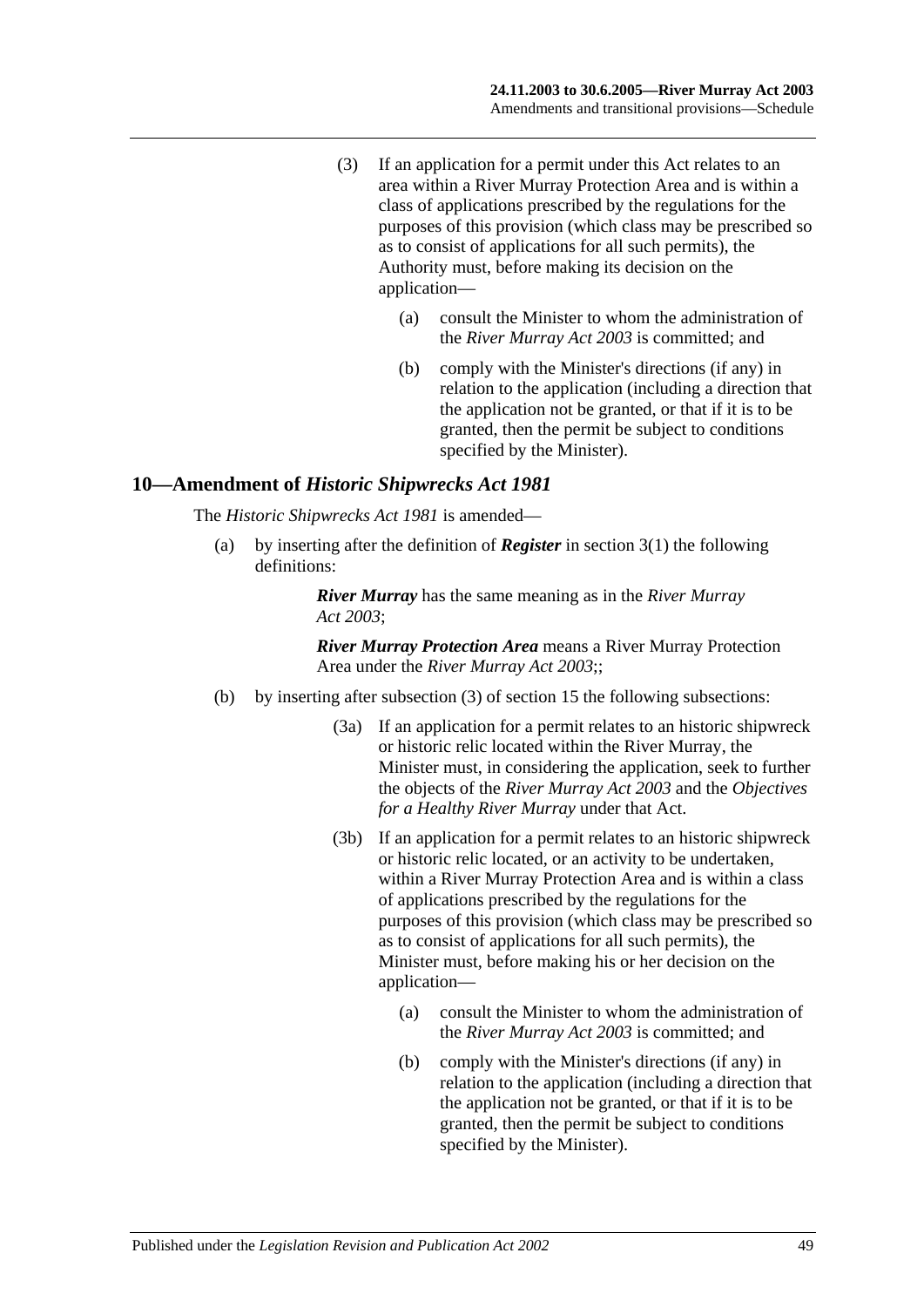## **11—Amendment of** *Irrigation Act 1994*

The *[Irrigation Act](http://www.legislation.sa.gov.au/index.aspx?action=legref&type=act&legtitle=Irrigation%20Act%201994) 1994* is amended—

- (a) by inserting after subsection (3) of section 30 the following subsection:
	- (4) An irrigation authority must, in determining terms and conditions on which water is supplied to, or drained from land, ensure—
		- (a) that it is able to meet any requirements imposed under the *[Water Resources Act](http://www.legislation.sa.gov.au/index.aspx?action=legref&type=act&legtitle=Water%20Resources%20Act%201997) 1997*; and
		- (b) that it is not acting in breach, or imposing any requirement that would result in a person acting in breach, of any duty or other requirement prescribed by or under the *[River Murray Act](http://www.legislation.sa.gov.au/index.aspx?action=legref&type=act&legtitle=River%20Murray%20Act%202003) 2003*.;
- (b) by inserting after paragraph (e) of section 36(1) the following word and paragraph:

or

- (f) the authority is acting in response to a reduction in the authority's water allocation under the *[Water Resources](http://www.legislation.sa.gov.au/index.aspx?action=legref&type=act&legtitle=Water%20Resources%20Act%201997)  Act [1997](http://www.legislation.sa.gov.au/index.aspx?action=legref&type=act&legtitle=Water%20Resources%20Act%201997)*.;
- (c) by striking out subsection (2) of section 36 and substituting the following subsections:
	- (2) When taking action under subsection (1) (except in circumstances referred to in subsection  $(1)(d)$ , the authority—
		- (a) must make a decision that is fair and equitable having regard to the nature of the crops growing, or that will be grown, on the land, the rainfall, the extent to which the soil retains water and other relevant factors; and
		- (b) in a case where subsection  $(1)(f)$  applies—may make a decision that takes into account—
			- (i) the authority's assessment of the extent to which a reduction in an allocation can be matched by efficiencies in the use of water by the owners or occupiers of land within the relevant district; and
			- (ii) the authority's assessment of the particular requirements of the crops growing, or that will be grown, within the relevant district.
	- (2a) An authority may, in taking action under subsection (1), reduce various water allocations by different amounts or proportions according to such factors as the authority thinks fit.;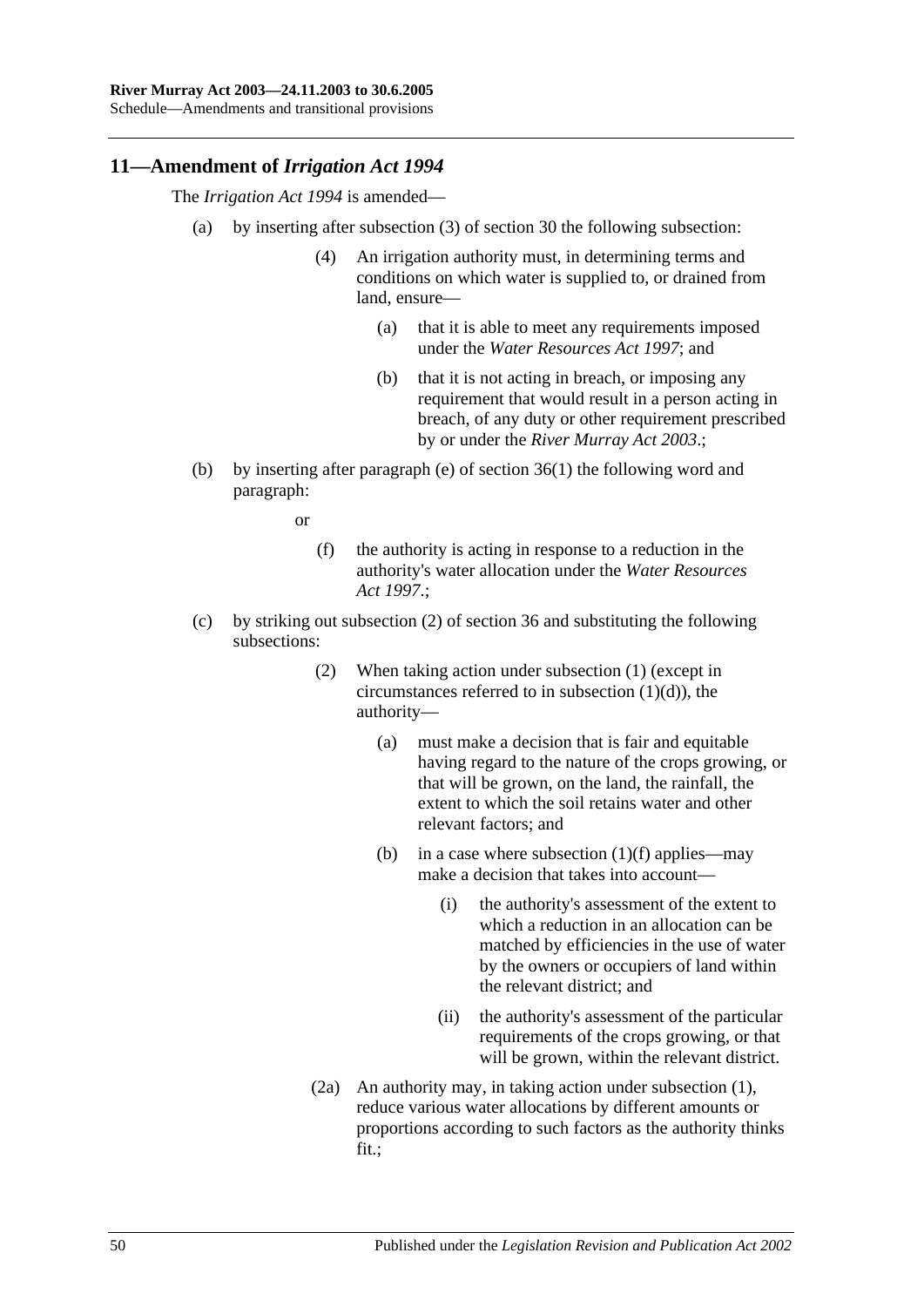- (d) by inserting in section 54(4) "or in order to meet any duty or other requirement under the *[Water Resources Act](http://www.legislation.sa.gov.au/index.aspx?action=legref&type=act&legtitle=Water%20Resources%20Act%201997) 1997* (including a licence under that Act) or the *[River Murray Act](http://www.legislation.sa.gov.au/index.aspx?action=legref&type=act&legtitle=River%20Murray%20Act%202003) 2003*," after "or draining water efficiently from, land,";
- (e) by striking out from section 76(2) "subsection (3)" and substituting "subsections (3) and (4)";
- (f) by inserting after subsection (3) of section 76 the following subsection:
	- (4) An irrigation authority is not liable for loss or damage caused by, or resulting from, any action—
		- (a) to meet any duty or other requirement under the *[Water Resources Act](http://www.legislation.sa.gov.au/index.aspx?action=legref&type=act&legtitle=Water%20Resources%20Act%201997) 1997* (including a licence under that Act) or the *[River Murray Act](http://www.legislation.sa.gov.au/index.aspx?action=legref&type=act&legtitle=River%20Murray%20Act%202003) 2003*; or
		- (b) to further the objects of the *[River Murray Act](http://www.legislation.sa.gov.au/index.aspx?action=legref&type=act&legtitle=River%20Murray%20Act%202003) 2003* or the *Objectives for a Healthy River Murray* under that Act.

#### **12—Amendment of** *Mining Act 1971*

The *[Mining Act](http://www.legislation.sa.gov.au/index.aspx?action=legref&type=act&legtitle=Mining%20Act%201971) 1971* is amended—

(a) by inserting after the definition of *mining tenement* the following definitions:

*Minister for the River Murray* means the Minister to whom the administration of the *[River Murray Act](http://www.legislation.sa.gov.au/index.aspx?action=legref&type=act&legtitle=River%20Murray%20Act%202003) 2003* is committed;

*Murray-Darling Basin* has the same meaning as in the *[Murray-Darling Basin Act](http://www.legislation.sa.gov.au/index.aspx?action=legref&type=act&legtitle=Murray-Darling%20Basin%20Act%201993) 1993*;;

(b) by inserting after the definition of *the repealed Act* in section 6(1) the following definition:

- (c) by inserting after subsection (7) of section 28 the following subsections:
	- (8) If an application for an exploration licence relates to an area within the Murray-Darling Basin, the Minister must, in considering the application, take into account the objects of the *[River Murray Act](http://www.legislation.sa.gov.au/index.aspx?action=legref&type=act&legtitle=River%20Murray%20Act%202003) 2003* and the *Objectives for a Healthy River Murray* under that Act.
	- (9) If an application for an exploration licence relates to an area within a River Murray Protection Area, the Minister must, before making his or her decision on the application, refer the application to the Minister for the River Murray and consult with that Minister in relation to the matter.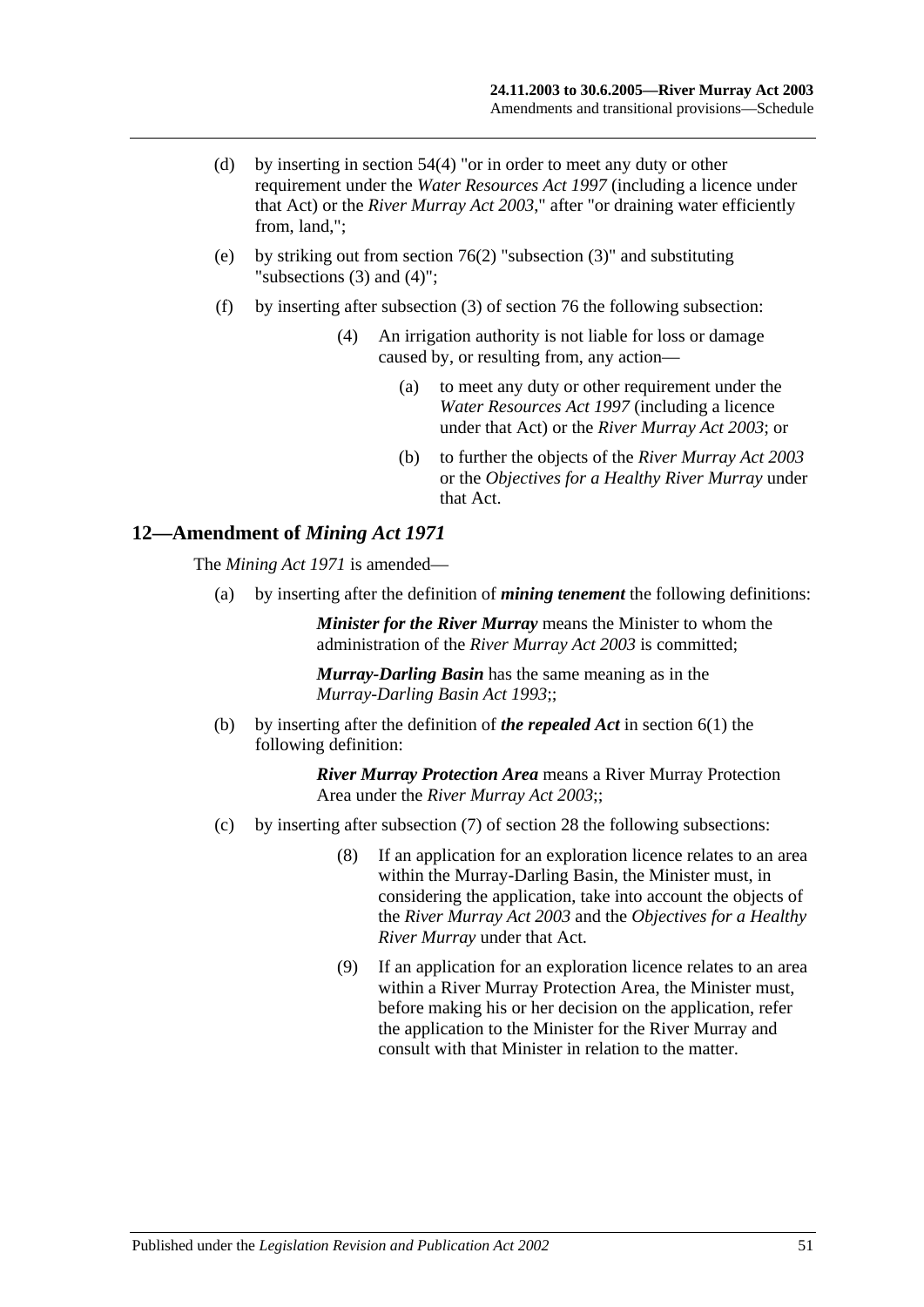- (10) If an application for an exploration licence is referred to the Minister for the River Murray under subsection (9) and the Minister to whom the administration of this Act is committed and the Minister for the River Murray cannot agree—
	- (a) on whether an exploration licence should be granted; or
	- (b) if an exploration licence is granted, on the conditions to which the exploration licence should be subject,

- (d) by inserting after subsection (6) of section 30A the following subsections:
	- (7) If an application for the renewal of an exploration licence relates to an area within a River Murray Protection Area, the Minister must, before making his or her decision on the application, refer the application to the Minister for the River Murray and consult with that Minister in relation to the matter.
	- (8) If an application for the renewal of an exploration licence is referred to the Minister for the River Murray under subsection (7) and the Minister to whom the administration of this Act is committed and the Minister for the River Murray cannot agree—
		- (a) on whether a renewal should be granted; or
		- (b) if a renewal is granted, on the conditions to which the exploration licence should be subject,

- (e) by inserting after subsection (2) of section 35 the following subsections:
	- (2a) If an application for a mining lease relates to an area within the Murray-Darling Basin, the Minister must, in considering the application, take into account the objects of the *[River](http://www.legislation.sa.gov.au/index.aspx?action=legref&type=act&legtitle=River%20Murray%20Act%202003)  [Murray Act](http://www.legislation.sa.gov.au/index.aspx?action=legref&type=act&legtitle=River%20Murray%20Act%202003) 2003* and the *Objectives for a Healthy River Murray* under that Act.
	- (2b) If an application for a mining lease relates to an area within a River Murray Protection Area, the Minister must, before making his or her decision on the application, refer the application to the Minister for the River Murray and consult with that Minister in relation to the matter.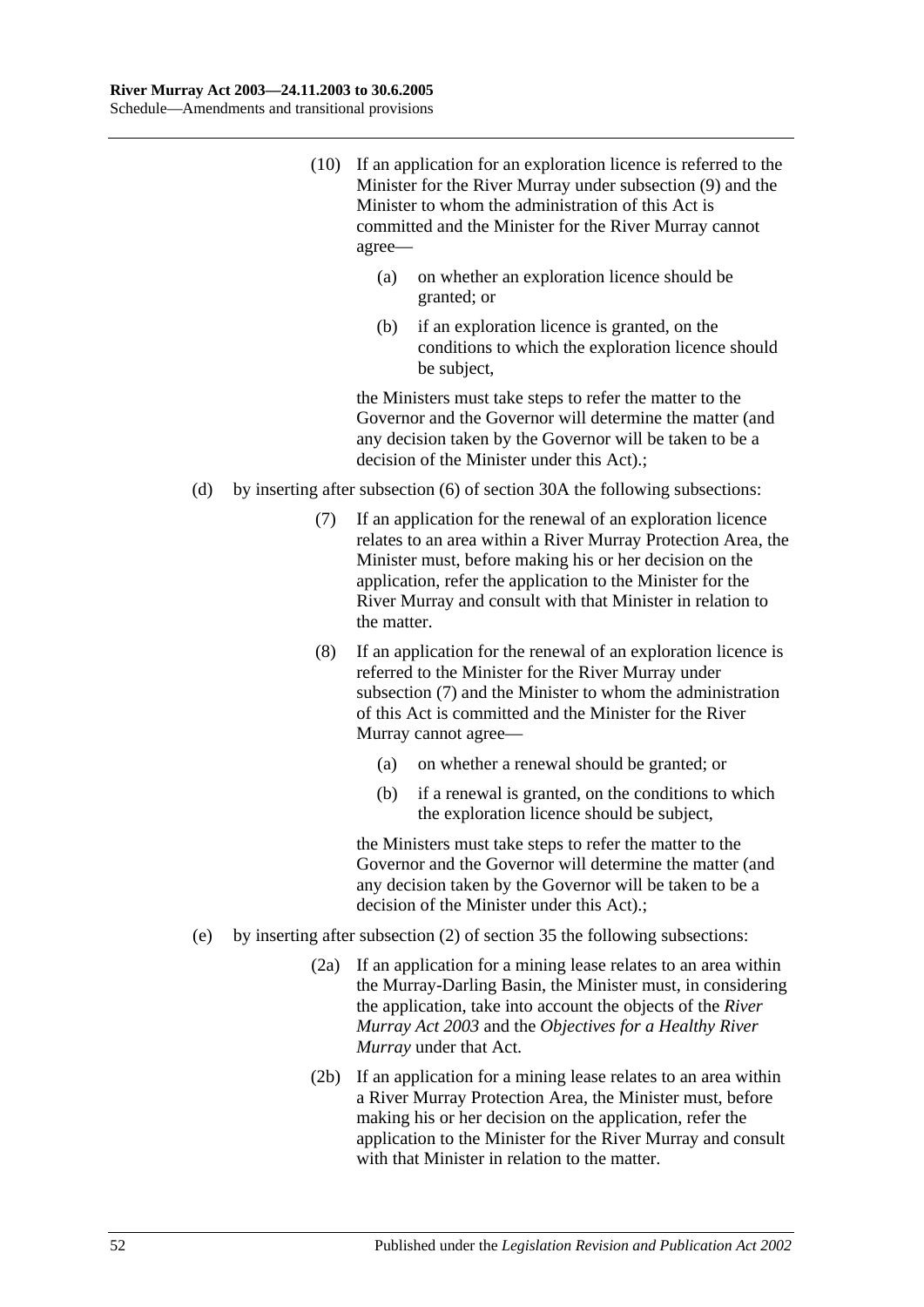- (2c) If an application for a mining lease is referred to the Minister for the River Murray under subsection (2b) and the Minister to whom the administration of this Act is committed and the Minister for the River Murray cannot agree—
	- (a) on whether a mining lease should be granted; or
	- (b) if a mining lease is granted, on the conditions to which the mining lease should be subject,

- (f) by inserting after subsection (4) of section 38 the following subsections:
	- (5) If an application for the renewal of a mining lease relates to an area within a River Murray Protection Area, the Minister must, before making his or her decision on the application, refer the application to the Minister for the River Murray and consult with that Minister in relation to the matter.
	- (6) If an application for the renewal of a mining lease is referred to the Minister for the River Murray under subsection (5) and the Minister to whom the administration of this Act is committed and the Minister for the River Murray cannot agree—
		- (a) on whether a renewal should be granted; or
		- (b) if a renewal is granted, on the conditions to which the mining lease should be subject,

- (g) by inserting after subsection (3) of section 41A the following subsections:
	- (3a) If an application for a retention lease relates to an area within the Murray-Darling Basin, the Minister must, in considering the application, take into account the objects of the *[River Murray Act](http://www.legislation.sa.gov.au/index.aspx?action=legref&type=act&legtitle=River%20Murray%20Act%202003) 2003* and the *Objectives for a Healthy River Murray* under that Act.
	- (3b) If an application for a retention lease relates to an area within a River Murray Protection Area, the Minister must, before making his or her decision on the application, refer the application to the Minister for the River Murray and consult with that Minister in relation to the matter.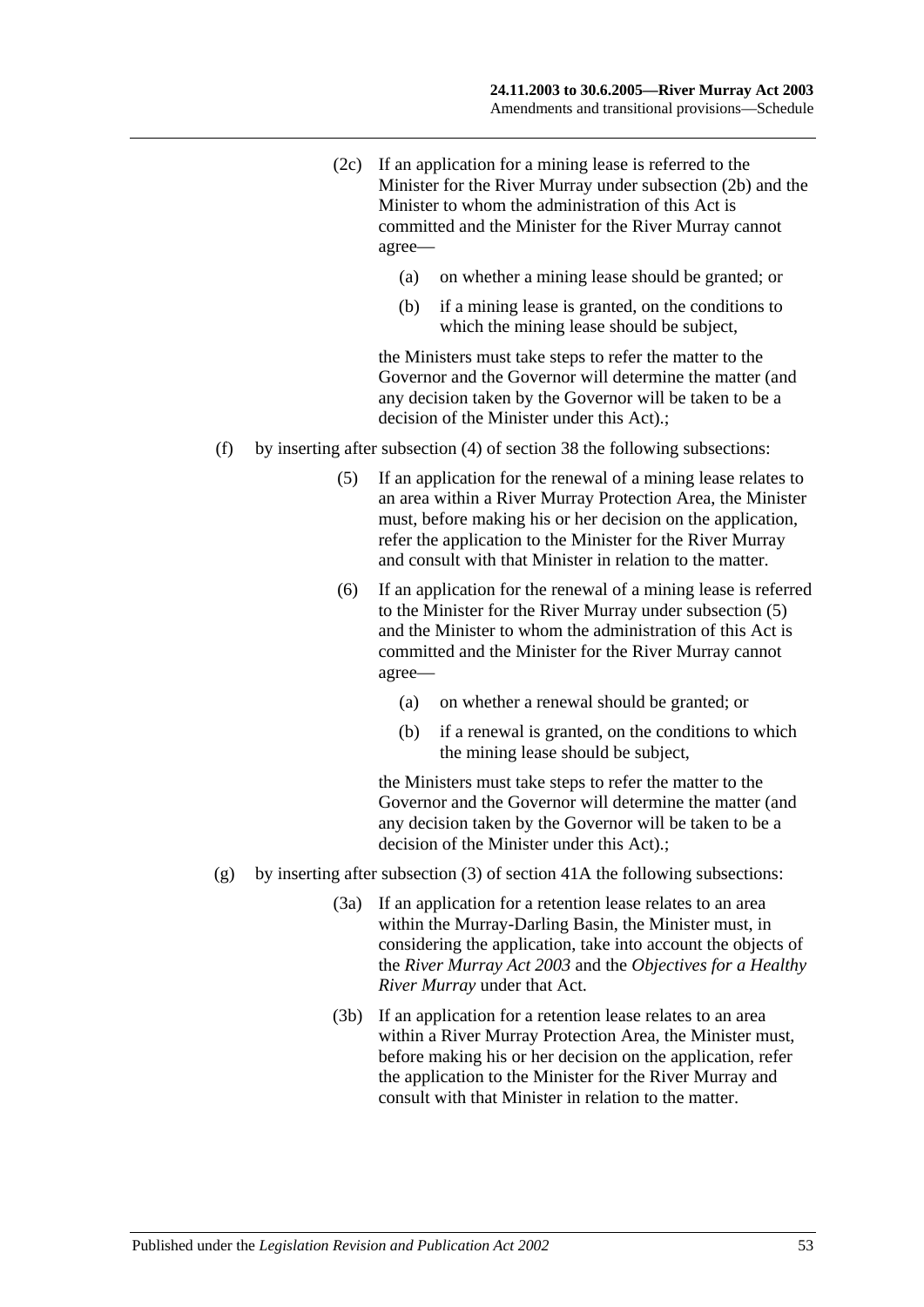- (3c) If an application for a retention lease is referred to the Minister for the River Murray under subsection (3b) and the Minister to whom the administration of this Act is committed and the Minister for the River Murray cannot agree—
	- (a) on whether a retention lease should be granted; or
	- (b) if a retention lease is granted, on the conditions to which the retention lease should be subject,

- (h) by inserting after subsection (4) of section 41D the following subsections:
	- (5) If an application for the renewal of a retention lease relates to an area within a River Murray Protection Area, the Minister must, before making his or her decision on the application, refer the application to the Minister for the River Murray and consult with that Minister in relation to the matter.
	- (6) If an application for the renewal of a retention lease is referred to the Minister for the River Murray under subsection (5) and the Minister to whom the administration of this Act is committed and the Minister for the River Murray cannot agree—
		- (a) on whether a renewal should be granted; or
		- (b) if a renewal is granted, on the conditions to which the retention lease should be subject,

- (i) by inserting after subsection (3) of section 52 the following subsections:
	- (3a) If an application for a miscellaneous purpose licence relates to an area within the Murray-Darling Basin, the Minister must, in considering the application, take into account the objects of the *[River Murray Act](http://www.legislation.sa.gov.au/index.aspx?action=legref&type=act&legtitle=River%20Murray%20Act%202003) 2003* and the *Objectives for a Healthy River Murray* under that Act.
	- (3b) If an application for a miscellaneous purpose licence relates to an area within a River Murray Protection Area, the Minister must, before making his or her decision on the application, refer the application to the Minister for the River Murray and consult with that Minister in relation to the matter.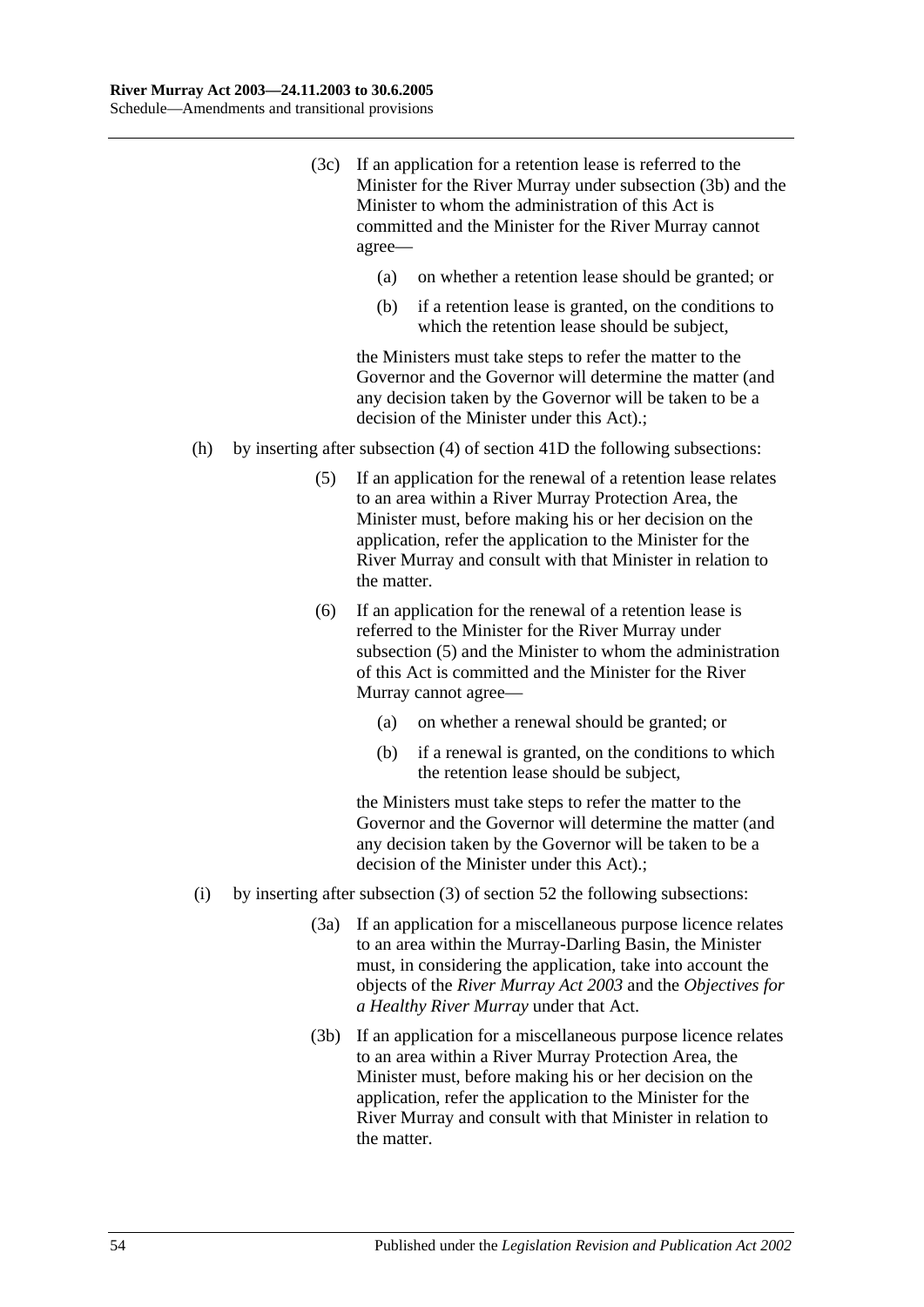- (3c) If an application for a miscellaneous purpose licence is referred to the Minister for the River Murray under subsection (3b) and the Minister to whom the administration of this Act is committed and the Minister for the River Murray cannot agree—
	- (a) on whether a miscellaneous purpose licence should be granted; or
	- (b) if a miscellaneous purpose licence is granted, on the conditions to which the miscellaneous purpose licence should be subject,

- (j) by inserting after subsection (4) of section 55 the following subsections:
	- (5) If an application for the renewal of a miscellaneous purpose licence relates to an area within a River Murray Protection Area, the Minister must, before making his or her decision on the application, refer the application to the Minister for the River Murray and consult with that Minister in relation to the matter.
	- (6) If an application for the renewal of a miscellaneous purpose licence is referred to the Minister for the River Murray under subsection (5) and the Minister to whom the administration of this Act is committed and the Minister for the River Murray cannot agree—
		- (a) on whether a renewal should be granted; or
		- (b) if a renewal is granted, on the conditions to which the miscellaneous purpose licence should be subject,

- (k) by inserting after subsection (1a) of section 59 the following subsections:
	- (1aa) If an application for an authorisation to use declared equipment relates to an area within the Murray-Darling Basin the Director of Mines must, in considering the application, take into account the objects of the *[River](http://www.legislation.sa.gov.au/index.aspx?action=legref&type=act&legtitle=River%20Murray%20Act%202003)  [Murray Act](http://www.legislation.sa.gov.au/index.aspx?action=legref&type=act&legtitle=River%20Murray%20Act%202003) 2003* and the *Objectives for a Healthy River Murray* under that Act.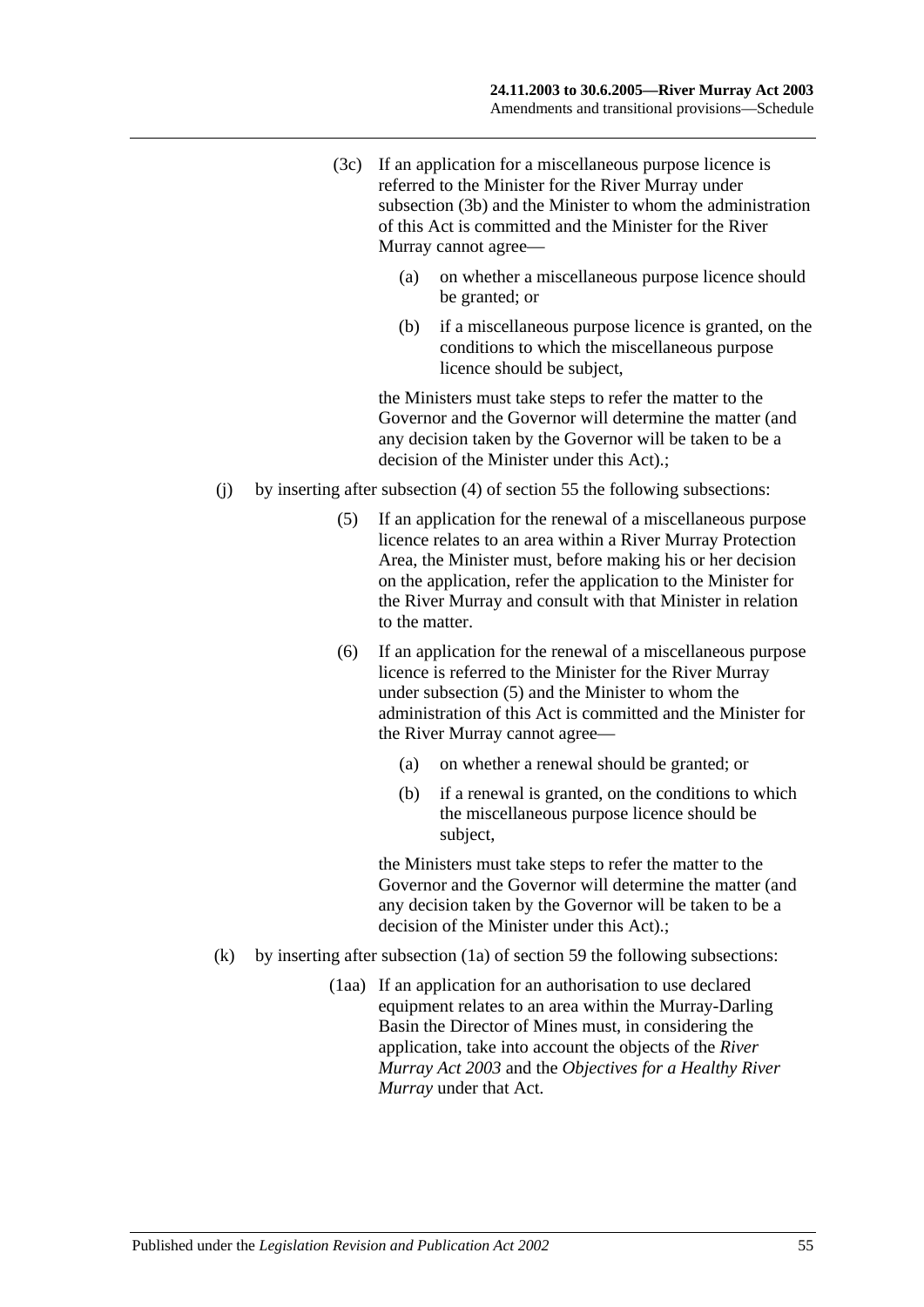- (1ab) If an application for an authorisation to use declared equipment relates to an area within a River Murray Protection Area, the Director of Mines must, before making his or her decision on the application, refer the application to the Minister for the River Murray and consult with that Minister in relation to the matter.
- (1ac) If an application for an authorisation is referred to the Minister for the River Murray under subsection (1ab) and the Director of Mines and the Minister for the River Murray cannot agree—
	- (a) on whether an authorisation should be granted; or
	- (b) if an authorisation is granted, on the conditions to which the authorisation should be subject,

the Minister to whom the administration of this Act is committed and the Minister for the River Murray must take steps to refer the matter to the Governor and the Governor will determine the matter (and any decision taken by the Governor will be taken to be a decision of the Director of Mines under this Act).

## **13—Amendment of** *Murray-Darling Basin Act 1993*

The *[Murray-Darling Basin Act](http://www.legislation.sa.gov.au/index.aspx?action=legref&type=act&legtitle=Murray-Darling%20Basin%20Act%201993) 1993* is amended by inserting after the present contents of section 18 (now to be designated as subsection (1)) the following subsection:

> (2) The Minister will be taken to be the Constructing Authority within the meaning of the Agreement for the purposes of any works or measures authorised by, or associated with, the Agreement (without further appointment).

## **14—Amendment of** *National Parks and Wildlife Act 1972*

The *[National Parks and Wildlife Act](http://www.legislation.sa.gov.au/index.aspx?action=legref&type=act&legtitle=National%20Parks%20and%20Wildlife%20Act%201972) 1972* is amended—

(a) by inserting after the definition of *minor alterations or additions to a public road* in section 5 the following definition:

> *Murray-Darling Basin* has the same meaning as in the *[Murray-Darling Basin Act](http://www.legislation.sa.gov.au/index.aspx?action=legref&type=act&legtitle=Murray-Darling%20Basin%20Act%201993) 1993*;;

(b) by inserting after the definition of *reserve* in section 5 the following definition:

- (c) by inserting in subsection (5) of section 35 "Subject to this section," before "A lease, licence or agreement";
- (d) by inserting after subsection (5) of section 35 the following subsections: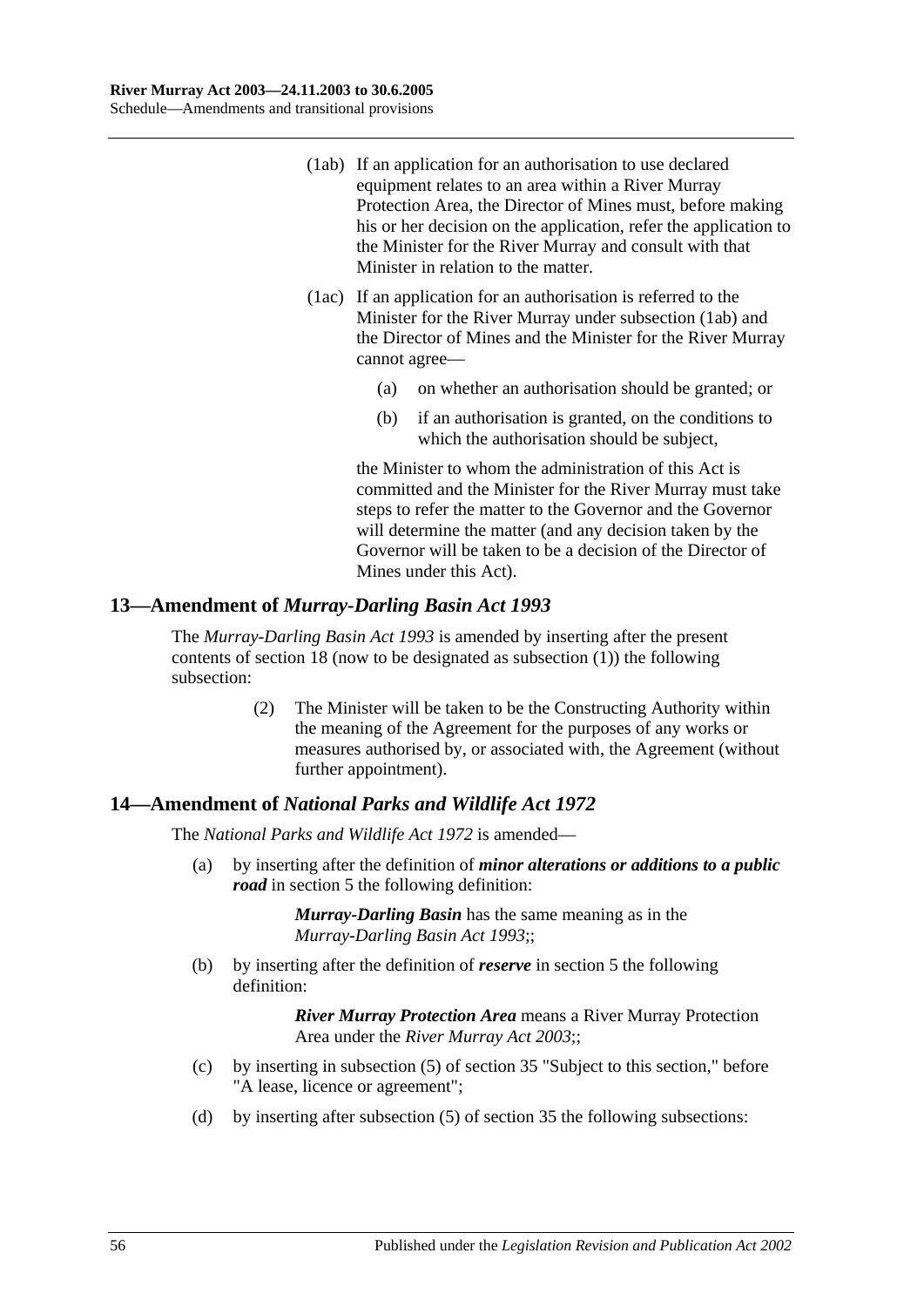- (5a) If a lease, licence or agreement referred to in subsection (3) or (4) relates to a reserve located wholly or partly within a River Murray Protection Area, the lease, licence or agreement must be consistent with the objects of the *[River](http://www.legislation.sa.gov.au/index.aspx?action=legref&type=act&legtitle=River%20Murray%20Act%202003)  [Murray Act](http://www.legislation.sa.gov.au/index.aspx?action=legref&type=act&legtitle=River%20Murray%20Act%202003) 2003* and the *Objectives for a Healthy River Murray* under that Act.
- (5b) If a lease, licence or agreement referred to in subsection (3) or (4) relates to a reserve located wholly or partly within a River Murray Protection Area and is within a class of lease, licence or agreement prescribed by the regulations for the purposes of this provision (which classes may be prescribed so as to consist of applications for all such leases, licences or agreements), the Minister or the Director (as the case may be) must, before granting the lease or licence or entering into the agreement—
	- (a) consult the Minister to whom the administration of the *[River Murray Act](http://www.legislation.sa.gov.au/index.aspx?action=legref&type=act&legtitle=River%20Murray%20Act%202003) 2003* is committed; and
	- (b) comply with the Minister's directions (if any) in relation to the lease, licence or agreement (including a direction that the lease or licence not be granted or the agreement not be entered into, or that if it is to be granted or entered into, then the lease, licence or agreement be subject to conditions specified by the Minister).;
- (e) by inserting after paragraph (j) of section 37 the following word and paragraph:

and

- (k) insofar as a reserve is located wholly or partly within the Murray-Darling Basin, the promotion of the objects of the *[River Murray Act](http://www.legislation.sa.gov.au/index.aspx?action=legref&type=act&legtitle=River%20Murray%20Act%202003) 2003* and the *Objectives for a Healthy River Murray* under that Act.;
- (f) by inserting after paragraph (a) of section 38(2a) the following paragraph:
	- (ab) insofar as a reserve is located wholly or partly within the Murray-Darling Basin, consult with the Minister to whom the administration of the *[River Murray Act](http://www.legislation.sa.gov.au/index.aspx?action=legref&type=act&legtitle=River%20Murray%20Act%202003) 2003* is committed; and;
- (g) by inserting after subparagraph (ii) of section  $38(2a)(b)$  the following word and subparagraph:

and

- (iii) insofar as a reserve is located wholly or partly within the Murray-Darling Basin, the objects of the *[River Murray](http://www.legislation.sa.gov.au/index.aspx?action=legref&type=act&legtitle=River%20Murray%20Act%202003)  Act [2003](http://www.legislation.sa.gov.au/index.aspx?action=legref&type=act&legtitle=River%20Murray%20Act%202003)* and the *Objectives for a Healthy River Murray* under that Act.;
- (h) by inserting after paragraph (b) of section  $41(1)$  the following paragraph: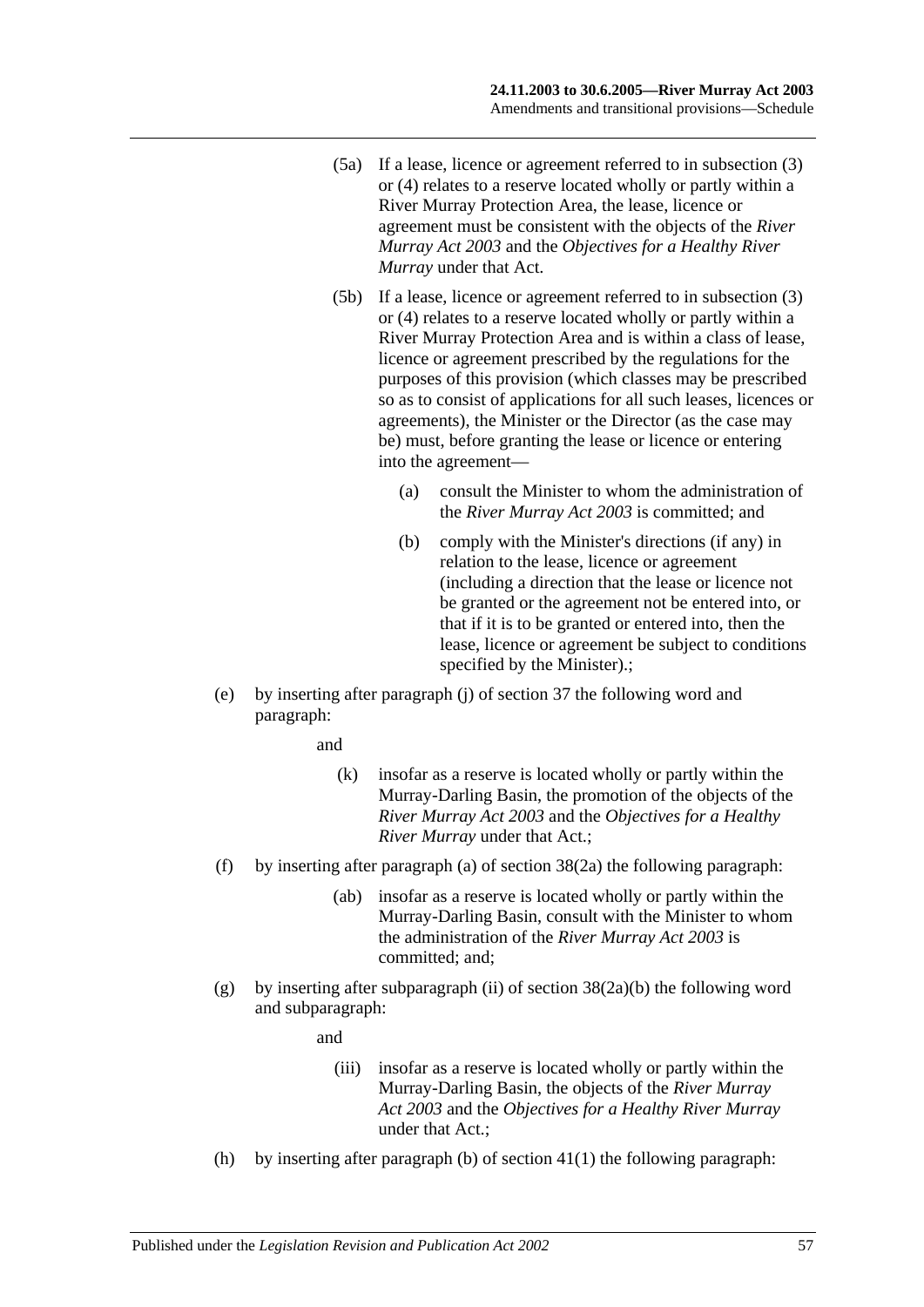- (c) submit any such proposal in respect of a reserve that includes or is to include land within the Murray-Darling Basin to the Minister to whom the administration of the *[River Murray Act](http://www.legislation.sa.gov.au/index.aspx?action=legref&type=act&legtitle=River%20Murray%20Act%202003) 2003* is committed and consider the views of that Minister in relation to the proposal.;
- (i) by inserting after subsection (2a) of section 69 the following subsections:
	- (2b) If a permit granted under any provision of this Act relates to an activity that is to be, or may be, undertaken within a River Murray Protection Area, the permit must be consistent with the objects of the *[River Murray Act](http://www.legislation.sa.gov.au/index.aspx?action=legref&type=act&legtitle=River%20Murray%20Act%202003) 2003* and the *Objectives for a Healthy River Murray* under that Act.
	- (2c) If an application for a permit under any provision of this Act relates to an activity that is to be, or may be, undertaken within a River Murray Protection Area and is within a class of applications prescribed by the regulations for the purposes of this provision (which class may be prescribed so as to consist of applications for all such permits), the Minister must, before making a decision on the application—
		- (a) consult the Minister to whom the administration of the *[River Murray Act](http://www.legislation.sa.gov.au/index.aspx?action=legref&type=act&legtitle=River%20Murray%20Act%202003) 2003* is committed; and
		- (b) comply with the Minister's directions (if any) in relation to the application (including a direction that the application not be granted, or that if it is to be granted, then the permit be subject to conditions specified by the Minister).

#### **15—Amendment of** *Native Vegetation Act 1991*

The *[Native Vegetation Act](http://www.legislation.sa.gov.au/index.aspx?action=legref&type=act&legtitle=Native%20Vegetation%20Act%201991) 1991* is amended—

(a) by inserting after the definition of *member* in section 3(1) the following definition:

> *Murray-Darling Basin* has the same meaning as in the *[Murray-Darling Basin Act](http://www.legislation.sa.gov.au/index.aspx?action=legref&type=act&legtitle=Murray-Darling%20Basin%20Act%201993) 1993*;;

(b) by inserting after subparagraph (ii) of paragraph (b) of the definition of *native vegetation* in section 3(1) the following word and subparagraph:

or

- (iii) in compliance with a condition imposed by a Minister, statutory authority or prescribed person or body under—
	- (A) the *[River Murray Act](http://www.legislation.sa.gov.au/index.aspx?action=legref&type=act&legtitle=River%20Murray%20Act%202003) 2003*; or
	- (B) the *[Water Resources Act](http://www.legislation.sa.gov.au/index.aspx?action=legref&type=act&legtitle=Water%20Resources%20Act%201997) 1997*; or
	- (C) any other Act prescribed by the regulations for the purposes of this paragraph;;
- (c) by inserting after the definition of *the repealed Act* in section 3(1) the following definition: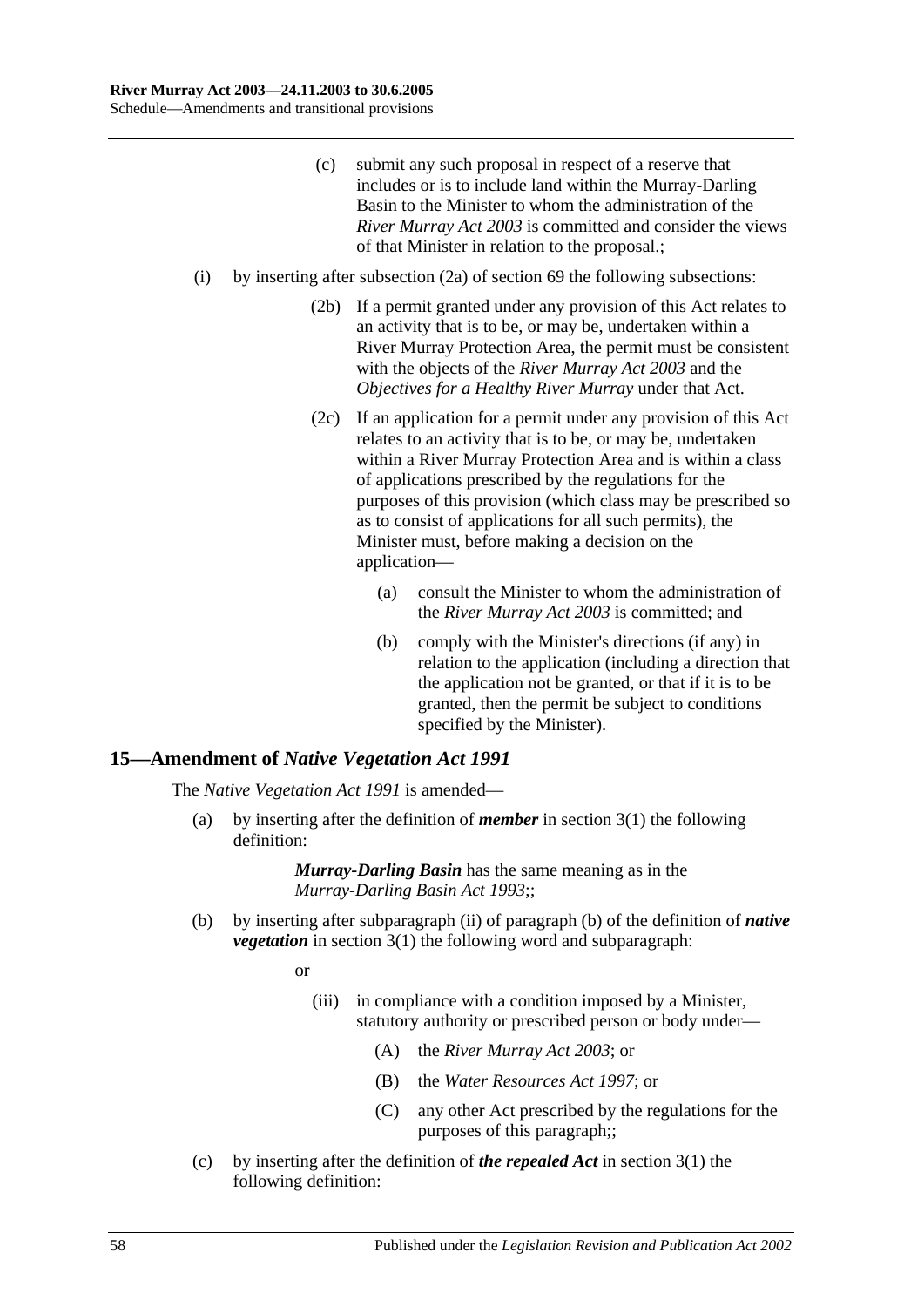- (d) by inserting after subsection (7) of section 15 the following subsection:
	- (8) Despite a preceding subsection, the Council may only delegate a power to act in relation to any matter within the Murray-Darling Basin with the approval of the Minister to whom the administration of the *[River Murray Act](http://www.legislation.sa.gov.au/index.aspx?action=legref&type=act&legtitle=River%20Murray%20Act%202003) 2003* is committed.;
- (e) by inserting after paragraph (f) of section 25(2) the following word and paragraph:
	- and
		- (g) where the guidelines relate to land within the Murray-Darling Basin, submit the guidelines to the Minister to whom the administration of the *[River Murray Act](http://www.legislation.sa.gov.au/index.aspx?action=legref&type=act&legtitle=River%20Murray%20Act%202003) 2003* is committed for comment.;
- (f) by inserting after subsection (3) of section 25 the following subsection:
	- (3a) Where the guidelines relate to land within the Murray-Darling Basin, the guidelines must seek to further the objects of the *[River Murray Act](http://www.legislation.sa.gov.au/index.aspx?action=legref&type=act&legtitle=River%20Murray%20Act%202003) 2003* and the *Objectives for a Healthy River Murray* under the *[River Murray](http://www.legislation.sa.gov.au/index.aspx?action=legref&type=act&legtitle=River%20Murray%20Act%202003)  Act [2003](http://www.legislation.sa.gov.au/index.aspx?action=legref&type=act&legtitle=River%20Murray%20Act%202003)* (insofar as they may be relevant).;
- (g) by striking out subsection (5c) of section 25 and substituting the following subsection:
	- (5c) For the purposes of subsection  $(2)(b)$ ,  $(c)$ ,  $(d)$  and  $(g)$ , draft guidelines in relation to the application of financial and other assistance will only be taken to relate to a soil conservation district, pastoral land, a catchment area or the Murray-Darling Basin if the guidelines explicitly state that they do.;
- (h) by inserting after subsection (9) of section 29 the following subsection:
	- (9a) If an application for the Council's consent relates to native vegetation within a River Murray Protection Area and is within a class of applications prescribed by the regulations for the purposes of this provision (which class may be prescribed so as to consist of applications for all such consents), the Council must, before giving its consent—
		- (a) consult the Minister to whom the administration of the *[River Murray Act](http://www.legislation.sa.gov.au/index.aspx?action=legref&type=act&legtitle=River%20Murray%20Act%202003) 2003* is committed; and
		- (b) comply with the Minister's directions (if any) in relation to the application (including a direction that the application not be granted, or that if it is to be granted, then it be subject to conditions specified by the Minister).;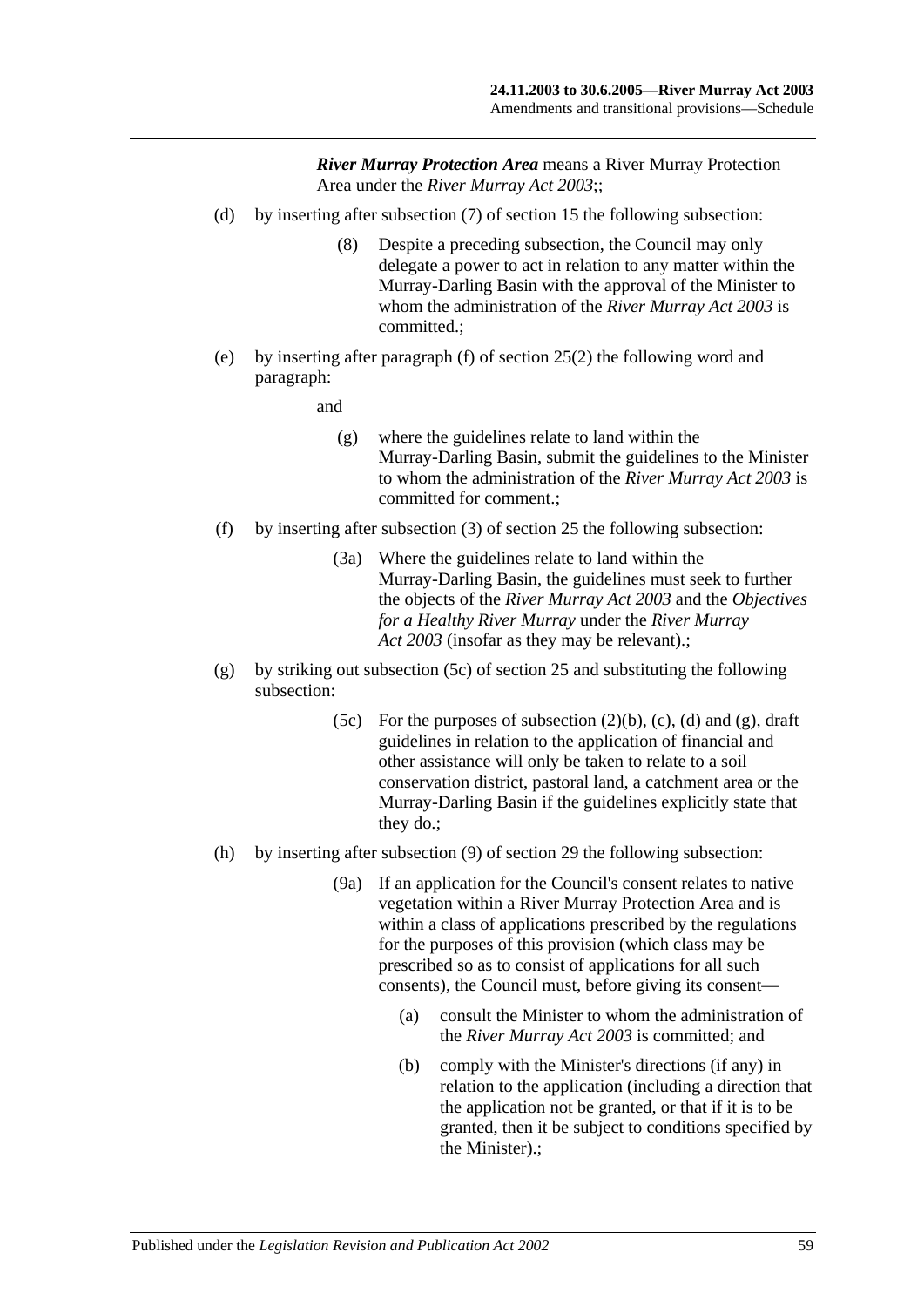(i) by inserting after paragraph (b) of section 41(3) the following word and paragraph:

and

- (c) may refer to or incorporate, wholly or partially and with or without modification, a code, standard, policy or other document prepared or published by a prescribed body, either as in force at the time the regulations are made or as in force form time to time.;
- (j) by inserting after paragraph (k) of clause 1 of Schedule 1 the following word and paragraph:

or

(l) the clearance of the vegetation would cause significant harm to the River Murray within the meaning of the *[River Murray](http://www.legislation.sa.gov.au/index.aspx?action=legref&type=act&legtitle=River%20Murray%20Act%202003)  Act [2003](http://www.legislation.sa.gov.au/index.aspx?action=legref&type=act&legtitle=River%20Murray%20Act%202003)*.

## **16—Amendment of** *Opal Mining Act 1995*

The *[Opal Mining Act](http://www.legislation.sa.gov.au/index.aspx?action=legref&type=act&legtitle=Opal%20Mining%20Act%201995) 1995* is amended—

(a) by inserting after the definition of *rehabilitation* in section 3(1) the following definition:

> *River Murray Protection Area* means a River Murray Protection Area under the *[River Murray Act](http://www.legislation.sa.gov.au/index.aspx?action=legref&type=act&legtitle=River%20Murray%20Act%202003) 2003*;;

- (b) by inserting after subsection (3) of section 5 the following subsection:
	- (3a) If a declaration under this section applies to any part of a River Murray Protection Area, the Minister must first consult with the Minister to whom the administration of the *[River Murray Act](http://www.legislation.sa.gov.au/index.aspx?action=legref&type=act&legtitle=River%20Murray%20Act%202003) 2003* is committed.

#### **17—Amendment of** *Parliamentary Committees Act 1991*

The *[Parliamentary Committees Act](http://www.legislation.sa.gov.au/index.aspx?action=legref&type=act&legtitle=Parliamentary%20Committees%20Act%201991) 1991* is amended—

- (a) by inserting after paragraph (h) of the definition of *Committee* in section 3 the following paragraph:
	- (i) the Natural Resources Committee;;
- (b) by inserting after section 15I the following Part:

# **Part 5D—Natural Resources Committee**

# **Division 1—Establishment and membership of Committee**

#### **15J—Establishment of Committee**

The *Natural Resources Committee* is established as a committee of the Parliament.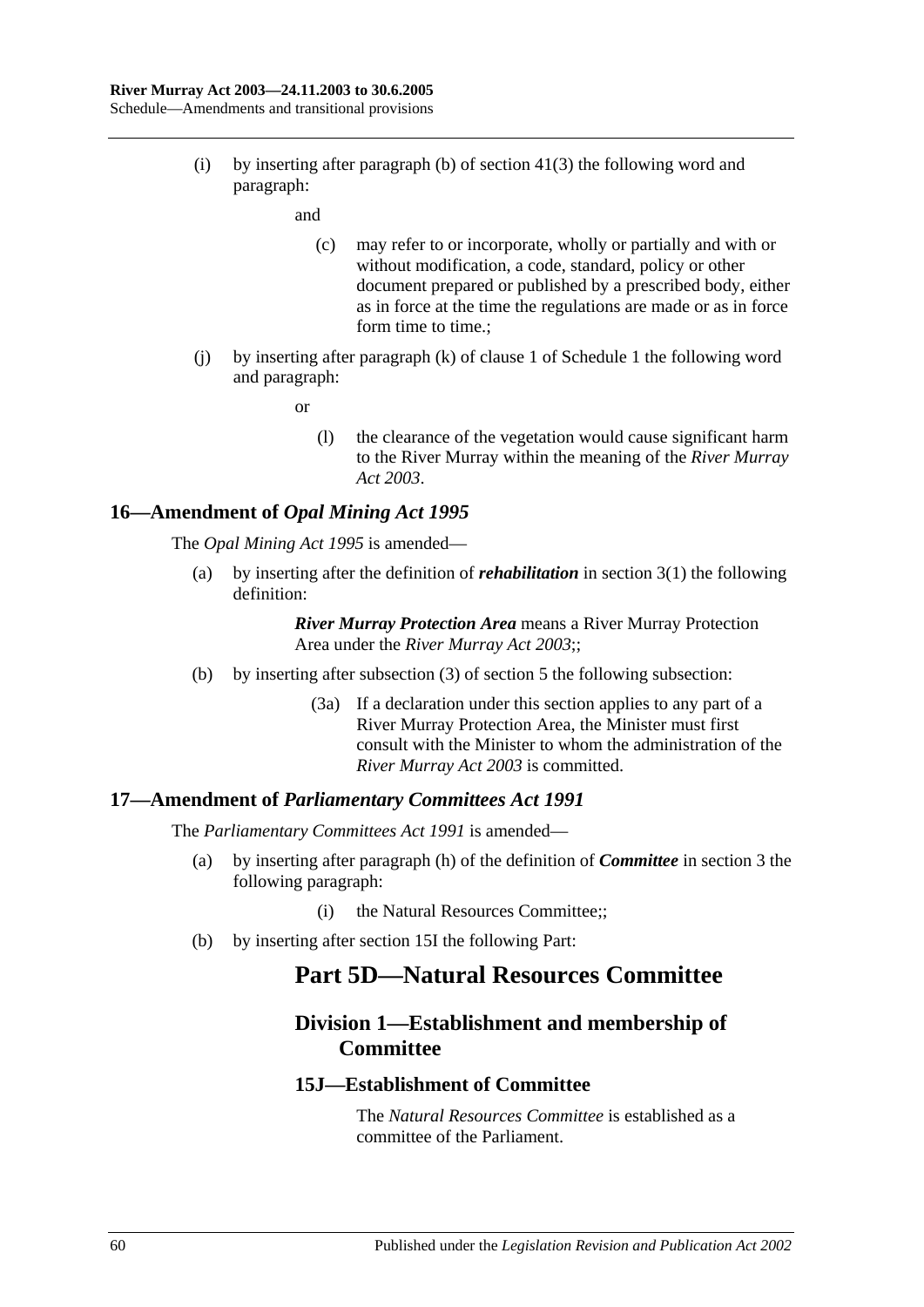#### **15K—Membership of Committee**

- (1) The Committee is to consist of seven members.
- (2) Four members of the Committee must be members of the House of Assembly appointed by the House of Assembly and three must be members of the Legislative Council appointed by the Legislative Council.
- (3) A Minister of the Crown is eligible to be a member of the Committee, and section 21(2)(e) does not apply in relation to the members of the Committee.
- (4) The Committee must from time to time appoint one of its House of Assembly members to be the Presiding Member of the Committee but if the members are at any time unable to come to a decision on who is to be the Presiding Member, or on who is to preside at a meeting of the Committee in the absence of the Presiding Member, the matter is referred by force of this subsection to the House of Assembly and that House will determine the matter.

# **Division 2—Functions of Committee**

#### **15L—Functions of Committee**

- (1) The functions of the Committee are—
	- (a) to take an interest in and keep under review—
		- (i) the protection, improvement and enhancement of the natural resources of the State; and
		- (ii) the extent to which it is possible to adopt an integrated approach to the use and management of the natural resources of the State that accords with principles of ecologically sustainable use, development and protection; and
		- (iii) the operation of any Act that is relevant to the use, protection, management or enhancement of the natural resources of the State; and
	- (b) without limiting the operation of paragraph (a), with respect to the River Murray—
		- (i) to consider the extent to which the *Objectives for a Healthy River Murray* are being achieved under the *[River Murray](http://www.legislation.sa.gov.au/index.aspx?action=legref&type=act&legtitle=River%20Murray%20Act%202003)  Act [2003](http://www.legislation.sa.gov.au/index.aspx?action=legref&type=act&legtitle=River%20Murray%20Act%202003)*; and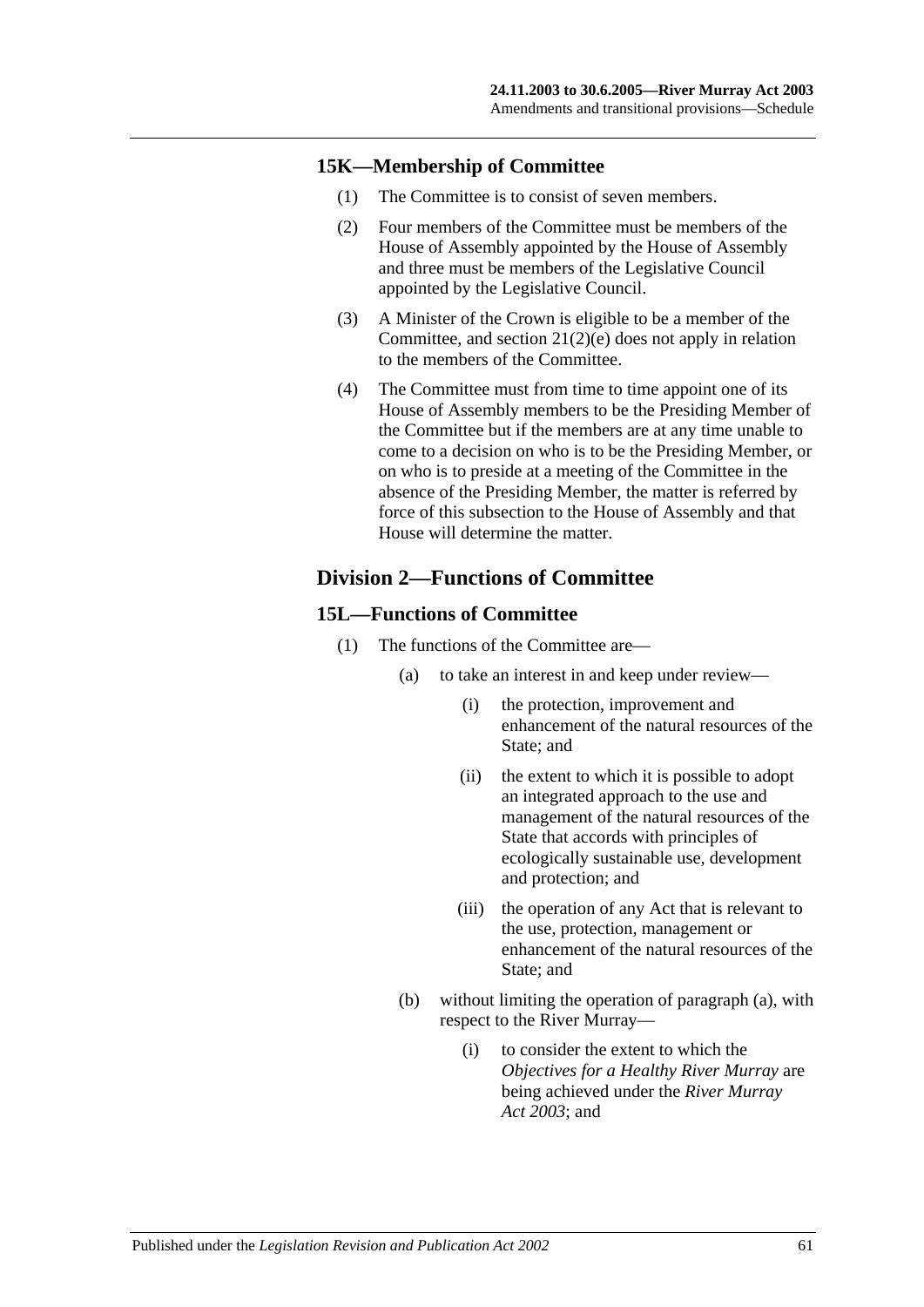- (ii) to consider and report on each review of the *[River Murray Act](http://www.legislation.sa.gov.au/index.aspx?action=legref&type=act&legtitle=River%20Murray%20Act%202003) 2003* undertaken under section 11 of that Act by the Minister to whom the administration of that Act has been committed; and
- (iii) to consider the interaction between the *[River Murray Act](http://www.legislation.sa.gov.au/index.aspx?action=legref&type=act&legtitle=River%20Murray%20Act%202003) 2003* and other Acts and, in particular, to consider the report in each annual report under that Act on the referral of matters under related operational Acts to the Minister under that Act; and
- (iv) at the end of the second year of operation of the *[River Murray Act](http://www.legislation.sa.gov.au/index.aspx?action=legref&type=act&legtitle=River%20Murray%20Act%202003) 2003*, to inquire into and report on
	- (A) the operation of subsection (5) of section 22 of that Act, insofar as it has applied with respect to any Plan Amendment Report under the *[Development Act](http://www.legislation.sa.gov.au/index.aspx?action=legref&type=act&legtitle=Development%20Act%201993) 1993* referred to the Governor under that subsection; and
	- (B) the operation of section 24(3) of the *[Development Act](http://www.legislation.sa.gov.au/index.aspx?action=legref&type=act&legtitle=Development%20Act%201993) 1993*; and
- (c) to perform such other functions as are imposed on the Committee under this or any other Act or by resolution of both Houses.
- (2) In this section—

*natural resources* includes—

- (a) soil, geological features, water, vegetation, animals and other organisms, and ecosystems; and
- (b) the natural amenity value of an area.

#### **18—Amendment of** *Parliamentary Remuneration Act 1990*

The *[Parliamentary Remuneration Act](http://www.legislation.sa.gov.au/index.aspx?action=legref&type=act&legtitle=Parliamentary%20Remuneration%20Act%201990) 1990* is amended by inserting at the end of the Schedule the following items:

Presiding Member of the Natural Resources Committee (unless a Minister).............14

Other members of the Natural Resources Committee (unless a Minister)..................10

## **19—Amendment of** *Petroleum Act 2000*

The *[Petroleum Act](http://www.legislation.sa.gov.au/index.aspx?action=legref&type=act&legtitle=Petroleum%20Act%202000) 2000* is amended—

(a) by inserting after the definition of *mandatory condition* in section 4(1) the following definition:

> *Murray-Darling Basin*" has the same meaning as in the *[Murray-Darling Basin Act](http://www.legislation.sa.gov.au/index.aspx?action=legref&type=act&legtitle=Murray-Darling%20Basin%20Act%201993) 1993*;;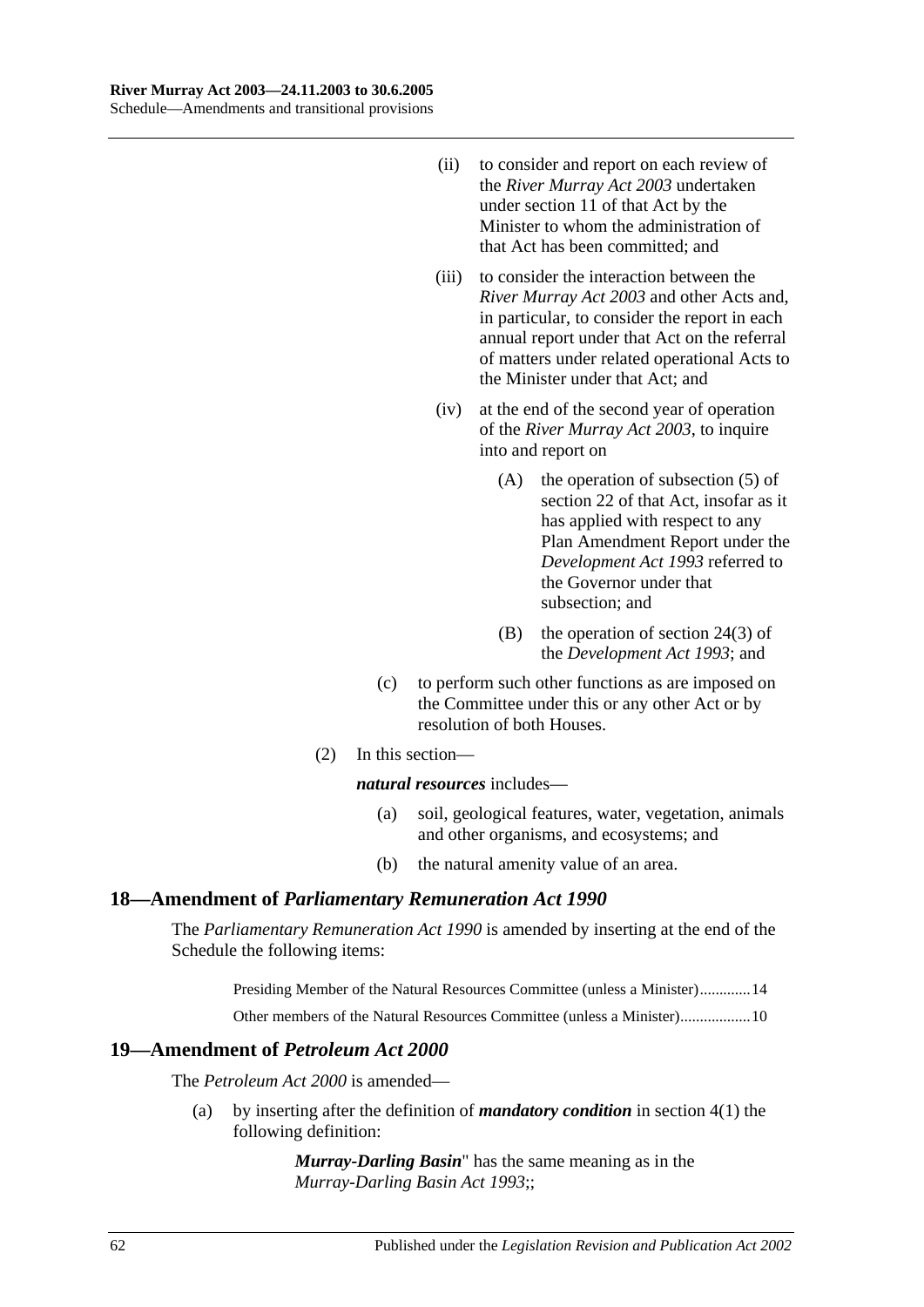(b) by inserting after section 103 the following section:

#### **103A—Murray-Darling Basin**

- (1) If a statement (or revised statement) of environmental objectives applies to any part of the Murray-Darling Basin, the Minister must not approve the statement (or revised statement) without the concurrence of the Minister to whom the administration of the *[River Murray Act](http://www.legislation.sa.gov.au/index.aspx?action=legref&type=act&legtitle=River%20Murray%20Act%202003) 2003* is committed.
- (2) If the Minister to whom the administration of this Act is committed and the Minister to whom the administration of the *[River Murray Act](http://www.legislation.sa.gov.au/index.aspx?action=legref&type=act&legtitle=River%20Murray%20Act%202003) 2003* is committed cannot reach agreement in a case where subsection (1) applies, the Ministers must take steps to refer the matter to the Governor and the Governor will determine the matter (and any decision taken by the Governor will be taken to be a decision of the Minister under this Act).

#### **20—Amendment of** *Soil Conservation and Land Care Act 1989*

The *[Soil Conservation and Land Care Act](http://www.legislation.sa.gov.au/index.aspx?action=legref&type=act&legtitle=Soil%20Conservation%20and%20Land%20Care%20Act%201989) 1989* is amended—

(a) by inserting after the definition of *the Fund* in section 3 the following definition:

> *Murray-Darling Basin* has the same meaning as in the *[Murray-Darling Basin Act](http://www.legislation.sa.gov.au/index.aspx?action=legref&type=act&legtitle=Murray-Darling%20Basin%20Act%201993) 1993*;;

(b) by inserting after the definition of *rehabilitation* in section 3 the following definition:

- (c) by inserting after subsection (1a) of section 29 the following subsection:
	- (1b) A board, the soil conservation district of which is located wholly or partly within the Murray-Darling Basin, must, in carrying out its functions insofar as they relate to an area within the Murray-Darling Basin, take into account, seek to further, the objects of the *[River Murray Act](http://www.legislation.sa.gov.au/index.aspx?action=legref&type=act&legtitle=River%20Murray%20Act%202003) 2003* and the *Objectives for a Healthy River Murray* under that Act (insofar as they may be relevant).;
- (d) by inserting the following Division after section 34: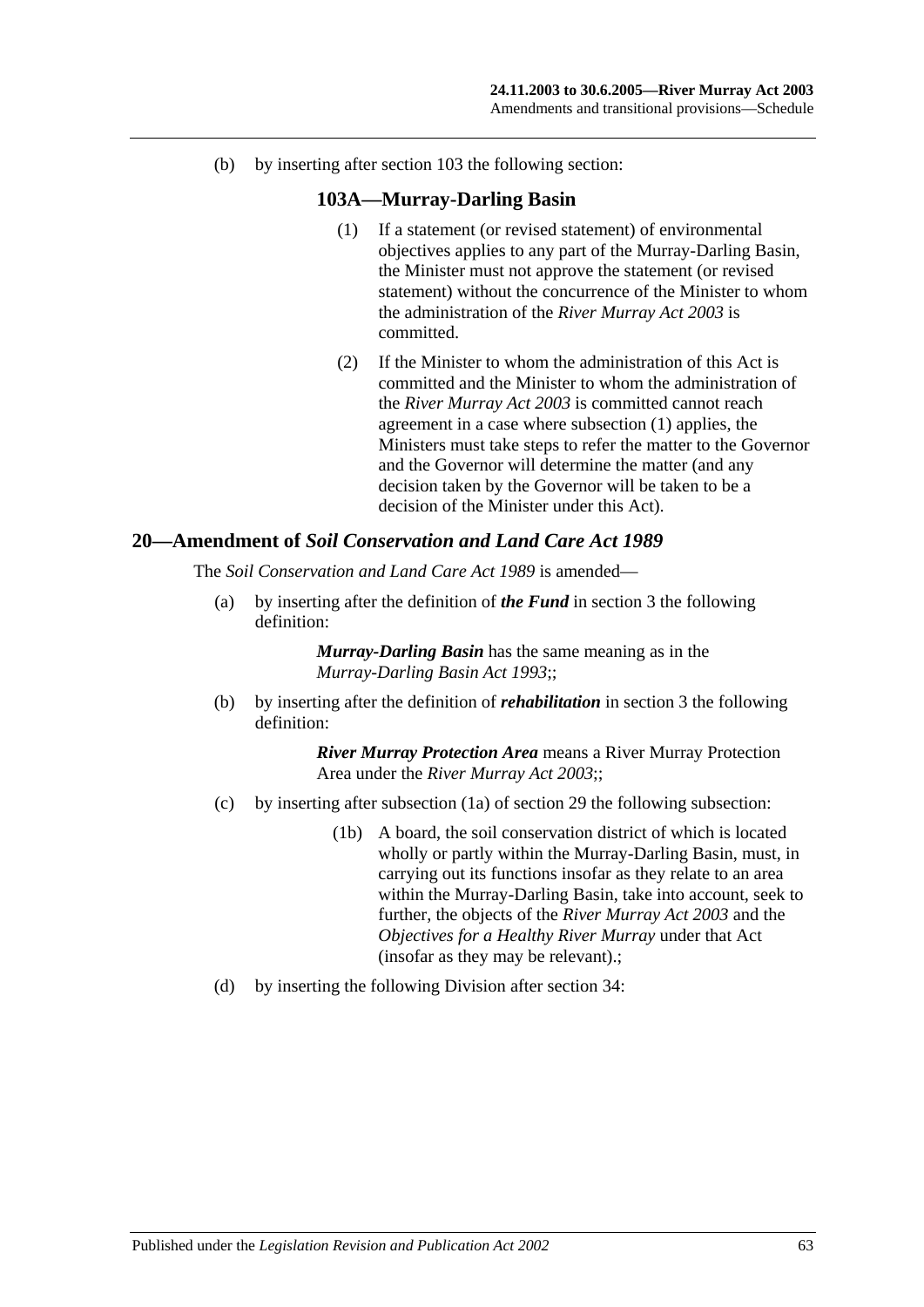# **Division 1A—Land within the Murray-Darling Basin**

# **34A—Land within the Murray-Darling Basin**

- (1) A board, the district of which is located wholly or partly within the Murray-Darling Basin, must, in developing or revising a district plan (but before making it available for public inspection and comment) consult the Minister to whom the administration of the *[River Murray Act](http://www.legislation.sa.gov.au/index.aspx?action=legref&type=act&legtitle=River%20Murray%20Act%202003) 2003* is committed and give due consideration to the views of that Minister in relation to the plan.
- (2) Before the Council approves any such district plan, or revised district plan, it must consult with the Minister to whom the administration of the *[River Murray Act](http://www.legislation.sa.gov.au/index.aspx?action=legref&type=act&legtitle=River%20Murray%20Act%202003) 2003* is committed and give due consideration to the views of that Minister in relation to the plan.;
- (e) by inserting after subsection (1) of section 36 the following subsection:
	- (1a) Insofar as a district plan applies to land within the Murray-Darling Basin, the plan must seek to further the objects of the *[River Murray Act](http://www.legislation.sa.gov.au/index.aspx?action=legref&type=act&legtitle=River%20Murray%20Act%202003) 2003* and the *Objectives for a Healthy River Murray* under that Act.;
- (f) by inserting after subsection (4) of section 38 the following subsections:
	- (4aaa) If a soil conservation order applies to land within the Murray-Darling Basin, the order and any variation of the order must seek to further the objects of the *[River Murray](http://www.legislation.sa.gov.au/index.aspx?action=legref&type=act&legtitle=River%20Murray%20Act%202003)  Act [2003](http://www.legislation.sa.gov.au/index.aspx?action=legref&type=act&legtitle=River%20Murray%20Act%202003)* and the *Objectives for a Healthy River Murray* under that Act (insofar as they may be relevant).
	- (4aa) If a board proposes to make or vary an order that applies to land within a River Murray Protection Area and is within a class of orders prescribed by the regulations for the purposes of this provision (which class may be prescribed so as to consist of all such orders), the board must, before making or varying the order—
		- (a) consult the Minister to whom the administration of the *[River Murray Act](http://www.legislation.sa.gov.au/index.aspx?action=legref&type=act&legtitle=River%20Murray%20Act%202003) 2003* is committed; and
		- (b) comply with the Minister's directions (if any) in relation to the order (including a direction as to the requirements of the order).;
- (g) by inserting in section  $40(3)$  "and must comply with any relevant requirements of section 38(4aaa) and (4aa) as if it were a board" after "(including the powers of enforcement of a soil conservation order)".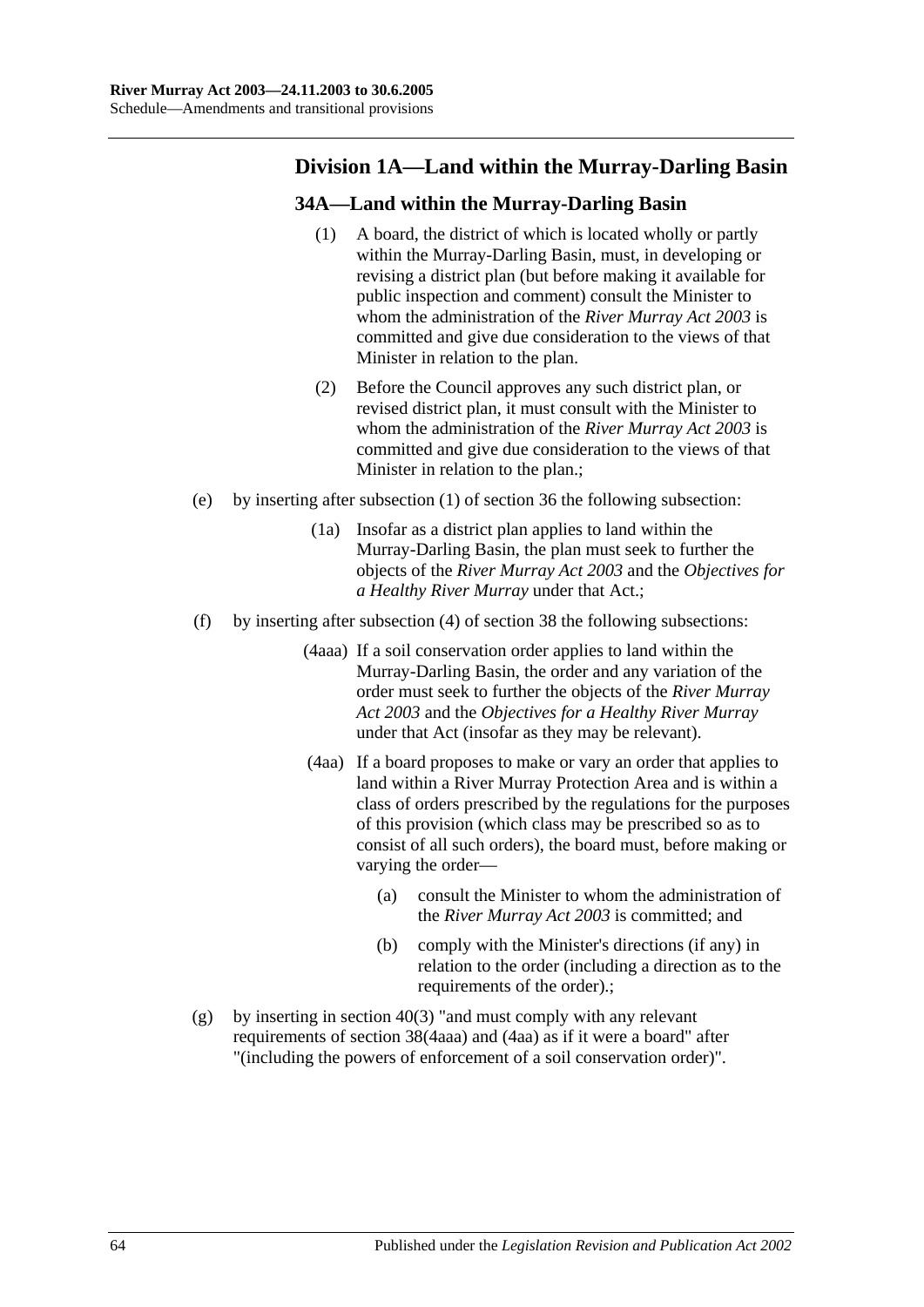# **21—Amendment of the** *South Eastern Water Conservation and Drainage Act 1992*

The *[South Eastern Water Conservation and Drainage Act](http://www.legislation.sa.gov.au/index.aspx?action=legref&type=act&legtitle=South%20Eastern%20Water%20Conservation%20and%20Drainage%20Act%201992) 1992* is amended—

(a) by inserting in section 3 after the definition of *the repealed Act* the following definition:

> *River Murray Protection Area* means a River Murray Protection Area under the *[River Murray Act](http://www.legislation.sa.gov.au/index.aspx?action=legref&type=act&legtitle=River%20Murray%20Act%202003) 2003*;;

(b) by inserting in Part 1 after section 7 the following section:

#### **7A—Objects of** *River Murray Act 2003*

The Minister, the Board, the Council and all other bodies and persons involved in the administration of this Act must, if or when taking any action under this Act within, or in relation to, any part of the Murray-Darling Basin within the meaning of the *[Murray-Darling Basin Act](http://www.legislation.sa.gov.au/index.aspx?action=legref&type=act&legtitle=Murray-Darling%20Basin%20Act%201993) 1993*, act consistently with and seek to further—

- (a) the objects of the *[River Murray Act](http://www.legislation.sa.gov.au/index.aspx?action=legref&type=act&legtitle=River%20Murray%20Act%202003) 2003*; and
- (b) the *Objectives for a Healthy River Murray* under that Act,

(insofar as they may be relevant).;

- (c) by inserting after subsection (3) of section 18 the following subsection:
	- (3a) The Board must consult with the Minister to whom the administration of the *[River Murray Act](http://www.legislation.sa.gov.au/index.aspx?action=legref&type=act&legtitle=River%20Murray%20Act%202003) 2003* is committed in reviewing its management plan insofar as the plan affects the River Murray within the meaning of that Act.;
- (d) by inserting after subsection (3) of section 34 the following subsection:
	- (4) The Board must not, except with the approval of the Minister to whom the administration of the *[River Murray](http://www.legislation.sa.gov.au/index.aspx?action=legref&type=act&legtitle=River%20Murray%20Act%202003)  Act [2003](http://www.legislation.sa.gov.au/index.aspx?action=legref&type=act&legtitle=River%20Murray%20Act%202003)* is committed, undertake any work pursuant to this section that might affect the River Murray within the meaning of that Act that is not contemplated by the Board's approved management plan.;
- (e) by inserting after subsection (5) of section 43 the following subsection:
	- (6) If an application for a licence relates to work that is to be carried out within a River Murray Protection Area and is within a class of applications prescribed by the regulations for the purposes of this provision (which class may be prescribed so as to consist of applications for all such licences), the relevant authority must, before making its decision on the application—
		- (a) consult the Minister to whom the administration of the *[River Murray Act](http://www.legislation.sa.gov.au/index.aspx?action=legref&type=act&legtitle=River%20Murray%20Act%202003) 2003* is committed; and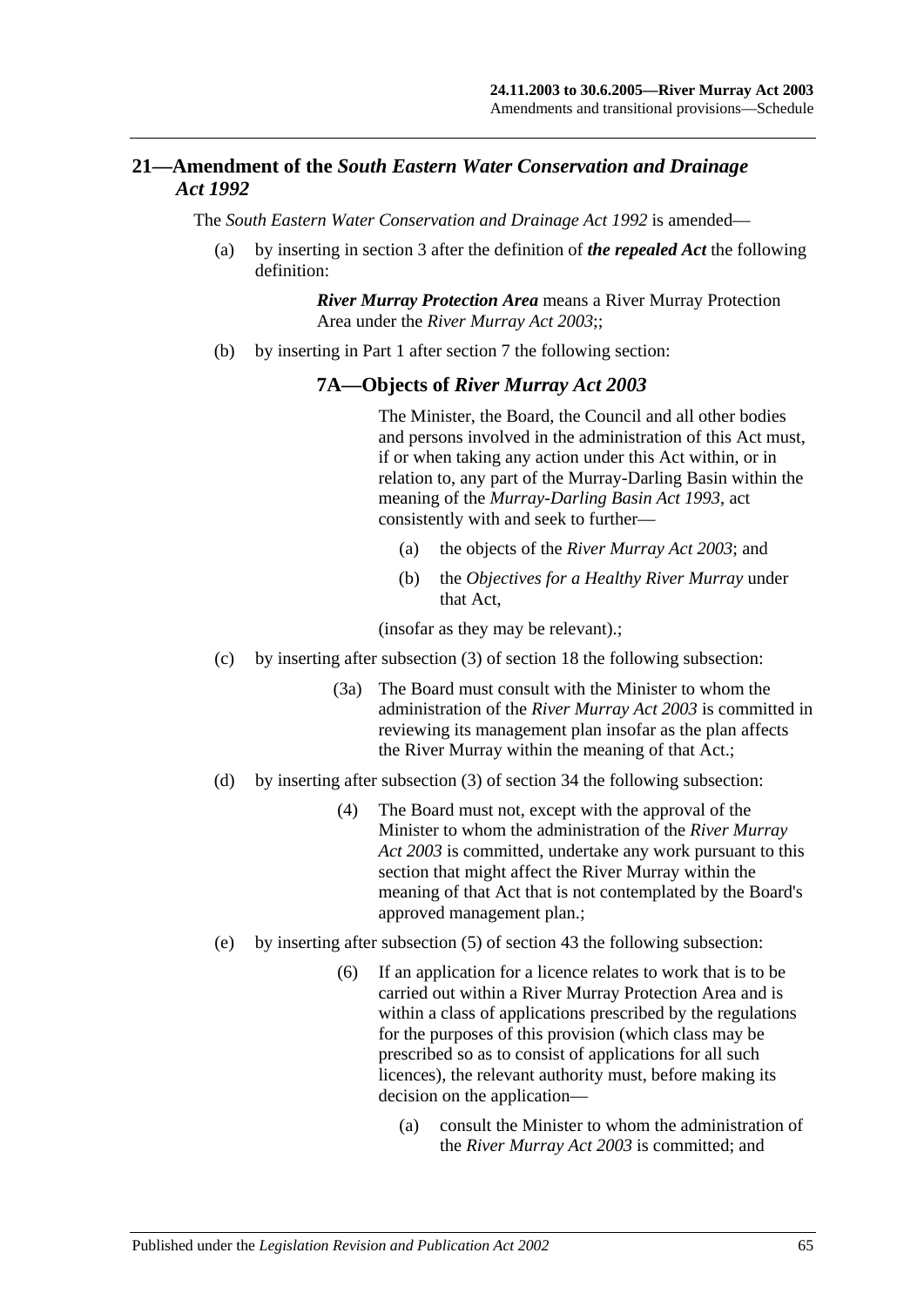(b) comply with the Minister's directions (if any) in relation to the application (including a direction that the application not be granted, or that if it is to be granted, then the licence be subject to conditions specified by the Minister).

#### **22—Amendment of** *Water Resources Act 1997*

The *[Water Resources Act](http://www.legislation.sa.gov.au/index.aspx?action=legref&type=act&legtitle=Water%20Resources%20Act%201997) 1997* is amended—

(a) by inserting after the definition of *intensive farming* in section 3(1) the following definition:

> *Interstate Water Entitlements Transfer Scheme* means a scheme for the transfer of water entitlements between States under the Agreement approved under the *[Murray-Darling Basin Act](http://www.legislation.sa.gov.au/index.aspx?action=legref&type=act&legtitle=Murray-Darling%20Basin%20Act%201993) 1993*;;

(b) by inserting after the definition of *Mount Lofty Ranges watershed* in section 3(1) the following definitions:

> *Murray-Darling Basin* has the same meaning as in the *[Murray-Darling Basin Act](http://www.legislation.sa.gov.au/index.aspx?action=legref&type=act&legtitle=Murray-Darling%20Basin%20Act%201993) 1993*;

*natural resources* of the River Murray has the same meaning as in the *[River Murray Act](http://www.legislation.sa.gov.au/index.aspx?action=legref&type=act&legtitle=River%20Murray%20Act%202003) 2003*;;

(c) by inserting after the definition of *record* in section 3(1) the following definitions:

> *River Murray* has the same meaning as in the *[River Murray](http://www.legislation.sa.gov.au/index.aspx?action=legref&type=act&legtitle=River%20Murray%20Act%202003)  Act [2003](http://www.legislation.sa.gov.au/index.aspx?action=legref&type=act&legtitle=River%20Murray%20Act%202003)*;

*River Murray Protection Area* means a River Murray Protection Area under the *[River Murray Act](http://www.legislation.sa.gov.au/index.aspx?action=legref&type=act&legtitle=River%20Murray%20Act%202003) 2003*;;

(d) by inserting after paragraph (b) of section 6(1) the following word and paragraph:

and

- (c) insofar as this Act applies to the Murray-Darling Basin, that is consistent with the provisions, objects and objectives of the *[River Murray Act](http://www.legislation.sa.gov.au/index.aspx?action=legref&type=act&legtitle=River%20Murray%20Act%202003) 2003*.;
- (e) by inserting after paragraph (b) of section 6(2) the following word and paragraph:

and

- (c) insofar as this Act applies to the Murray-Darling Basin—must act consistently with, and seek to further, the objects of the *[River Murray Act](http://www.legislation.sa.gov.au/index.aspx?action=legref&type=act&legtitle=River%20Murray%20Act%202003) 2003* and the *Objectives for a Healthy River Murray* under that Act.;
- (f) by striking out the penalty provision at the foot of subsection (5) of section 9 and substituting the following items:

Maximum penalty:

(a) except where paragraph (b) applies—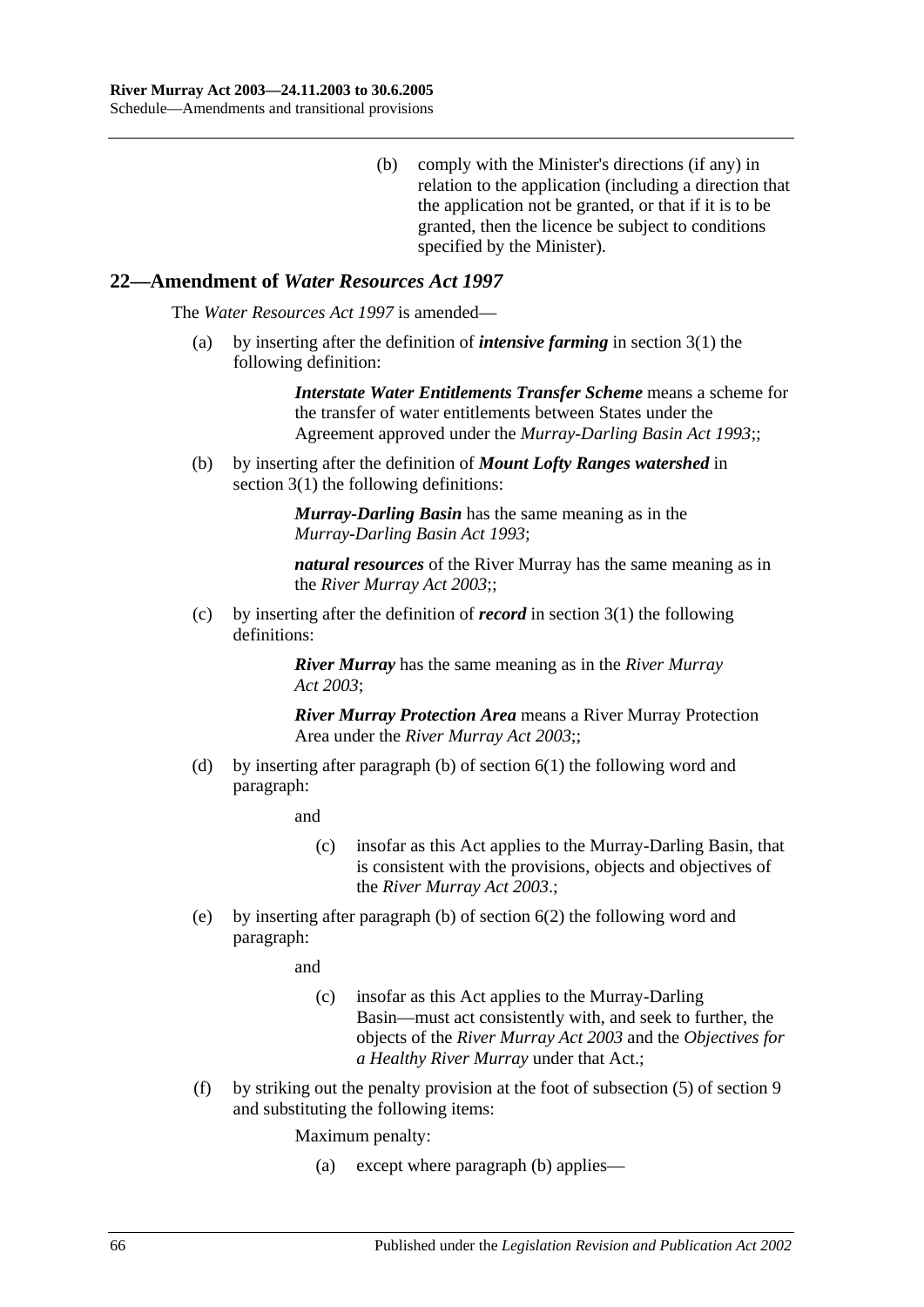- (i) where the offender is a body corporate—\$10 000;
- (ii) where the offender is a natural person—\$5 000;
- (b) if the offence relates to any water resource or activity within a River Murray Protection Area—
	- (i) where the offender is a body corporate—\$50 000;
	- (ii) where the offender is a natural person—\$25 000.

Expiation fee: If the offence relates to the breach of a prescribed condition of a licence that applies or has effect within a River Murray Protection Area: \$500.;

- (g) by inserting after subsection (6) of section 9 the following subsection:
	- (7) The relevant authority may, in conjunction with the operation of subsection (3)(d), determine not to grant any more permits for the erection, construction or enlargement of a dam, wall or other structure in a particular area unless or until there has been a reduction, to a level determined by the relevant authority, of the capacity of water capable of being retained by other dams, walls or structures already existing in the relevant area.;
- (h) by striking out from section  $10(2)$  "subsection  $(3)$ " and substituting "subsections (3) and (6)";
- (i) by inserting after subsection (5) of section 10 the following subsection:
	- (6) In the case of an activity of a prescribed class within the Murray-Darling Basin, the Minister will be the relevant authority in relation to activities for which a permit is required under this Division.;
- (i) by striking out from section  $12(1)$  "subsection  $(2)$ " and substituting "subsections (2) and (3)";
- (k) by striking out paragraph (e) of section 12(1) and substituting the following paragraph:
	- (e) to undertake an activity that is required or authorised by—
		- (i) an environment protection policy, an environment protection order, an environmental authorisation or a clean-up order under the *[Environment Protection](http://www.legislation.sa.gov.au/index.aspx?action=legref&type=act&legtitle=Environment%20Protection%20Act%201993)  Act [1993](http://www.legislation.sa.gov.au/index.aspx?action=legref&type=act&legtitle=Environment%20Protection%20Act%201993)*; or
		- (ii) a protection order, a reparation order or a reparation authorisation under the *[River Murray Act](http://www.legislation.sa.gov.au/index.aspx?action=legref&type=act&legtitle=River%20Murray%20Act%202003) 2003*;;
- (l) by inserting after subsection (2) of section 12 the following subsection: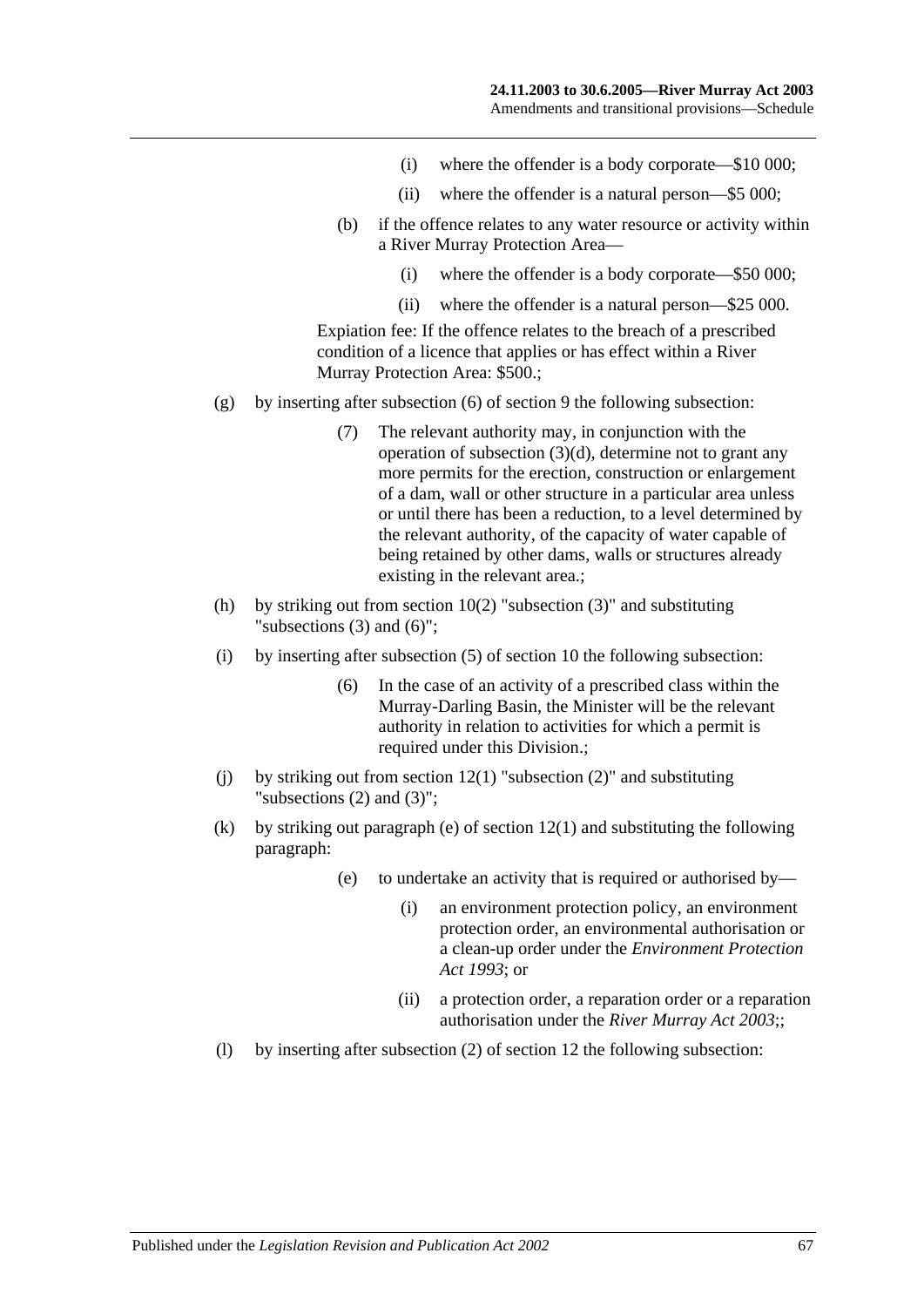- (3) If an activity is to be undertaken within the Murray-Darling Basin—
	- (a) subsection  $(1)(d)$  does not apply unless the application for the relevant development authorisation was referred to the Minister to whom the administration of the *[River Murray Act](http://www.legislation.sa.gov.au/index.aspx?action=legref&type=act&legtitle=River%20Murray%20Act%202003) 2003* is committed under section 37 of the *[Development](http://www.legislation.sa.gov.au/index.aspx?action=legref&type=act&legtitle=Development%20Act%201993)  Act [1993](http://www.legislation.sa.gov.au/index.aspx?action=legref&type=act&legtitle=Development%20Act%201993)*; and
	- (b) in any event, subsection (1) does not apply if the operation of this section is excluded by the regulations.;
- (m) by striking out from section 15(1) ", by notice served on the owner of land in the catchment area of the board" and substituting "or on his or her own initiative, by notice served on the owner of land";
- (n) by inserting after subsection (4) of section 18 the following subsections:
	- (4a) If an application for a permit relates to an area within a River Murray Protection Area and is within a class of applications prescribed by the regulations for the purposes of this provision (which class may be prescribed so as to consist of all such permits), the relevant authority must, before making its decision on the application—
		- (a) consult the Minister to whom the administration of the *[River Murray Act](http://www.legislation.sa.gov.au/index.aspx?action=legref&type=act&legtitle=River%20Murray%20Act%202003) 2003* is committed; and
		- (b) comply with the Minister's directions (if any) in relation to the application (including a direction that the application not be granted, or that if it is to be granted, then the permit be subject to conditions specified by the Minister).
	- (4b) The relevant authority's decision on an application for a permit that relates to an area within the Murray-Darling Basin must take into account the terms or requirements of the Agreement approved under the *[Murray-Darling Basin](http://www.legislation.sa.gov.au/index.aspx?action=legref&type=act&legtitle=Murray-Darling%20Basin%20Act%201993)  Act [1993](http://www.legislation.sa.gov.au/index.aspx?action=legref&type=act&legtitle=Murray-Darling%20Basin%20Act%201993)*, and any resolution of the Ministerial Council under that Agreement (insofar as they may be relevant).;
- (o) by inserting after subsection (3) of section 29 the following subsections:
	- (3a) If an application for a licence is within a class of applications prescribed by the regulations for the purposes of this provision, the Minister must, before making a decision on the application—
		- (a) consult the Minister to whom the administration of the *[River Murray Act](http://www.legislation.sa.gov.au/index.aspx?action=legref&type=act&legtitle=River%20Murray%20Act%202003) 2003* is committed; and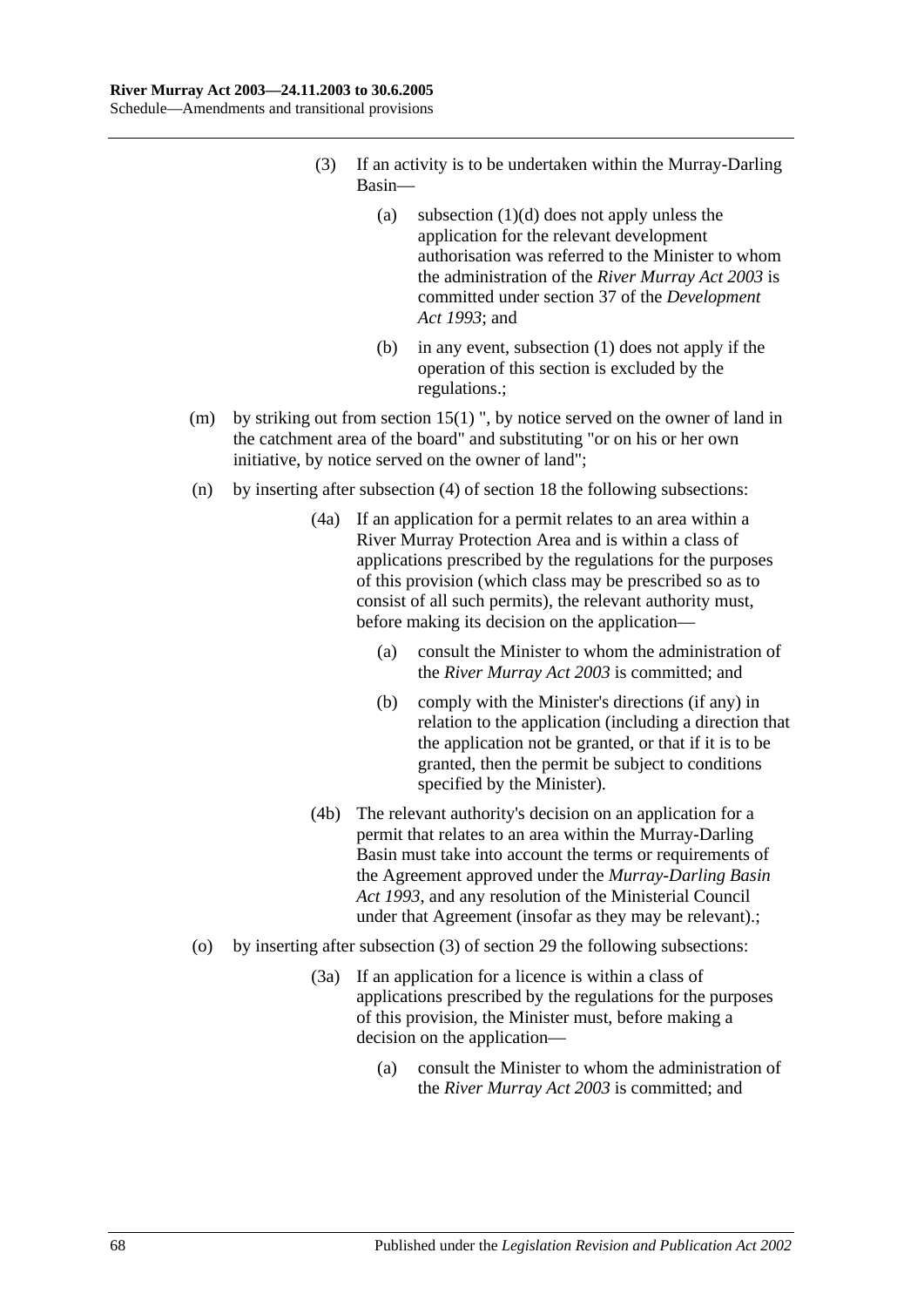- (b) comply with the Minister's directions (if any) in relation to the application (including a direction that the application not be granted, or that if it is to be granted, then the licence be subject to conditions specified by the Minister).
- (3b) The Minister's decision on an application for a licence that relates to a water resource within the Murray-Darling Basin must take into account the terms or requirements of the Agreement approved under the *[Murray-Darling Basin](http://www.legislation.sa.gov.au/index.aspx?action=legref&type=act&legtitle=Murray-Darling%20Basin%20Act%201993)  Act [1993](http://www.legislation.sa.gov.au/index.aspx?action=legref&type=act&legtitle=Murray-Darling%20Basin%20Act%201993)*, and any relevant resolution of the Ministerial Council under that Agreement (insofar as they may be relevant).;
- (p) by inserting after subsection (4) of section 29 the following subsections:
	- (4a) Without limiting the operation of subsection  $(4)(c)$ , a condition of a licence that relates to a water resource within the Murray-Darling Basin may include—
		- (a) a requirement that the licensee enter into a bond in such sum and subject to such terms and conditions specified by the Minister, or enter into some other arrangement specified by the Minister (which may include the payment of a sum or sums of money into an account specified by the Minister), to ensure that money is available to address the costs of any damage to the River Murray (being the costs of any such damage within the meaning of section 3(5) of the *[River Murray Act](http://www.legislation.sa.gov.au/index.aspx?action=legref&type=act&legtitle=River%20Murray%20Act%202003) 2003*) that may be attributable to the taking or use of water by virtue of the licence;
		- (b) a requirement that the licensee—
			- (i) develop to the satisfaction of the Minister an environment improvement program containing requirements specified by the Minister, and then comply with the requirements of that program to the satisfaction of the Minister; or
			- (ii) participate in a specified environment improvement program (including a program that applies with respect to any part of the River Murray);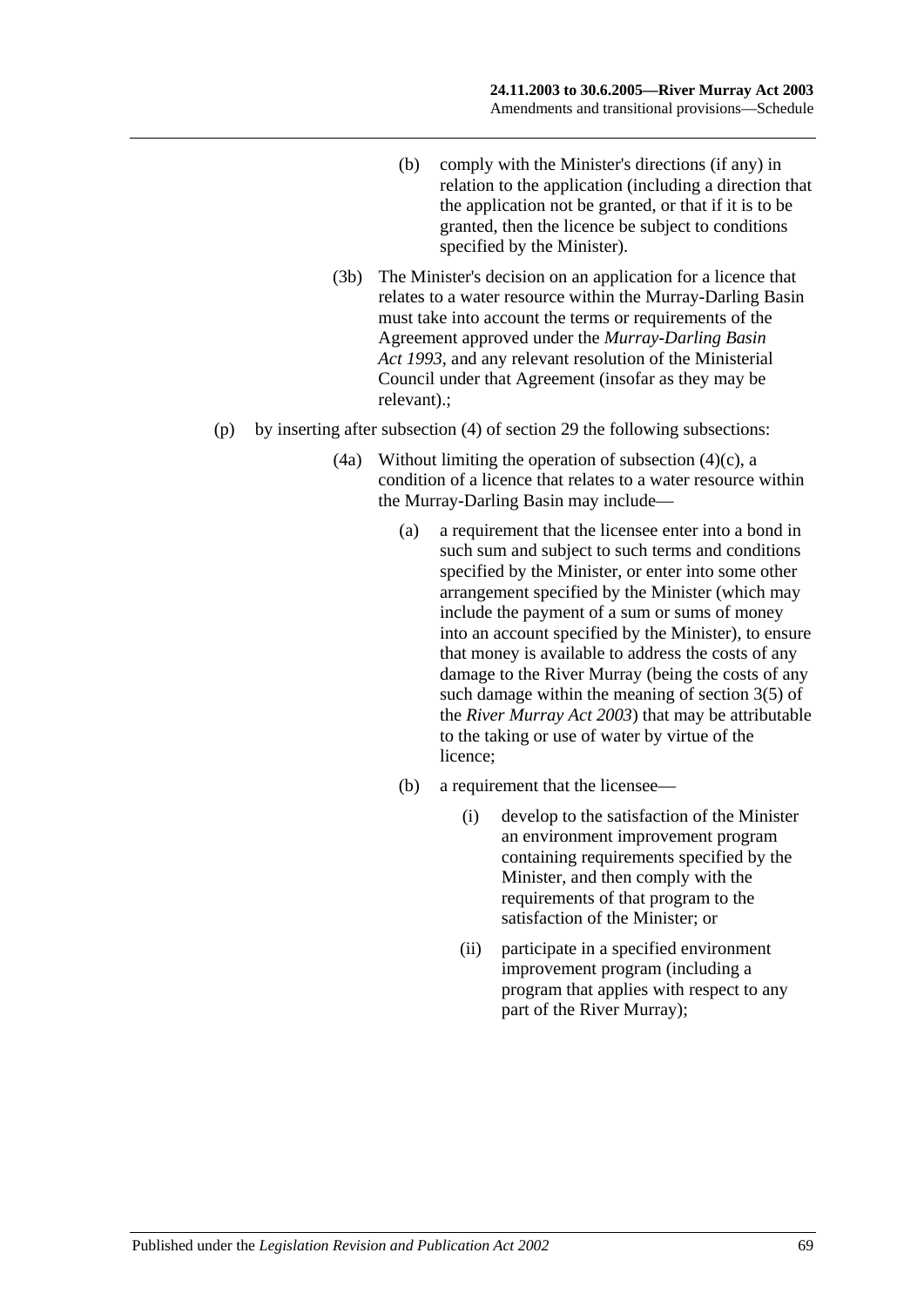- (c) a requirement that the licensee participate in any other form of scheme to protect, restore or otherwise benefit the River Murray specified by the Minister (including a scheme established by the Minister or any other person or body that has effect in relation to any part of the River Murray and including by payment of a sum or sums of money into an account established or used for the purposes of the scheme).
- (4b) Without limiting the operation of subsection (4a) with respect to any licence granted after the commencement of this subsection, a condition of a kind referred to in that subsection may be imposed with respect to—
	- (a) a licence granted before the commencement of that subsection; and
	- (b) any damage to the River Murray occurring before the commencement of that subsection.
- (4c) A condition of a kind referred to in subsection (4a) may also be imposed with respect to damage to the River Murray occurring before the imposition of the condition.;
- (q) by striking out paragraph (b) of section 30(1) and substituting the following paragraph:
	- (b) where the licence provides for intervals at which the conditions of the licence may be varied—at those intervals if, in the Minister's opinion, the variation is necessary or desirable to more effectively regulate the use of water from the resource—
		- (i) in accordance with the relevant water allocation plan and this Act; or
		- (ii) in accordance with the objects of the *[River Murray](http://www.legislation.sa.gov.au/index.aspx?action=legref&type=act&legtitle=River%20Murray%20Act%202003)  Act [2003](http://www.legislation.sa.gov.au/index.aspx?action=legref&type=act&legtitle=River%20Murray%20Act%202003)* or the *Objectives for a Healthy River Murray* under that Act;;
- (r) by inserting after paragraph (c) of section  $30(1)$  the following paragraph:
	- (ca) at any time if the variation is to impose or vary a condition of a licence that relates to a water resource within the Murray-Darling Basin and the Minister is of the opinion that the variation is appropriate or desirable to prevent, reduce or address damage to the River Murray; or;
- (s) by inserting after paragraph (e) of section 30(1) the following word and paragraph:

or

- (f) under a scheme established under Division 5.;
- (t) by striking out from section 30(2) "or (c)" and substituting ", (c) or (ca)";
- (u) by inserting after subsection (2) of section 30 the following subsections: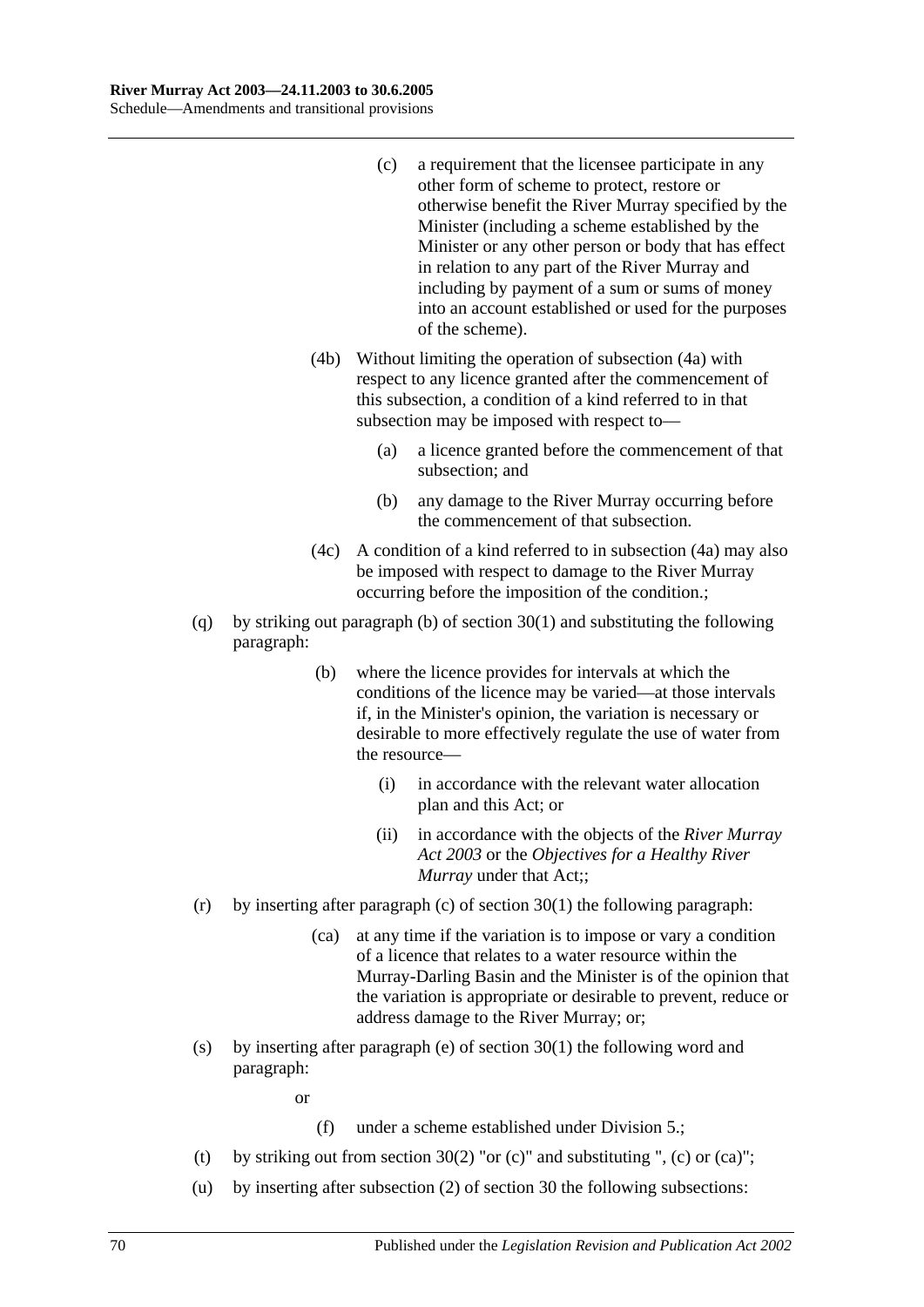- (3) However, if the licence relates to a water resource within the Murray-Darling Basin then no right of appeal will arise under subsection (2) if the regulations so provide.
- (4) The Minister may not vary a licence condition under paragraph (ca) of subsection (1) so as to reduce a water allocation endorsed on the relevant licence (but nothing in this subsection limits or affects the operation of any other paragraph of subsection (1)).;
- (v) by inserting after paragraph (c) of section 34(1) the following word and paragraph:

or

- (d) under an Interstate Water Entitlements Transfer Scheme.;
- (w) by inserting after paragraph (b) of section 34(3) the following word and paragraph:

or

- (c) is being made under an Interstate Water Entitlements Transfer Scheme.;
- (x) by inserting in section  $34(8)(b)$  "(including under an Interstate Water Entitlements Transfer Scheme)" after "to the licensee";
- (y) by inserting after paragraph (c) of section  $35(1)$  the following paragraph:
	- (ca) if the licence relates to a water resource within the Murray-Darling Basin, be made after taking into account the terms and requirements of the Agreement approved under the *[Murray-Darling Basin Act](http://www.legislation.sa.gov.au/index.aspx?action=legref&type=act&legtitle=Murray-Darling%20Basin%20Act%201993) 1993*, and any resolution of the Ministerial Council under that Agreement (insofar as they may be relevant); and;
- (z) by striking out paragraph (b) of section 38(1) and substituting the following paragraph:
	- (b) transfer the whole or part of the water allocation of the licence—
		- (i) to another licensee or the Minister; or
		- (ii) to any other person or the Minister under an Interstate Water Entitlements Transfer Scheme.;
- (za) by inserting after subsection (5) of section 38 the following subsection:
	- (5a) The Minister may refuse to grant approval for the transfer of a licence or the whole or part of a water allocation if the licensee is in breach of a condition of the licence.;
- (zb) by inserting after subsection (2) of section 39 the following subsection: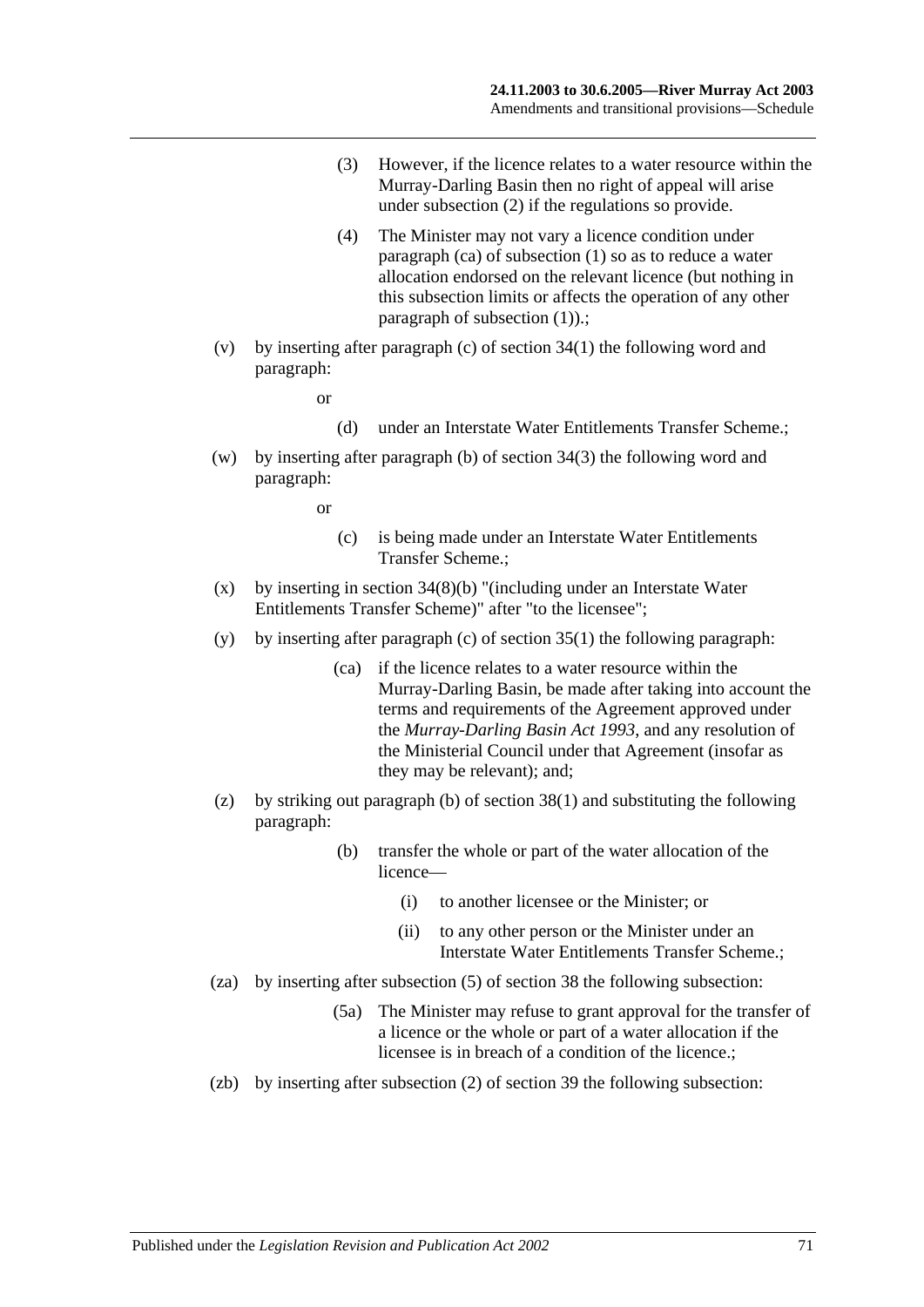- (2a) If an application for the transfer of a licence or the transfer of the whole or part of a water allocation that relates to a licence that relates to a water resource within the Murray-Darling Basin and falls within a class prescribed by the regulations for the purposes of this provision (which class may be prescribed so as to consist of all such applications), the Minister must, before making his or her decision on whether to grant the application—
	- (a) consult with the Minister to whom the administration of the *[River Murray Act](http://www.legislation.sa.gov.au/index.aspx?action=legref&type=act&legtitle=River%20Murray%20Act%202003) 2003* is committed; and
	- (b) comply with the Minister's directions (if any) in relation to the application (including a direction that the application not be granted, or that if it is granted, then the Minister exercise a specified power under subsection (3) or impose conditions specified by the Minister as part of his or her direction).;
- (zc) by striking out paragraph (c) of section 39(3) and substituting the following paragraphs:
	- (c) vary any condition of the licence transferred or the receiving licence—
		- (i) to ensure consistency with the relevant water allocation plan; or
		- (ii) in the case of a licence that relates to a water resource within the Murray-Darling Basin—to comply with any direction under subsection (2a) or otherwise to take action to prevent, reduce or address damage to the River Murray;
	- (d) if relevant, take any other action required or permitted under an Interstate Water Entitlements Transfer Scheme.;
- (zd) by inserting after paragraph (b) of section  $41(1)$  the following paragraph:
	- (ba) if the licence relates to a water resource within the Murray-Darling Basin, must be made after taking into account the terms and requirements of the Agreement approved under the *[Murray-Darling Basin Act](http://www.legislation.sa.gov.au/index.aspx?action=legref&type=act&legtitle=Murray-Darling%20Basin%20Act%201993) 1993*, and any resolution of the Ministerial Council under that Agreement (insofar as they may be relevant); and;
- (ze) by inserting after subsection (1) of section 41 the following subsection:
	- (1a) Subsection  $(1)(a)(i)$  operates subject to the terms or requirements of an Interstate Water Entitlements Transfer Scheme.;
- (zf) by striking out from section 42(b) "both licences" and substituting "the licence or licences";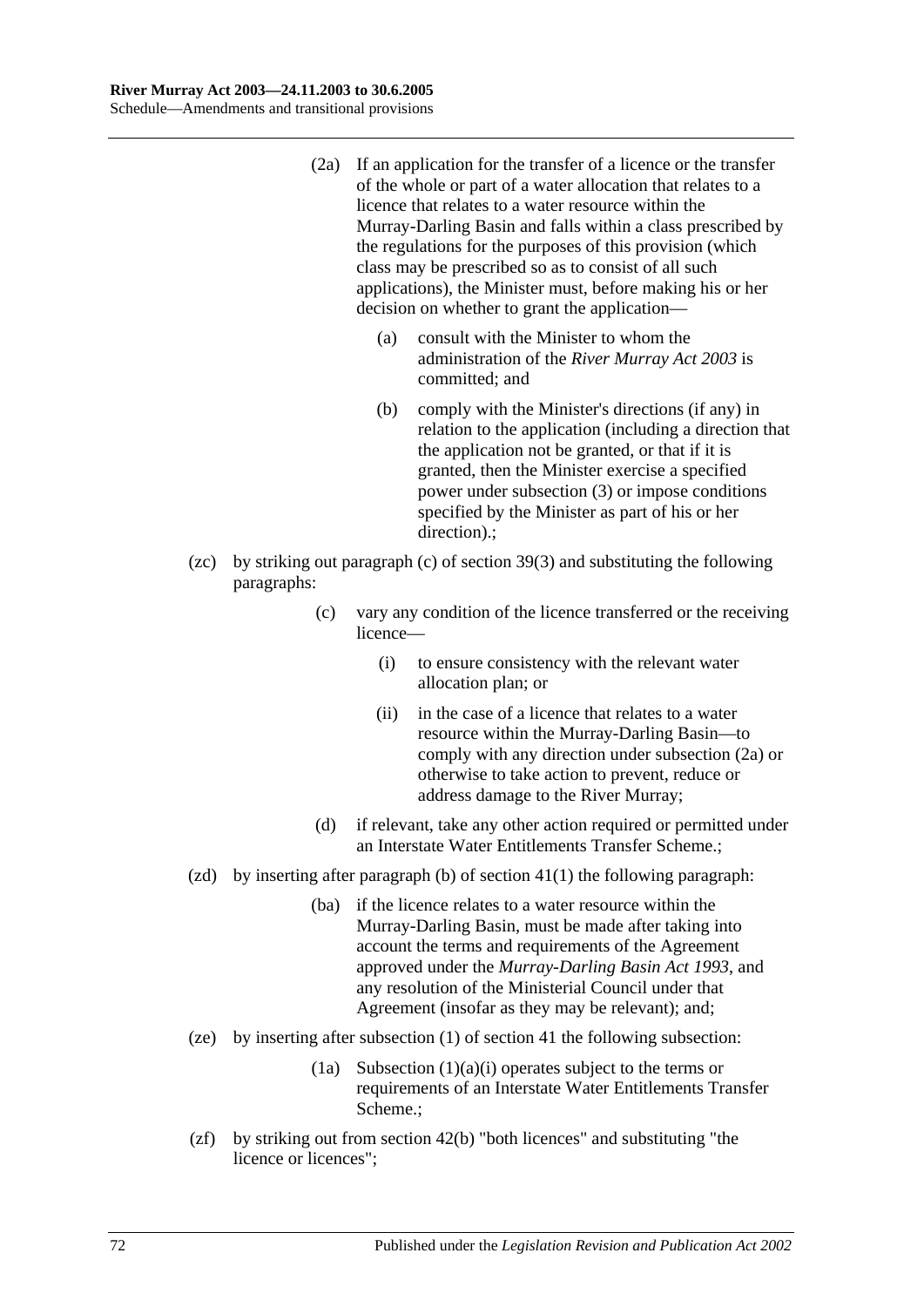- (zg) by striking out paragraph (a) of section 43(4) and substituting the following paragraph:
	- (a) a licensee, or a person acting on behalf of a licensee—
		- (i) has contravened an environment protection order under the *[Environment Protection Act](http://www.legislation.sa.gov.au/index.aspx?action=legref&type=act&legtitle=Environment%20Protection%20Act%201993) 1993* or a protection order under the *[River Murray Act](http://www.legislation.sa.gov.au/index.aspx?action=legref&type=act&legtitle=River%20Murray%20Act%202003) 2003*; or
		- (ii) has failed to comply with a clean-up order under the *[Environment Protection Act](http://www.legislation.sa.gov.au/index.aspx?action=legref&type=act&legtitle=Environment%20Protection%20Act%201993) 1993* or a reparation order under the *[River Murray Act](http://www.legislation.sa.gov.au/index.aspx?action=legref&type=act&legtitle=River%20Murray%20Act%202003) 2003*; and;
- (zh) by inserting after section 44 of the Act the following Division:

# **Division 5—Schemes to promote the transfer or surrender of allocations**

### **44AAA—Schemes to promote the transfer or surrender of allocations**

- (1) The Minister may, by notice in the Gazette, establish a scheme—
	- (a) to promote the transfer or surrender of the whole or part of water (taking) allocations or water (holding) allocations (or both) of licences, or licences of a specified class, that relate to a specified area within the Murray-Darling Basin; or
	- (b) to promote the surrender of licences, or licences of a specified class, that relate to a specified area within the Murray-Darling Basin.
- (2) A scheme under subsection (1) will be a scheme—
	- (a) under which any holder of a licence of a specified class must, in accordance with the terms of the scheme, make an offer—
		- (i) to transfer the whole or a specified part of the water (taking) allocation or water (holding) allocation (or both) of the licence to the Minister or to a person of a specified class—
			- (A) for a price specified by the licensee; or
			- (B) for a price determined under the terms of the scheme, being a price that equals or exceeds a reserve price specified by the licensee; or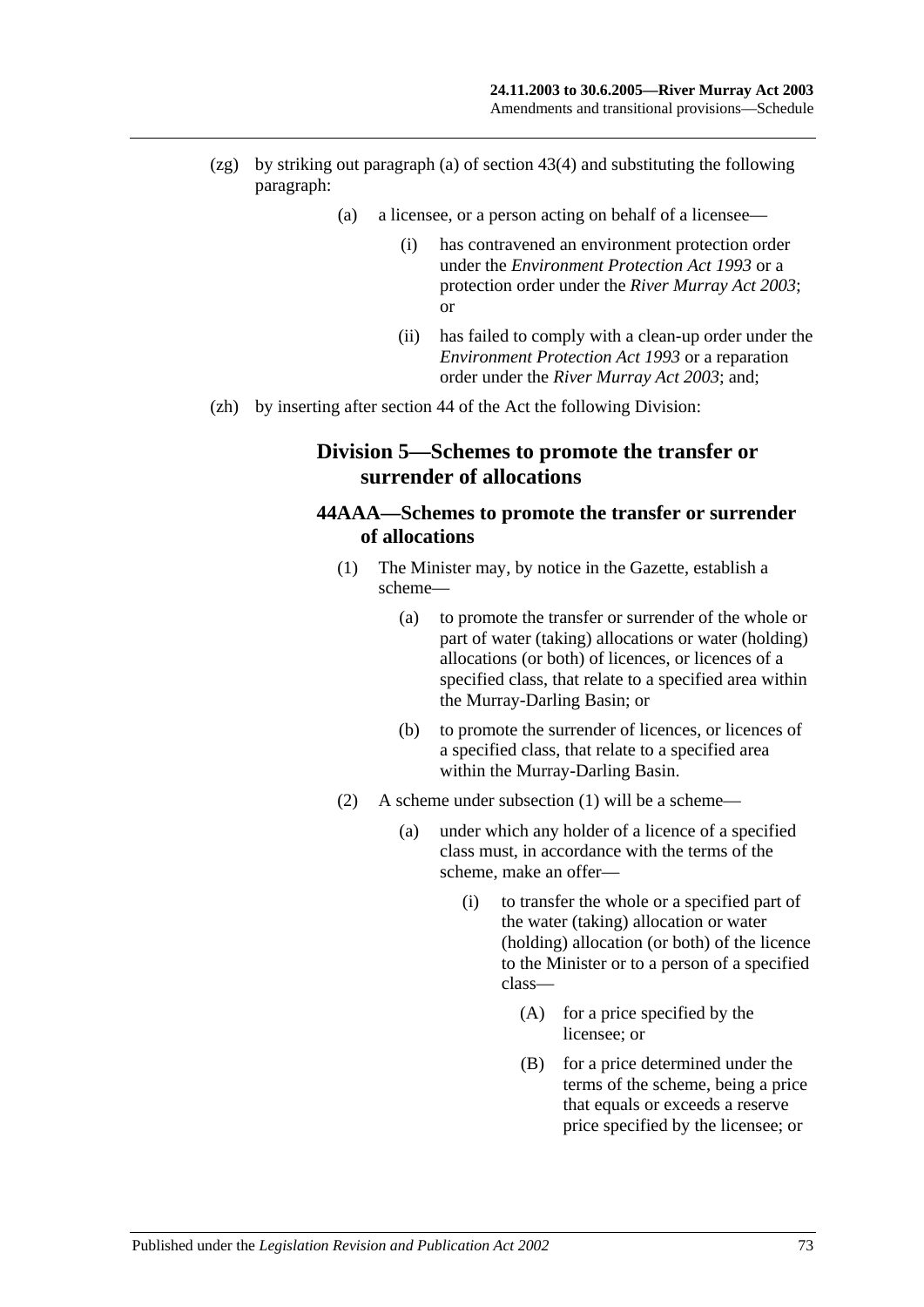- (ii) to surrender the whole or a specified part of the water (taking) allocation or water (holding) allocation (or both) of the licence, or to surrender the licence, to the Minister, for a price specified by the licensee; or
- (b) under which the Minister will, in accordance with the terms of the scheme, make an offer to any holder of a licence of a specified class to pay a price specified by the Minister—
	- (i) for the surrender of the whole or a specified part of the water (taking) allocation or water (holding) allocation (or both) of the licence; or
	- (ii) for the surrender of the licence.
- (3) Neither the Minister nor any licensee or other person is required to accept an offer under a scheme established under this section.
- (4) Subject to subsection (5), the Minister must not reject any acceptance of an offer within the terms of a scheme under subsection (2)(b).
- (5) The Minister may reject such an acceptance if—
	- (a) the Minister has, in establishing the particular scheme, set a maximum amount of water allocation with respect to which the Minister is willing to make a payment and that maximum had been achieved before the receipt by the Minister of the relevant acceptance; or
	- (b) the Minister has, in establishing the particular scheme, set a limit on the amount of money that the Minister is willing to expend under the scheme and that limit has been achieved before the receipt by the Minister of the relevant acceptance; or
	- (c) the register of licences kept by the Minister includes a notation that a person has an interest in the licence and the acceptance has been made without the written consent of that person; or
	- (d) the Minister receives the relevant acceptance after the Minister has brought the scheme to an end; or
	- (e) any other prescribed circumstance applies.
- (6) The Minister may in the Minister's absolute discretion, by notice in the Gazette, bring a scheme to an end at any time.
- (7) When a scheme is brought to an end, any unaccepted offers automatically lapse.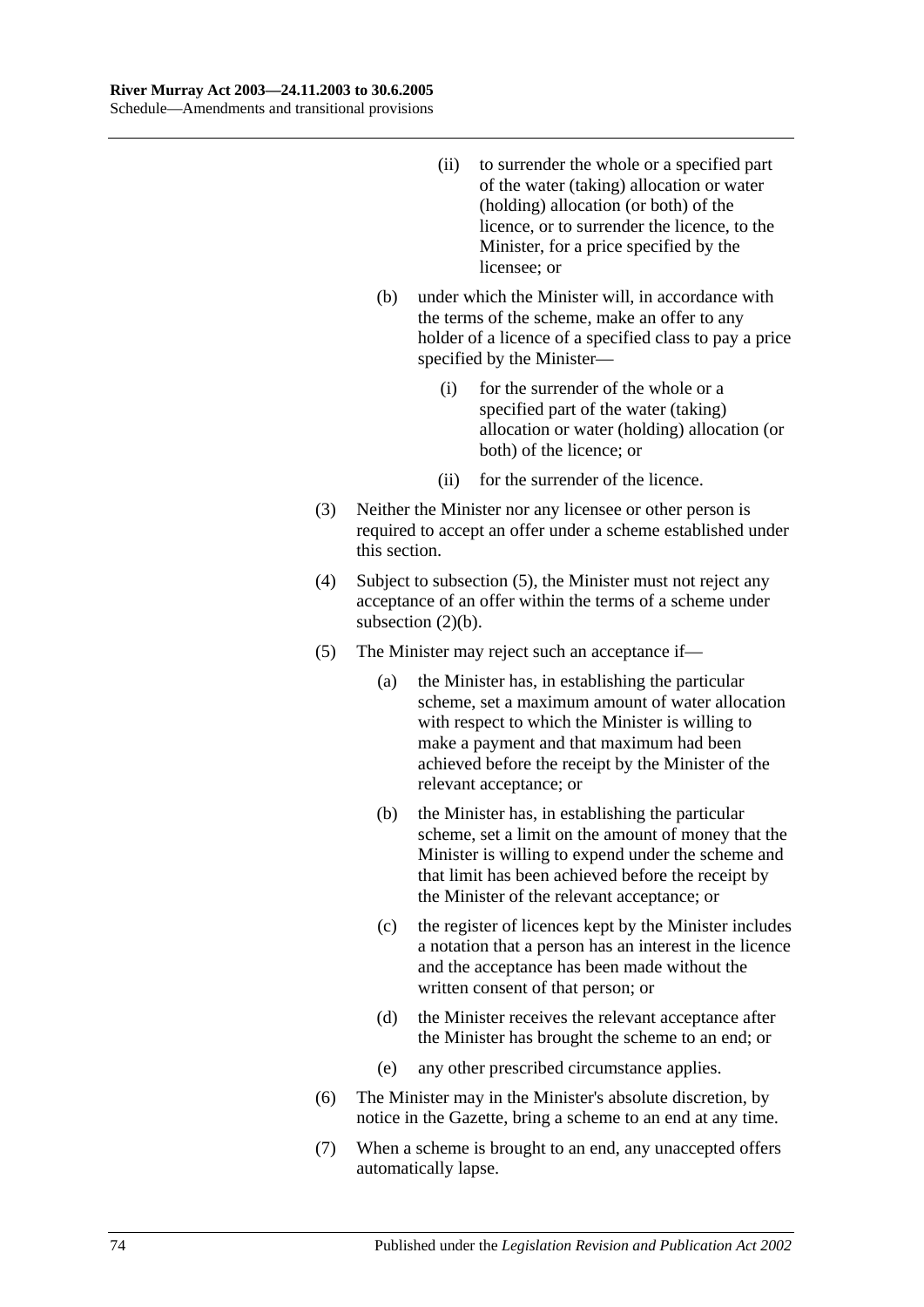- (8) The Governor may, by regulation, make provision for related or ancillary matters connected with the operation of this section.;
- (zi) by inserting after paragraph (e) of section  $45(1)$  the following paragraph:
	- (ea) in relation to the application of this Act within the Murray-Darling Basin, and as far as reasonably practicable—
		- (i) to act to integrate the administration of this Act with the administration of the *[River Murray](http://www.legislation.sa.gov.au/index.aspx?action=legref&type=act&legtitle=River%20Murray%20Act%202003)  Act [2003](http://www.legislation.sa.gov.au/index.aspx?action=legref&type=act&legtitle=River%20Murray%20Act%202003)*; and
		- (ii) to promote the integration or co-ordination of policies, programs, plans and projects under this Act with relevant activities undertaken under the *[River Murray Act](http://www.legislation.sa.gov.au/index.aspx?action=legref&type=act&legtitle=River%20Murray%20Act%202003) 2003*; and;
- (zj) by inserting in section  $61(d)$  "or delegated" after "as are assigned";
- (zk) by striking out subsection (3) of section 62 and substituting the following subsections:
	- (3) A board may assign its responsibility under subsection (1) for maintenance or repair—
		- (a) to the owner or occupier of the land on which the infrastructure is situated if the owner or occupier agrees to the assignment; or
		- (b) to a third party if the owner of the land on which the infrastructure is situated agrees to the assignment.
	- (4) An assignment under subsection (3) will be effected by agreement between the Minister and the relevant party.
	- (5) An agreement under subsection (4) may include arrangements for access to the land on which the infrastructure is situated.
	- (6) The Registrar-General must, on an application by the Minister, note the agreement against the instrument of title for the land where the infrastructure is situated or, in the case of land not under the provisions of the *[Real Property](http://www.legislation.sa.gov.au/index.aspx?action=legref&type=act&legtitle=Real%20Property%20Act%201886)  Act [1886](http://www.legislation.sa.gov.au/index.aspx?action=legref&type=act&legtitle=Real%20Property%20Act%201886)*, against the land where the infrastructure is situated.
	- (7) Where a note has been entered under subsection (6), an arrangement for access to the relevant land is, despite the provisions of the *[Real Property Act](http://www.legislation.sa.gov.au/index.aspx?action=legref&type=act&legtitle=Real%20Property%20Act%201886) 1886*, binding on each owner of the land from time to time and on any occupier of the land.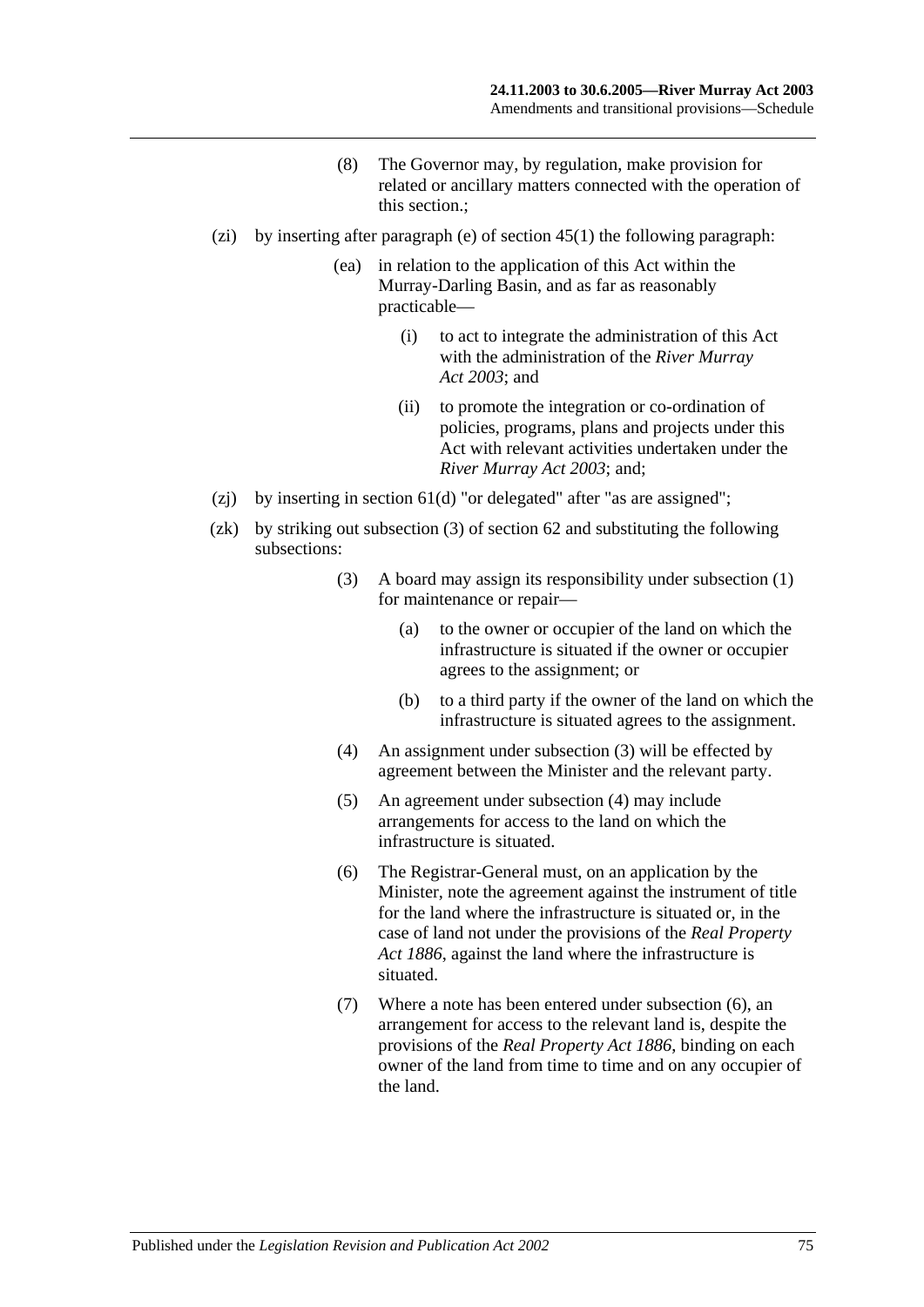- (8) The Registrar-General must, on the application of the Minister, enter a note of any rescission or amendment of an agreement under subsection (4) against the instrument of title, or against the land (but must otherwise ensure that the note is not removed once made).;
- (zl) by inserting in section  $92(3)(e)$  "and, in relation to water resources within the Murray-Darling Basin, the objects of the *[River Murray Act](http://www.legislation.sa.gov.au/index.aspx?action=legref&type=act&legtitle=River%20Murray%20Act%202003) 2003* and the *Objectives for a Healthy River Murray* under that Act" after "object of this Act";
- (zm) by inserting in section  $92(3)(i)$  "and, in relation to water resources within the Murray-Darling Basin, the objects of the *[River Murray Act](http://www.legislation.sa.gov.au/index.aspx?action=legref&type=act&legtitle=River%20Murray%20Act%202003) 2003* and the *Objectives for a Healthy River Murray* under that Act" after "object of this Act";
- (zn) by inserting after paragraph (a) of section 97(3) the following paragraph:
	- (ab) may amend the plan to include new, additional or increased expenditure on a program or programs to address salinity levels in the River Murray;;
- (zo) by inserting in section 97(6) "or (ab)" after "subsection  $(3)(a)$ ";
- (zp) by inserting in section 97(7) "or (ab)" after "subsection  $(3)(a)(iii)$ ";
- (zq) by inserting after section 117 the following section:

#### **117A—Promotion of River Murray legislation**

To the extent that a plan under this Part applies to the Murray-Darling Basin or in relation to the River Murray, the plan should—

- (a) seek to further the objects of the *[River Murray](http://www.legislation.sa.gov.au/index.aspx?action=legref&type=act&legtitle=River%20Murray%20Act%202003)  Act [2003](http://www.legislation.sa.gov.au/index.aspx?action=legref&type=act&legtitle=River%20Murray%20Act%202003)* and the *Objectives for a Healthy River Murray* under that Act; and
- (b) be consistent with the terms or requirements of the Agreement approved under the *[Murray-Darling](http://www.legislation.sa.gov.au/index.aspx?action=legref&type=act&legtitle=Murray-Darling%20Basin%20Act%201993)  [Basin Act](http://www.legislation.sa.gov.au/index.aspx?action=legref&type=act&legtitle=Murray-Darling%20Basin%20Act%201993) 1993*, and any relevant resolution of the Ministerial Council under that Agreement approved under that Act,

(insofar as they may be relevant).;

- (zr) by inserting after the present contents of section 118 (now to be designated as subsection (1)) the following subsection:
	- (2) The Minister may amend a catchment water management plan or a water allocation plan in order to—
		- (a) further the objects of the *[River Murray Act](http://www.legislation.sa.gov.au/index.aspx?action=legref&type=act&legtitle=River%20Murray%20Act%202003) 2003*, or the *Objectives for a Healthy River Murray* under that Act; or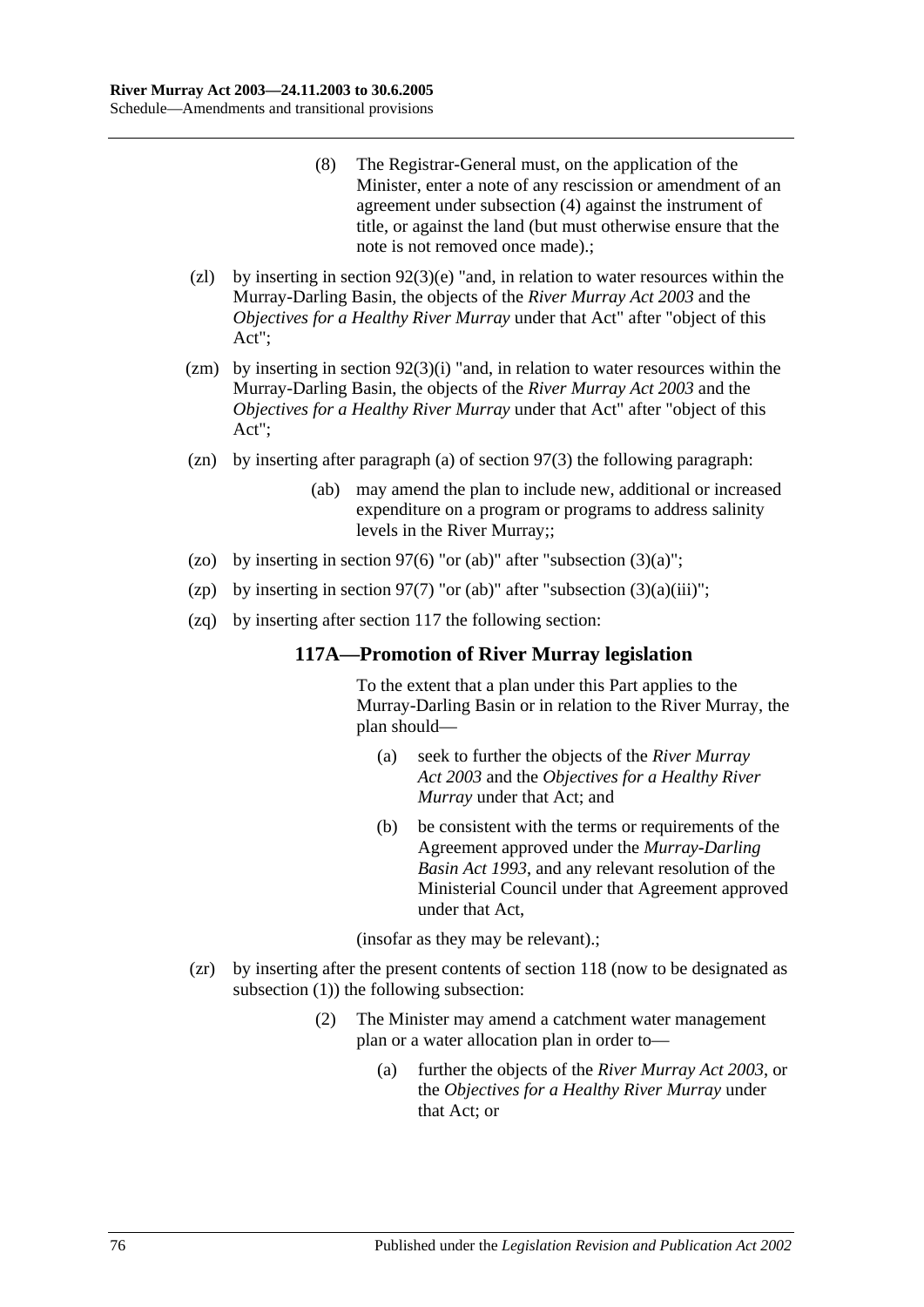(b) achieve greater consistency with the terms or requirements of the Agreement under the *[Murray-Darling Basin Act](http://www.legislation.sa.gov.au/index.aspx?action=legref&type=act&legtitle=Murray-Darling%20Basin%20Act%201993) 1993*, or any resolution of the Ministerial Council under that Agreement,

without following procedures for amendment under this Part if the Minister certifies, at the time of making the amendment, that the amendment is not to be used to effect a reduction in existing water allocations of the licences affected by the plan.;

(zs) by inserting after section 118 the following section:

#### **118A—Effect of declaration of invalidity**

If a part of a plan under this Part is found to be invalid—

- (a) the balance of the plan may nevertheless continue to have full force and effect; and
- (b) if the part that is found to be invalid arises from, or is attributable to, an amendment (or purported amendment) to the plan then the amendment (or purported amendment) will, to the extent of the invalidity, be disregarded and the plan will, to that extent, revert to the position that applied immediately before it was sought to give the amendment (or purported amendment) effect.;
- (zt) by inserting after subsection (4) of section 122 the following subsection:
	- (4a) A water plan, or a report under section 121, may include proposals for money raised through the imposition of a levy in one or more years to be expended in a subsequent year or years (and a levy may be declared on this basis).;
- (zu) by striking out subsection (8) of section 122 and substituting the following subsection:
	- (8) Different levies may be declared in respect of the same water resource based on—
		- (a) the quantity of water allocated or taken; and
		- (b) one or more of the following factors:
			- (i) the part of the resource from which the water may be, or is, taken;
			- (ii) the purpose for which the water will be used;
			- (iii) in the case of the River Murray—the effect that the use of the water may have on salinity levels in the River Murray and, if this effect on salinity levels is applied as a differentiating factor with respect to a group of licences—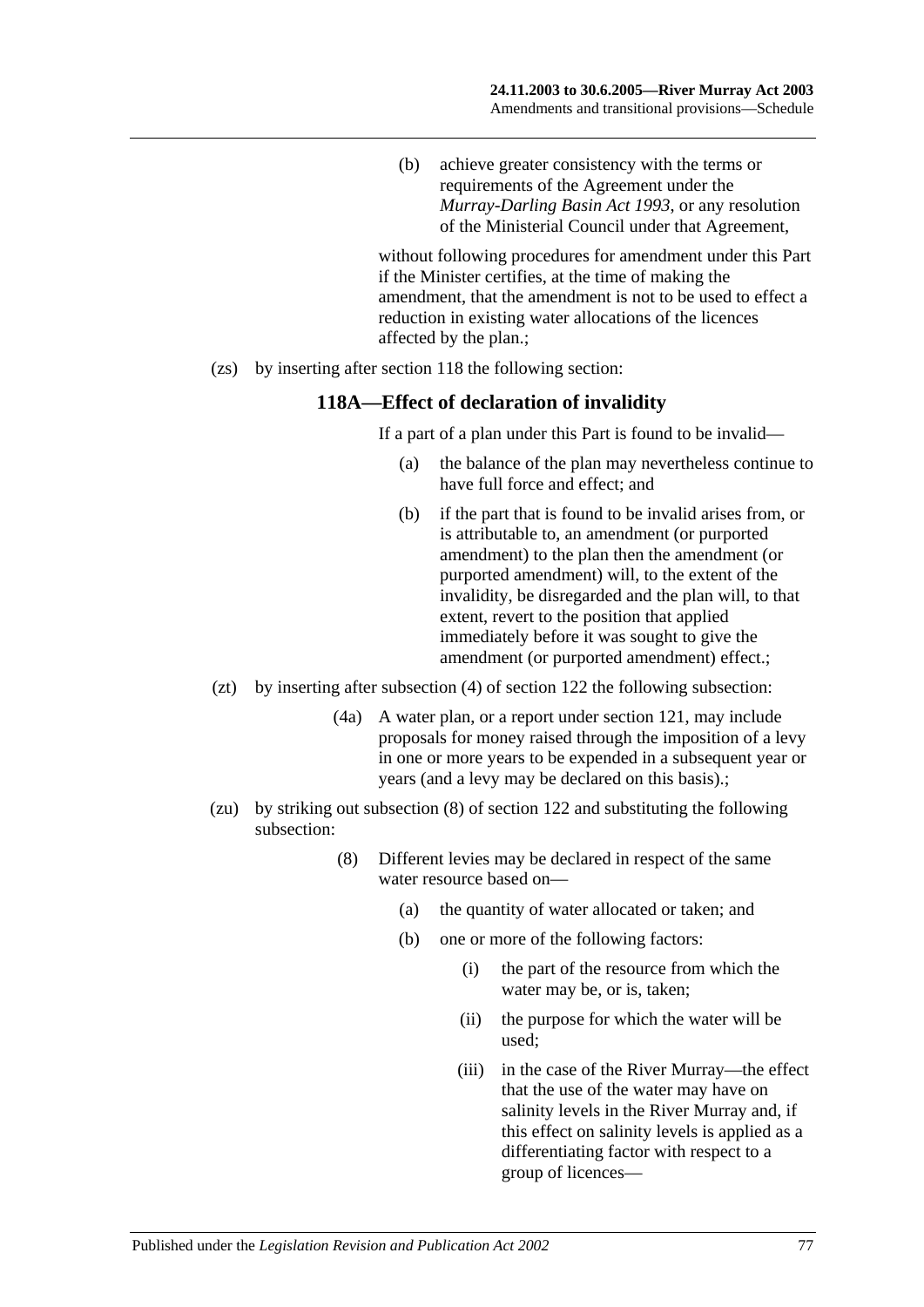- (A) the location where the water is entitled to be used; and
- (B) the time when the allocation was made.;
- (zv) by inserting after subsection (8a) of section 122 the following subsections:
	- (8b) If a levy has a component based on the factor referred to in subsection  $(8)(b)(iii)$ , money raised from the levy that is attributable to that component must be applied towards reducing salinity levels in the River Murray.
	- (8c) Nothing in this section prevents the Minister or a catchment water management board transferring money within the ambit of subsection (8b) to another authority (including, in the case of a catchment water management board, to the Minister) for expenditure on programs to reduce salinity levels in the River Murray.;
- (zw) by inserting in section 140(1) "or water" after "water usage or land";
- (zx) by inserting in section  $140(1)$  ", or to provide other benefits," after "the quality of water":
- (zy) by inserting after subsection (1) of section 140 the following subsection:
	- (1a) Water management practices under subsection (1) may include—
		- (a) the establishment of, or participation in, a drainage scheme; or
		- (b) the establishment or maintenance of infrastructure, plant or equipment; or
		- (c) other initiatives.;
- (zz) by inserting in section 140(3) "or undertaken" after "adopted";
- (zza) by inserting in section 140(3) "(or a component of a levy)" after "whole or a part of a levy";
- (zzb) by inserting in section 140(6) "or undertaken" after "adopted";
- (zzc) by inserting after subsection (10) of section 140 the following subsection:
	- (11) The Minister may also grant a refund of, or an exemption from, the whole or a part of a levy (or a component of a levy) under Division 1—
		- (a) as a condition of a water licence; or
		- (b) under the terms of a management agreement under the *[River Murray Act](http://www.legislation.sa.gov.au/index.aspx?action=legref&type=act&legtitle=River%20Murray%20Act%202003) 2003*; or
		- (c) by notice in the Gazette.;
- (zzd) by inserting after section 148 the following section: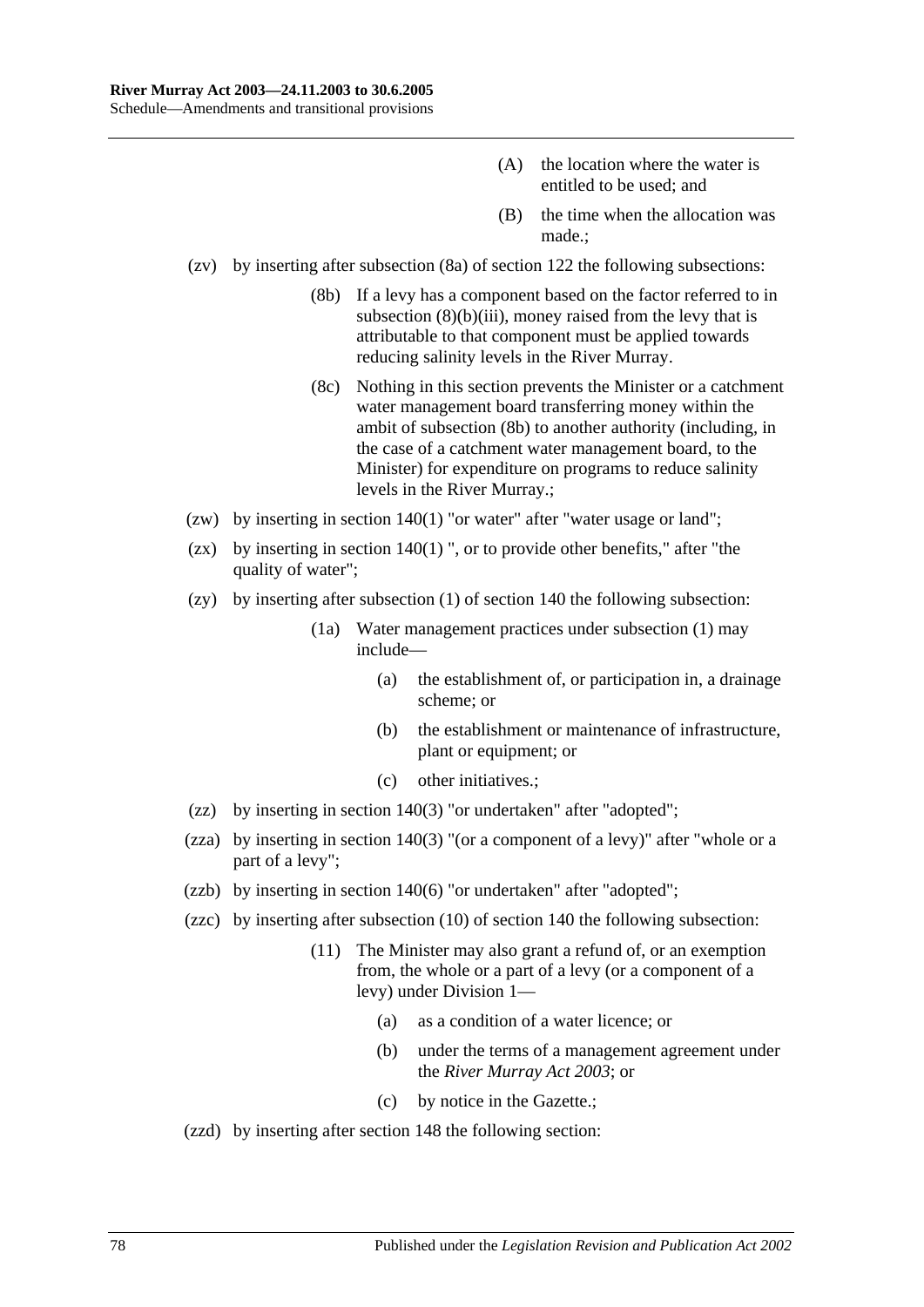#### **148A—Minister may apply assumptions and other information**

- (1) Subject to this section, the Minister may, in assessing or determining any matter that the Minister considers to be relevant to—
	- (a) a condition or proposed condition with respect to a permit or water licence under this Act; or
	- (b) any notice or other requirement that may be issued or imposed under this Act; or
	- (c) any plan, policy or report under this Act; or
	- (d) the imposition or calculation of any levy under this Act,

apply any assumptions, or adopt or apply any information or criteria, determined by the Minister to be reasonable in the circumstances (and the Minister's determination in relation to the particular matter will then have effect for the purposes of this Act).

- (2) If the regulations so provide, no appeal will lie against any determination of a prescribed kind based on any assumption, information or criteria of a kind specified by the regulations.
- (3) This section only applies with respect to a matter that relates to the River Murray.

#### *23—Transitional provisions*

- *(1) Each of the following, if in existence on the commencement of this Act, must be reviewed by the relevant authority within five years after the commencement of this Act in order to ensure that proper consideration is given to any relevant object of this Act (unless the instrument is reviewed under its own Act, or the instrument expires, or is due or expected to expire, before the end of that five-year period):*
	- *(a) any program under section 13(1)(g) or 24(b) of the [Animal and Plant Control](http://www.legislation.sa.gov.au/index.aspx?action=legref&type=act&legtitle=Animal%20and%20Plant%20Control%20(Agricultural%20Protection%20and%20Other%20Purposes)%20Act%201986)  [\(Agricultural Protection and Other Purposes\) Act](http://www.legislation.sa.gov.au/index.aspx?action=legref&type=act&legtitle=Animal%20and%20Plant%20Control%20(Agricultural%20Protection%20and%20Other%20Purposes)%20Act%201986) 1986 that applies to any part of the Murray-Darling Basin;*
	- *(b) any aquaculture policy under the [Aquaculture Act](http://www.legislation.sa.gov.au/index.aspx?action=legref&type=act&legtitle=Aquaculture%20Act%202001) 2001 that applies within the Murray-Darling Basin;*
	- *(c) a management plan under the [Coast Protection Act](http://www.legislation.sa.gov.au/index.aspx?action=legref&type=act&legtitle=Coast%20Protection%20Act%201972) 1972 that affects the River Murray;*
	- *(d) a plan of management under Division 5 of Part 3 of the [National Parks and](http://www.legislation.sa.gov.au/index.aspx?action=legref&type=act&legtitle=National%20Parks%20and%20Wildlife%20Act%201972)  [Wildlife Act](http://www.legislation.sa.gov.au/index.aspx?action=legref&type=act&legtitle=National%20Parks%20and%20Wildlife%20Act%201972) 1972 that relates to a reserve located wholly or partly within the Murray-Darling Basin;*
	- *(e) a guideline under section 25 of the [Native Vegetation Act](http://www.legislation.sa.gov.au/index.aspx?action=legref&type=act&legtitle=Native%20Vegetation%20Act%201991) 1991 that relates to land within the Murray-Darling Basin.*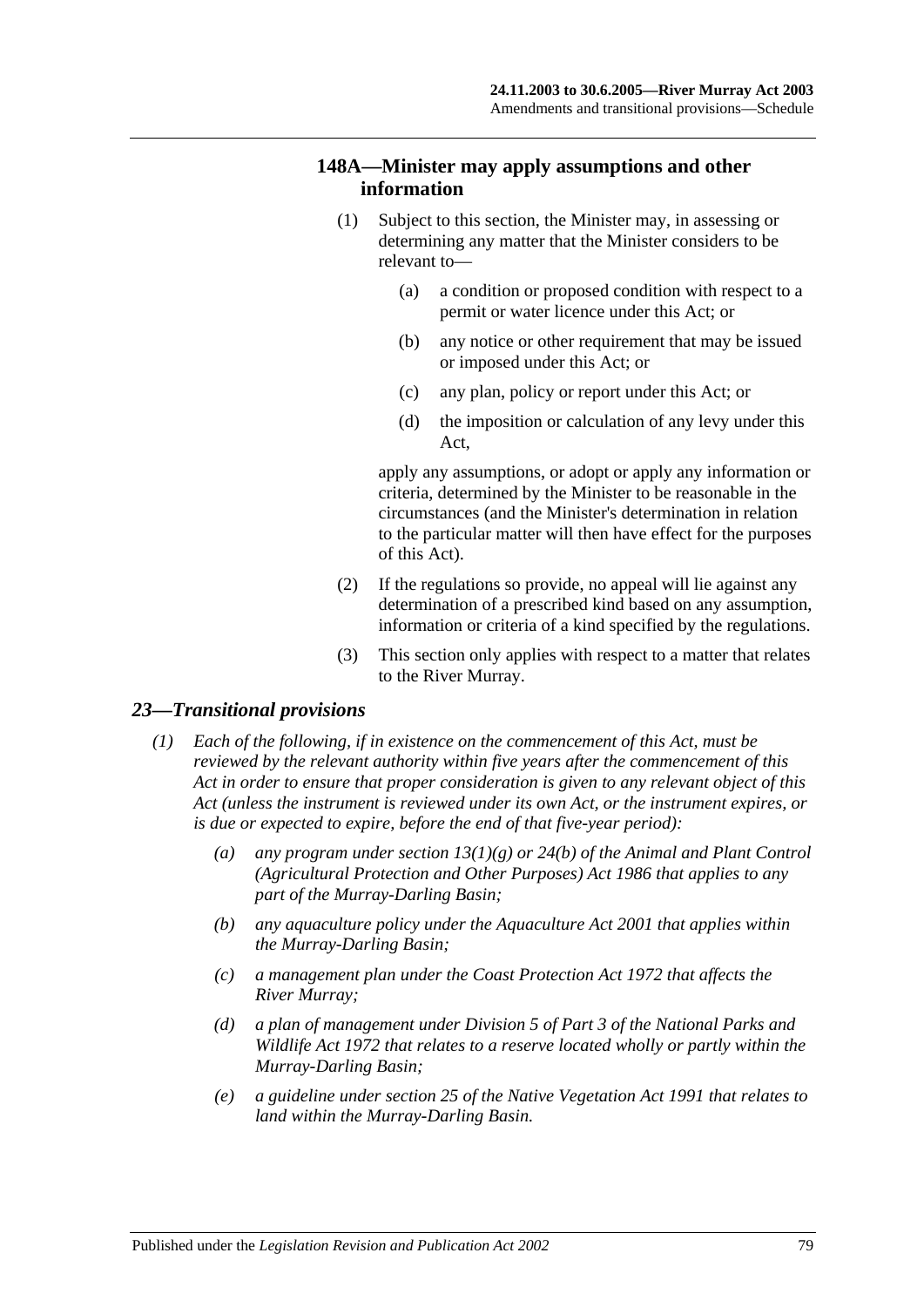- <span id="page-79-0"></span>*(2) The following applications that relate to a statutory authorisation granted before the commencement of this clause must be referred to the Minister:*
	- *(a) an application for the renewal or extension of a permit under section 45 or 55 of the [Animal and Plant Control \(Agricultural Protection and Other](http://www.legislation.sa.gov.au/index.aspx?action=legref&type=act&legtitle=Animal%20and%20Plant%20Control%20(Agricultural%20Protection%20and%20Other%20Purposes)%20Act%201986)  [Purposes\) Act](http://www.legislation.sa.gov.au/index.aspx?action=legref&type=act&legtitle=Animal%20and%20Plant%20Control%20(Agricultural%20Protection%20and%20Other%20Purposes)%20Act%201986) 1986 that relates to an activity that is to be, or may be, undertaken within a River Murray Protection Area and is within a class of applications prescribed by the regulations for the purposes of this provision (which class may be prescribed so as to consist of applications for the renewal or extension of all such permits);*
	- *(b) an application for the renewal or extension of a licence under Division 1 of Part 4 of the [Fisheries Act](http://www.legislation.sa.gov.au/index.aspx?action=legref&type=act&legtitle=Fisheries%20Act%201982) 1982 that is within a class prescribed by the regulations for the purposes of this provision;*
	- *(c) an application for the renewal or extension of a permit under section 50 of the [Fisheries Act](http://www.legislation.sa.gov.au/index.aspx?action=legref&type=act&legtitle=Fisheries%20Act%201982) 1982 that is within a class prescribed by the regulations for the purposes of this provision;*
	- *(d) an application for the renewal or extension of a permit under Part 5 of the [Heritage Act](http://www.legislation.sa.gov.au/index.aspx?action=legref&type=act&legtitle=Heritage%20Act%201993) 1993 that relates to an area within a River Murray Protection Area and is within a class of applications prescribed by the regulations for the purposes of this provision (which class may be prescribed so as to consist of applications for the renewal or extension of all such permits);*
	- *(e) an application for the renewal or extension of a permit under section 15 of the [Historic Shipwrecks Act](http://www.legislation.sa.gov.au/index.aspx?action=legref&type=act&legtitle=Historic%20Shipwrecks%20Act%201981) 1981 that relates to an area within a River Murray Protection Area and is within a class of applications prescribed by the regulations for the purposes of this provision (which class may be prescribed so as to consist of applications for the renewal or extension of all such permits);*
	- *(f) an application for the renewal or extension of a lease, licence or agreement under section 35 of the [National Parks and Wildlife Act](http://www.legislation.sa.gov.au/index.aspx?action=legref&type=act&legtitle=National%20Parks%20and%20Wildlife%20Act%201972) 1972 that relates to a reserve located wholly or partly within a River Murray Protection Area and is within a class of applications prescribed by the regulations for the purposes of this provision (which class may be prescribed so as to consist of applications for the renewal or extension of all such leases, licences or agreements);*
	- *(g) an application for the renewal or extension of a permit under section 69 of the [National Parks and Wildlife Act](http://www.legislation.sa.gov.au/index.aspx?action=legref&type=act&legtitle=National%20Parks%20and%20Wildlife%20Act%201972) 1972 that relates to an activity that is to be, or may be, undertaken within a River Murray Protection Area and is within a class of applications prescribed by the regulations for the purposes of this provision (which class may be prescribed so as to consist of applications for the renewal or extension of all such permits).*
- *(3) Where an application for the renewal or extension of a statutory authorisation is referred to the Minister under [subclause](#page-79-0) (2), the statutory authorisation will be taken to have been referred under a related operational Act and to be subject to the operation of [section](#page-20-0) 22 as if it were an application for a new statutory authorisation.*
- *(4) The first review required by [section](#page-12-0) 11 must be undertaken by the end of the 2004/2005 financial year and the outcome of that review must be reported on as part of the Minister's annual report to Parliament for that financial year.*